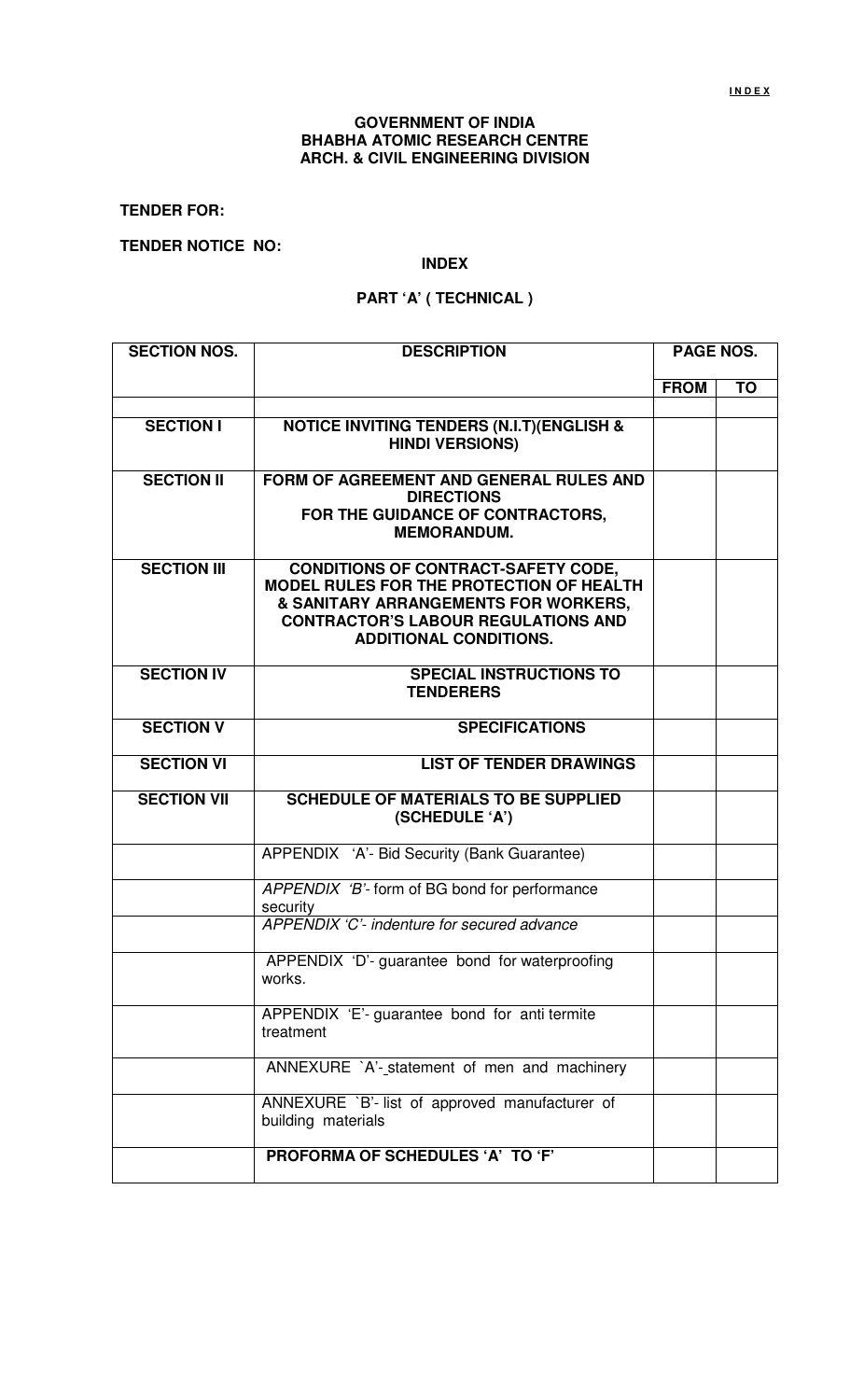**I N D E X**

# **GOVERNMENT OF INDIA BHABHA ATOMIC RESEARCH CENTRE ARCH. & CIVIL ENGINEERING DIVISION**

**TENDER FOR:** 

**TENDER NOTICE NO:** 

# **I N D E X**

# **PART 'B' ( COMMERCIAL )**

| <b>SECTION NOS.</b> | <b>DESCRIPTION</b>                         | <b>PAGE NOS.</b> |    |  |
|---------------------|--------------------------------------------|------------------|----|--|
|                     |                                            | <b>FROM</b>      | TO |  |
| <b>SECTION VIII</b> | <b>SCHEDULE OF QUANTITY (SCHEDULE 'B')</b> |                  |    |  |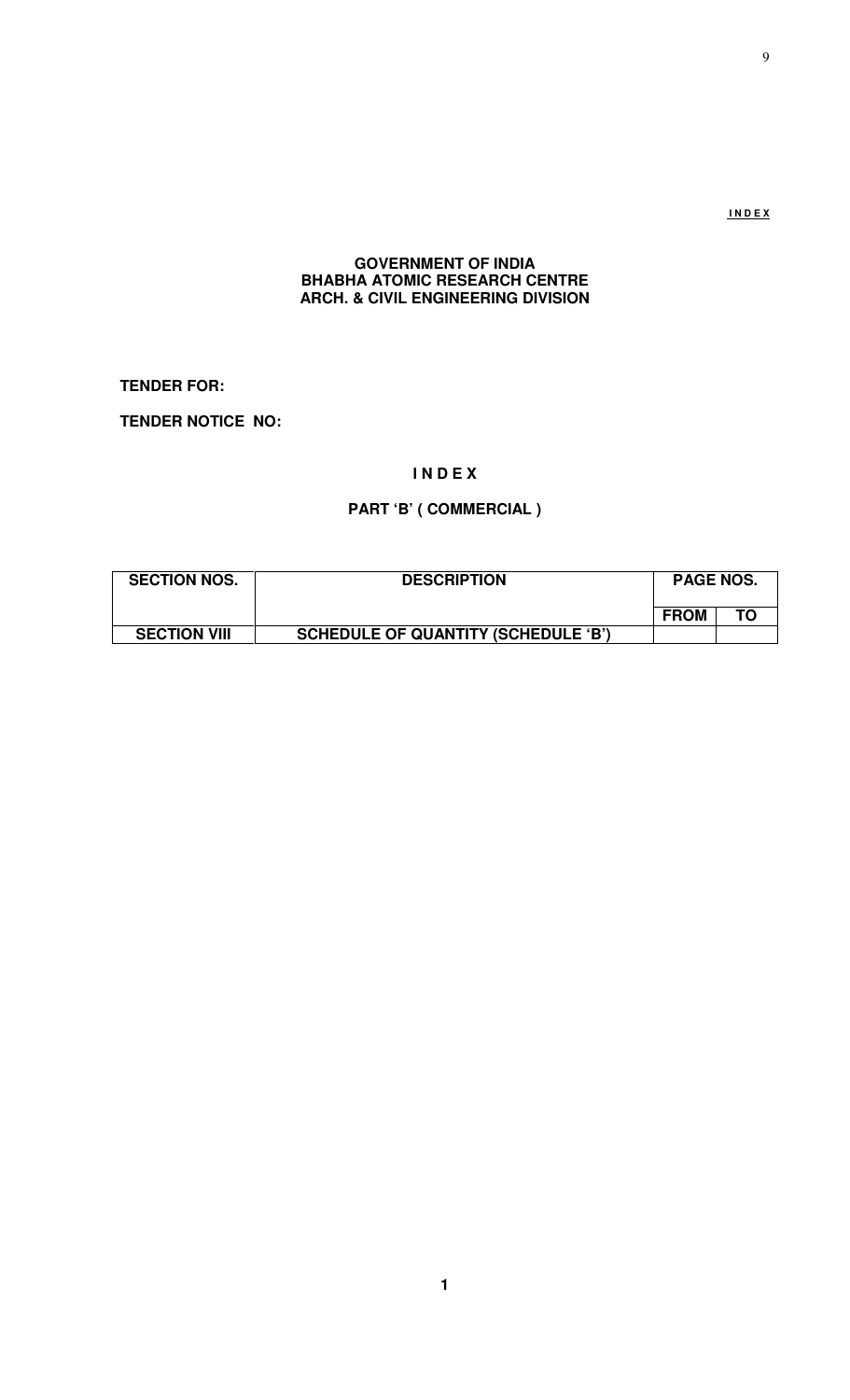# **SECTION - I TENDER NOTICE**

**UPLOADED SEPARATELY**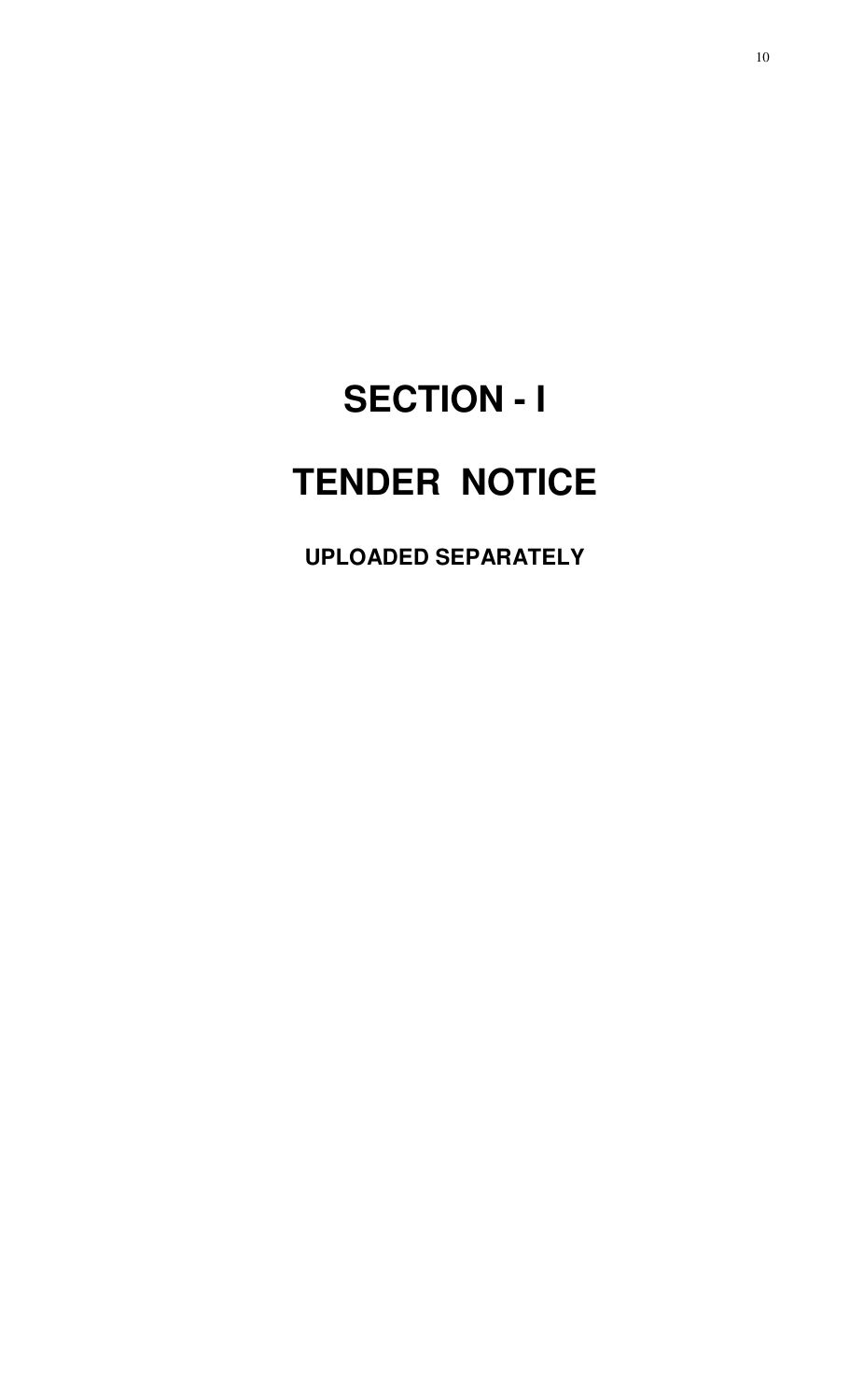# **SECTION - II**

# **FORM OF AGREEMENT AND GENERAL RULES AND SECTIONS FOR THE GUIDENCE OF CONTRACTORS MEMORANDUM**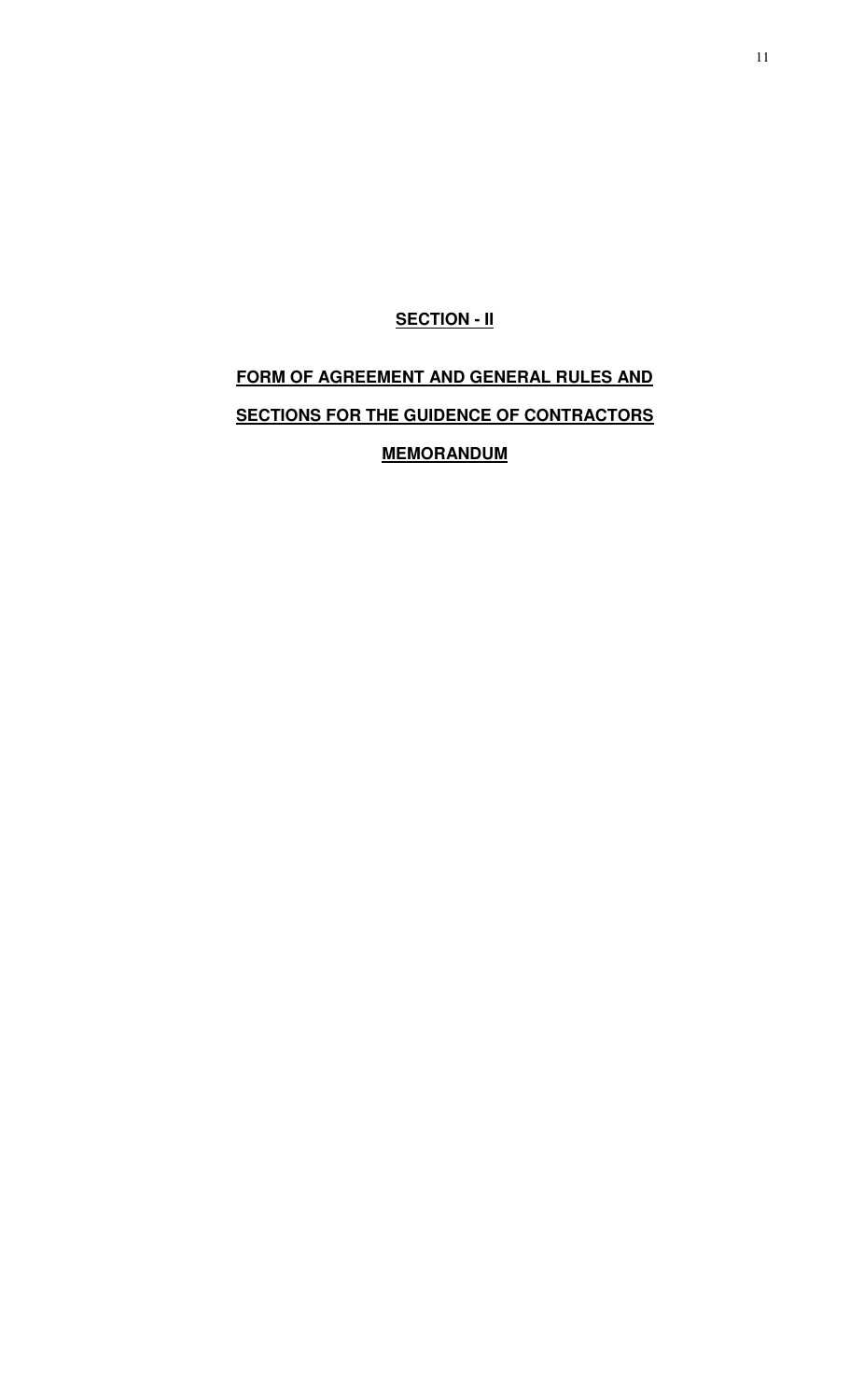#### **GOVERNMENT OF INDIA BHABHA ATOMIC RESEARCH CENTRE ARCH. & CIVIL ENGINEERING DIVISION**

### ITEM RATE TENDER & CONTRACT FOR WORKS

#### FORM OF TENDER AND GENERAL RULES AND DIRECTIONS FOR THE GUIDENCE OF CONTRACTOR

#### **GENERAL RULES AND DIRECTIONS**

1. All works proposed for execution by contract will be notified in a form of invitation to tender pasted in public places and signed by the Officer inviting tender or by publication in Newspapers as the case may be.

This form will state the work to be carried out, as well as the date for submitting and opening tenders and the time allowed for carrying out the work, also the amount of earnest money to be deposited with the application, and the amount of Security Deposit and Performance Guarantee to be deposited by the successful tenderer and the percentage, if any, to be deducted from the bills. Copies of the specifications, designs and drawings any other documents required in connection with the work signed for the purpose of identification by the officer inviting tender shall also be open for inspection by the contractor at the office of the officer inviting tender, during office hours.

2. In the event of the tender being submitted by a firm, it must be signed separately by each partner, thereof, or in the event of the absence of any partner, it must be signed on his behalf by a person holding a power-of-attorney authorising him to do so, such power of attorney to be produced with the tender, and it must disclose that the firm is duly registered under the Indian Partnership Act, 1952.

3. Receipts for payments made on account of work, when executed by a firm, must also be signed by all the partners, except where the contractors are described in their tender as a firm, in which case the receipts must be signed in the name of the firm by one of the partners, or by some other person having due authority to give effectual receipts for the firm.

4. Any person, who submits a tender, shall fill up the usual printed form, stating at what rate he is willing to undertake each item of the work. Tenders, which propose any alteration in the work specified in the said form of invitation to tender, or in the time allowed for carrying out the work, or which contain any other conditions of any sort, including conditional rebates, will be summarily rejected. No single tender shall include more than one work, but contractors who wish to tender for two or more works shall submit separate tender for each. Tender shall have the name and number of the works to which they refer, written on the envelopes.

The rate(s) must be quoted in decimal coinage. Amounts must be quoted in full rupees by ignoring fifty paise and considering more than fifty paise as rupee one.

5. The officer inviting tender or his duly authorized assistant, will open tenders in the presence of any intending contractors who may be present at the time, and will enter the amounts of the several tenders in a comparative statement in a suitable form. In the event of a tender being accepted, a receipt for the earnest money shall thereupon be given to the contractor who shall thereupon for the purpose of identifications sign copies of the specifications and other documents mentioned in Rule 1. In the event of a tender being rejected, the earnest money shall thereupon be returned to the contractor remitting the same, without any interest.

6. The officer inviting tenders shall have the right of rejecting all or any of the tenders and will not be bound to accept the lowest or any other tender.

7. The receipt of an accountant or clerk for any money paid by the contractor will not be considered as an acknowledgment of payment to the officer inviting tender and the contractor shall be responsible for seeing that he procures a receipt signed by the officer inviting tender or a duly authorized Cashier.

8. The memorandum of work tendered for and the schedule of materials to be supplied by the Bhabha Atomic Research Centre and their issue rates, shall be filled and completed in the office of the officer inviting tender before the tender form is issued. If a form is issued to an intending tenderer without having been so filled in and incomplete, he shall request the officer to have this done before he completes and delivers his tender.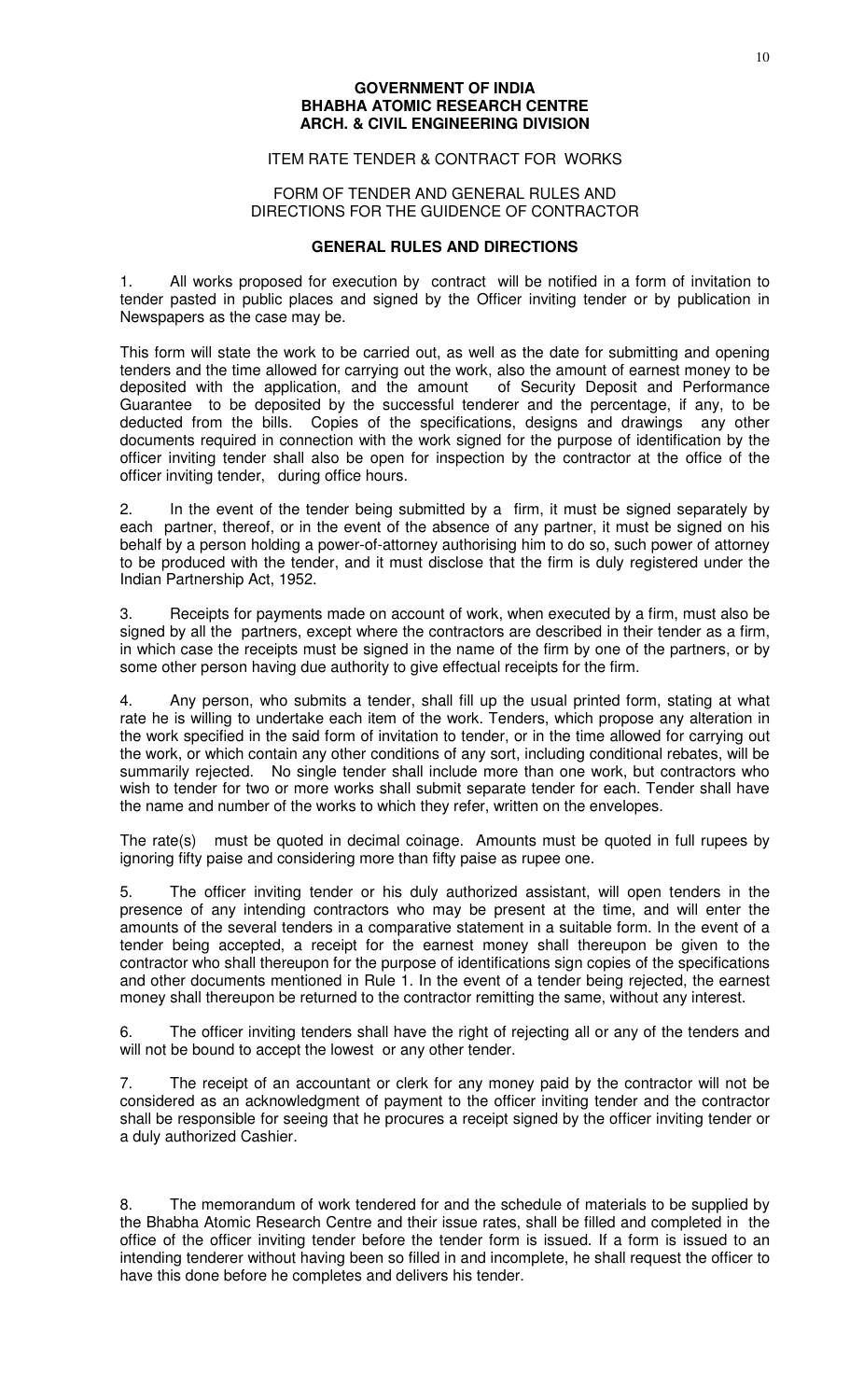9. The tenderers shall sign a declaration under the officials Secret Act 1923, for maintaining secrecy of the tender documents drawings or other records connected with the work given to them. The unsuccessful tenderers shall return all the drawings given to them.

9A. Use of correcting fluid, anywhere in tender document is not permitted. Such tender is liable for rejection.

10. In the case of item rate tenders, only rates quoted shall be considered. Any tender containing percentage below/above the rates quoted is liable to be rejected. Rates quoted by the contractor in Item rate tender in figures and words shall be accurately filled in so that there is no discrepancy in the rates written in figures and words. However, if a discrepancy is found the rate which correspond with the amount worked out by the contractor shall unless otherwise proved be taken as correct. If the amount of an Item is not worked out by the contractor or it does not correspond with the rates written either in figures or in words, then the rates quoted by the contractor in words shall be taken as correct. Where the rates quoted by the contractor in figures and in words tally, but the amount is not worked out correctly, the rates quoted by the contractor will unless otherwise proved be taken as correct and not the amount. In event no rate has been quoted for any item(s), leaving space both in figure(s), word(s) and amount blank, it will be presumed that the contractor has included the cost of this/these item(s) in other items and rate for such item(s) will be considered as zero and the work will be required to be executed accordingly.

11. In case of any tender where unit rate of any item / items appear unrealistic, such tender will be considered as unbalanced and incase the tenderer is unable to provide satisfactory explanation, such a tender is liable to be disqualified and rejected.

12. All rates shall be quoted on the tender form. The amount for each item should be worked out and requisite totals given. Special care should be taken to write the rates in figures as well as in words and the amount in figures only, in such a way that interpolation is not possible. The total amount should be written both in figures and in words. In case of figures, the word `Rs.` should be written before the figure of rupees and word `P` after the decimal figures, e.g., `Rs.2.15 P` and in case of words the word `Rupees` should precede and the word `Paise` should be written at the end. Unless the rate is in whole rupees and followed by the word `only` it should invariably be up to two decimal places. While quoting the rate in schedule of quantities, the word `only` should be written closely following the amount and it should not be written in the next line.

13. (i) The contractor whose tender is accepted, will be required to furnish performance guarantee of 5% (five percent)of the tendered amount within the period specified in Schedule `F`. This guarantee shall be in form of cash ( in case guarantee amount is less than Rs.10,000/-) or Deposit at call receipt of any scheduled bank/Bankers cheque of any scheduled bank/Demand draft of any scheduled bank/Pay order of any scheduled bank (in case guarantee amount is less than Rs.1,00,000/-) or Government securities or Fixed Deposit Receipts or Guarantee Bonds of any scheduled bank or the State Bank of India in accordance with the prescribed form.

(ii) The contractor whose tender is accepted, will also be required to furnish by way of security deposit for the fulfillment of his contract, an amount equal to 5% of the tendered value of the work. The security deposit will be collected by deductions from the running bills of the contractor at the rates mentioned above and the earnest money deposited at the time of tenders, will be treated as part of security deposit. The security amount will also be accepted in cash or in the shape of government securities. Fixed Deposit Receipt of scheduled bank or State Bank of India will also be accepted for this purpose provided confirmatory advice is enclosed.

14. On acceptance of the tender, the name of the accredited representative(s) of the contractor who would be responsible for taking instructions from the Engineer in charge shall be communicated in writing to the Engineer-in-Charge.

15. Sales Tax/VAT (except Service Tax for which BARC will provide certificate) Purchase Tax, Turnover tax or any other tax applicable in respect of this contract shall be payable by the contractor and government will not entertain any claim whatsoever in respect of the same.

16. The contractor shall give a list of both gazetted and non-gazetted BARC employees related to him.

17. The tender for the work shall not be witnessed by a contractor or contractors who himself/themselves has/have tendered or who may and has/have tendered for the same work. Failure to observe this condition would render, tenders of the contractors tendering, as well as witnessing the tender, liable to summary rejection.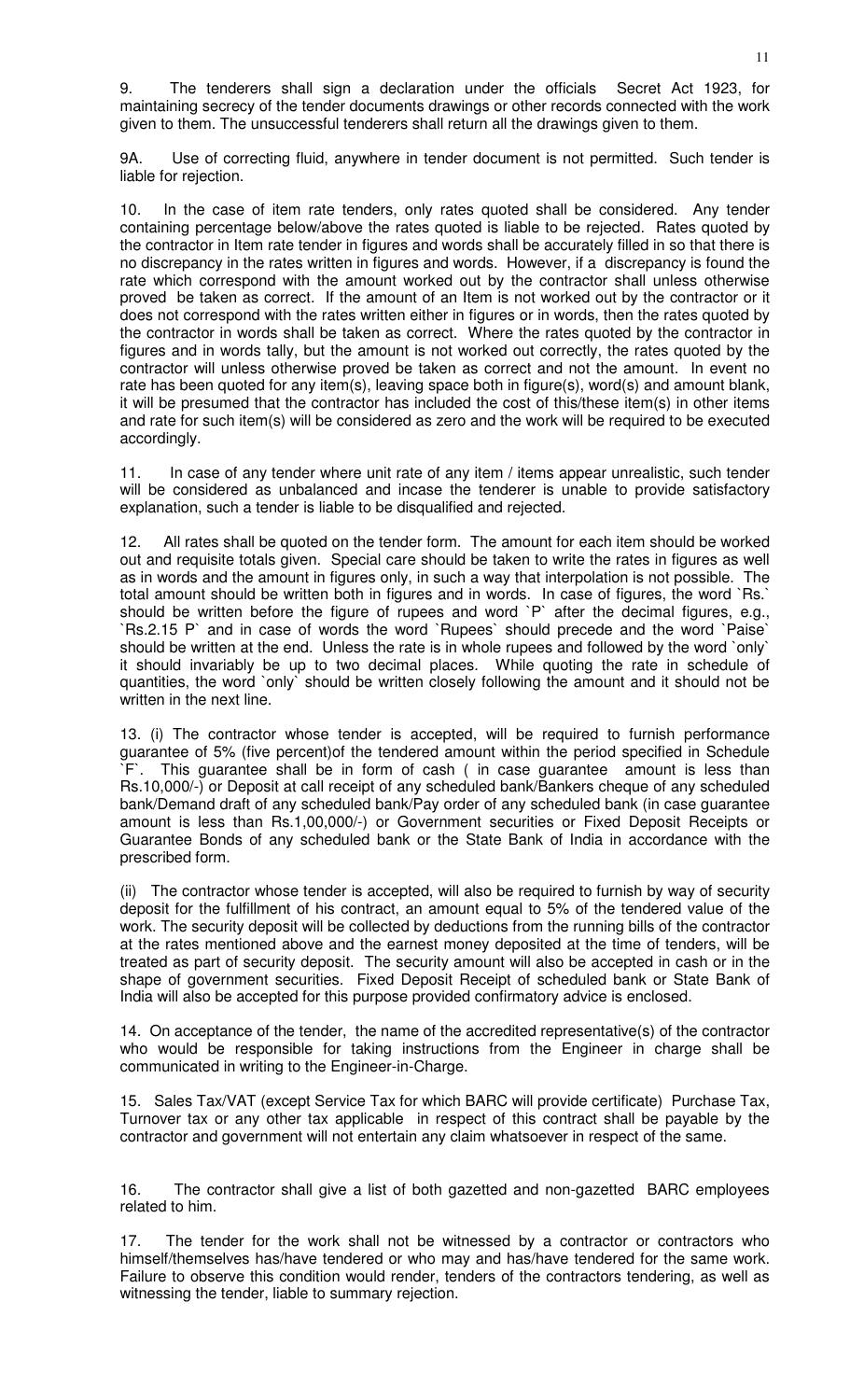18. The tender for composite work includes, in addition to building work, all other works such as sanitary and water supply installations drainage installation, electrical work, horticulture work, roads and paths etc. The tenderer apart from being a registered contractor (B&R) of appropriate class, must associate himself with agencies of appropriate class which are eligible to tender for sanitary and water supply drainage, electrical and horticulture works in the composite tender.

19. The contractor shall submit list of works which are in under execution or awarded and certifying that the list of works are complete and no works have been left out in the following form:

| Sr.              | Name of $ $      | Owner                | $Cost \text{ of }$ | Date of          | Stipula-       | Upto                       | Slow                      | Name and $\vert$ Re-                                 |                  |
|------------------|------------------|----------------------|--------------------|------------------|----------------|----------------------------|---------------------------|------------------------------------------------------|------------------|
| No.              | work/<br>project | <b>or</b><br>sponso- | work<br>in         | comm.-<br>encem- | ted date<br>of | date<br>percent            | progress if<br>and<br>any | address<br>telephone                                 | mar-<br>$\rm ks$ |
|                  | and              | ring                 | Lakhs              | ent<br><b>as</b> | comple-        | age                        | reasons                   | number of                                            |                  |
|                  | location         | organi-<br>sation    | Rupees             | per<br>contract  | tion           | progres<br>of<br>S<br>work | thereof                   | officer to<br>whom<br>reference<br>be<br>may<br>made |                  |
| $\left(1\right)$ | (2)              | (3)                  | 4)                 | 5)               | 6)             | $7^{\circ}$                | (8)                       | (9)                                                  | (10)             |
|                  |                  |                      |                    |                  |                |                            |                           |                                                      |                  |
|                  |                  |                      |                    |                  |                |                            |                           |                                                      |                  |

### **PROJECTS UNDER EXECUTION OR AWARDED**

20. The contractor shall comply with the provisions of the Apprentices Act 1961, and the rules and orders issued there under from time to time. If he fails to do so, his failure will be breach of the contract and the Superintending Engineer / Executive Engineer may in his discretion, without prejudice to any other right or remedy available in law, cancel the contract. The contractor shall also be liable for any pecuniary liability arising on account of any violation by him of the provisions of the said Act.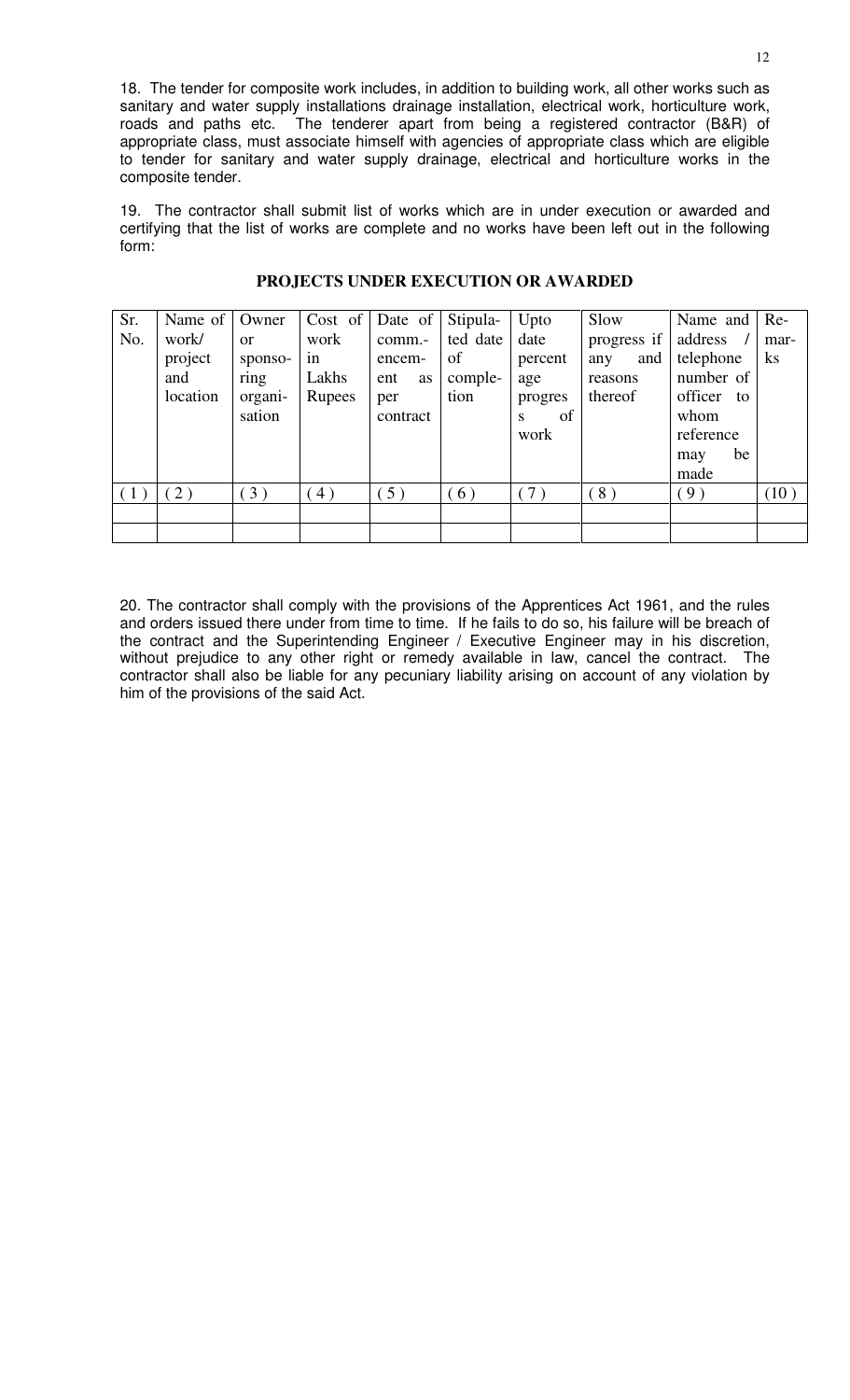#### GOVERNMENT OF INDIA BHABHA ATOMIC RESEARCH CENTRE ARCHITECTURE & CIVIL ENGINEERING DIVISION TROMBAY, MUMBAI

**Item Rate Tender & Contract for Works** 

(A) Tender for the work of :-

| (ii)         |
|--------------|
|              |
| (contractor) |
|              |
|              |
|              |

### **TENDER**

I / We have read and examined the notice inviting tender, schedule, A, B, C, D, E & F. Specifications applicable, Drawings & Designs, General Rules and Directions, Conditions of Contract, clauses of contract, Special conditions and other documents and Rules referred to in the conditions of contract and all other contents in the tender document for the work.

I / We hereby tender for the execution of the work specified for the President of India within the time specified in Schedule 'F', viz., schedule of quantities and in accordance in all respects with the specifications, designs, drawings and instructions in writing referred to in Rule-1 of General Rules and Directions and in Clause 11 of the Conditions of contract and with such materials as are provided for, by, and in respects in accordance with, such conditions so far as applicable.

We agree to keep the tender open for one hundred twenty (120) days from the due date of opening tender in single part / one hundred eighty (180) days from due date of opening part 'A' in two part tender and not to make any modifications in its terms and conditions.

A sum of Rs. ………………………. Is hereby forwarded in cash / receipt treasury Challan / deposit at call receipt of a scheduled bank / fixed deposit receipt of scheduled bank / demand draft of a scheduled bank /Banker's cheque issued by a scheduled bank/ bank guarantee issued by a scheduled bank as earnest money. If I / We fail to furnish the prescribed performance guarantee within prescribed period, I / We agree that the said President of India or his successors in office shall without prejudice to any other right or remedy, be at liberty to forfeit the said earnest money absolutely. Further, if I / We fail to commence work as specified, I / We agree that President of India or his successors in office shall without prejudice to any other right or remedy available in law, be at liberty to forfeit the said earnest money and the performance guarantee absolutely, otherwise the said earnest money shall be retained by him towards security deposit to execute all the works referred to in the tender documents upon the terms and conditions contained or referred to therein and to carry out such deviations as may be ordered, upto maximum of the percentage mentioned in Schedule 'F' and those in excess of that limit at the rates to be determined in accordance with the provision contained in Clause 12.2 and 12.3 of the tender form.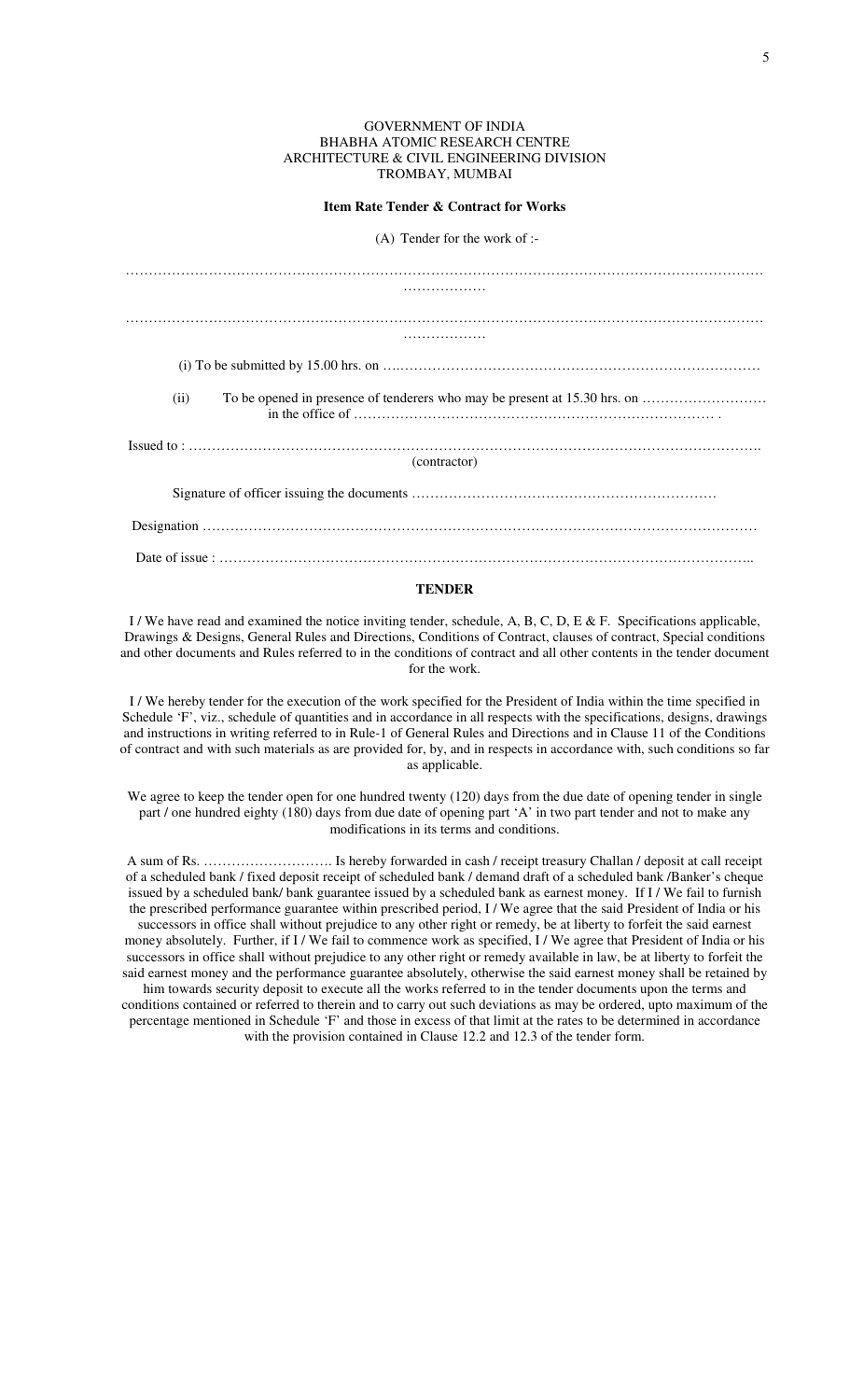Further, I / We agree that in case of forfeiture of earnest money or both earnest money and Performance Guarantee as aforesaid, I / We shall be debarred for participation in the re-tendering process of the work.

I / We hereby declare that I / We shall treat the tender documents drawings and other records connected with the work as secret / confidential documents and shall not communicate information derived therefrom to any person other than a person to whom I / We am / are authorized to communicate the same or use the information in any manner prejudicial to the safety of the state.

the contract of the contract of the contract of the contract of the contract of the contract of the contract o<br>The contract of the contract of the contract of the contract of the contract of the contract of the contract o Dated Signature of contractor Postal Address

> + Witness : Address : Occupation :

#### **A C C E P T A N C E**

The above tender (as modified by you as provided in the letters mentioned hereunder) is accepted by me for and on behalf of the President of India for a sum of Rs. …………………………………………………………………………………

………………………………………………………………………………………………………………………… ……… )

The letters referred to below shall form part of this contact Agreement :-

a)

b)

c)

 $\omega$ 

For & on behalf of the President of India Signature Designation

\* Signature of contractor before submission of tender + Signature of witness to contractor's signature @ Signature of the officer by whom accepted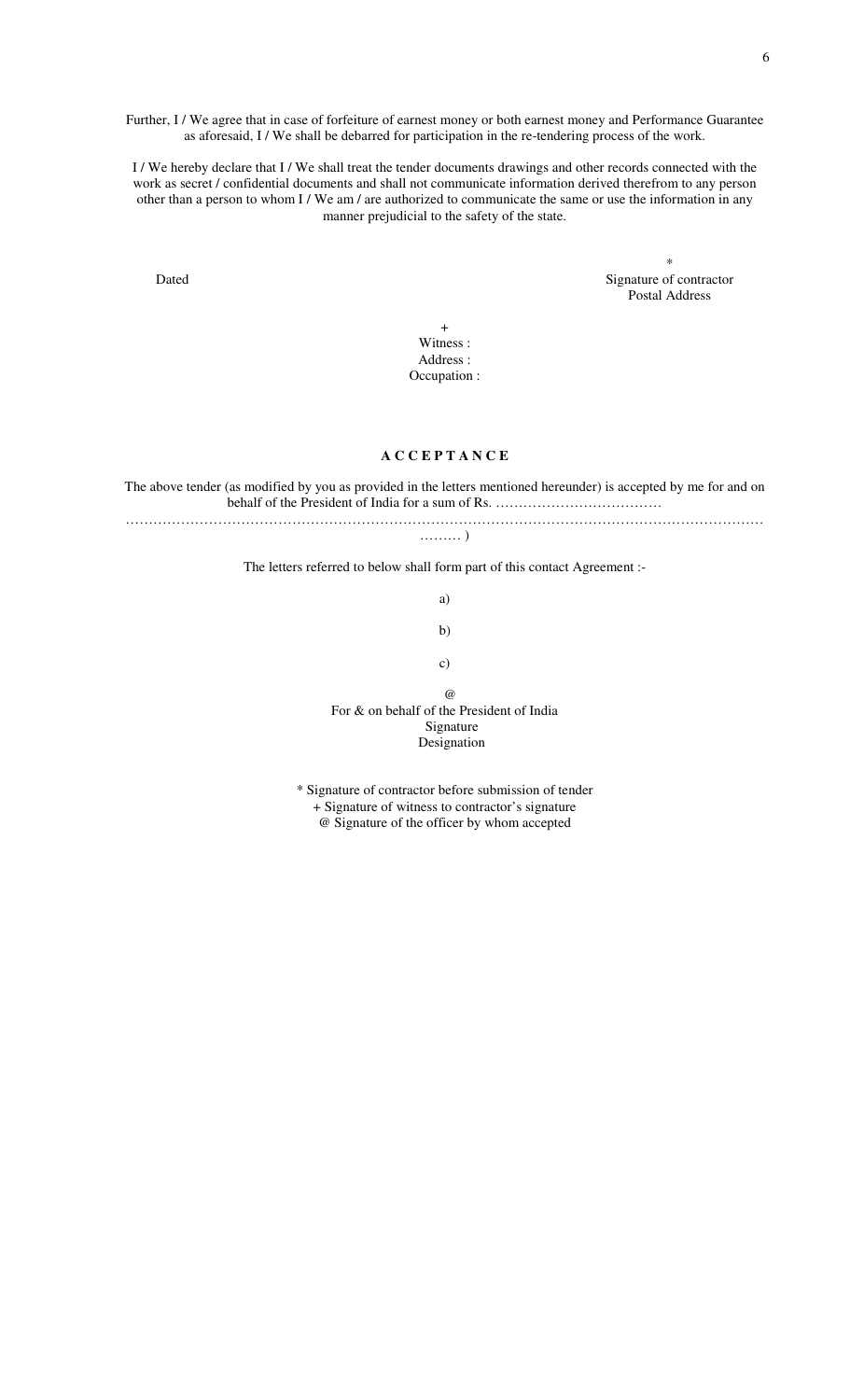**SECTION -III CONDITIONS OF CONTRACT ADDITIONAL CONDITIONS**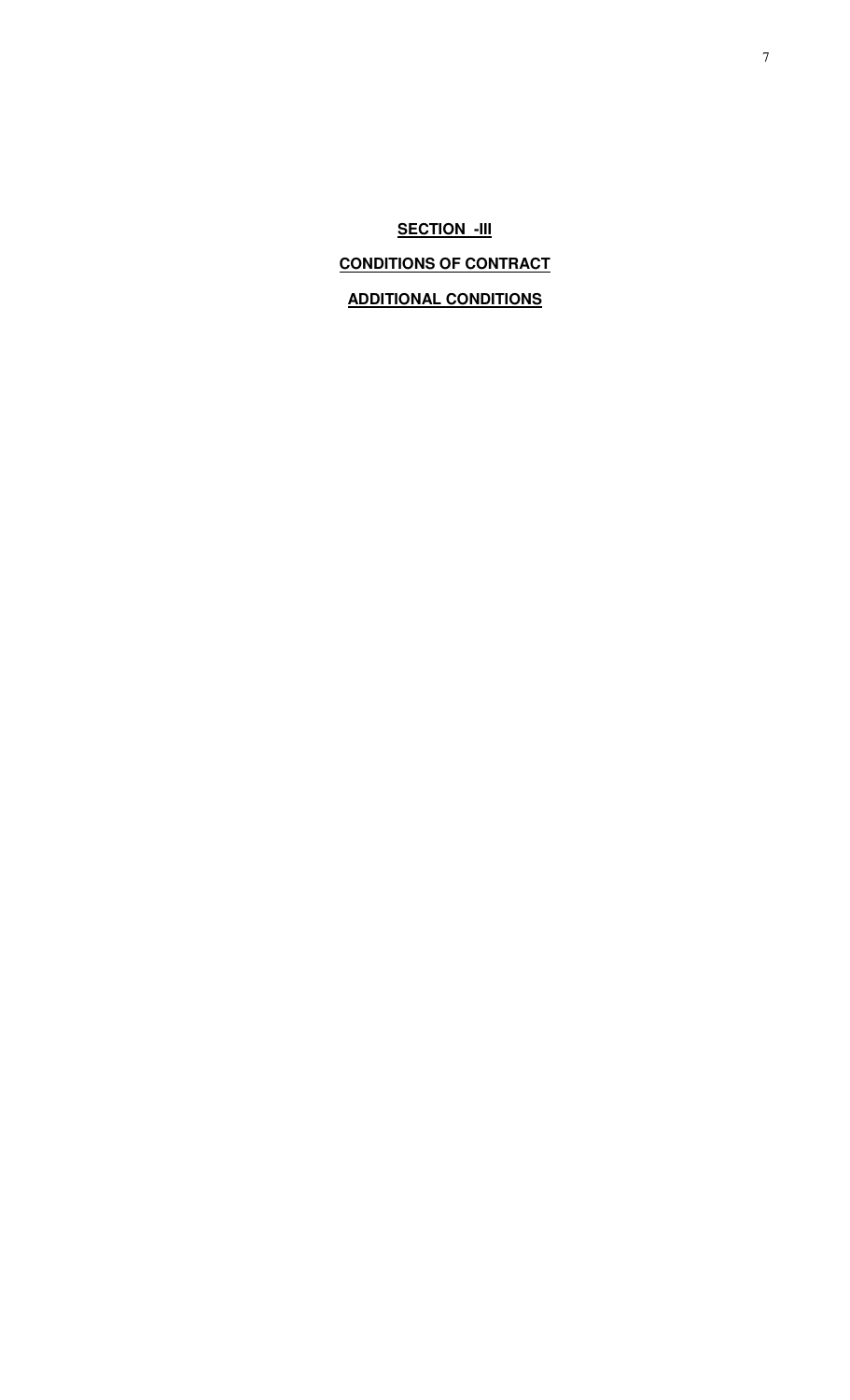# **SECTION - III - CONDITIONS OF CONTRACT**

# **DEFINITIONS :**

1. The **'Contract'** means the documents forming the tender and acceptance thereof and the formal agreement executed between the President of India and the Contractor, together with the documents referred to therein including these conditions, the specifications, designs, drawings and instructions issued from time to time by the Chief Engineer / Engineer-in-charge and all these documents taken together shall be deemed to form one contract and shall be complementary to one another.

2. In the contract the following expression shall, unless the context otherwise requires, have the meanings hereby respectively assigned to them :-

i) The expression **'Works'** or **'Work'** shall, unless there be something either in the subject or context repugnant to such construction, be construed and taken to means the works by or by virtue of the contract contracted to be executed whether temporary or permanent and whether original, altered, substituted or additional.

ii) The **'Site'** shall mean the land and/or other places on, into or through which work is to be executed under the contract or any adjacent land, path or street through which work is to be executed under the contract or any adjacent land, path or street which may be allotted or used for the purpose of carrying out the contract.

iii) The **'Contractor'** shall mean the individual, or firm or company, whether incorporated or not, undertaking the works and shall include the legal personnel representative of such individual or the persons composing such firm or company or the successors of such firm or company and the permitted assignees of such individual, or firm or company.

iv) The **'President'** means the President of India and his successors.

v) The **'Engineer-in-Charge'** means Engineer officer who shall supervise and be in charge of the work and who shall sign the contract on behalf of the President of India as mentioned in Schedule 'F' here under.

vi) **'Government'** or **'Government of India'** shall mean the President of India.

vii) The term C.E. represents Chief Engineer, of the Arch & Civil Engineering Division, Bhabha Atomic Research Centre, Trombay.

viii) Accepting Authority shall mean the authority mentioned in Schedule 'F'.

ix) Excepted risk are risks due to riots (other than those on account of contractor's employees), war (whether declared or not) invasion, act of foreign enemies, hostilities, civil war, rebellion revolution, insurrection, military or usurped power, any acts of government, damages from air craft, acts of God such as earthquake, lightening and unprecedented floods, and other causes over which the contractor has no control and accepted as such by the Accepting Authority or causes solely due to use or occupation by Government of the part of the works in respect of which a certificate of completion has been issued or a cause solely due to Government's faulty design of works.

**x) Market Rate** shall be the rate as decided by the Engineer-in- Charge on the basis of the cost of materials and labour at the site where the work is to be executed plus the percentage mentioned in schedule 'F' to cover, all overheads and profits.

xi) Schedule(s) referred to in these conditions shall mean the relevant schedule(s) annexed to the tender papers or the standard Schedule of Rates of the Government mentioned in Schedule 'F' hereunder, with the amendments thereto issued upto the date of receipt of the tender.

xii) Department means Bhabha Atomic Research Centre (BARC), Department of Atomic Energy, Government of India which invites tenders on behalf of President of India as specified in Schedule 'F'.

xiii) District specifications means specifications followed by State Government in the area where the work is to be executed. Provided that this is specifically mentioned is Schedule 'F' of the tender

xiv) **'Tendered value'** means the value of the entire work as stipulated in the letter of award.

xv) Date of commencement of work : The date of commencement of work shall be the date of start as specified in Schedule 'F' or the first date of handling over of the site whichever is later, in accordance with the phasing if any, as indicated in the tender document.

3. Where the context so requires, words imparting the singular only also include the plural and vice versa. Any reference to masculine gender shall whenever required include feminine gender and vice versa.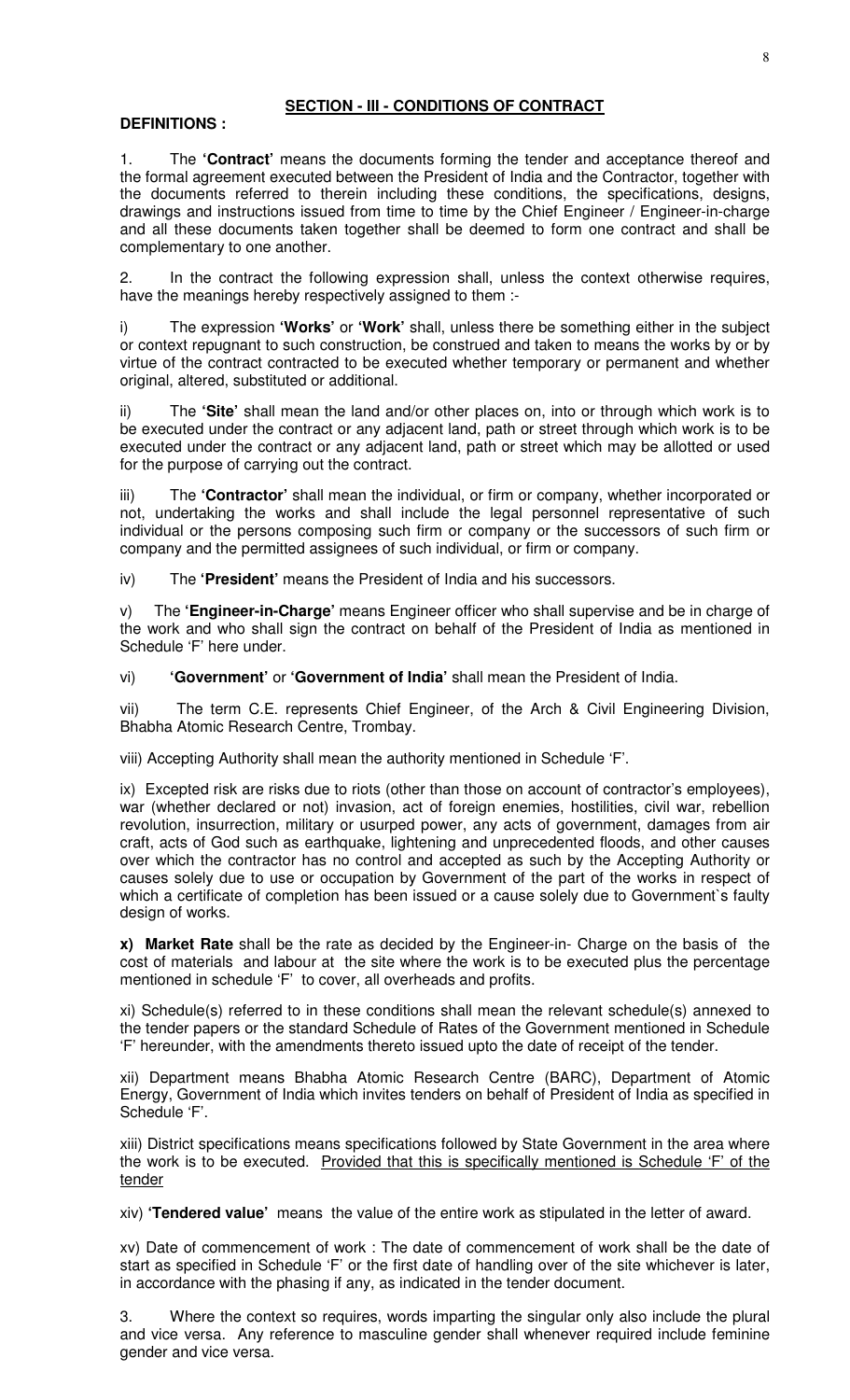4. Headings and Marginal notes to these General Conditions of Contract shall not be deemed to form part thereof or be taken into consideration in the interpretation or construction thereof or of the contract.

5. The contractor shall be furnished, free of cost one certified copy of the contract documents except standard specifications, Schedule of rates and such other printed and published documents, together with all drawings as may be forming part of the tender papers. None of these documents shall be used for any purpose other than that of this contract.

6. The work to be carried out under the contract shall, except as otherwise provided in these conditions, include all labour, materials, tools, plants, equipment and transport which may be required in preparation of and for and in the full and entire execution and completion of the works. The descriptions given in the Schedule of Quantities (Schedule –B) shall, unless otherwise stated, be held to include wastage on materials, carriage and cartage, carrying and return of empties, hoisting, setting, fitting and fixing in position and all other labours necessary in and for the full and entire execution and completion of the work as aforesaid in accordance with good practice and recognized principles.

7. The contractor shall be deemed to have satisfied himself before tendering as to the correctness and sufficiency of his tender for the works and of the rates and prices quoted in the Schedule of Quantities, which rates and prices shall, except as otherwise provided, cover all his obligations under the Contract and all matters and things necessary for the proper completion and maintenance of the works.

8. The several documents forming the Contract are to be taken as mutually explanatory of one another, detailed drawings being followed in preference to small scale drawing and figured dimensions in preference to scale and special conditions in preference to General Conditions.

8.1 In the case of discrepancy between the schedule of quantities, the Specifications and/or the Drawings, the following order of preference shall be observed.

- g) Description of Schedule of Quantities.
- ii) Particular Specification and Special Condition, if any.
- iii) Drawings.
- iv) BARC Specifications.
- v) Indian Standard Specifications of B.I.S.

8.2 If there are varying or conflicting provisions made in any one document forming part of the contract, the Accepting Authority shall be the deciding authority with regard to the intention of the document and his decision shall be final and binding on the contractor.

8.3 Any error in description, quantity or rate in Schedule of Quantities or any omission there from shall not vitiate the Contract or release the Contractor from the execution of the whole or any part of the works comprised therein according to drawings and specifications or from any of his obligations under the contract.

9. The successful tenderer/contractor, on acceptance of his tender by the Accepting Authority shall, within 15 days from the stipulated date of start of the work, sign the contract consisting of :-

i) The notice inviting tender, all the documents including drawings, if any, forming the tender as issued at the time of invitation of tender and acceptance thereof together with any correspondence leading thereto.

ii) Standard BARC form as mentioned in Schedule 'F' consisting of :

a) Various standard clauses with corrections upto the date stipulated in schedule 'F' along with annexure thereto.

b) B.A.R.C safety Code.

c) Model Rules for the protection of health, sanitary arrangements for workers employed by BARC or its contractors.

d) BARC Contractor's Labour Regulations.

e) List of Acts and omissions for which fines can be imposed.

iii) No payment for the work done will be made unless contract is signed by the contractor.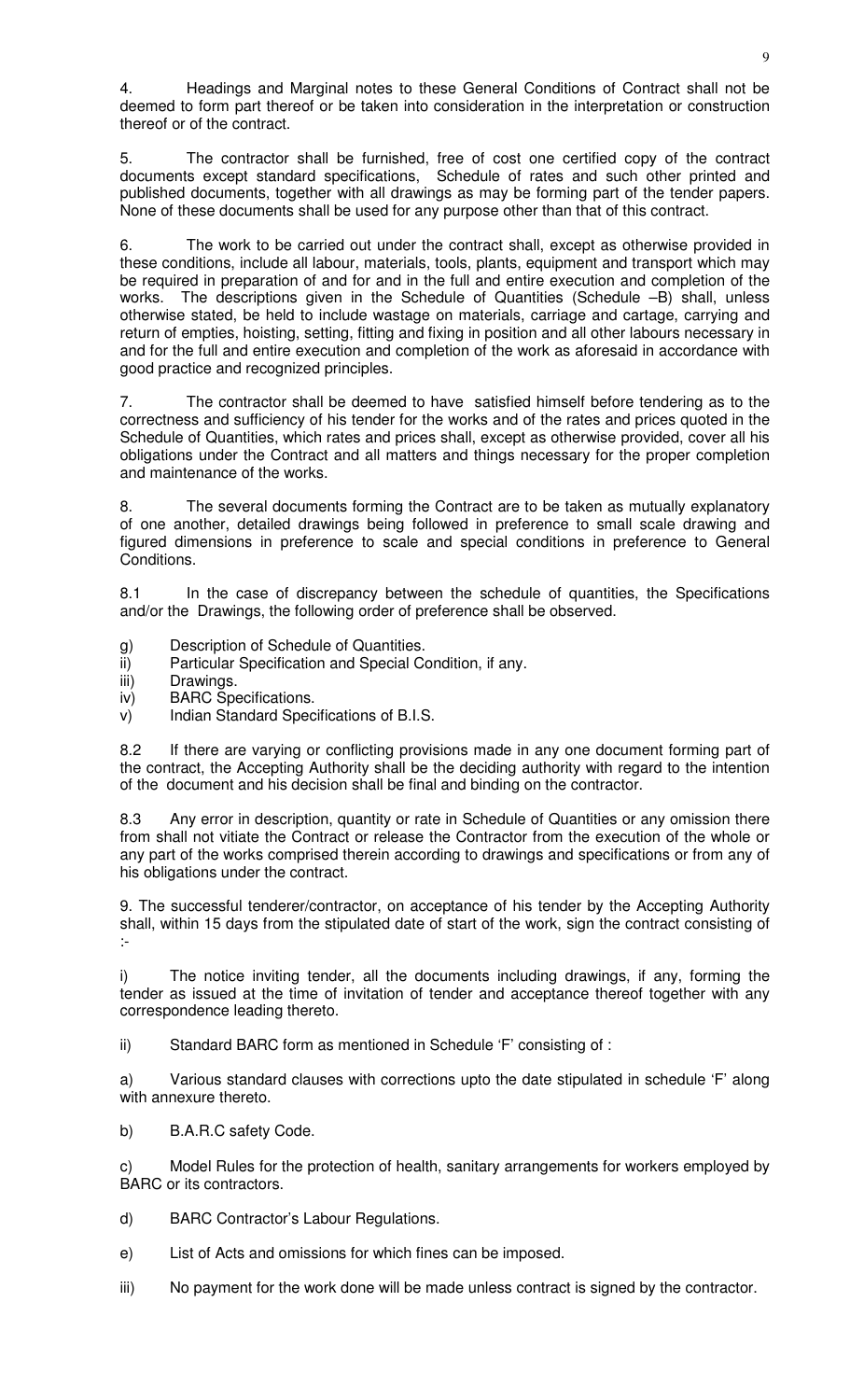# **CLAUSES OF CONTRACT**

# **CLAUSE 1 : PERFORMANCE GUARANTEE**

**i)** The contractor shall submit an irrevocable Performance Guarantee of 5% (Five percent) of the tendered amount in addition to other deposits mentioned elsewhere in the contract for his proper performance of the contract agreement, (not withstanding and/or without prejudice to any other provisions in the contract) within period specified in Schedule `F` from the date of issue of letter of acceptance. This period can be further extended by the Engineer-in-charge up to a maximum period as specified in Schedule 'F' on written request of the contractor stating the reason for delays in procuring the Performance Guarantee, to the satisfaction of the Engineerin-charge. This guarantee shall be in the form of cash (in case guarantee amount is less than Rs.10,000/-) or Deposit at Call receipts of any Scheduled Bank/Banker's Cheque of any Scheduled Bbank/Demand Draft of any Scheduled Bank/Pay Order of any Scheduled Bank (in case guarantee amount is less than Rs.1.00 Lakh) or Government Securities or Fixed Deposit Receipts or Guarantee Bonds of any Scheduled Bank or the State Bank of India in accordance with the form annexed as Appendix 'A' hereto. In case a fixed deposit receipt of any Bank is furnished by the contractor to the Government as part of the performance guarantee and the Bank is unable to make payment against the said fixed deposit receipt, the loss caused thereby shall fall on the contractor and the contractor shall forthwith on demand furnish additional security to the Government to make good the deficit.

**ii)** The Performance Guarantee shall be initially valid up to the stipulated date of completion plus 60 days beyond that. In case the time for completion of work gets enlarged, the contractor shall get the validity of performance Guarantee extended to cover such enlarged time for completion of work. After recording of the completion certificate for the work by the competent authority, the performance guarantee shall be returned to the contractor, without any interest.

**iii)** The Engineer-in-charge shall not make a claim under the Performance guarantee except for amounts to which the President of India is entitled under the contract (notwithstanding and/or without prejudice to any other provisions in the contract agreement) in the event of :

(a) Failure by the contractor to extend the validity of the Performance Guarantee as described herein above, in which event the Engineer-in-charge may claim the full amount of the Performance guarantee.

(b) Failure by the contractor to pay President of India any amount due, either as agreed by contractor or determined under any of the Clauses/Conditions of the agreement, within 30 days of the service of notice to this effect by Engineer-in-charge.

(iv) In the event of the contract being determined or rescinded under provisions of any of the Clause /Condition of the agreement, the performance guarantee shall stand forfeited in full and shall be absolutely at the disposal of the President of India.

### **CLAUSE 1-A: RECOVERY OF SECURITY DEPOSIT :**

The person/ persons whose tender(s) may be accepted (hereinafter called the contractor) shall permit Government at the time of making any payment to him for work done under the contract to deduct a sum at the rate of 5% of the gross amount of each running bill till the sum along with the sum already deposited as earnest money, will amount to security deposit of 5% of the tendered value of the work. The Earnest Money shall be adjusted first in the Security Deposit and further recovery of Security Deposit shall commence only when the upto date amount of Security Deposit starts exceeding the Earnest Money. Such deductions will be made and held by Government by way of Security Deposit unless he has / they have deposited the amount of Security at the rate mentioned above in cash or in the form of Government Securities or Fixed Deposit Receipts. In case a fixed deposit receipt of any bank is furnished by the contractor to the Government as part of the security deposit and the bank is unable to make payment against the said fixed deposit receipt, the loss caused thereby shall fall on the contractor and the contractor shall forthwith on demand furnish additional security to the Government to make good the deficit.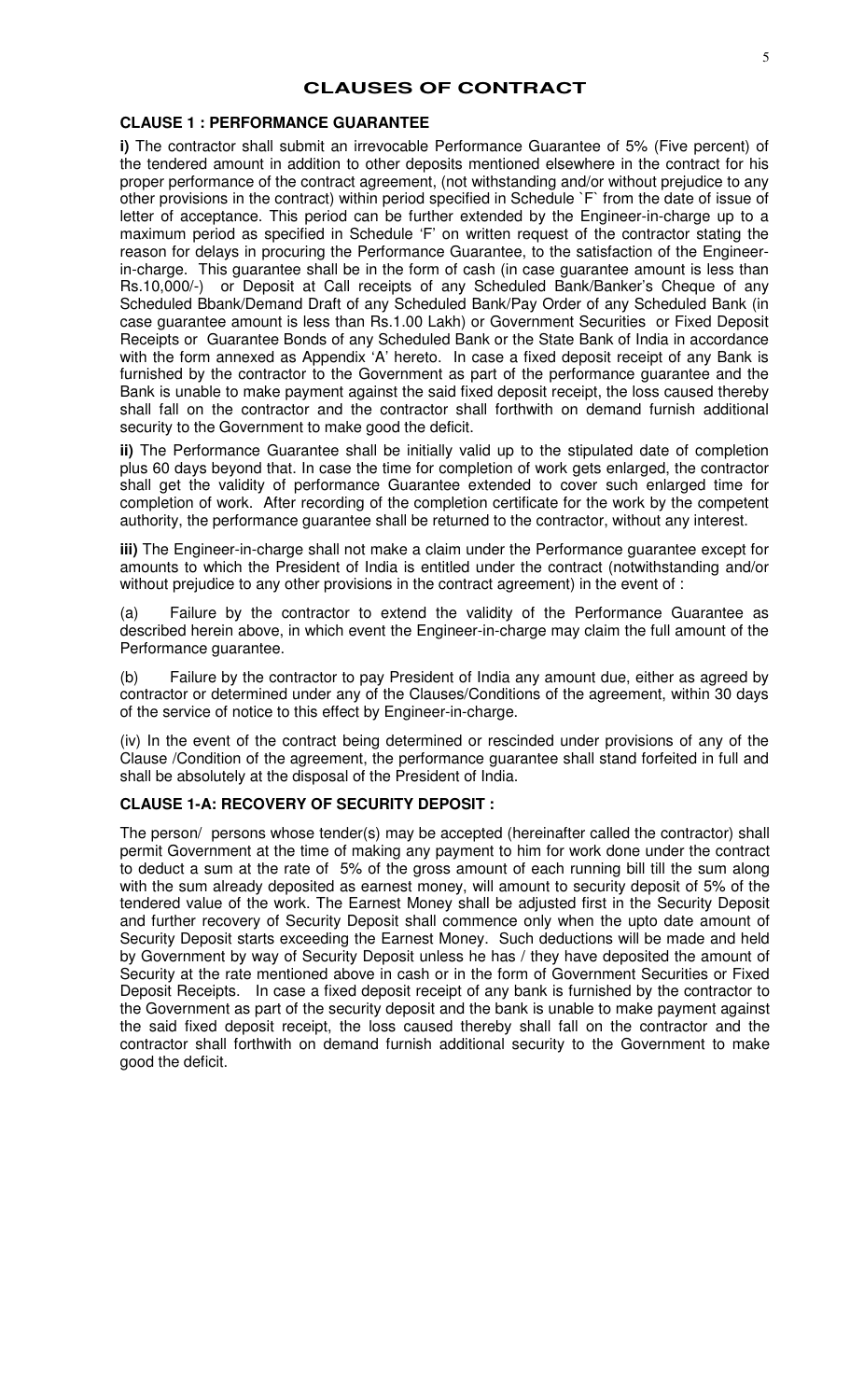All compensations or the other sums of money payable by the contractor under the terms of this contract may be deducted from, or paid by the sale of a sufficient part of his security deposit or from the interest arising therefrom, or from any sums which may be due to or may become due to the contractor by Government or any account whatsoever and in the event of his Security Deposit being reduced by reason of any such deductions or sale as aforesaid, the contractor shall within 10 days make good in cash or fixed deposit receipt tendered by the State Bank of India or by Scheduled Banks or Government Securities (if deposited for more than 12 months) endorsed in favour of the Accounts Officer, BARC, any sum or sums which may have been deducted from, or raised by sale of his security deposit or any part thereof. The security deposit shall be collected from the running bills of the contractor at the rates mentioned above and the Earnest Money deposited at the time of tenders will be treated a part of the Security Deposit.

The security deposit as deducted above can be released against bank guarantee issued by a scheduled bank, on its accumulations to a minimum of Rs.5 Lakhs subject to the condition that amount of such bank guarantee, except last one, shall not be less than Rs.5 Lakhs. Provided further that the validity of bank guarantee including one given against the earnest

money shall be in conformity with provisions contained in Clause 17 which shall be extended from time to time depending upon extension of contract granted under provisions of Clause 2 and Clause 5.

**NOTE 1** : Government papers tendered as security will be taken at 5% (five per cent) below its market price or at its face value, whichever is less. The market price of Government papers would be ascertained by the Engineer-in-charge at the time of collection of interest and the amount of interest to the extent of deficiency in value of the Government paper will be withheld if necessary.

**NOTE 2 :** Government Securities will include all forms of securities mentioned in Rule No. 274 of the G.F. Rules except fidelity bond. This will be subject to the observance of the condition mentioned under the rule against each form of security.

**NOTE 3 :** Note 1 & 2 above shall be applicable for both Clauses 1 & 1A..

# **CLAUSE 2 - Compensation for delay**

If the contractor fails to maintain the required progress in terms of Clause 5 or to complete the work and clear the site on or before the contract or extended date of completion, he shall, without prejudice to any other right or remedy available under the law to the Government on account of such breach, pay as agreed compensation the amount calculated at the rates stipulated below as the authority specified in Schedule 'F' (whose decision in writing shall be final and binding) may decide on the amount of tendered value of the work for every completed day/month (as applicable) that the progress remains below that specified in Clause 5 or that the work remains incomplete.

This will also apply to items or group of items for which a separate period of completion has been specified.

i) Compensation for delay of work -  $@1.5\%$  per month of delay to be computed on per day basis.

Provided always that the total amount of compensation for delay to be paid under this Condition shall not exceed 10% of the Tendered Value of work or of the Tendered Value of the item or group of items of work for which a separate period of completion is originally given.

The amount of compensation may be adjusted or set-off against any sum payable to the Contractor under this or any other contract with the Government. In case, the contractor does not achieve a particular mentioned milestone in schedule F, or the re-scheduled milestone (s) in terms of Clause 5.4, the amount shown against that milestone shall be withheld, to be adjusted against the compensation levied at the final grant of Extension of Time. Withholding of this amount on failure to achieve a milestone, shall be automatic without any notice to the contractor. However, if the contractor catches up with the progress of work on the subsequent milestone(s) the withheld amount shall be released.

In case the contractor fails to make up for the delay in subsequent milestone(s) amount mentioned against each milestone missed subsequently also shall be withheld. However, no interest, whatsoever shall be payable on such withheld amount.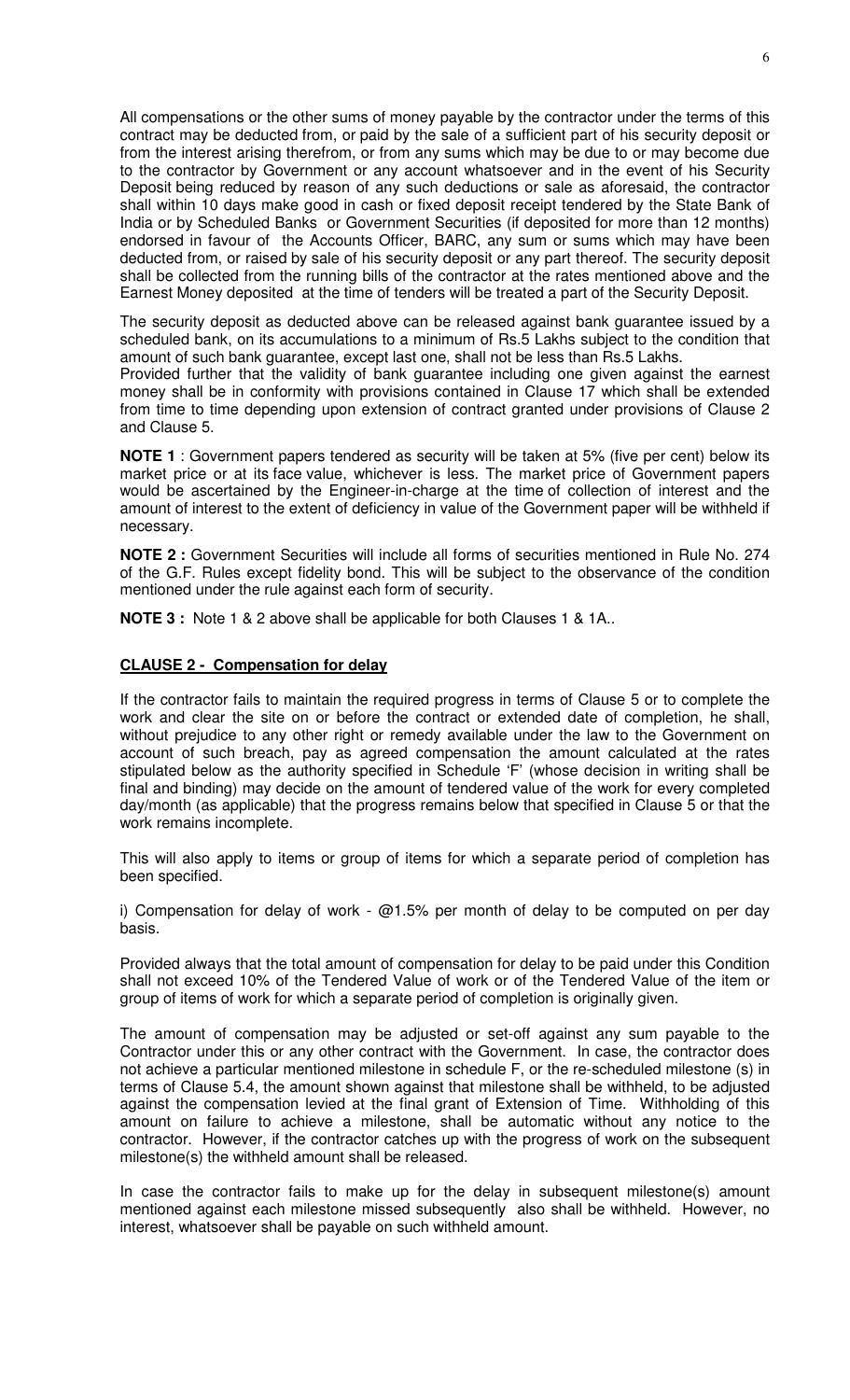#### **CLAUSE 2A – Incentive for early completion**

In case the contractor completes the work ahead of scheduled completion time, a bonus @ 1% (one percent) of the tendered value per month computed on per day basis, shall be payable to the contractor, subject to a maximum limit of 5% (five percent) of the tendered value. The amount of bonus, if payable, shall be paid alongwith final bill after completion of work. Provided always that provision of the Clause 2A shall be applicable only when so provided in "Schedule F".

### **CLAUSE 3 : DETERMINATION OF CONTRACT**

Subject to other provisions contained in this clause, the Engineer-in-Charge may, without prejudice to his any other right or remedy against the contractor in respect of any delay, inferior workmanship, any claims for damages and / or any other provisions of this contract or otherwise, and whether the date for completion has or has not elapsed, by notice in writing absolutely determine the contract in any of the following cases:

i. If the contractor having been given by the Engineer-in-Charge a notice in writing to rectify, reconstruct or replace any defective work or that the work is being performed in an inefficient or otherwise improper or unworkman-like manner shall omit to comply with the requirements of such notice for a period of seven days thereafter.

ii. If the contractor has, without reasonable cause suspended the progress of work or has failed to proceed with the work with due diligence so that in the opinion of the Engineer in charge (which shall be final and binding) he will be unable to secure completion of the work by the date for completion and continue to do so after a notice in writing of 7 days from the Engineer in charge.

iii. If the contractor fails to complete the work with in the stipulated date or items of work with individual date of completion, if any stipulated, on or before such date(s) of completion and does not complete them within the period specified in a notice given in writing in that behalf by the Engineer-in- Charge.

iv. If the contractor persistently neglects to carry out his obligations under the contract and/ or commits default in complying with any of the terms and conditions of the contract and does not remedy it or take effective steps to remedy it with in 7 days after a notice in writing is given to him in that behalf by the Engineer-in- Charge.

v. If the contractor shall offer or give or agree to give to any person in government service or any other person on his behalf any gift or consideration of any kind as an inducement or reward for doing or forbearing to do or for having done or forborne to do any act in relation to the obtaining or execution of this or any other contract for Government.

vi. If the contractor shall enter into a contract with Government in connection with which commission has been paid or agree to be paid by him or to his knowledge, unless the particulars of any such commission and the terms of payment thereof have been previously disclosed in writing to the Engineer-in-Charge.

vii. If the contractor shall obtain a contract with Government as a result of wrong tendering or other non-bonafide method of competitive tendering.

viii. If the contractor being an individual or if a firm, any partner thereof shall at any time be adjudged insolvent or have a receiving order or order for administration of his estate made against him or shall take any proceedings for liquidation or composition (other than a voluntary liquidation for the purpose of amalgamation or reconstruction) under any Insolvency Act for the time being in force or make any conveyance or assignment of his effects or composition or arrangement for the benefit of his creditors or purport so to do or if any application be made under any insolvency act for the time being in force for the sequestration of his estate or if a trust deed be executed by him for benefit of his creditors.

ix. If the contractor being a company shall pass a resolution or the court shall make an order that the company shall be wound up or if a receiver or a manager on behalf of a creditor shall be appointed or if circumstances shall arise which entitle the court or the creditor to appoint a receiver or a manager or which entitle the court to make a winding up order.

x. If the contractor shall suffer an execution being levied on his goods and allow it to be continued for a period of 21 days.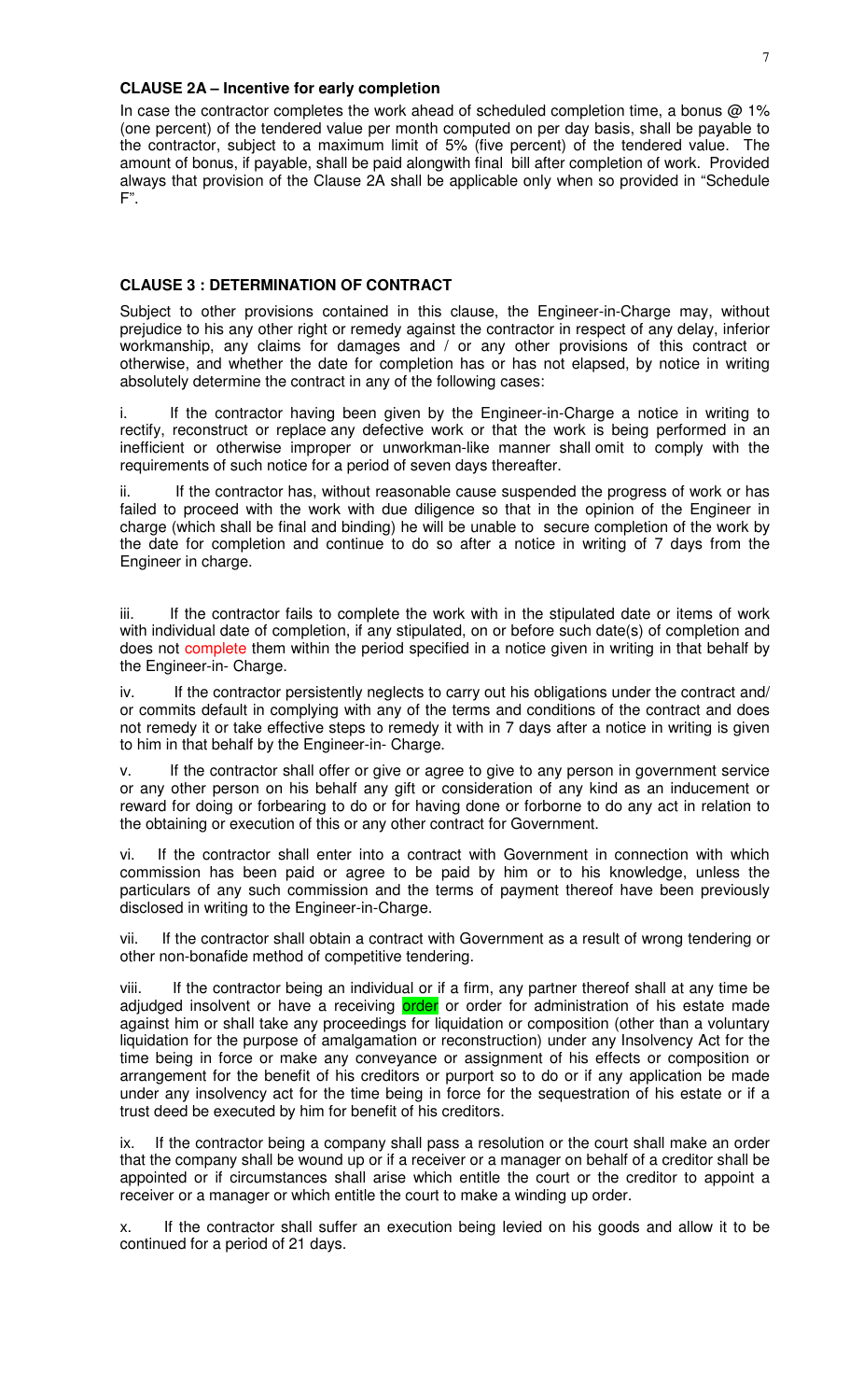xi. If the contractor assigns, transfers, sublets (engagements of labour on a piece work basis or of labour with materials not to be incorporated in the work, shall not be deemed to be subletting)or otherwise parts with or attempts to assign, transfer, sublet or otherwise parts with the entire works or any portion thereof without the prior written approval of the Engineer in charge.

When the contractor has made himself liable for action under any of the cases aforesaid, the Engineer-in-Charge on behalf of the President of India shall have powers:

a) To determine the contract as aforesaid (of which termination notice in writing to the contractor under the hand of the Engineer-in-Charge shall be conclusive evidence). Upon such determination the Earnest Money Deposit, Security Deposit already recovered and Performance Guarantee under the contract shall be liable to be forfeited and shall be absolutely at the disposal of the Government.

b) After giving notice to the contractor to measure up the work of the contractor and to take such whole, or the balance or part thereof as shall be un-executed out of his hands and to give it to another contractor to complete the work. The contractor, whose contract is determined as above, shall not be allowed to participate in the tendering process for the balance work .

In the event of above courses being adopted by the Engineer-in-Charge the contractor shall have no claim to compensation for any loss sustained by him by reasons of his having purchased or procured any materials or entered into any engagements or made any advances on account or with a view to the execution of the work or the performance of the contract. And in case action is taken under any of the provisions aforesaid, the contractor shall not be entitled to recover or be paid any sum for any work thereof or actually performed under this contract unless and until the Engineer-in-Charge has certified in writing the performance of such work and the value payable in respect thereof and he shall only be entitled to be paid the value so certified.

**CLAUSE 3A :** In case the work cannot be started due to reasons not within the control of the contractor within  $1/8<sup>th</sup>$  of the stipulated time for completion of work, either party may close the contract. In such eventuality, the Earnest Money Deposit and the Performance Guarantee of the contractor shall be refunded, but no payment on account of interest, loss of profit or damages etc. shall be payable at all.

# **CLAUSE 4 : Contractor liable to pay compensation even if action not taken under Clause 3,**

In any case in which any of the powers conferred upon the Engineer-in-Charge by clause 3 thereof, shall have become exercisable and the same are not exercised, the non-exercise thereof shall not constitute a waiver of any of the conditions hereof and such powers shall notwithstanding be exercisable in the event of any future case of default by the contractor and the liability of the contractor for compensation shall remain unaffected. In the event of the Engineer-in-Charge putting in force all or any of the powers vested in him under the preceding clause he may, if he so desires after giving a notice in writing to the contractor, take possession of (or at sole discretion of the Engineer-in-Charge which shall be final and binding on the Contractor ) use as on hire (the amount of the hire money being also in the final determination of the Engineer-in-Charge) all or any tools, plant, materials and stores, in or upon the works, or the site thereof, belonging to the contractor, or procured by the contractor and intended to be used for the execution of the work or any part thereof, paying or allowing for the same in account at the contract rates, or, in the case of these not being applicable, at current market rates to be certified by the Engineer-in-Charge whose certificate thereof shall be final and binding on the contractor, clerk of the works, foreman or other authorized agent to remove such tools, plant, materials, or stores from the premises (within a time to be specified in such notice); in the event of the contractor failing to comply with any such requisition, the Engineer-in-Charge may remove them at the contractor's expense or sell them by auction or private sale on account of the contractor and at his risk in all respects and the certificate of the Engineer-in-Charge as to the expense of any such removal and the amount of the proceeds and expense of any such sale shall be final and conclusive against the contractor.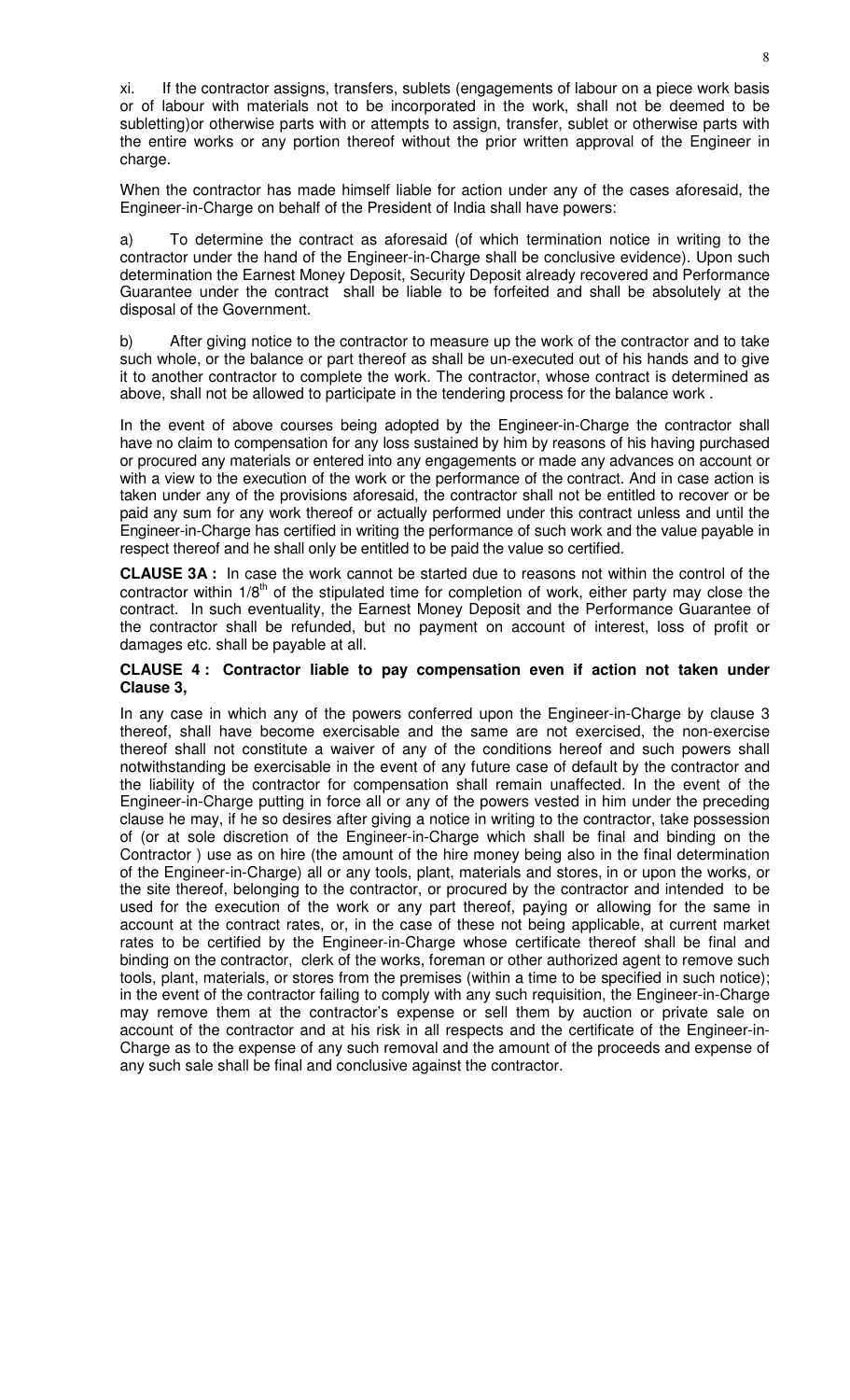#### **CLAUSE 5 Time and Extension for delay**

The time allowed for execution of the Works as specified in the Schedule "F" or the extended time in accordance with these conditions shall be the essence of the Contract. The execution of the works shall commence from such time period as mentioned in Schedule 'F' or from <u>the date</u> of handing over of the site whichever is later. If the Contractor commits default in commencing the execution of the work as aforesaid, Government shall without prejudice to any other right or remedy available in law, be at liberty to forfeit the earnest money & performance guarantee absolutely.

5.1 As soon as possible after the Contract is concluded the Contractor shall submit a Time and Progress Chart for each milestone and get it approved by the Department. The Chart shall be prepared in direct relation to the time stated in the Contract documents for completion of items of the works. It shall indicate the forecast of the dates of commencement and completion of various trades of sections of the work and may be amended as necessary by agreement between the Engineer-in-Charge and the Contractor within the limitations of time imposed in the Contract documents, and further to ensure good progress during the execution of the work, the contractor shall in all cases in which the time allowed for any work, exceeds one month (save for special jobs for which a separate programme has been agreed upon) complete the work as per mile stones given Schedule "F".

5.2 If the work(s) be delayed by :-

- I. Force majeure, or
- II. Abnormally bad weather or
- III. Serious loss or damage by fire, or
- IV. Civil commotion, local commotion of workmen, strike or lockout, affecting any of the trades employed on the work, or
- V. Delay on the part of other contractors or tradesmen engaged by Engineer-in-Charge in executing work not forming part of the Contract, or
- VI. Non-availability of stores, which are the responsibility of Government to supply or
- VII. Non-availability or break down of tools and plant to be supplied or supplied by Government or
- VIII. Any other cause which in the absolute discretion of the Engineer-in-Charge is beyond the Contractor's control.

Then upon the happening of any such event causing delay, the Contractor shall immediately give notice thereof in writing to the authority as indicated in Schedule 'F' but shall nevertheless use constantly his best endeavors to prevent or make good the delay and shall do all that may be reasonably required to the satisfaction of the Engineer-in-Charge to proceed with the works.

5.3 Request for rescheduling of mile stones and extension of time to be eligible for consideration, shall be made by the Contractor in writing within fourteen days of the happening of the event causing delay on the prescribed form to the authority as indicated in Schedule 'F'. The Contractor my also, if practicable, indicate in such a request the period for which extension is desired.

5.4 In any such case the authority as indicated in Schedule "F" may give a fair and reasonable extension of time and reschedule the mile stones for completion of work. Such extension shall be communicated to the Contractor by the authority as indicated in Schedule 'F' in writing, within 3 months of the date of receipt of such request. Non application by the contractor for extension of time shall not be a bar for giving a fair and reasonable extension by the authority as indicated in Schedule 'F' and this shall be binding on the contractor.

#### **CLAUSE 6 – Measurements of the work done**

Engineer-in-Charge shall, except as otherwise provided, ascertain and determine by measurement the value in accordance with the contract of work done.

All measurement of all items having financial value shall be entered in Measurement Book and/or level field book so that a complete record is obtained of all works performed under the contract.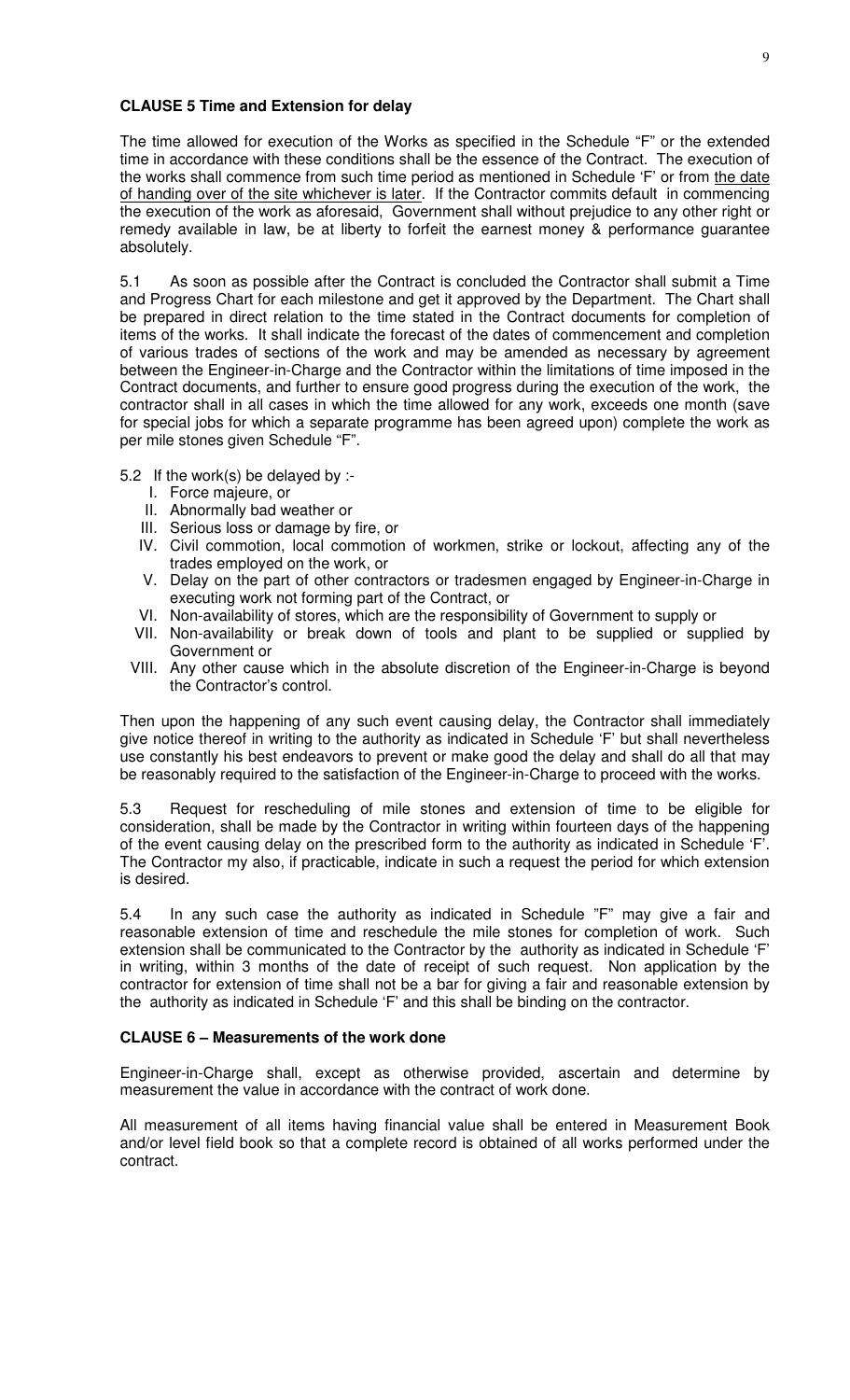All measurements and levels shall be taken jointly by the Engineer-in-Charge or his authorized representative and by the contractor or his authorized representative from time to time during the progress of the work and such measurements shall be signed and dated by the Engineer-in-Charge and the contractor or their representatives in token of their acceptance. If the contractor objects to any of the measurements recorded, a note shall be made to that effect with reason and signed by both the parties.

If for any reason the contractor or his authorized representative is not available and the work of recording measurements is suspended by the Engineer-in-Charge or his representative, the Engineer-in-Charge and the Department shall not entertain any claim from contractor for any loss or damages on this account. If the contractor or his authorized representative does not remain present at the time of such measurements after the contractor or his authorized representative has been given a notice in writing three (3) days in advance or fails to countersign or to record objection within a week from the date of the measurement, then such measurements recorded in his absence by the Engineer-in-Charge or his representative shall be deemed to be accepted by the Contractor.

The contractor shall, without extra charge, provide all assistance with every appliance, labour and other things necessary for measurements and recording levels.

Except where any general or details description of the work expressly shows to the contrary, measurements shall be taken in accordance with the procedure set forth in the specifications notwithstanding any provision in the relevant Standard Method of measurement or any general or local custom. In the case of items which are not covered by specifications, measurements shall be taken in accordance with the relevant standard method of measurement issued by the Bureau of Indian, Standards and if for any item no such standard is available then a mutually agreed method shall be followed.

The contractor shall give not less than seven days notice to the Engineer-in-Charge or his authorized representative in-charge of the work before covering up or otherwise placing beyond the reach of measurement any work in order that the same may be measured and correct dimensions thereof be taken before the same is covered up or placed beyond the reach of measurement and shall not cover up and place beyond reach of measurement any work without consent in writing of the Engineer-in-Charge or his authorized representative in-charge of the work who shall within the aforesaid period of seven days inspect the work, and if any work shall be covered up or placed beyond the reach of measurements without such notice having been given or the Engineer-in-Charge's consent being obtained in writing the same shall be uncovered at the Contractor's expense, or in default thereof no payment or allowance shall be made for such work or the materials with which the same was executed.

Engineer-in-Charge or his authorized representative may cause either themselves or through another officer of the department to check the measurements recorded jointly or otherwise as aforesaid and all provisions stipulate herein above shall be applicable to such checking of measurements or levels.

It is also a term of this contract that recording of measurements of any item of work in the measurement book and/or its payment in the interim, on account or final bill shall not be considered as conclusive evidence as to the sufficiency of any work or material to which it relates nor shall it relieve the contractor from liabilities from any over measurement or defects noticed till completion of the defects liability period.

#### **CLAUSE 6A : COMPUTERISED MEASUREMENT BOOK**

Engineer in charge shall, except as otherwise provided, ascertain and determine by measurement the value of work done in accordance with the contract.

All measurements of all items having financial value shall be entered by the contractor and compiled in the shape of the computerized measurement book having pages of A-4 size as per the format of the department so that a complete record is obtained of all the items of works performed under the contract.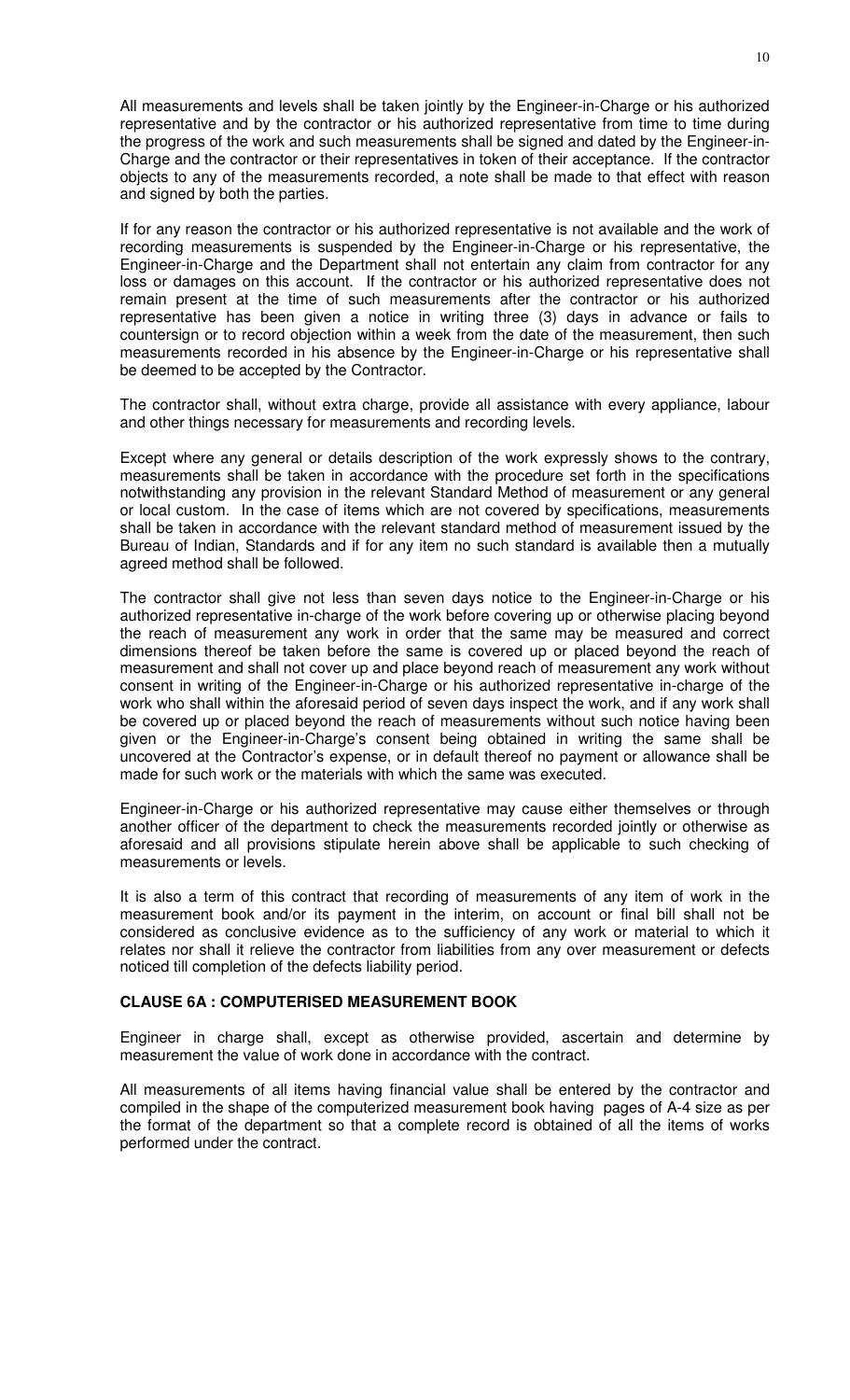All such measurements and levels recorded by the contractor or his authorized representative from time to time during the progress of the work, shall be got checked by the contractor from the Engineer in charge or his authorized representative as per interval or program fixed in consultation with Engineer in charge or his authorized representative. After the necessary corrections made by the Engineer in charge, the measurement sheets shall be returned to the contractor for incorporating the corrections and for resubmission to the Engineer in charge for the dated signatures by the Engineer in charge and the contractor or their representatives in token of their acceptance.

Whenever bill is due for payment, the contractor would initially submit draft computerized measurement sheets and these measurements would be got checked/test checked from the engineer in charge and or his authorized representative. The contractor will, thereafter incorporate such changes as may be done during these check/test checks in his draft computerized measurements, and submit to the department a computerized measurement book duly bound, and with its pages machine numbered. The Engineer in charge and/or his authorized representative would thereafter check this MB and record the necessary certificates for their checks/test checks.

The final, fair, computerized measurement book given by the contractor, duly bound, with its pages machine numbered should be 100% correct, and no cutting or overwriting in the measurements would thereafter be allowed. If at all any error is noticed, the contractor shall have to submit a fresh computerized MB with its pages duly machine numbered and bound after getting the earlier MB cancelled by the dept. Thereafter, the MB shall be taken in the Divisional Office records, and allotted a number as per the Register of Computerized MBs. This should be done before the corresponding bill is submitted to the Division Office for payment. The contractor shall submit two spare copies of such computerized MBs for the purpose of reference and record by the various officers of the Dept.

The contractor shall also submit to the department separately his computerized abstract or cost and the bill based on these measurements, duly bound, and its pages machine numbered along with two spare copies of the `bill.` Thereafter this bill will be processed by the Division Office and allotted a number as per the computerized record in the same way as done for the measurement book meant for measurements.

The contractor shall, without extra charge, provide all assistance with every appliance, labour and other things necessary for checking of measurements/levels by the Engineer in charge or his representative.

Except where any general or detailed description of the work expressly shows to the contrary, measurements shall be taken in accordance with the procedure set forth in the specifications notwithstanding any provision in the relevant standard method of measurement or any general or local custom. In the case of items which are not covered by specifications, measurements shall be taken in accordance with the relevant standard method of measurement issued by the Bureau of Indian Standards and if for any item no such standard is available then a mutually agreed method shall be followed.

The contractor shall give not less than seven days` notice to the Engineer in charge or his authorized representative in charge of the work before covering up or otherwise placing beyond the reach of checking and/or test checking the measurement of any work in order that the same maybe checked and/or test checked and correct dimensions thereof be taken before the same is covered up or placed beyond the reach of checking and/or test checking measurement and shall not cover up and place beyond reach of measurement any work without consent in writing of the Engineer in charge or his authorized representative in charge of the work who shall within the aforesaid period of seven days inspect the work, and if any work shall be covered up or placed beyond the reach of checking and/or test checking measurements without such notice having been given or the Engineer in charge`s consent being obtained in writing the same shall be uncovered at the contractor`s expense, or in default thereof no payment or allowance shall be made for such work or the materials with which the same was executed.

Engineer in charge or his authorized representative may cause either themselves or through another officer of the department to check the measurements recorded by contractor and all provisions stipulated herein above shall be applicable to such checking of measurements or levels.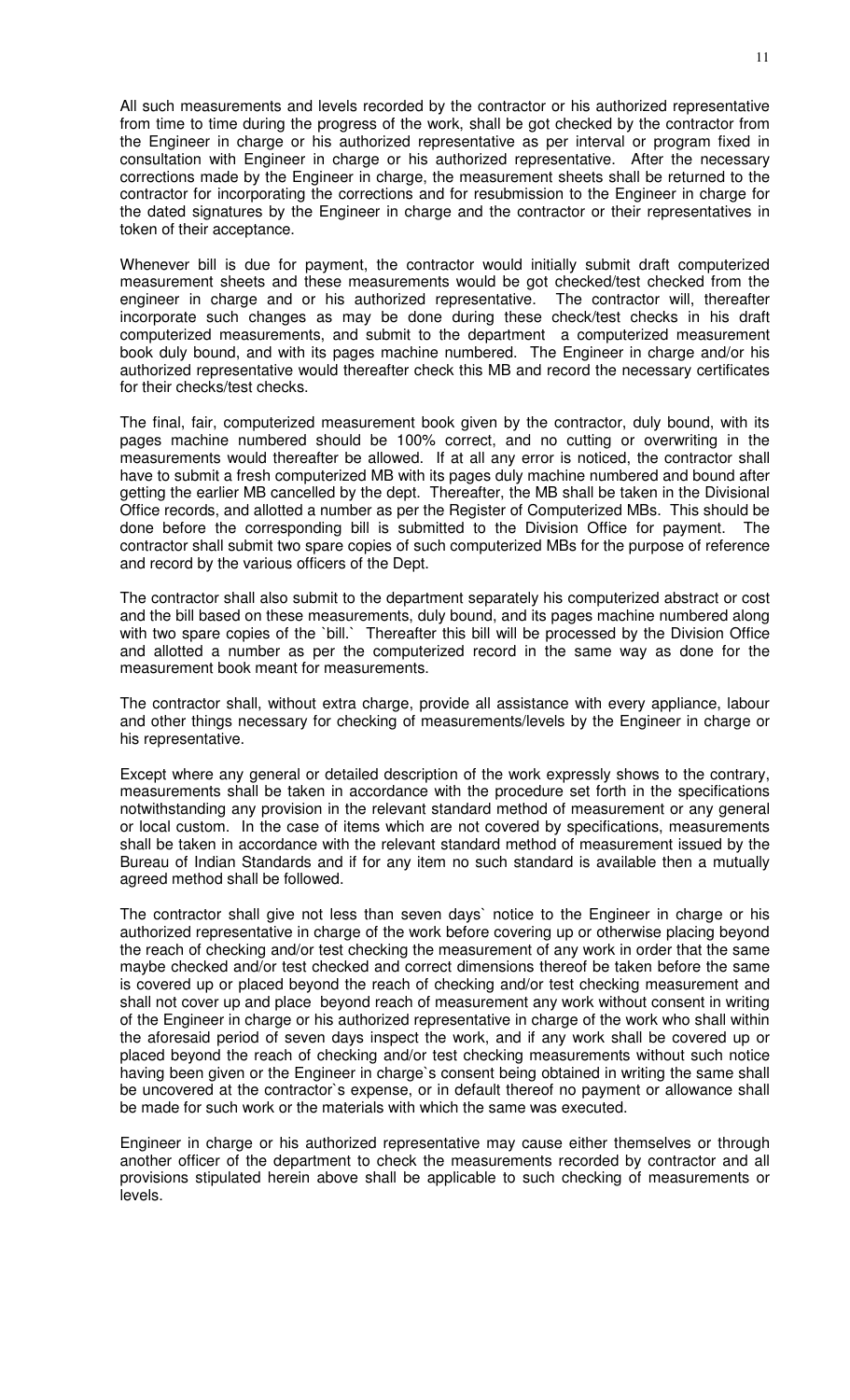It is also a term of this contract that checking and/or test checking the measurements of any item of work in the measurement book and/or its payment in the interim, on account of final bill shall not be considered as conclusive evidence as to the sufficiency of any work or material to which it relates nor shall it relieve the contractor from liabilities from any over measurement or defects noticed till completion of the defects liability period.

# **CLAUSE 7 – Payment on intermediate certificate to be regarded as advances.**

No payment shall be made for work, estimated to cost Rs. Twenty thousand or less till after the whole of the work shall have been completed and certificate of completion given. For works estimated to cost over Rs. Twenty thousand the interim or running account bills shall be submitted by the contractor for the work executed on the basis of such recorded measurements on the format of the Department in triplicate on or before the date of every month fixed for the same by the Engineer-in-Charge. The contractor shall not be entitled to be paid any such interim payment if the gross work done together with net payment/adjustment of advances for material collected, if any, since the last such payment is less than the amount specified in Schedule "F", in which case the interim bill shall be prepared on the appointed date of the month after the requisite progress is achieved. Engineer-in-Charge shall arrange to have the bill verified by taking or causing to be taken, where necessary the requisite measurements of the work. In the event of the failure of the contractor to submit the bills, Engineer-in-Charge shall prepare or cause to be prepared such bills in which event no claims whatsoever due to delays on payment including that of interest shall be payable to the contractor. Payment on account of amount admissible shall be made by the Engineer-in-Charge certifying the sum to which the contractor is considered entitled by way of interim payment at such rates as decided by the Engineer-in-Charge. The amount admissible shall be paid by  $10<sup>th</sup>$  working day after presentation of the bill by the Contractor to the Engineer-in-Charge or his Assistant Engineer together with the account of the material issued by the department or dismantled materials, if any. In the case of works outside the headquarters of the Engineer-in-Charge, the period of ten working days will be extended to fifteen working days.

All such interim payments shall be regarded as payment by way of advances against final payment only and shall not preclude the requiring of bad, unsound and imperfect or unskilled work to be rejected, removed, taken away and reconstructed or re-erected. Any certificate given by the Engineer-in-Charge relating to the work done or materials delivered forming part of such payment may be modified or corrected by any subsequent such certificate(s) or by the final certificate and shall not by itself be conclusive evidence that any work or materials to which it relates is/are in accordance with the contract and specifications. Any such interim payment, or any part thereof shall not in any respect conclude, determine or affect in any way powers of the Engineer-in-Charge under the contract or any of such payments be treated as final settlement and adjustment of accounts or in anyway vary or affect the contract.

Pending consideration of extension of date of completion, interim payments shall continue to be made as herein provided without prejudice to the right of the department to take action under the terms of this contract for delay in the completion of work, if the extension of date of completion is not granted by the competent authority.

The Engineer-in-Charge in his sole discretion on the basis of a certificate from the Asstt. Engineer to the effect that the work has been completed upto the level in question make interim advance payments without detailed measurements for work done (other than foundations, items to be covered under finishing items) upto lintel level (including sunshade etc.) and slab level for each floor working out at 75% of the assessed value. The advance payments so allowed shall be adjusted in the subsequent interim bill by taking detailed measurements thereof.

# Payments in Composite Contracts :-

In case of composite tenders, running payment for the major component shall be made by EE of major discipline to the main contractor. Running payment for minor component shall be made by the Engineer-in-Charge of the discipline of minor component directly to the main contractor.

In case main contractor fails to make the payment to the contractor associated by him within 15 days of receipt of each running account payment, then on the written complaint of contractor associated for such minor component, Engineer-in-Charge of minor component shall serve the show cause to the main contractor and if reply of main contractor either not received or found unsatisfactory, he may make the payment directly to the contractor associated for minor component as per the terms and conditions of the agreement drawn between main contractor and associate contractor fixed by him. Such payment made to the associate contractor shall be recovered by Engineer-in-Charge of major or minor component from the next R/A/final bill due to main contractor as the case may be.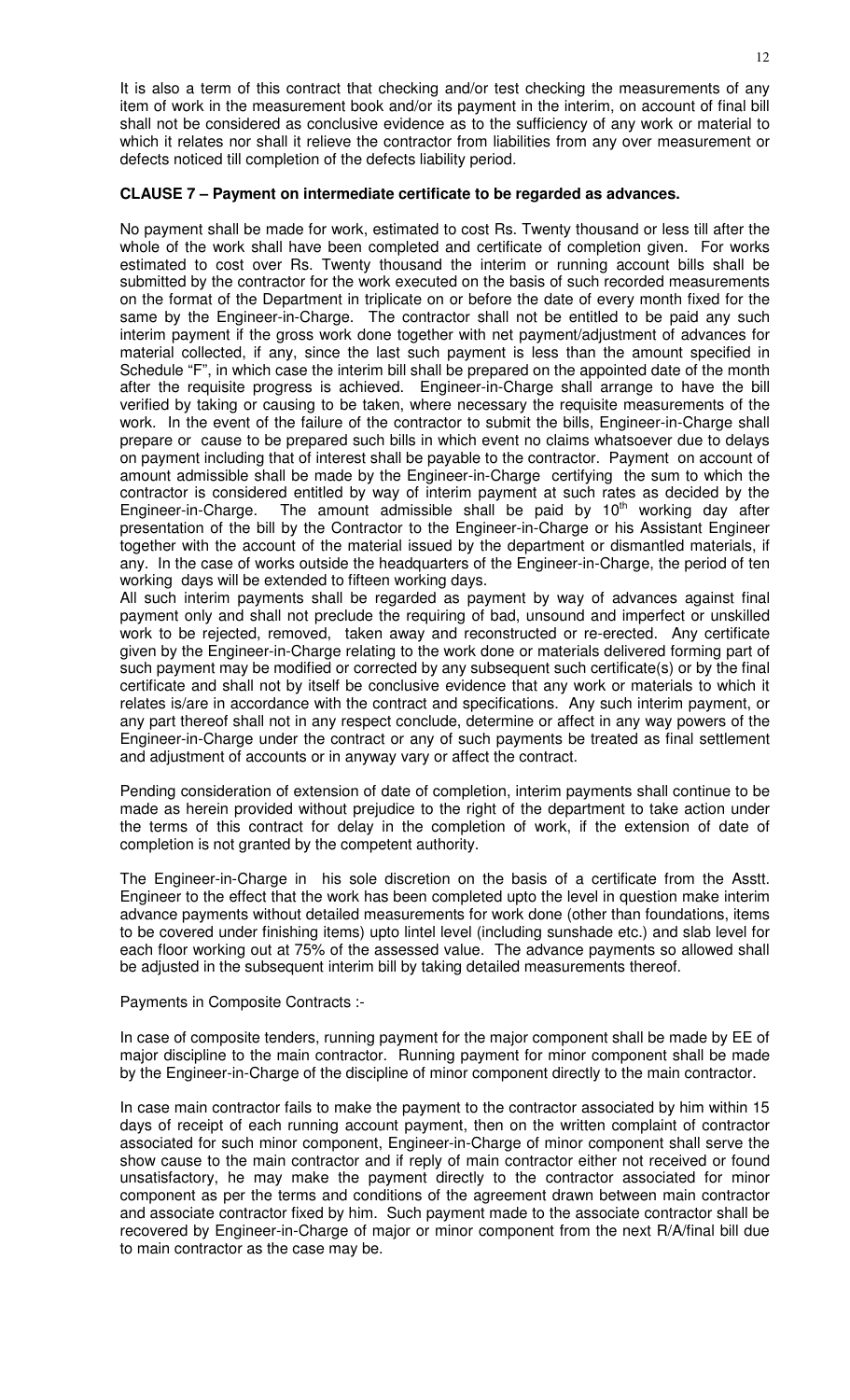### **CLAUSE 8 Completion certificate and completion plans.**

Within ten days of the completion of the work, the contractor shall give notice of such completion to the Engineer-in-Charge and within thirty days of the receipt of such notice the Engineer-in-Charge shall inspect the work and if there is no defect in the work, shall furnish the contractor with a final certificate of completion, otherwise a provisional certificate of physical completion indicating defects (a) to be rectified by the contractor and/or (b) for which payment will be made at reduced rates, shall be issued. But no final certificate of completion shall be issued, nor shall the work be considered to be complete until the contractor shall have removed from the premises on which the work shall be executed all scaffolding, surplus materials, rubbish and all huts and sanitary arrangements required for his/their work people on the site in connection with the execution of the works as shall have been erected or constructed by the contractor(s) and cleaned off the dirt from all wood work, doors windows, walls, floor or other parts of the building in upon or about which the work is to be executed or of which he may have had possession for the purpose of the execution thereof, and not until the work shall have been measured by the Engineer-in-Charge. If the contractor shall fail to comply with the requirements of this Clause as to removal of scaffolding, surplus materials and rubbish and all huts and sanitary arrangements as aforesaid and cleaning off dirt on or before the date fixed for the completion of work, the Engineer-in-Charge may at the expense of the contractor remove such scaffolding, surplus materials and rubbish etc., and dispose of the same as he thinks fit and clean off such dirt as aforesaid, and the contractor shall have no claim in respect of scaffolding or surplus materials as aforesaid except for any sum actually realized by the sale thereof.

# **CLAUSE 8A Contractor to keep site clean**

When the annual repairs and maintenance of works are carried out, the splashes and droppings from white washing colour washing, painting, etc., on walls, floor, windows, etc. shall be removed and the surface cleaned simultaneously with the completion of these items of work in the individual rooms, quarters or premises etc. where the work is done without waiting for the actual completion of all the other items of work in the contract. In case the contractor fails to comply with the requirements of this clause, the Engineer-in-Charge shall have the right to get this work done at the cost of the contractor either departmentally or through any other agency. Before taking such action, the Engineer-in-Charge shall give ten days notice in writing to the contractor.

# **CLAUSE 8 B Completion plans to be submitted by the contractor**.

The contractor shall submit completion plan as required vide General Specifications for Electrical works (Part-1 internal) 2005 and (Part-II external) 1994, as applicable within thirty days of the completion of the work.

In case, the contractor fails to submit the completion plan as aforesaid, he shall be liable to pay sum equivalent to 2.5% of the value of the work subject to a ceiling of Rs.15,000 (Rs. Fifteen thousand only) as may be fixed by the Superintending Engineer concerned and in this respect the decision of the Superintending Engineer shall be final and binding on the contractor.

# **CLAUSE 9 Payment of final bill**

The final bill shall be submitted by the contractor in the same manner as specified in interim bills within three months of physical completion of the work or within one month of the date of the final certificate of completion furnished by the Engineer-in-Charge whichever is earlier. No further claims shall be made by the contractor after submission of the final bill and these shall be deemed to have been waived and extinguished. Payments of those items of the bill in respect of which there is no dispute and of items in dispute, for quantities and rates as approved by Engineer-in-Charge, will, as far as possible be made within the period specified hereinunder, the period being reckoned from the date of receipt of the bill by the Engineer-in-Charge or his authorized Asstt. Engineer, complete with account of materials issued by the Department and dismantled materials.

| i) If the Tendered value of work is up to Rs. 15 Lakhs |  | - 3 months. |
|--------------------------------------------------------|--|-------------|
| ii) If the Tendered value of work exceeds Rs. 15 Lakhs |  | - 6 months  |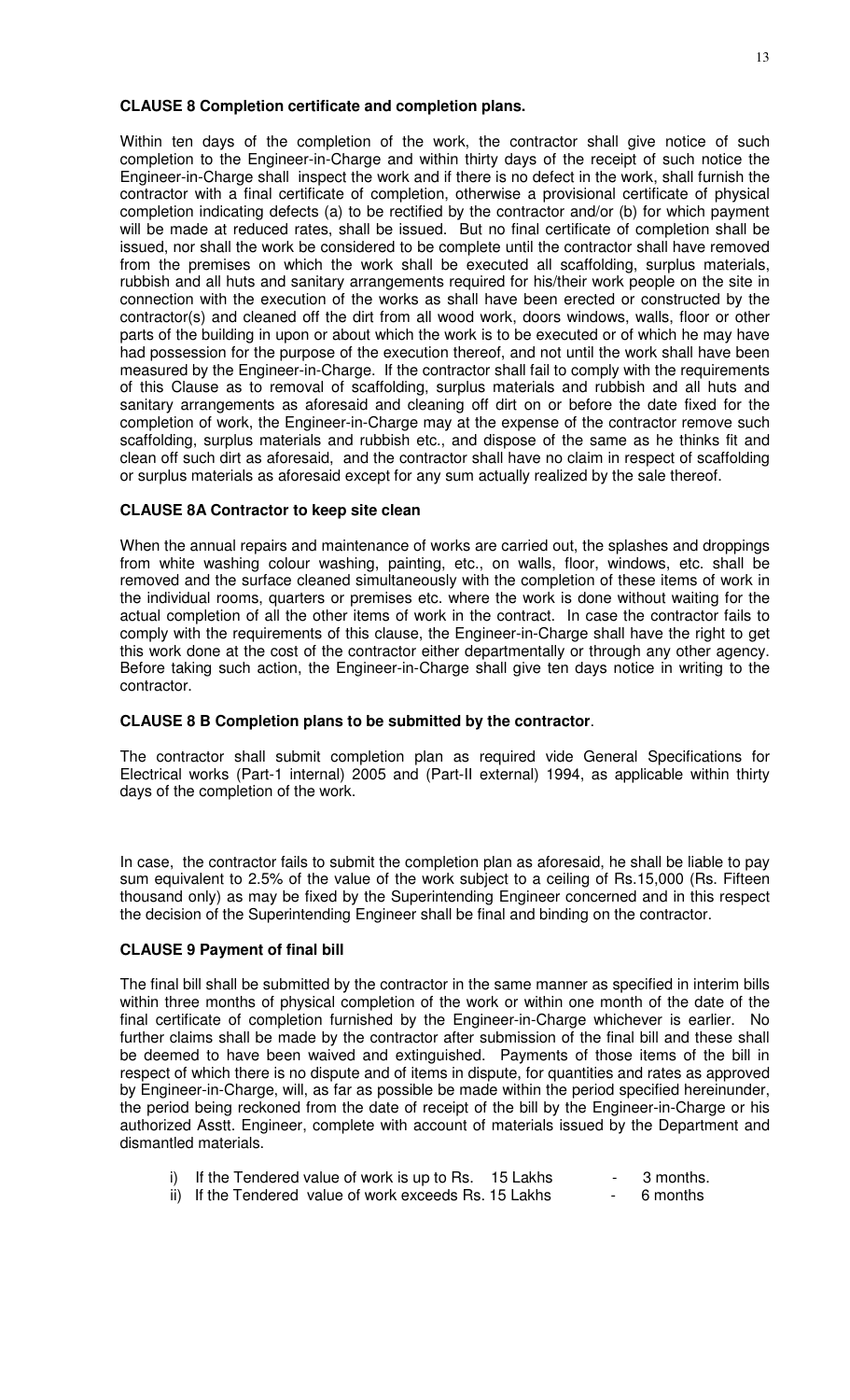### **CLAUSE 9A : PAYMENT OF CONTRACTOR'S BILLS TO BANK:**

Payments due to the contractor may if so desired by him be made to his bank instead of direct to him provided that the contractor furnishes to the Engineer-in-Charge (1) an authorization in the form of a legally valid document such as a power of attorney conferring authority on the bank to receive payments and (2) his own acceptance of the correctness of the account made out as being due to him by Government or his signature on the bills or other claim preferred against Government before settlement by the Engineer-in-Charge of the account or claim by payment to the bank. While the receipt given by such banks shall constitute a full and sufficient discharge for the payment, the contractor should wherever possible present his bills duly receipted and discharged through his bankers.

Nothing herein contained shall operate to create in favour of the bank any rights or equities visa-vis the President.

# **CLAUSE 10 : MATERIALS SUPPLIED BY GOVERNMENT :**

Materials which Government will supply are shown in Schedule 'A' which also stipulates quantum, place of issue and rate(s) to be charged in respect thereof. The contractor shall be bound to procure them from the Engineer-in-Charge.

As soon as the work is awarded, the contractor shall finalize the programme for the completion of work as per clause 5 of this contract and shall give his estimates of materials required on the basis of drawings/or schedule of quantities of the work. The contractor shall give in writing his requirement to the Engineer-in-Charge which shall be issued to him keeping in view the progress of work as assessed by the Engineer-in-Charge, in accordance with the agreed phased programme of work indicating monthly requirements of various materials. The contractor shall place his indent in writing for issue of such materials at least 7 days in advance of his requirement.

Such materials shall be supplied for the purpose of the contract only and the value of the materials so supplied at the rates specified in the aforesaid schedule shall be set off or deducted, as and when materials are consumed in items of work (including normal wastage) for which payment is being made to the contractor, from any sum then due or which may therefore become due to the contractor under the contract or otherwise or from the security deposit. At the time of submission of bills, the contractor shall certify that balance of materials supplied is available at site in original good condition.

The contractor shall submit along with every running bill (on account or interim bill) materialwise reconciliation statements supported by complete calculations reconciling total issue, total consumption and certified balance (diameter/section-wise in the case of steel) and resulting variations and reasons thereof. Engineer-in-Charge shall (whose decision shall be final and binding on the contractor) be within his rights to follow the procedure of recovery in clause 42 at any stage of the work if reconciliation is not found to be satisfactory.

The contractor shall bear the cost of getting the material issued, loading, transporting to site, unloading, storing under cover as required, cutting assembling and joining the several parts together as necessary. Not withstanding anything to the contrary contained in any other clause of the contract and (or the CPWA code) all stores/materials so supplied to the contractor or procured with the assistance of the Government shall remain absolute property of Government and the contractor shall be the trustee of the stores/materials, and the said stores/materials shall not be removed/disposed off from the site of the work on any account and shall be at all times open to inspection by the Engineer-in-Charge or his authorised agent. Any such stores/materials remaining unused shall be returned to the Engineer-in-Charge in as good a condition in which they were originally supplied at a place directed by him, at a place of issue or any other place specified by him as he shall require but in case it is decided not to take back the stores/materials the contractor shall have no claim for compensation on any account of such stores/materials so supplied to him as aforesaid and not used by him or for any wastage in or damage to in such stores/materials.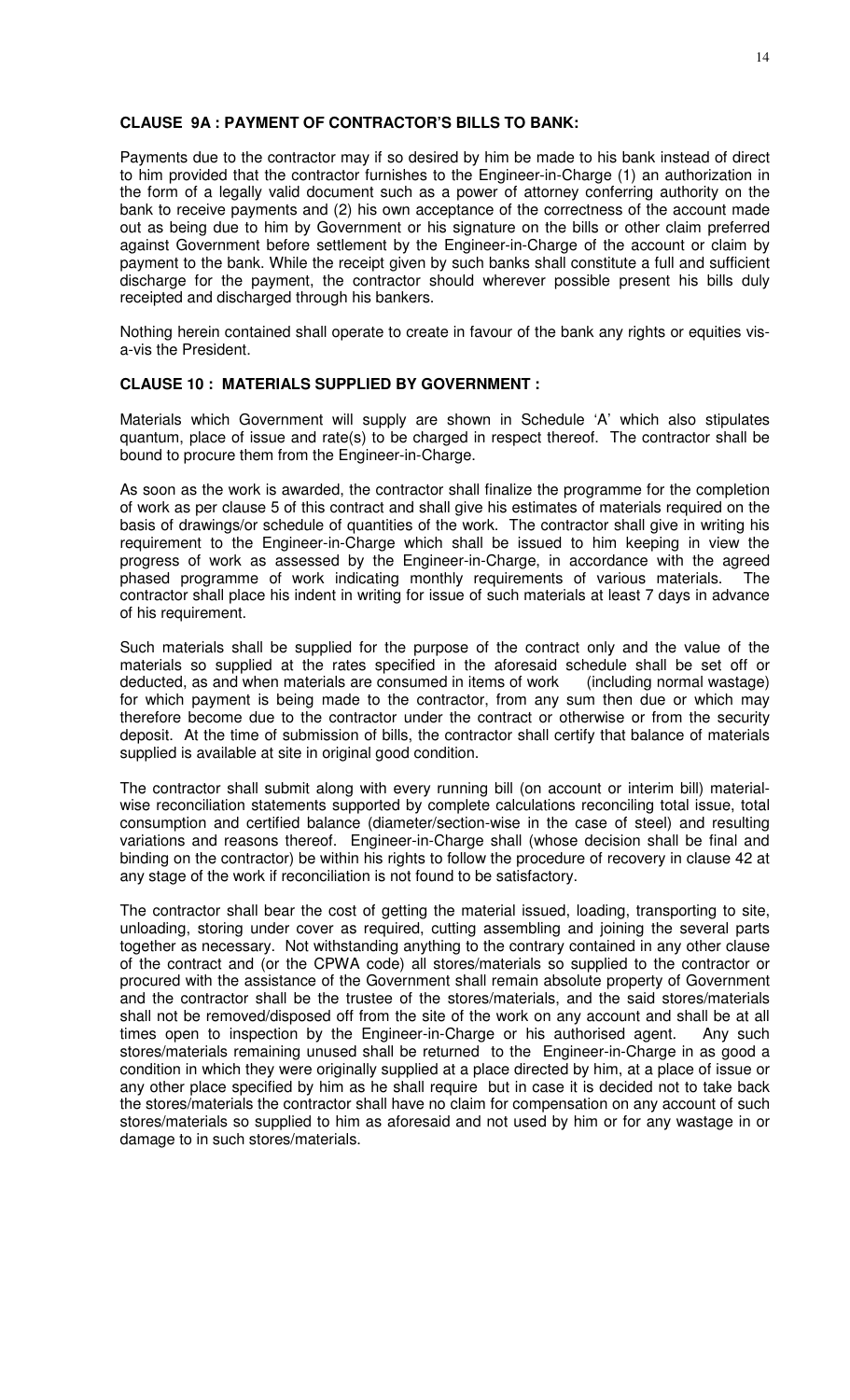On being required to return the stores/materials, the contractor shall hand over the stores/materials on being paid or credited such price as the Engineer-in-Charge shall determine having due regard to the condition of the stores/materials. The price allowed for credit to the contractor, however, shall be at the prevailing market rate not exceeding the amount charged to him, excluding the storage charge, if any. The decision of the Engineer-in-Charge shall be final and conclusive. In the event of breach of the aforesaid condition, the contractor shall in addition to throwing himself open to account for contravention of the terms of the licences or permit and/or for criminal breach of trust, be liable to Government for all advantages or profits resulting or which in the usual course would have resulted to him by reason of such breach. Provided that the contractor shall in no case be entitled to any compensation or damages on account of any delay in supply or non –supply thereof all or any such material and stores provided further that the contractor shall be bound to execute the entire work if the materials are supplied by the Government within the original schedule time for completion of work plus 50% thereof or schedule time plus 6 months whichever is more if the time of completion of work exceeds 12 months, but if a part of the materials only has been supplied within the aforesaid period, then the contractor shall be bound to do so much of the work as may be possible with the materials and stores supplied in the aforesaid period. For the completion of the rest of the work, the contractor shall be entitled to such extension of time as may be determined by the Engineer-in-Charge whose decision in this regard shall be final and binding on the contractor.

The contractor shall see that only the required quantities of materials are got issued. Any such material remaining unused and in perfectly good/original condition at the time of completion or determination of the contract shall be returned to the Engineer-in-Charge at the stores from which it was issued or at a place directed by him by a notice in writing. The contractor shall not be entitled for loading, transporting, unloading and stacking of such unused material except for the extra lead, if any involved, beyond the original place of issue.

# **CLAUSE 10A : MATERIALS TO BE PROVIDED BY THE CONTRACTOR:**

The contractor shall, at his own expense, provide all materials, required for the works other than those which are stipulated to be supplied by the Government.

The contractor shall, at his own expense and without delay, supply to the Engineer-in-Charge samples of ,materials to be used on the work and shall get these approved in advance. All such materials to be provided by the Contractor shall be in conformity with the specifications laid down or referred to in the contract. The Contractor shall, if requested by the Engineer-in-Charge furnish proof, to the satisfaction of the Engineer-in-Charge that the materials so comply. The Engineer-in-Charge shall within thirty days of supply of samples or within such further period as he may require intimate to the Contractor in writing whether samples are approved by him or not. If samples are not approved, the Contractor shall forthwith arrange to supply to the Engineer-in-Charge for his approval fresh samples complying with the specifications laid down in the contract. When materials are required to be tested in accordance with specifications, approval of the Engineer-in-Charge shall be issued after the test results are received.

The contractor shall at his risk and cost submit the samples of materials to be tested or analysed and shall not make use of or incorporate in the work any materials represented by the samples until the required tests or analysis have been made and materials finally accepted by the Engineer-in-Charge. The Contractor shall not be eligible for any claim or compensation either arising out of any delay in the work or due to any corrective measures required to be taken on account of and as a result of testing of materials.

The contractor shall, at his risk and cost, make all arrangements and shall provide all facilities as the Engineer-in-Charge may require for collecting, and preparing the required number of samples for such tests at such time and to such place or places as may be directed by the Engineer-in-Charge and bear all charges and cost of testing unless specifically provided for otherwise elsewhere in the contract or specifications. Engineer-in-Charge or his authorised representative shall at all times have access to the works and to all workshops and places where work is being prepared or from where materials, manufactured articles or machinery are being obtained for the works and the contractor shall afford every facility and every assistance in obtaining the right to such access.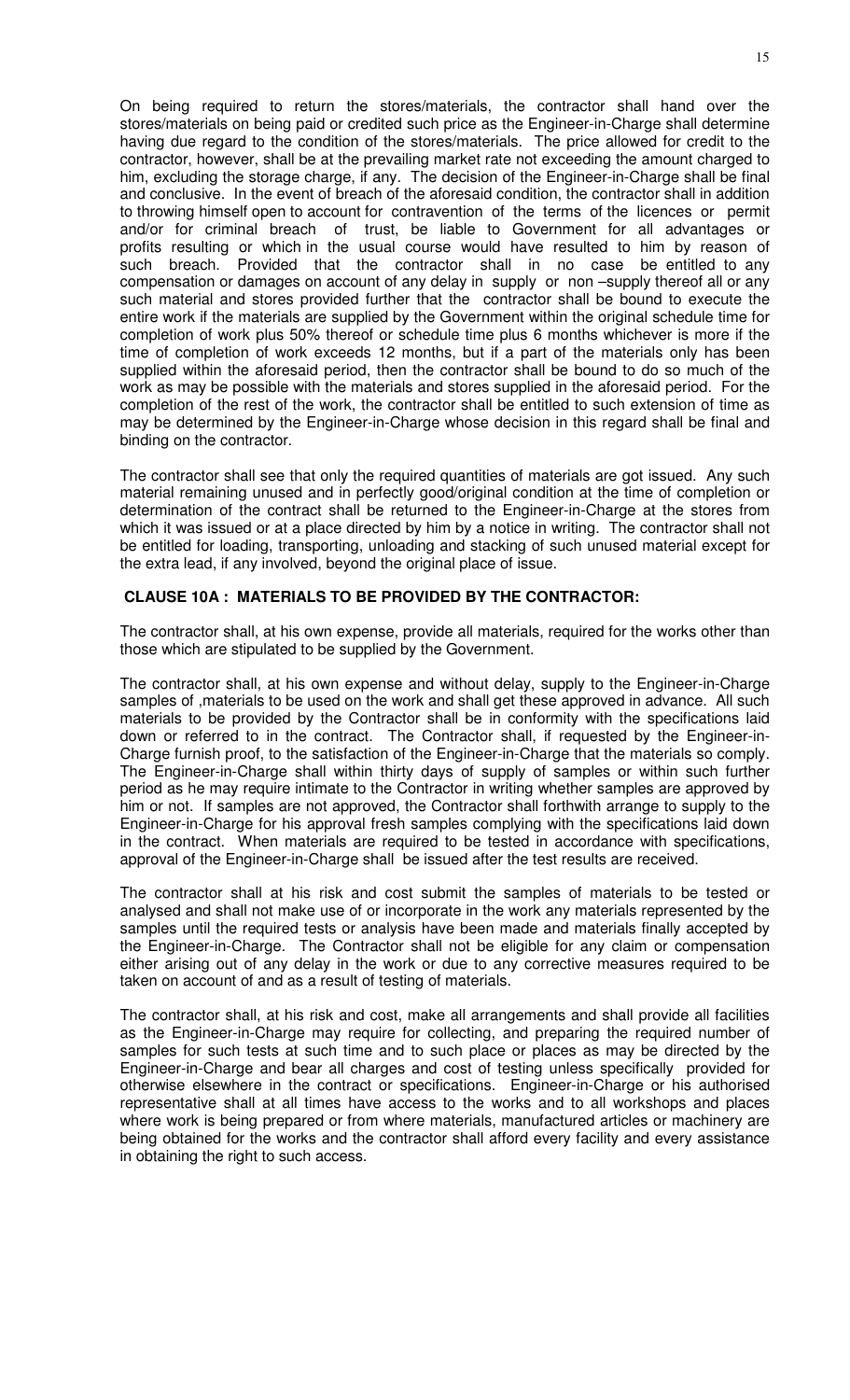The Engineer-in-Charge shall have full powers to require the removal from the premises of all materials which in his opinion are not in accordance with the specifications and in case of default, the Engineer-in-Charge shall be at liberty to employ at the expense of the contractor, other persons to remove the same without being answerable or accountable for any loss or damage that may happen or arise to such materials. The Engineer-in-Charge shall also have full powers to require other proper materials to be substituted thereof and in case of default, the Engineer-in-Charge may cause the same to be supplied and all costs which may attend such removal and substitution shall be borne by the Contractor.

The contractor shall at his own expense, provide a material testing lab at the site for conducting routine field tests. The lab shall be equipped atleast with the testing equipment as specified in schedule F.

# **CLAUSE 10B: SECURED ADVANCE ON NON-PERISHABLE MATERIALS :**

(i) The contractor on signing an indenture in the form to be specified by the Engineer-in-Charge, shall be entitled to be paid during the progress of the execution of the work up to 90% of the assessed value of any materials which are in the opinion of the Engineer-in-Charge nonperishable, non-fragile and non-combustible and are in accordance with the contract and which have been brought on the site in connection therewith and are adequately stored and/or protected against damage by weather or other causes but which have not at the time of advance been incorporated in the works. When materials on account of which an advance has been made under this sub-clause are incorporated in the work, the amount of such advance shall be recovered/deducted from the next payment made under any of the clause or clauses of this contract.

Such secured advance shall also be payable on other items of perishable nature, fragile and combustible with the approval of Engineer-in-Charge provided the contractor provides a comprehensive insurance cover for the full cost of such materials. The decision of the Engineer-in-Charge shall be final and binding on the contractor in this matter. No secured advance, shall however, be paid on high-risk materials such as ordinary glass, sand, petrol, diesel etc.

# **MOBILISATION ADVANCE**

(ii) Mobilization advance not exceeding 10% of the tendered value may be given, if requested by the contractor in writing within one month of the order to commence the work. Such advance shall be in two or more installment to be determined by the Engineer-in-charge at his sole discretion. The first installment of such advance shall be released by the Engineer-in-charge to the contractor on a request made by the contractor to the Engineer-in-charge in this behalf. The second and subsequent installment shall be released by the Engineer-in-charge only after the contractor furnishes a proof of the satisfactory utilization of the earlier installment to the entire satisfaction of the Engineer-in-charge.

Before any installment of advance is released, the contractor shall execute a Bank Guarantee Bond from Scheduled Bank for the amount of advance and valid for the contract period. This shall be kept renewed from time to time to cover the balance amount and likely period of complete recovery, together with interest.

Provided always the provision of Clause 10 B (ii) shall be applicable only when so provided in 'Schedule F'.

# **PLANT MACHINERY AND SHUTTERING MATERIAL ADVANCE**

(iii) An advance for plant, machinery & shuttering material required for the work and brought to site by the contractor may be given if requested by the contractor in writing within one month of bringing such plant and machinery to site. Such advance shall be given on such plant and machinery, which in the opinion of the Engineer-in-charge will add to the expeditious execution of work and improve the quality of work. The amount of advance shall be restricted to 5% of the tendered value. In the case of new plant and equipment to be purchased for the work, the advance shall be restricted to 90% of the price of such new plant and equipment paid by the contractor for which the contractor shall produce evidence satisfactory to the Engineer – in – charge. In the case of second hand and used plants and equipment, the amount of such advance shall be limited to 50% of the depreciated value of plant and equipment as may be decided by the Engineer  $-$  in  $-$  charge.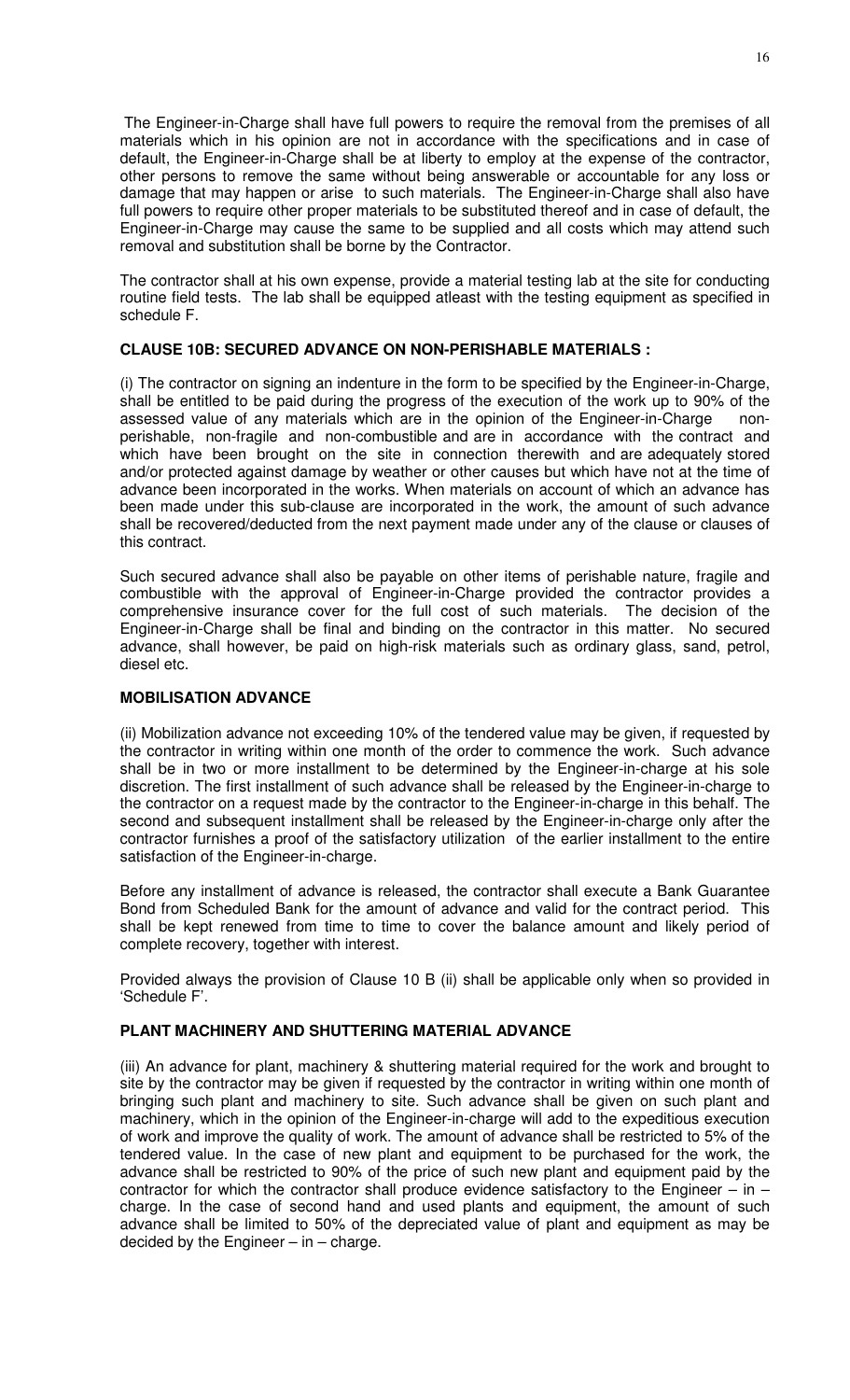The contractor shall, if so required by the Engineer  $-$  in  $-$  charge, submit the statement of value of such old plant and equipment duly approved by a Registered Valuer recognized by the Central Board of Direct Taxes under the Income – Tax Act, 1961. No such advance shall be paid on any plant and equipment of perishable nature and on any plant and equipment of a value less than Rs.50,000/- Seventy five percent of such amount of advance shall be paid after the plant & equipment is brought to site and balance twenty five percent on successfully commissioning the same.

Leasing of equipment shall be considered at par with purchase of equipment and shall be recovered by tripartite agreement with the following:

1. Leasing company which gives certificate of agreeing to lease equipment to the contractor.

- 2. Engineer-in-charge and
- 3. The contractor.

This advance shall further be subject to the condition that such plant and equipment (a) are considered by the Engineer-in-charge to be necessary for the works; (b) and are in working order and are maintained in working order; (c) hypothecated to the Government as specified by the Engineer-in-charge before the payment of advance is released. The contractor shall not be permitted to remove from the site such hypothecated plant and equipment without the prior written permission of the Engineer-in-charge. The contractor shall be responsible for maintaining such plant and equipment in good working order during the entire period of hypothecation failing which such advance shall be entirely recovered in lump sum. For this purpose, steel scaffolding and form work shall be treated as plant and equipment.

The contractor shall insure the Plant and Machinery for which mobilization advance is sought and given, for a sum sufficient to provide for their replacement at site. Any amounts not recovered from the insurer will be borne by the contractor.

# **INTEREST AND RECOVERY**

(iv) The mobilization advance and plant and machinery advance in (ii) & (iii) above bear simple interest at the rate of 10% per annum and shall be calculated from the date of payment to the date of recovery, both the days inclusive, on the outstanding amount of advance. Recovery of such sums advanced shall be made by the deduction from the contractors bills commencing after first ten percent of the gross value of the work is executed and paid, on pro-rata percentage basis to the gross value of the work billed beyond 10% in such a way that the entire advance is recovered by the time eighty percent of gross value of the contract is executed and paid, together with interest due on the entire outstanding amount up to the date of recovery of the installment.

(v) If the circumstances are considered reasonable by the Engineer – in – charge, the period mentioned in (ii) & (iii) for request by the contractor in writing for grant of mobilization advance and plant and equipment advance may be extended in the discretion of the Engineer – in – charge.

# **CLAUSE 10C**

#### **Payment on Account of Increase in Prices / Wages due to Statutory Order(s)**

 If after submission of the tender, the price of any material incorporated in the works (excluding the materials covered under Clause 10CA and not being a material supplied from the engineer-in-charge's stores in accordance with Clause 10 thereof) and / or wages of labour increases as a direct result of the coming into force of any fresh law, or statutory rule or order (but not due to any changes of rate in Sales Tax / VAT, Central / State Excise / Custom Duty) beyond the prices / wages prevailing at the time of the last stipulated date of receipt of tenders including extensions, if any, for the work during contract period including the justified period extended under the provisions of clause 5 of the contract without any action under clause 2, then the amount of the contract shall accordingly be varied and provided further that any such increase shall be limited to the price / wages prevailing at the time of stipulated date of completion or as prevailing for the period under consideration, whichever is less.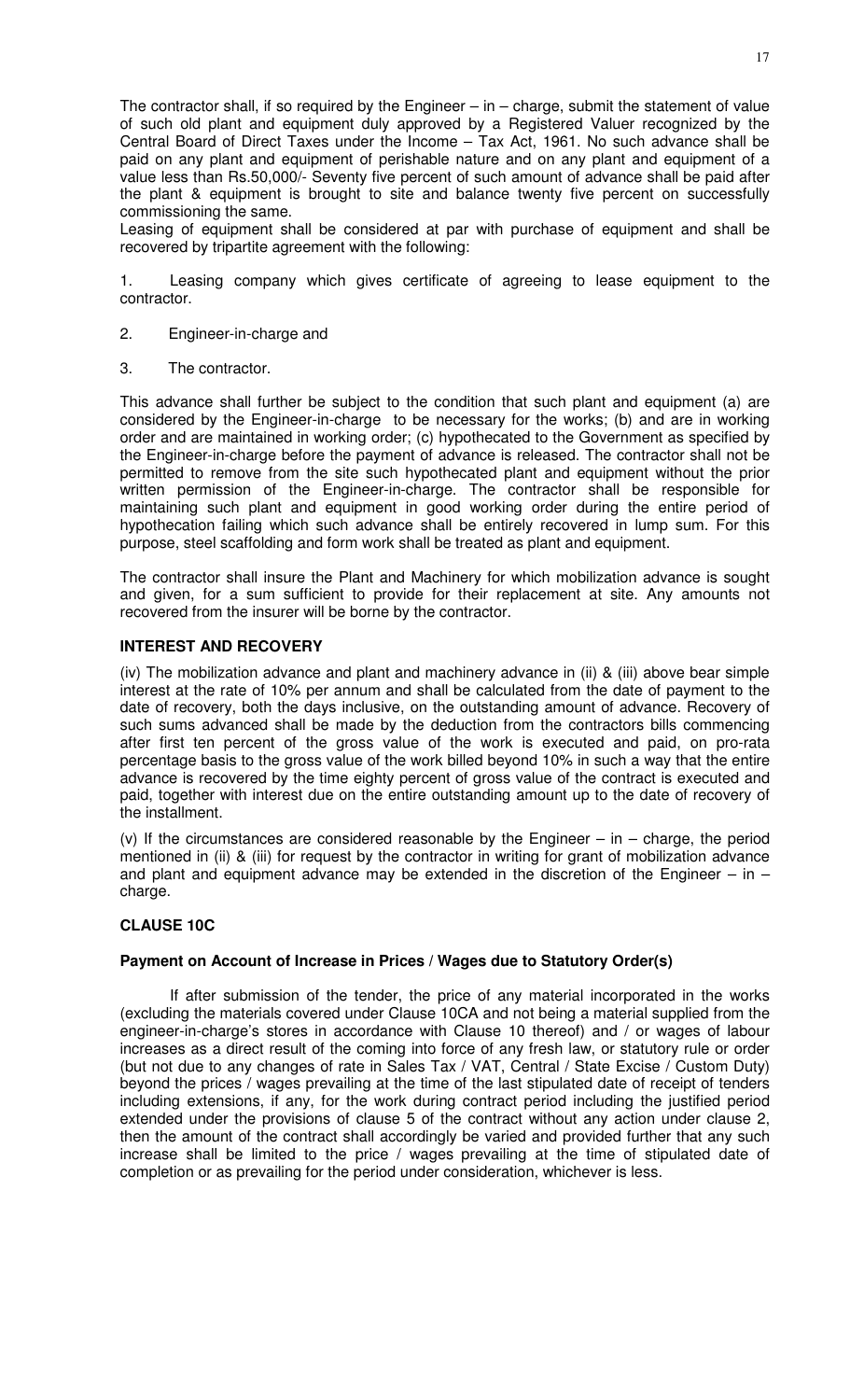If after submission of the tender, the price of any material incorporated in the works (excluding the materials covered under Clause 10CA and not being a material supplied from the Engineer-in-Charge's stores in accordance with Clause 10 thereof) and / or wages of labour as prevailing at the time of last stipulated date of receipt of tender including extensions, if any, is decreased as a direct result of the coming into force of any fresh law or statutory rules or order (but not due to any changes of rate in Sales Tax / VAT, Central / State Excise / Custom Duty), Government shall in respect of materials incorporated in the works (excluding the materials covered under Clause 10CA and not being material supplied from the Engineer-in-Charge's stores in accordance with Clause 10 hereof) and / or labour engaged on the execution of the work after the date of coming into force of such law statutory rule or order be entitled to deduct from the dues of the contractor, such amount as shall be equivalent to the difference between the prices of the materials and / or wages as prevailed at the time of the last stipulated date for receipt of tenders including extensions if any for the work and the prices of materials and / or wages of labour on the coming into force of such law, statutory rule or order. This will be applicable for the contract period including the justified period extended under the provisions of clause 5 of the contract without any action under Clause 2.

Engineer-in-Charge may call books of account and other relevant documents from the contractor to satisfy himself about reasonability of increase in prices of materials and wages.

The contractor shall, within a reasonable time of his becoming aware of any alteration in the price of any such materials and / or wages of labour, give notice thereof to the Engineer-in-Charge stating that the same is given pursuant to this condition together with all information relating thereto which he may be in position to supply.

For this purpose, the labour competent of the work executed during period under consideration shall be the percentage as specified in Schedule F, of the value of work done during that period and the increase / decrease in labour shall be considered on the minimum daily wages in rupees of any unskilled adult male mazdoor, fixed under any law, statutory rule or order.

#### **CLAUSE 10CA: Payment due to variation in prices of materials after receipt of tender:**

If, after submission of the tender, the price of materials specified in schedule F increases / decreases beyond the price(s) prevailing at the time of the last stipulated date for receipt of tenders (including extensions, if any) for the work, then the amount of the contract shall accordingly be varied and provided further that any such variations shall be effected for stipulated period of contract including the justified period extended under the provisions of clause 5 of the contract without any action under clause -2.

However for work done/during the justified period extended as above, it will be limited to indices prevailing at the time of stipulated date of completion or as prevailing for the period under consideration, whichever is less.

The increase / decrease in prices of cement, steel reinforcement & structural steel shall be determined by the all India Wholesale Price Indices of materials as published by the Economic Advisor to Government of India, Ministry of Commerce and Industry and base price for materials as mentioned in schedule-F. In case, price index of a particular material is not issued by the Ministry of Commerce and Industry then the price Index of nearest similar material as indicated in schedule 'F' shall be followed.

The amount of the contract shall accordingly be varied for all such materials and will be worked out as per the formula given below for individual material:-

Adjustment for component of individual material

$$
V = P \times Q \times (\underline{Cl - Cl_0})
$$

Where,

V **:** Variation of material cost i.e. increase or decrease in the amount in rupees to be paid or recovered.

P : Base price of material as mentioned in schedule-F valid at the time of last stipulated date of receipt of tender including extensions if any.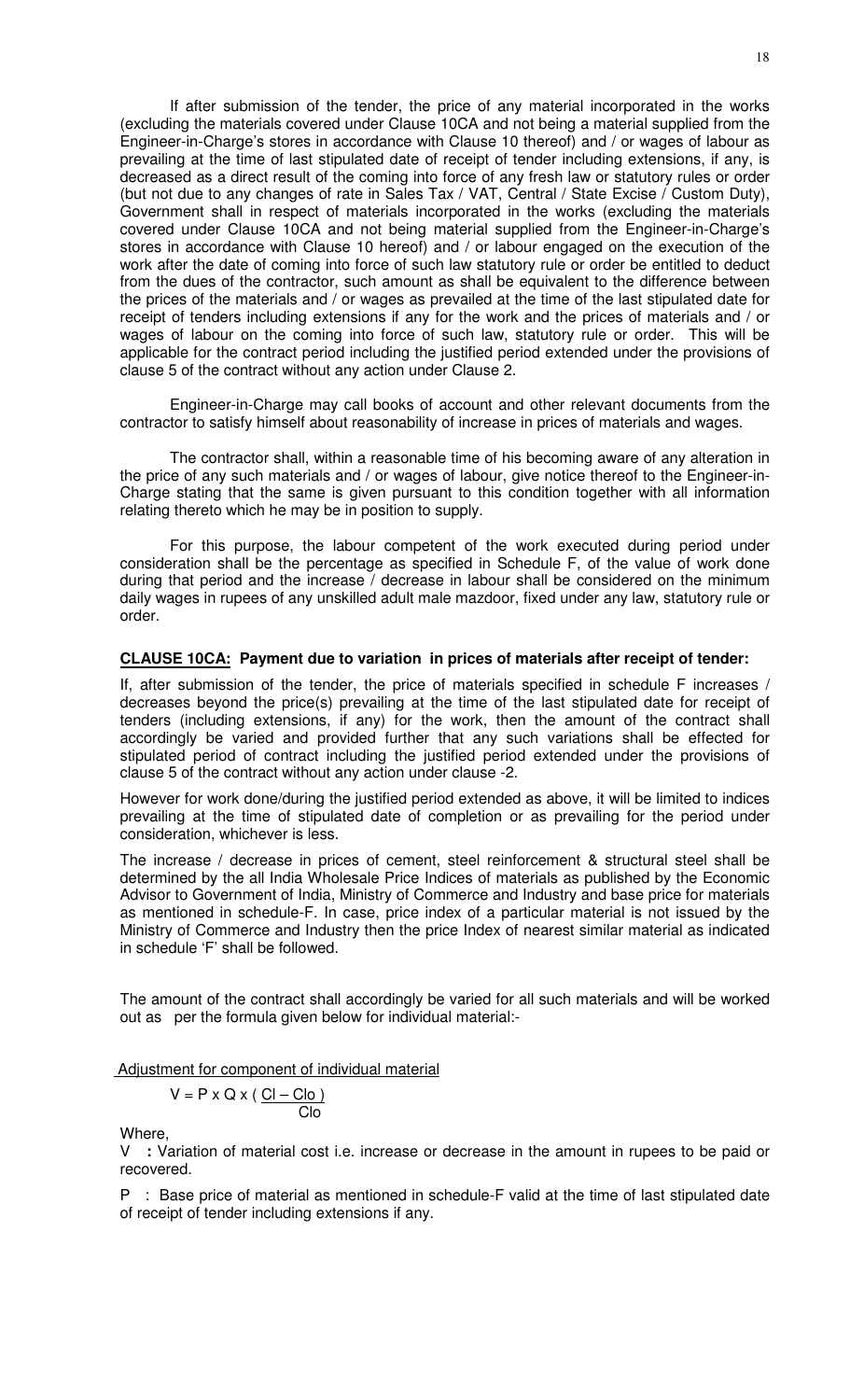Q : Quantity of material brought at site for bonafide use in the works since previous bill.

Clo **:** All India Wholesale Price Index for the material as Published by the Economic Advisor to the Government of India, Ministry of Industry and Commerce as valid on the last stipulated date of receipt of tenders including extensions, if any.

: All India Wholesale Price Index for the material for period under consideration as published by The Economic Advisor to The Government of India, Ministry of Industry and Commerce

Note (i) In respect of justified period extended under the provisions of Clause 5 of the contract without any action under Clause-2, the index prevailing at the time of stipulated date of completion or the prevailing index of the period under consideration, whichever is less, shall be, considered.

Provided always that provisions of the preceding clause 10 C shall not be applicable in respect of materials covered in this clause.

(ii) In respect of justified period extended under the provisions of Clause 5 of the Contract without any action under Clause 2, the index prevailing at the time of stipulated date of completion or prevailing index of the period under consideration, whoever is less, shall be considered.

# **CLAUSE 10 (CC) : PAYMENT DUE TO INCREASE / DECREASE IN PRICES / WAGES (excluding materials covered under Clause 10 CA) AFTER RECEIPT OF TENDER FOR WORKS:**

If the prices of materials (not being materials supplied or services rendered at fixed prices by the Department in accordance with Clauses 10 & 34 thereof) and/or wages of labour required for execution of the work increase, the contractor shall be compensated for such increase as per provisions detailed below and the amount of the contract shall accordingly be varied, subject to the condition that such compensation for escalation in prices and wages shall be available only for the work done during the stipulated period of the contract including the justified period extended under the provision of clause 5 of the contract without any action under clause 2. However, for the work done during the justified period extended as above, the compensation as detailed below will be limited to prices / wages prevailing at the time of stipulated date of completion or as prevailing for the period under consideration, whichever is less. No such compensation shall be payable for a work for which the stipulated period of completion is equal to or less than the time as specified in schedule 'F'. Such compensation for escalation in the prices of materials and labour, when due, shall be worked out based on the following provisions:

- (i) The base date for working out such escalation shall be the last stipulated date of receipt of tenders including extension, if any.
- (ii) The cost of work on which the escalation will be payable shall be reckoned as below:

| a)           |                                                                          |            |
|--------------|--------------------------------------------------------------------------|------------|
| b)           |                                                                          |            |
| $\mathsf{C}$ |                                                                          |            |
| d)           | Full assessed value of Secured Advance (excluding materials covered      |            |
|              | under Clause 10 CA) fresh paid in this quarter                           | (D)        |
| e)           | Full assessed value of Secured Advance (excluding materials covered      |            |
|              | under Clause 10 CA) recovered in this quarter                            | $\dots(E)$ |
| f)           |                                                                          |            |
|              | payable in this quarter (D-E).                                           |            |
| g)           |                                                                          |            |
| h)           |                                                                          |            |
| i)           | Advance payment for which escalation is payable in this quarter (G-H)(I) |            |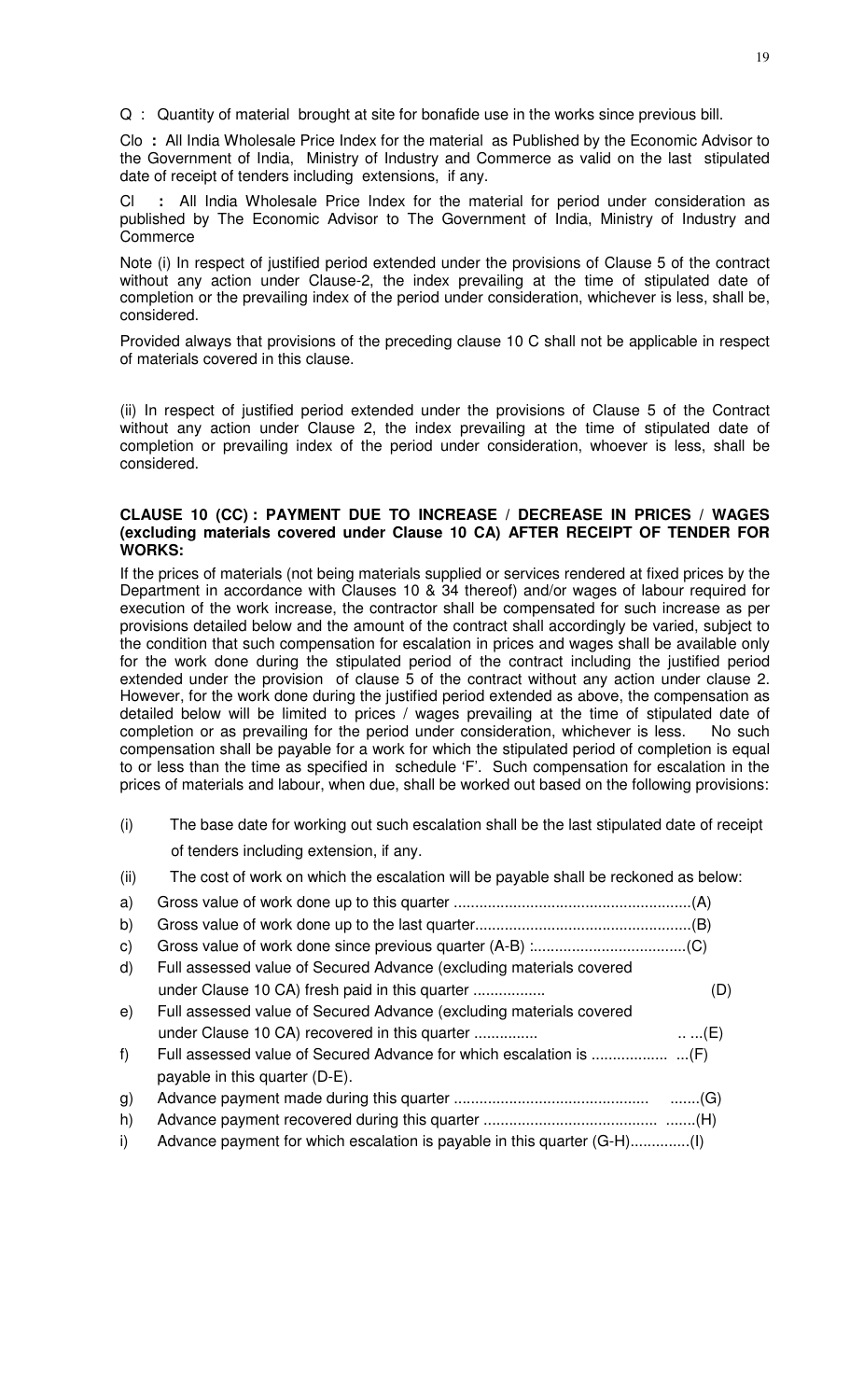Extra items deviated quantities of items paid as per Clause 12 based on prevailing market rates during this quarter.

Then, 
$$
M = C (+/-)F (+/-)I - J
$$

$$
N = 0.85 \times M
$$

k) Less cost of material supplied by the Department

as per Clause 10 and recovered during the quarter. ........................ ...(K)

l) Less cost of services rendered at fixed charges as per Clause 34 and recovered during the quarter. ------------------------------------------------(L)

# **Cost of work for which escalation is applicable**

 $W = N - (K + L)$ 

(iii) Components of materials, (except cement, reinforcement bars, structural steel or other materials covered under Clause 10 CA) labour, P.O.L., etc. shall be pre-determined for every work and incorporated in the Conditions of Contract attached to the tender papers included in Schedule 'E'.'F' The decision of the Engineer-in-Charge in working out such percentages shall be binding on the contractors.

(iv). The compensation for escalation for other materials (except cement, reinforcement bars, structural steel or other materials covered under Clause 10 CA) and P.O.L. shall be worked as per the formulae given below:

### **a) Adjustment for civil component (except cement, structural steel, reinforcement bars and other materials covered under Clause 10 CA) / electrical component of construction "MATERIALS"**

 $V_M$  = W x (X<sub>M</sub> / 100) x {(MI—MI<sub>0</sub>) / MI<sub>0</sub>}

V**M :** Variation in Materials cost i.e. increase or decrease in the amount in rupees to be paid or recovered.

W : Cost of work done, worked out as indicated in sub para (ii) of Clause 10 CC.

X**M** : Component of 'Materials' (except cement, structural steel, reinforcement bars and other materials covered under Clause 10 CA) expressed as percent of the total value of work.

MI : All India Whole Sale Price Index for **civil component / electrical component** (Note: Relevant component only will be applicable) of construction materials as worked out on the basis of **All India whole sale Price Index for Individual Commodities/ Group items** for the period under consideration as published by the Economic Adviser to Government of India, Ministry of Industry and Commerce, **and applying weightages to the individual Commodities / Group Items** 

(In respect of the justified period extended under the provisions of clause 5 of the contract, without any action under clause 2, the index prevailing at the time of stipulated date of completion or the prevailing index of the period under consideration, whichever is less shall be considered).

MI**0** : All India Whole Sale Price Index for **civil component / electrical component** of construction materials as worked out on the basis of **All India whole sale Price Index for Individual Commodities/ group items** valid on the last stipulated date of receipt of tender including extension, if any, as published by the Economic Adviser to Government of India, Ministry of Industry and Commerce, **and applying weightages to the individual Commodities / Group Items**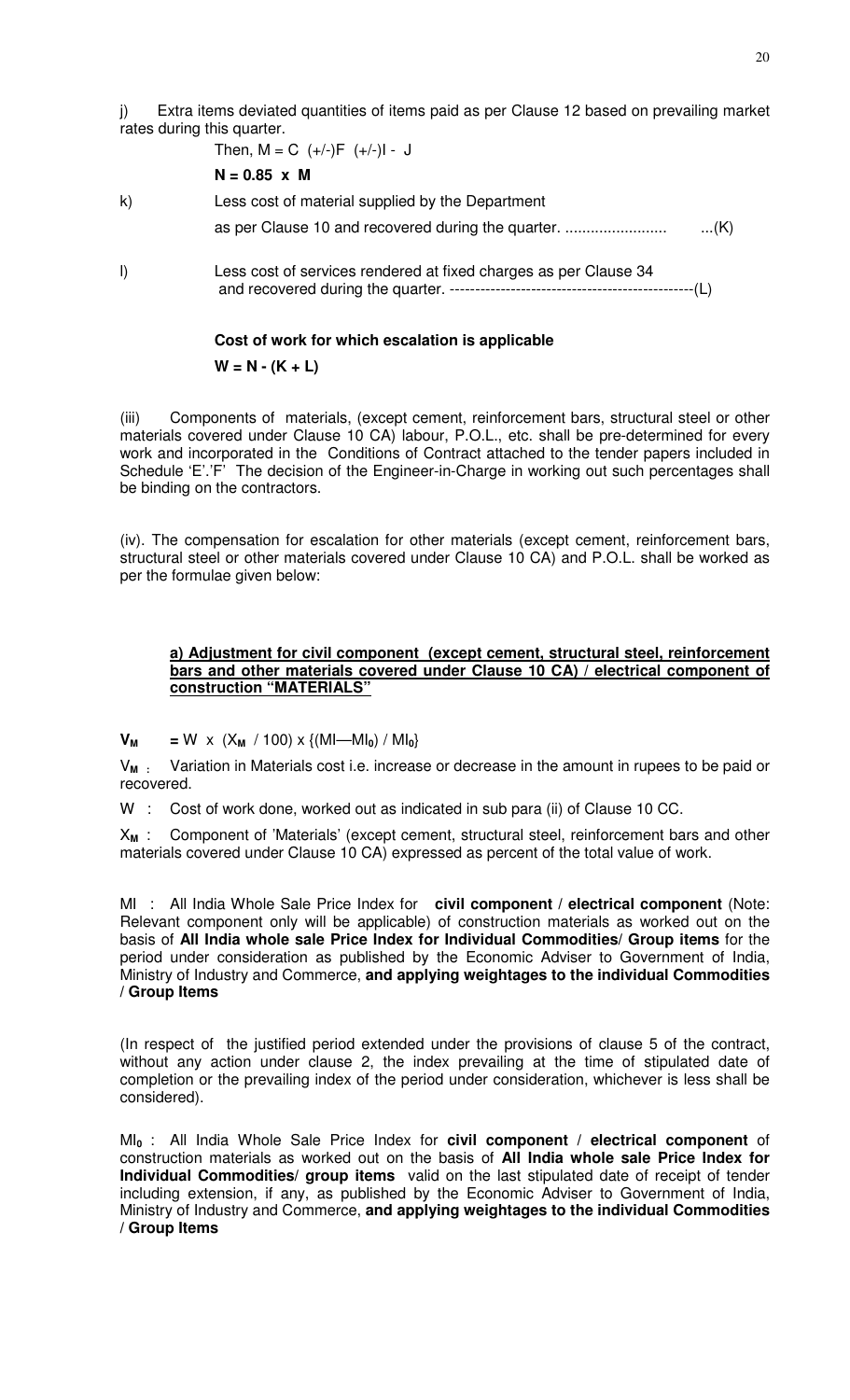# **b) Adjustment for component of "POL"**

- $V_F$  = W x (Z / 100) x {(FI—FI<sub>0</sub>) / FI<sub>0</sub>}
- V**F :** Variation in cost of Fuel, Oil and Lubricant i.e. increase or decrease in the amount in rupees to be paid or recovered.
- W : Value Cost of work done, worked out as indicated in sub para (ii) of clause 10CC.
- Z : Component of Fuel, Oil and Lubricant expressed as percent of the total value of work.

FI : All India Whole Sale Price Index for Fuel, Oil and Lubricant for the period under consideration as published by the Economic Adviser to Government of India, Ministry of Industry and Commerce, New Delhi.

(In respect of the justified period extended under the provisions of clause 5 of the contract, without any action under clause 2, the index prevailing at the time of stipulated date of completion or the prevailing index of the period under consideration, whichever is less shall be considered)

FI**0** : All India Whole Sale Price Index for Fuel, Oil and Lubricant as published by the Economic Adviser to Government of India, Ministry of Industry and Commerce, New Delhi. valid on the last stipulated date of receipt of tender including extension, if any.

v) The following principles shall be followed while working out the indices mentioned in para (iv) above.

(a) The compensation for escalation shall be worked out at quarterly intervals and shall be with respect to the cost of work done as per bills paid during the three calendar months of the said quarter. The first such payment shall be made at the end of three months after the month (excluding the month in which the tender was accepted) and thereafter at three months interval. At the time of completion of the work, the last period for payment might become less than 3 months, depending on the actual date of completion.

(b) The index (MI/FI etc.) relevant to any quarter / period for which such compensation is paid shall be the arithmetical average of the indices relevant to the three calendar months. If the period up to date of completion after the quarter covered by the last such installment of payment, is less than three months, the index MI & FI shall be the average of the indices for the months falling within that period.

vi) The compensation for escalation for **labour** shall be worked out as per the formula given below:

$$
V_L = W \times (Y / 100) \times \{(LI - LI_0) / LI_0\}
$$

V<sup>L</sup>**:** Variation in labour cost i.e amount of increase or decrease in rupees to be paid or recovered.

W: Value of work done, worked out as indicated in sub-para (ii) above.

Y: Component of labour expressed as a percent of the total value of the work

 $LI<sub>0</sub>$ : Minimum daily wage in rupees of an unskilled adult male mazdoor, fixed under any law, statutory rule or order as on the last stipulated date of receipt of tender including extension, if any.

 Ll: Minimum wage in rupees of an unskilled adult male mazdoor, fixed under any law, statutory rule or order as applicable on the last date of the quarter previous to the one under consideration.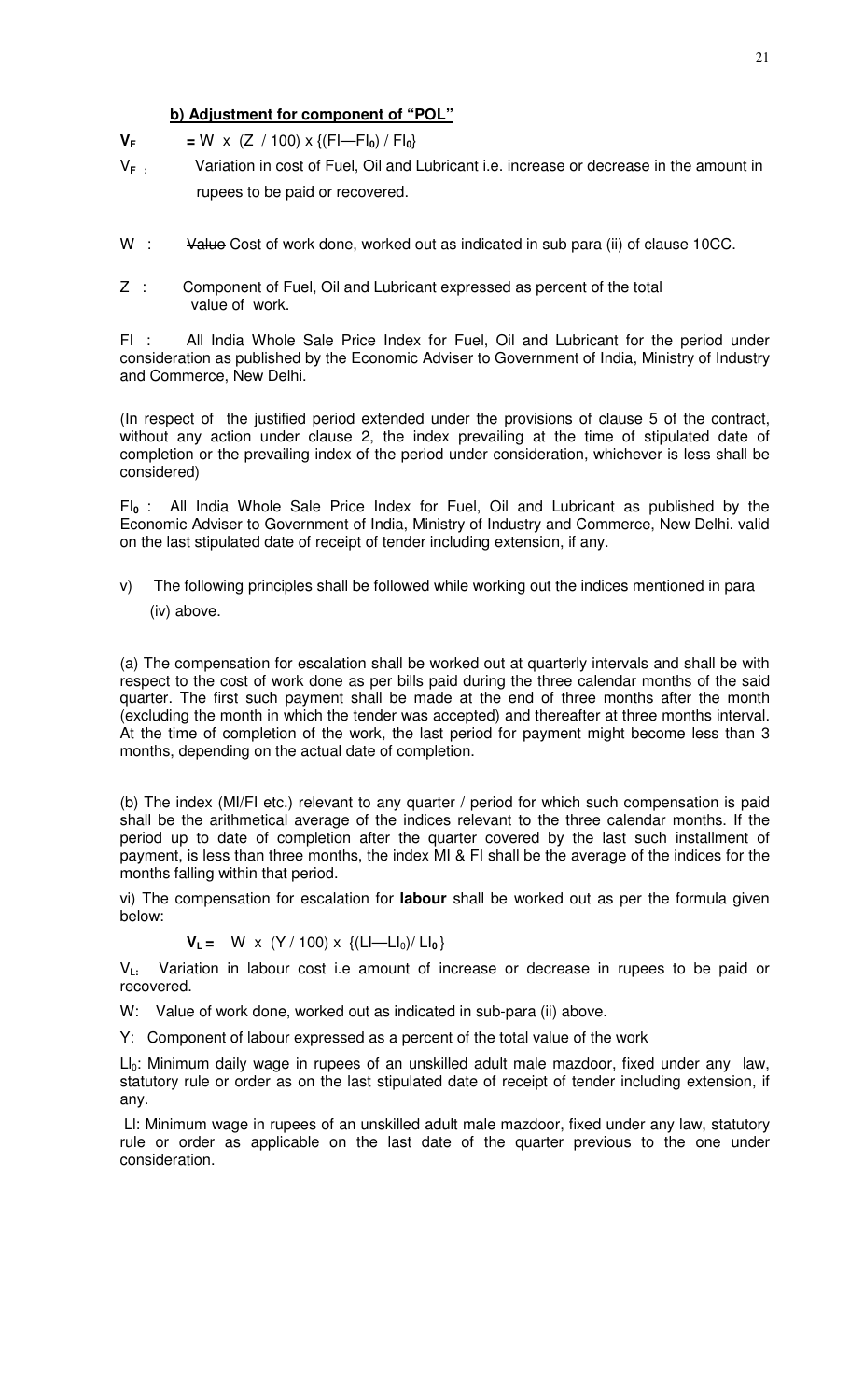(In respect of the justified period extended under the provisions of clause 5 of the contract, without any action under clause 2, the minimum wage prevailing on the last date of quarter previous to the quarter pertaining to the stipulated date of completion or the minimum wage prevailing on the last date of quarter previous to the one under consideration, whichever is less , shall be considered.).

vii). The following principles will be followed while working out the compensation as per sub para (vi) above.

a) The minimum wage of an unskilled Male Mazdoor mentioned in sub para (vi) above shall be the higher of the wage notified by Government of India, Ministry of Labour and that notified by the local administration, both relevant to the place of work and the period of reckoning.

b) The escalation for labour also shall be paid at the same quarterly intervals when escalation due to increase in cost of materials and/or P.O.L. is paid under this clause. If such revision of minimum wages takes place during any such quarterly intervals, the escalation compensation shall be payable at revised rates only for work done in subsequent quarters.

c) Irrespective of variations in minimum wages of any category of labour, for the purpose of this clause, the variation in the rate for an unskilled adult Male Mazdoor alone shall form the basis for working out the escalation compensation payable on the labour component.

viii) In the event the price of materials and/or wages of labour required for execution of the work decrease(s), there shall be a downward adjustment of the cost of work so that such price of materials and/or wages of labour shall be deductible from the cost of work under this contract and in this regard the formula herein before stated under this clause 10 CC shall mutatismutandis apply, provided that:

(a) No such adjustment for the decrease in the price of materials and/or wages of labour aforementioned would be made in case of contracts in which the stipulated period of completion of the work is equal to or less than the time as specified in Schedule 'F'.

(b) The Engineer-in-Charge shall otherwise be entitled to lay down the procedure by which the provision of this sub-clause shall be implemented from time to time and the decision of the Engineer-in-Charge in this behalf shall be final and binding on the contractor.

ix) Provided always that:-

 (a) where the provisions of Clause 10 CC are applicable, provision of Clause 10 C will not be applicable but provisions of Clause 10 CA will be applicable

 (b) where provisions of Clause 10 CC are not applicable, provisions of Clause 10 C and 10 CA will became applicable.

# **Clause 10 CC to be applicable in contracts with stipulated period of completion exceeding 18 Months.**

**CLAUSE 10D : EXCAVATED / DISMANTLED MATERIALS WILL BE GOVT. PROPERTY:** The contractor shall treat all materials obtained during dismantling of a structure, excavation of the site for a work etc. as Governments property and such materials shall be disposed off to the best advantage of Government according to the instructions in writing issued by the Engineerin-Charge.

# **CLAUSE 11 : WORK TO BE EXECUTED AS PER SPECIFICATIONS, DRAWINGS, ORDERS, ETC. :**

The contractor shall execute the whole and every part of the work in the most substantial and workman like manner and both as regards materials and otherwise in every respect in strict accordance with the specifications. The contractor shall also conform exactly fully and faithfully to the designs, drawings and instructions in writing in respect of the work signed by the Engineer-in-Charge and the contractor shall be furnished free of charge one copy of the contract documents together with standard specification of BARC specified in Schedule 'F' or in any Bureau Indian Standard or any other, published Standard or Code or Schedule of Rates or any other printed publication referred to elsewhere in the contract.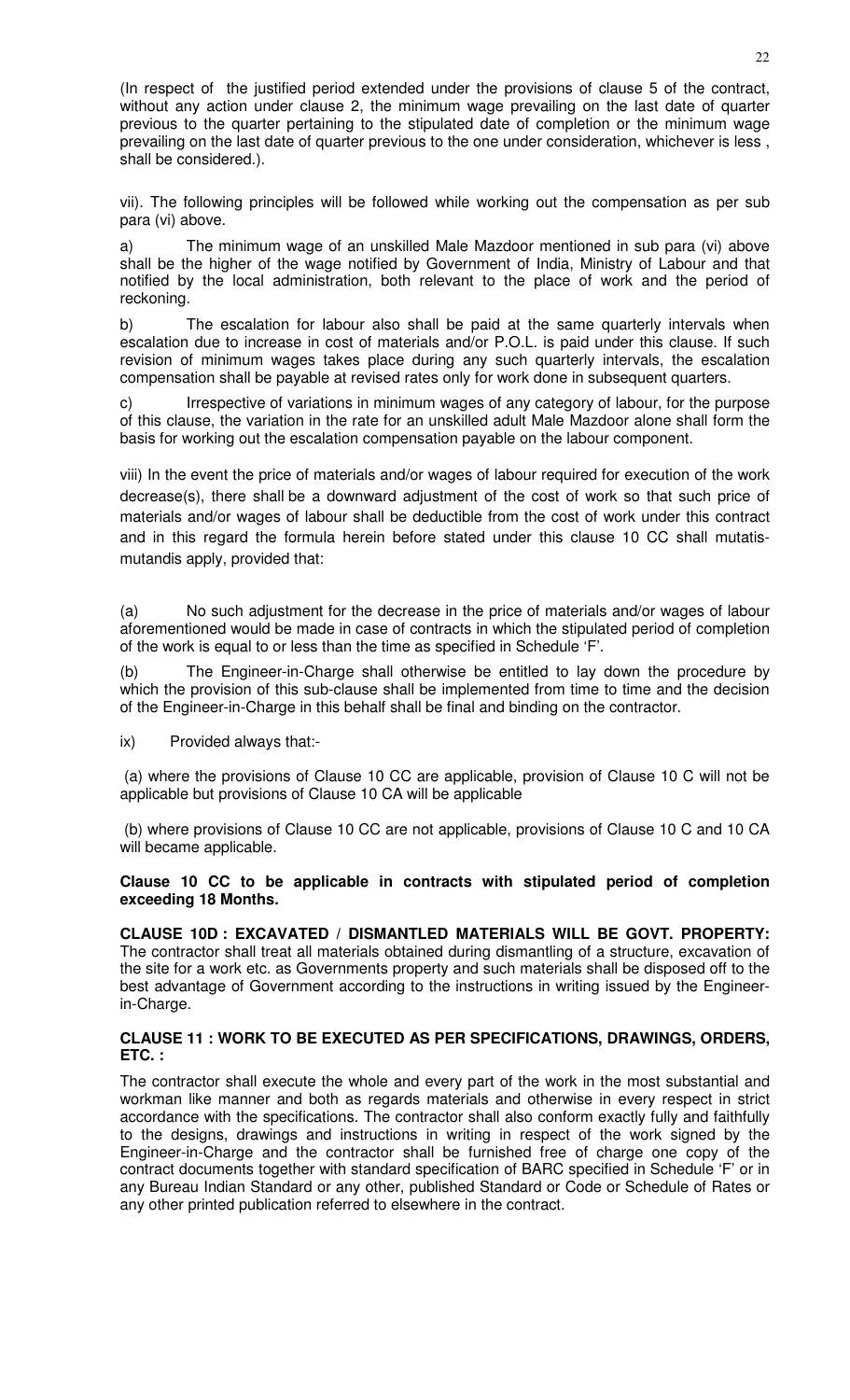The Contractor shall comply with the provisions of the contract and with the care and diligence execute and maintain the works and provide all labour and materials, tools and plants including for measurements and supervision of all works, structural plans and other things of temporary or permanent nature required for such execution and maintenance in so far as the necessity for providing these, is specified or is reasonably inferred from the contract. The Contractor shall take full responsibility for adequacy, suitability and safety of all the works and methods of construction.

# **CLAUSE 12 : DEVIATIONS / VARIATIONS : EXTENT AND PRICING:**

The Engineer-in-Charge shall have power (i) to make alteration in, omissions from, additions to or substitution for the original specifications, drawings, designs and instructions that may appear to him to be necessary or advisable during the progress of the work, and (ii) to omit a part of the works in case of non-availability of a portion of the site or for any other reasons and the contractor shall be bound to carry out the works in accordance with any instructions given to him in writing signed by the Engineer-in-Charge and such alterations, omissions, additions, substitutions shall form part of the contract as if originally provided therein and any altered, additional or substituted work which the contractor may be directed to do in the manner specified above as part of the works, shall be carried out by the contractor on the same conditions in all respects including price on which he agreed to do the main work except as hereafter provided.

**12.1:** The time for completion of the work shall, in the event of any deviations resulting in additional cost over the tendered value sum being ordered, be extended, if requested by the contractor as follows:

(i) In the proportion which the additional cost of the altered, additional or substituted work, bears to the original tendered value, plus

(ii) 25% of the time calculated in (i) above or such further additional time as may be considered reasonable by the Engineer-in-Charge.

# **DEVIATION, EXTRA ITEMS AND PRICING:**

**12.2**: In the case of extra item(s), (items that are completely new, and are in addition to the items contained in the contract) the contractor may within fifteen days of receipt of order or occurrence of the item(s) claim rates, supported by proper analysis, for the work and the engineer-in-charge shall within one month of the receipt of the claims supported by analysis, after giving consideration to the analysis of the rates submitted by the contractor, determine the rates on the basis of the market rates and the contractor shall be paid in accordance with the rates so determined.

In the case of substituted items, (items that are taken up with partial substitution or in lieu of items of work in the contract) the rate for the agreement items (to be substituted) and substituted item shall also be determined in the manner as mentioned in the following para:

# **DEVIATION, SUBSTITUTED ITEMS, PRICING:**

a) If the market rate for the substituted item so determined is more than the market rate of the agreement item (to be substituted), the rate payable to the contractor for the substituted item shall be the rate for the agreement item (to be substituted) so increased to the extent of the difference between the market rates of substituted item and the agreement item (to be substituted).

b) If the market rate for the substituted item so determined is less than the market rate of the agreement item (to be substituted), the rate payable to the contractor for the substituted item shall be the rate for the agreement item (to be substituted) so decreased to the extent of the difference between the market rates of substituted item and the agreement item (to be substituted).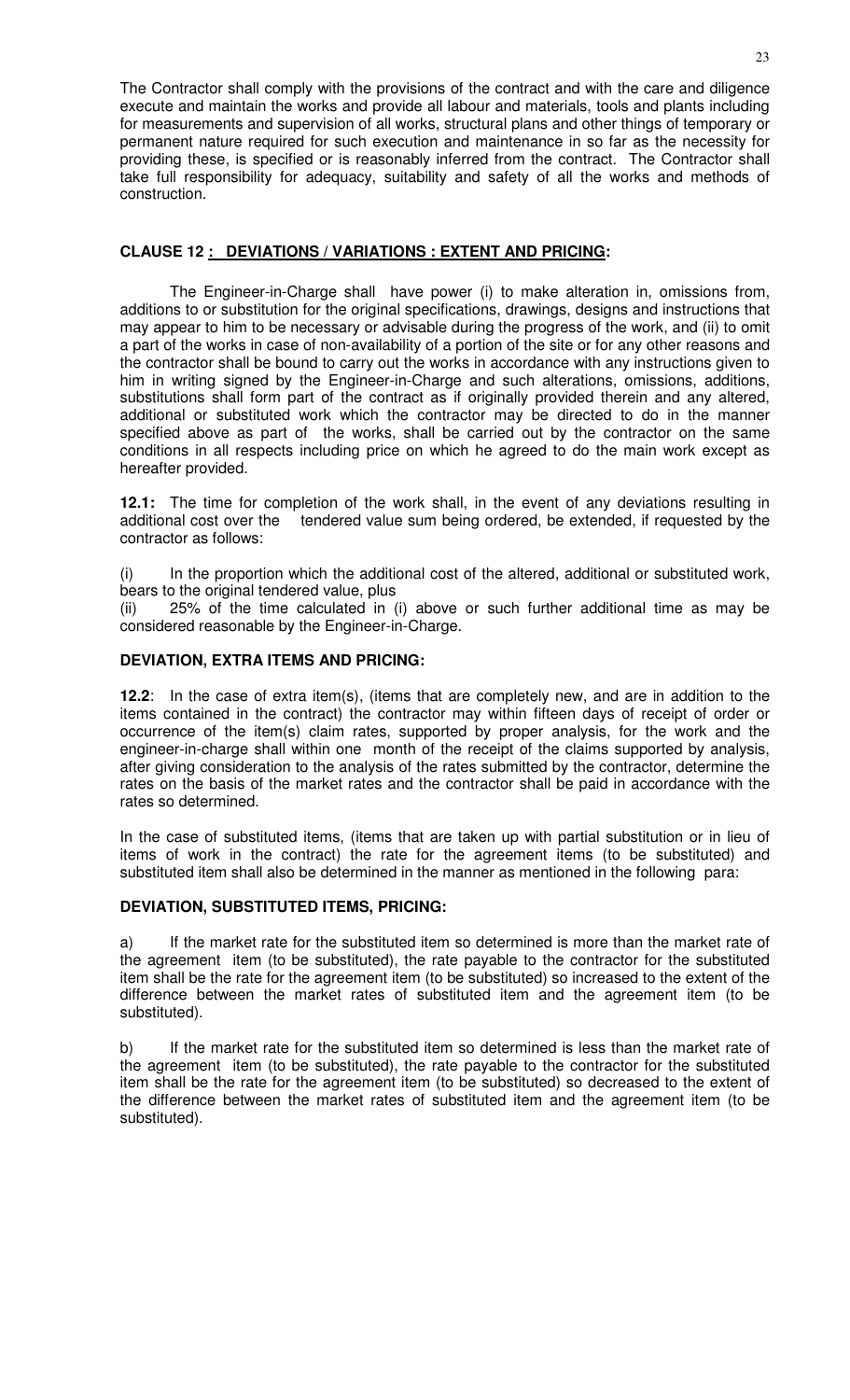### **DEVIATION, DEVIATED QUANTITIES, PRICING :**

In the case of contract items, substituted items, contract cum substituted items, which exceed the limits laid down in Schedule 'F', the contractor may within fifteen days of receipt of order or occurrence of the excess, claim revision of the rates, supported by proper analysis, for the work in excess of the above mentioned limits, provided that if the rates so claimed are in excess of the rates specified in the schedule of quantities, the Engineer-in-Charge shall within one month of receipt of the claims supported by analysis, after giving consideration to the analysis of the rates submitted by the contractor, determine the rates on the basis of the market rates and the contractor shall be paid in accordance with the rates so determined.

**12.3:** The provisions of the preceding paragraph shall also apply to the decrease in the rates of items for the works in excess of the deviation limits laid down in Schedule 'F', and the Engineer-in-Charge shall after giving notice to the contractor within one month of occurrence of the excess and after taking into consideration any reply received from him within fifteen days of the receipt of the notice, revise the rates of the work in question within one month of the expiry of the said period of fifteen days having regard to the market rates.

**12.4:** The contractor shall send to the Engineer-in-Charge once every three months an up to date account giving complete details of all claims for additional payments to which the contractor may consider himself entitled and of all additional work ordered by the Engineer-in-Charge, which he has executed during the preceding quarter failing which the contractor shall be deemed to have waived his right. However, the Superintending Engineer may authorise consideration of such claims on merits.

**12.5:** For the purpose of operation of :Schedule 'F' the following works shall be treated as works relating to foundations unless otherwise defined in the contract :

> i) For buildings: All works upto 1.2 metres above ground level or up to- floor 1 level whichever is lower. -

> ii) For abutments, piers and well stening : All works up to 1.2 m above bed level.

iii) For retaining walls, wing walls, compound walls, chimneys, overhead rerservoirs / tanks and other elevated structures : All works upto 1.2 mtrs above the ground level.

iv) For reservoirs / tanks (other than overhead reservoirs / tanks) : All works upto 1.2 meters above the ground level.

v) For basement : All works upto 1.2 meters above ground level or upto floor 1 level whichever is lower.

vi) For roads, all items of excavation and filling including treatment of sub-base.

**12.6:** Any operation incidental to or necessarily has to be in contemplation of tenderer while filling tender, or necessary for proper execution of the item included in the Schedule of Quantities or in the schedule of rates mentioned above, whether or not, specifically indicated in the description of the item and the relevant specifications, shall be deemed to be included in the rates quoted by the tenderer or the rate given in the said schedule of rates, as the case may be, Nothing extra shall be admissible for such operations.

Deviation limit beyond which clause 12.2 & 12.3 shall apply:

| a)           | For building work (Excluding foundation works) | 30%  |
|--------------|------------------------------------------------|------|
| b)           | <b>For foundation work</b>                     | 100% |
| $\mathbf{C}$ | <b>Maintenance works</b>                       | .50% |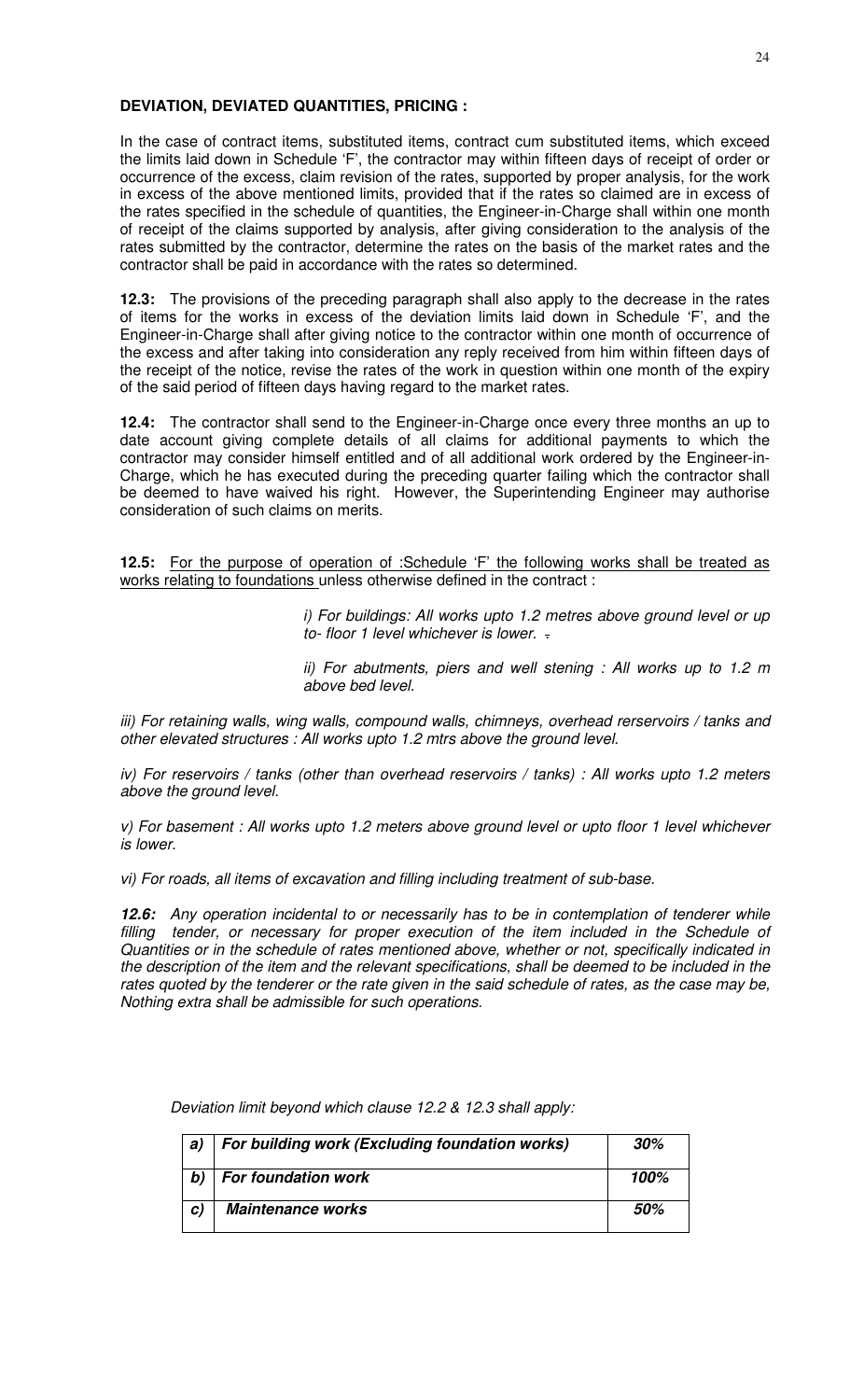# **CLAUSE 13: FORECLOSURE OF CONTRACT DUE TO ABANDONMENT OR REDUCTION IN SCOPE OF WORK:**

If at any time after acceptance of the tender Government shall decide to abandon or reduce the scope of the work for any reason whatsoever and hence not require the whole or any part of the works to be carried out, the Engineer-in-charge shall give notice in writing to that effect to the contractor and the contractor shall act accordingly in the matter. The contractor shall have no claim to any payment of compensation or otherwise whatsoever, on account of any profit or advantage which he might have derived from the execution of the works in full but which he did not derive in consequence of the foreclosure of the whole or part of the works.

The contractor shall be paid at contract rates full amount for works executed at site and in addition, a reasonable amount as certified by the Engineer-in-charge for the items hereunder mentioned which could not be utilised on the work to the full extent in view of the foreclosure**.** 

i) Any expenditure incurred on preliminary site work, e.g temporary access roads, temporary labour huts, staff quarters and site office, storage accommodation and water storage tanks**.** 

ii) Government shall have the option to take over contractor's materials or any part thereof either brought to site or of which the contractor is legally bound to accept delivery from suppliers (for incorporation in or incidental to the work) provided however, Government shall be bound to take over the materials or such portions thereof as the contractor does not desire to retain. For materials taken over or to be taken over by Government cost of such materials as detailed by Engineer-in-charge shall be paid. The cost shall, however, take into account purchase price, cost of transportation and deterioration or damage which may have been caused to materials whilst in the custody of the contractor.

iii) If any materials supplied by Government are rendered surplus, the same except normal wastage shall be returned by the contractor to Government at rates not exceeding those at which these were originally issued less allowance for any deterioration or damage which may have been caused whilst the materials were in the custody of the contractor. In addition, cost of transporting such materials from site to Government stores, if so required by Government, shall be paid**.** 

iv) Reasonable compensation for transfer of T & P from site to contractor's permanent stores or to his other works, whichever is less. If T & P are not transported to either of the said places, no cost of transportation shall be payable.

v) Reasonable compensation for repatriation of contractor's site staff and imported labour to the extent necessary.

The contractor shall, if required by the Engineer-in-charge furnish to him books of account, wage books, time sheets and other relevant documents and evidence as may be necessary to enable him to certify the reasonable amount payable under this condition.

The reasonable amount of items on (i), (iv) and (v) above shall not be in excess of 2% of the cost of the work remaining incomplete on the date of closure, i.e. total stipulated cost of the work as per accepted tender less the cost of work actually executed under the contract and less the cost of contractor's materials at site taken over by the Government as per item (ii) above `Provided always that against any payments due to the contractor on this account or otherwise, the Engineer-incharge shall be entitled to recover or be credited with any outstanding balances due from the contractor for advance paid in respect of any tool, plants and materials and any other sums which at the date of termination were recoverable by the Government from the contractor under the terms of the contract.

# **CLAUSE 14 :**

# **Carrying out part work at risk & cost of contractor**

If contractor:

- (i) At any time makes default during currency of work or does not execute any part of the work with due diligence and continues to do so even after a notice in writing of 7 days in this respect from the Engineer-in-Charge; or
- (ii) Commits default in complying with any of the terms and conditions of the contract and does not remedy it or takes effective steps to remedy it within 7 days even after a notice in writing is given in that behalf by the Engineer-in-Charge; or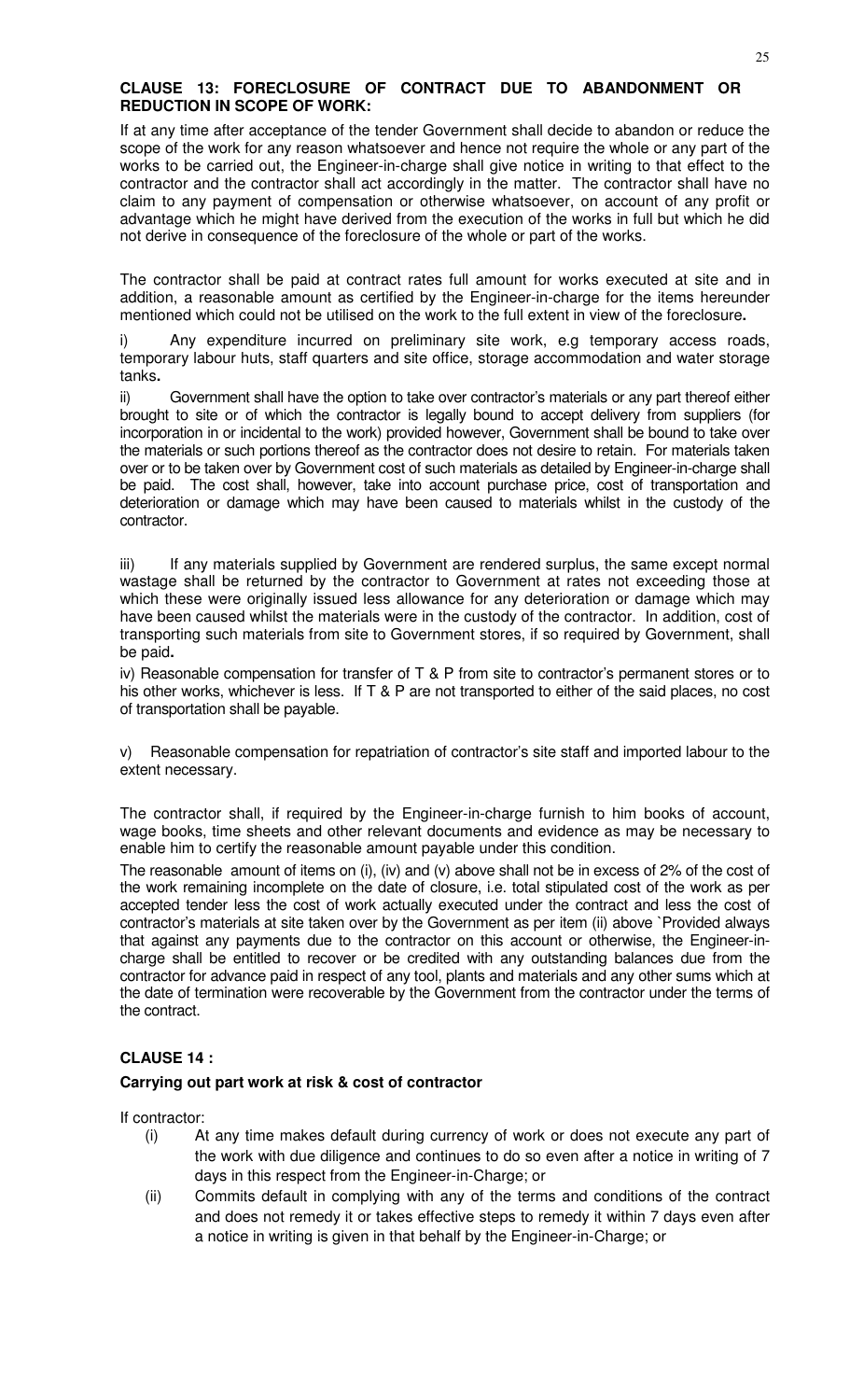(iii) Fails to complete the work(s) or items of work with individual dates of completion, on or before the date(s) so determined, and does not complete them within the period specified in the notice given in writing in that behalf by the Engineer-in-Charge.

The Engineer-in-Charge without invoking action under clause 3 may, without prejudice to any other right or remedy against the contractor which have either accrued or accrue thereafter to Government, by a notice in writing to take the part work / part incomplete work of any item(s) out of his hands and shall have powers to:

- (a) Take possession of the site and any materials, constructional plant, implements, stores, etc., thereon; and / or
- (b) Carry out the part work / part incomplete work of any item(s) by any means at the risk and cost of the contractor.

The Engineer-in-Charge shall determine the amount, if any, is recoverable from the contractor for completion of the part work / part incomplete work of any item(s) taken out of his hands and execute at the risk and cost of the contractor, the liability of contractor on account of loss or damage suffered by Government because of action under this clause shall not exceed 10% of the tendered value of the work.

In determining the amount, credit shall be given to the contractor with the value of work done in all respect in the same manner and at the same rate as if it had been carried out by the original contractor under the terms of his contract, the value of contractor's materials taken over and incorporated in the work and use of plant and machinery belonging to the contractor. The certificate of the Engineer-in-Charge as to the value of work done shall be final and conclusive against the contractor provided always that action under this clause shall only be taken after giving notice in writing to the contractor. Provided also that if the expenses incurred by the department are less than the amount payable to the contractor at his agreement rates, the difference shall not be payable to the contractor.

Any excess expenditure incurred or to be incurred by Government in completing the part work / part incomplete work of any item(s) or the excess loss of damages suffered or may be suffered by Government as aforesaid after allowing such credit shall without prejudice to any other right or remedy available to Government in law or per as agreement be recovered from any money due to the contractor on any account, and if such money is insufficient, the contractor shall be called upon in writing and shall be liable to pay the same within 30 days.

If the contractor fails to pay the required sum within the aforesaid period of 30 days, the Engineer-in-Charge shall have the right to sell any or all of the contractors' unused materials, constructional plant, implements, temporary building at site etc. and adjust the proceeds of sale thereof towards the dues recoverable from the contractor under the contract and if thereafter there remains any balance outstanding, it shall be recovered in accordance with the provisions of the contract.

In the event of the above course being adopted by the Engineer-in-Charge, the contractor shall have no claim to compensation for any loss sustained by him by reason of his having purchased or procured any materials or entered into any engagements or made any advance on any account or with a view to the execution of the work or the performance of the contract.

#### **CLAUSE 15 : SUSPENSION OF WORK :**

The contractor shall, on receipt of the order in writing of the Engineer-in-Charge,(whose decision shall be final and binding on the contractor) suspend the progress of the works or any part thereof for such time and in such manner as the Engineer-in-Charge may consider necessary so as not to cause any damage or injury to the work already done or endanger the safety thereof for any of the following reasons:

(a) on account of any default on the part of the contractor or;

(b) for proper execution of the works or part thereof for reasons other than the default of the contractor; or

(c) for safety of the works or part thereof.

The contractor shall, during such suspension, properly protect and secure the works to the extent necessary and carry out the instructions given in that behalf by the Engineer-in-Charge.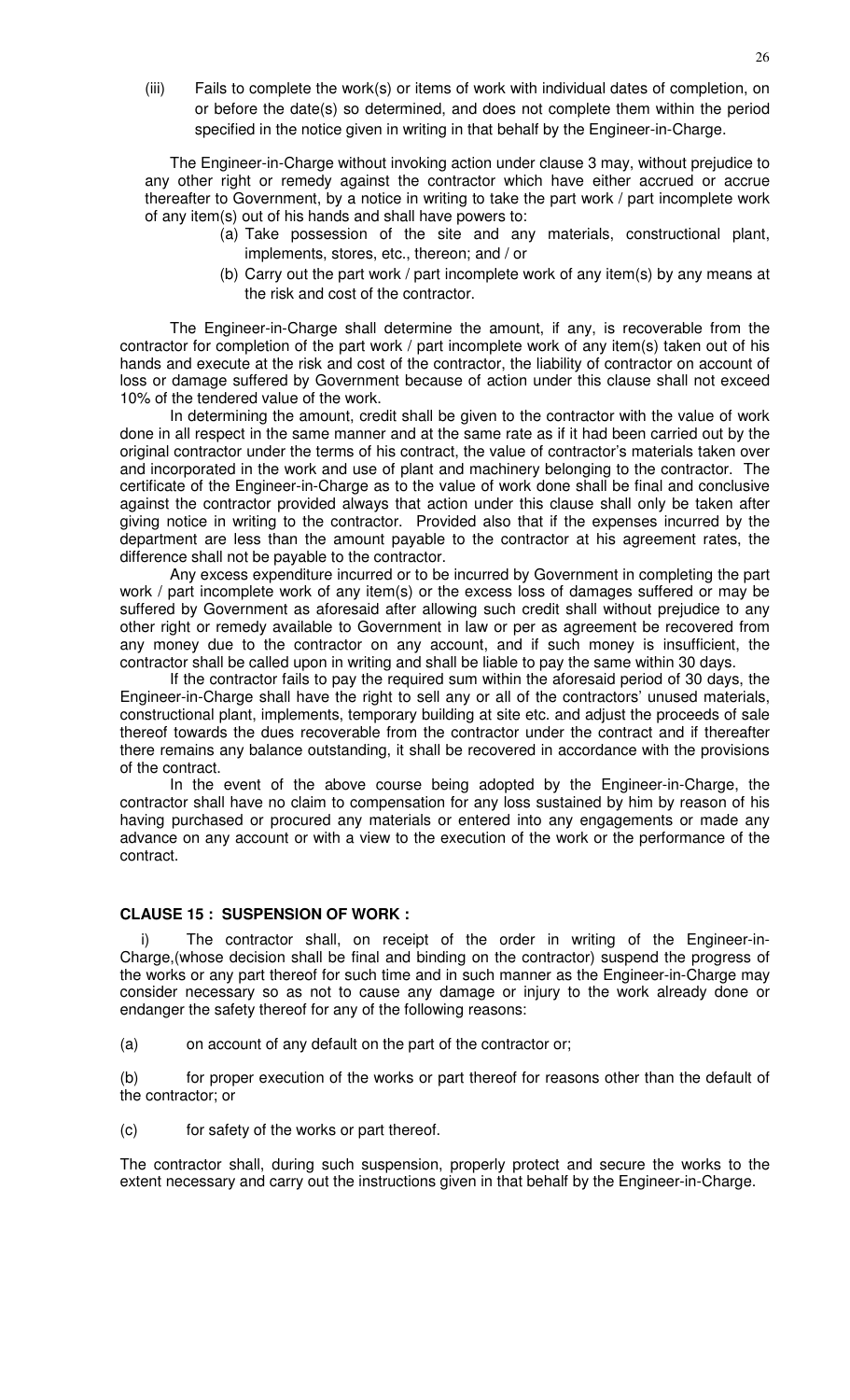ii) If the suspension is ordered for reasons (b) and (c) in sub-para (i) above:

(a) the contractor shall be entitled to an extension of time equal to the period of every such suspension PLUS 25%, for completion of the item or group of items of work for which a separate period of completion is specified in the contract and of which the suspended work forms a part, and;

(b) If the total period of all such suspensions in respect of an item or group of items of work for which a separate period of completion is specified in the contract exceeds thirty days, the contractor shall, in addition, be entitled to such compensation as the Engineer-in-Charge may consider reasonable in respect of salaries and/or wages paid by the contractor to his employees and labour at site, remaining idle during the period of suspension, adding thereto 2% to cover indirect expenses of the contractor, provided the contractor submits his claim supported by details to the Engineer-in-Charge within fifteen days of the expiry of the period of 30 days.

iii) If the works or part thereof is suspended on the orders of the Engineer-in-Charge for more than three months at a time, except when suspension is ordered for reasons (a) in subpara (i) above, the contractor may after receipt of such order serve a written notice on the Engineer-in-Charge requiring permission within fifteen days from receipt by the Engineer-in-Charge of the said notice, to proceed with the work or part thereof in regard to which progress have been suspended and if such permission is not granted within that time, the contractor, if he intends to treat the suspension, where it affects only a part of the works as an omission of such part by Government or where it affects whole of the works, as an abandonment of the works by Government, shall within ten days of expiry of such period of 15 days give notice in writing of his intention to the Engineer-in-Charge. In the event of the contractor treating the suspension as an abandonment of the contract by Government, he shall have no claim to payment of any compensation on account of any profit or advantage which he might have derived from the execution of the work in full but which he could not derive in consequence of the abandonment. He shall, however, be entitled to such compensation, as the Engineer-in-Charge may consider reasonable, in respect of salaries and/or wages paid by him to his employees and labour at site, remaining idle in consequence adding to the total thereof 2% to cover indirect expenses of the contractor provided the contractor submits his claim supported by details to the Engineer-in-Charge within 30 days of the expiry of the period of 3 months.

Provided, further, that the contractor shall not be entitled to claim any compensation from Government for the loss suffered by him on account of delay by Government in the supply of materials in schedule 'A' where such delay is covered by difficulties relating to the supply of wagons, force majeure including non-allotment of such materials by controlling authorities, acts of God, acts of enemies of the state/country or any reasonable cause beyond the control of the Government.

### **CLAUSE 16 : ACTION IN CASE WORK NOT DONE AS PER SPRCIFICATIONS :**

All works under or in course of execution or executed in pursuance of the contract shall at all times be open and accessible to the inspection and supervision of the Engineer-in-Charge, his authorised subordinates in charge of the work and all the superior officers, officer of the Quality Assurance Unit of the Department or any organization engaged by the Department for Quality Assurance and of the Chief Technical Examiner's Office, and the contractor shall, at all times, during the usual working hours and at all other times at which reasonable notice of the visit of such officers has been given to the contractor, either himself be present to receive orders and instructions or have a responsible agent duly accredited in writing, present for that purpose. Orders given to the Contractor's agent shall be considered to have the same force as if they had been given to the contractor himself.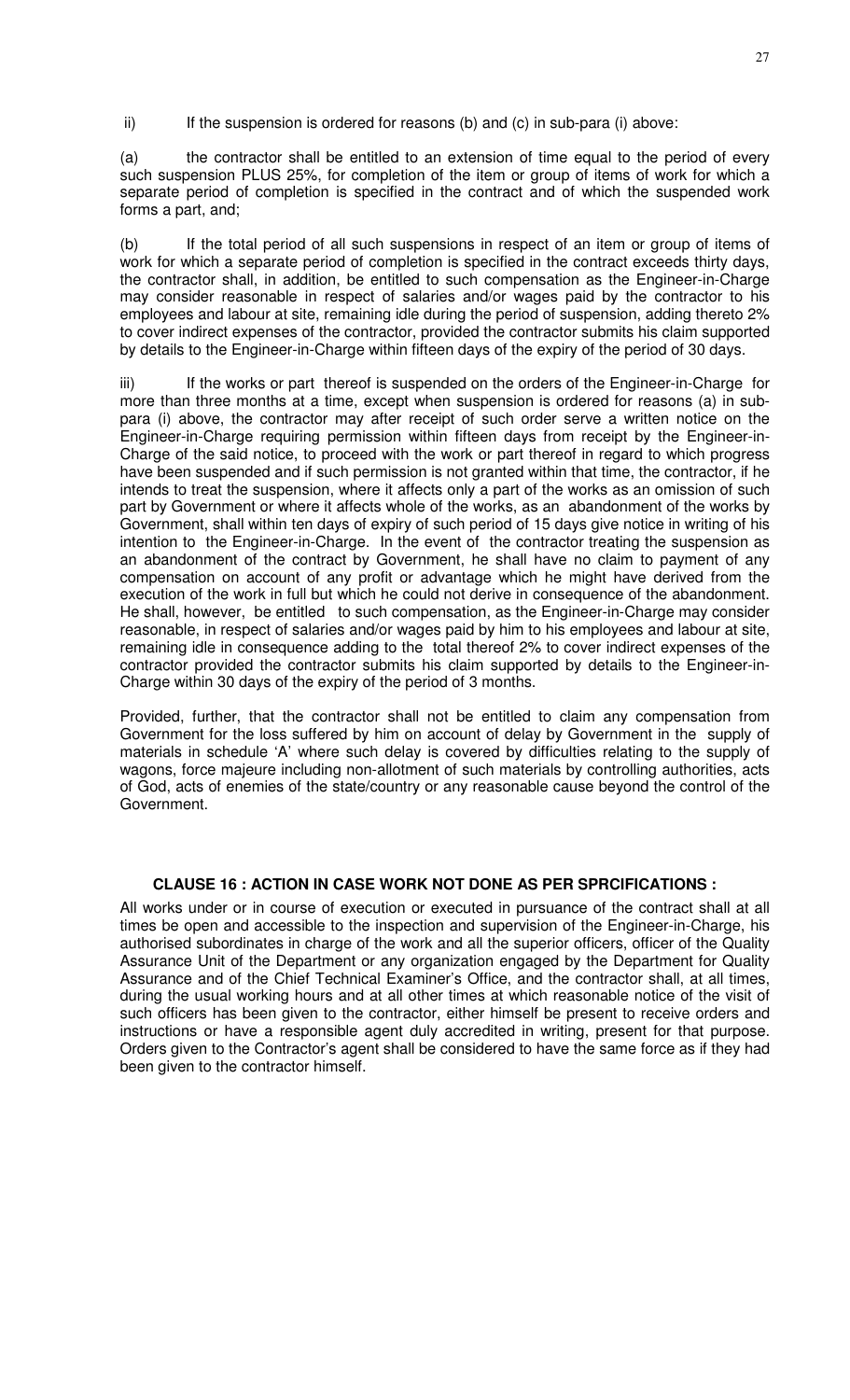If it shall appear to the Engineer-in-Charge or his authorised subordinates incharge of the work or to the Chief Engineer in charge of Quality Assurance or his subordinate officers or officers of the organization engaged by the Department for Quality Assurance to the Chief Technical Examiner or his subordinate officers, that any work has been executed with unsound, imperfect, or unskillful workmanship, or with materials or articles provided by him for the execution of the work which are unsound or of a quality inferior to that contracted or otherwise not in accordance with the contract, the contractor shall, on demand in writing which shall be made within twelve months (six months in case of Work Costing  $\sqrt{\epsilon}$ 10.00 Lakhs and below except road work) of the completion of the work from the Engineer-in-Charge specifying the work, materials or articles complained of notwithstanding that the same may have been passed, certified and paid for forthwith rectify, or remove and reconstruct the work so specified in whole or in part, as the case may require or as the case may be, remove the materials or articles so specified and provide other proper and suitable materials or articles at his own charge and cost. In the event of the failing to do so within a period specified by the Engineer-in-Charge in his demand aforesaid, then the contractor shall be liable to pay compensation at the same rate as under clause 2 of the contract (for non-completion of the work in time) for this default.

In such case the Engineer-in-Charge may not accept the item of work at the rates applicable under the contract but may accept such items at reduced rates as the authority specified in Schedule 'F' may consider reasonable during the preparation of on account bills or final bill if the item is so acceptable without detriment to the safety and utility of the item and the structure or he may reject the work outright without any payment and/or get it and other connected and incidental items rectified, or removed and re-executed at the risk and cost of the contractor. Decision of the Engineer-in-Charge to be conveyed in writing in respect of the same will be final and binding on the contractor.

#### **CLAUSE 17 : CONTRACTOR'S LIABILITIES DURING MAINTENANCE PERIOD :**

If the contractor or his working people or servants shall break, deface, injure or destroy any part of building in which they may be working, or any building, road, road kerb, fence, enclosure, water pipe, cables, drains, electric or telephone post or wires, trees, grass or grassland, or cultivated ground contiguous to the premises on which the work or any part of it is being executed, or if any damage shall happen to the work while in progress, from any cause whatever or if any defect, shrinkage or other faults appear in the work within **12 months (6 months** in the case of work costing **Rs. 10,00,000/- and below** except road work**)** after a certificate final or otherwise of its completion shall have been given by the Engineer-in-Charge as aforesaid arising out of defect or improper materials or workmanship, the contractor shall upon receipt of a notice in writing on that behalf make the same good at his own expense, or in default, the Engineer-in-Charge cause the same to be made good by other workmen and deduct the expense from any sums that may be due, or at any time thereafter may become due to the contractor, or from his security deposit, or the proceeds of sale thereof or of a sufficient portion thereof. The security deposit of the contractor shall not be refunded before the expiry of **12 months (6 months** in the case of work costing **Rs. 10,00,000/- and below** except road work**)**  after the issue of the certificate final or otherwise, of completion of work, or till the final bill has been prepared and passed whichever is later. Provided that in the case of road work, if in the opinion of the Engineer-in-Charge, half of the security deposit is sufficient to meet all the liabilities of the contractor under this contract, half of the security deposit will be refundable after **6 months** and the remaining half after **12 months** of the issue of the said certificate of completion or till the final bill has been prepared and passed whichever is later. Performance Security shall be refunded to the contractor after completion of the work and recording the completion certificate.

In case of maintenance and operation of E&M services, the security deposit deducted from contractors may at the considered opinion of the EIC, which shall be final and binding be refunded within one month from the date of final payment or within one month from the date of completion of the maintenance contract, whichever is earlier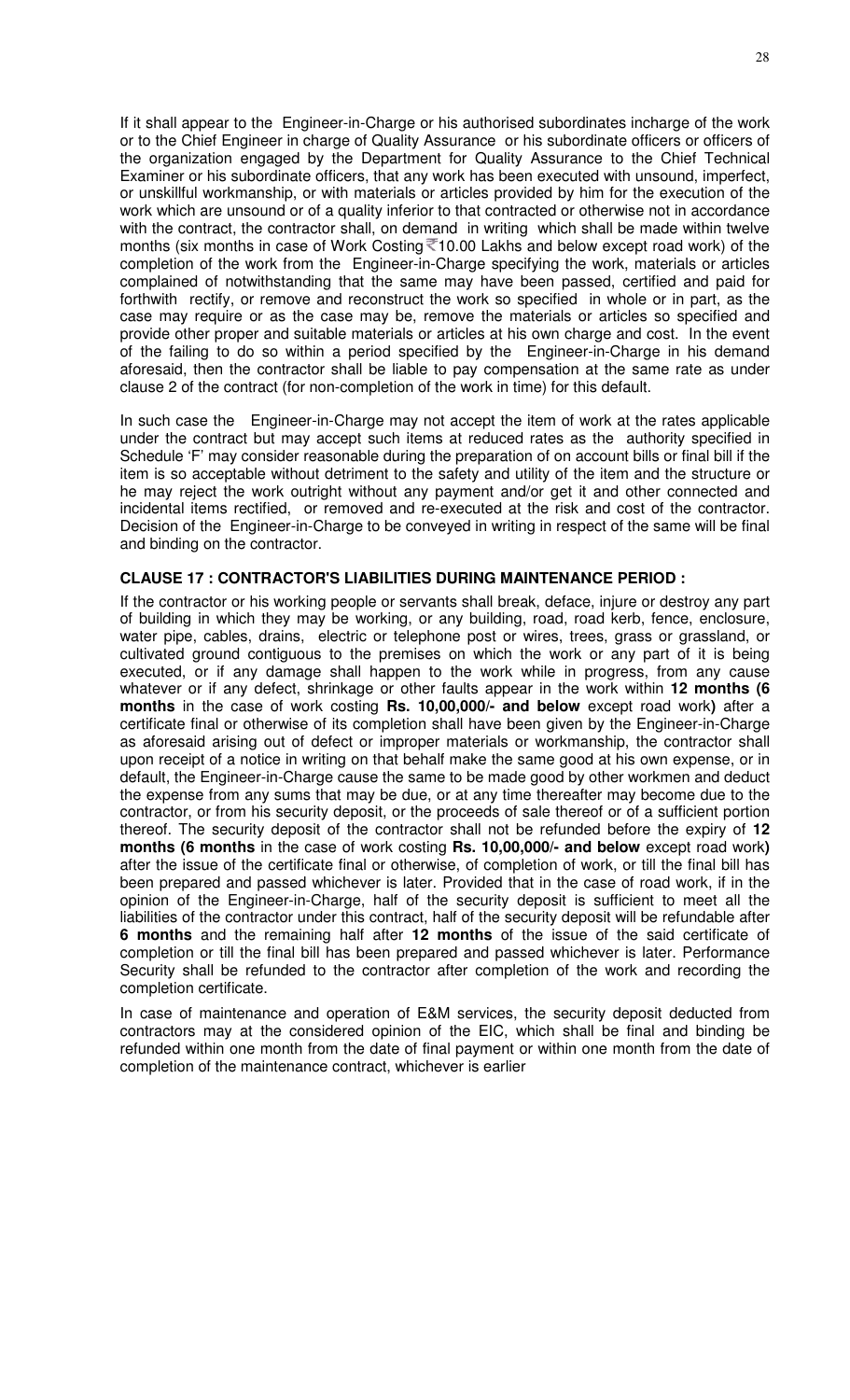### **CLAUSE 18 : CONTRACTOR TO SUPPLY TOOLS & PLANTS ETC. :**

The contractor shall provide at his own cost all materials (except such special materials, if any, as may in accordance with the contract be supplied from the Engineer-in-Charge's stores), machinery, tools & plants as specified in Schedule 'F'. In addition to this, appliances, implements, other plants, ladders, cordage, tackle, scaffoldings and temporary works required for the proper execution of the work, whether original, altered or substituted and whether included in the specifications or other documents forming part of the contract or referred to in these conditions or not, or which may be necessary for the purpose of satisfying or complying with the requirements of the Engineer-in-Charge as to any matter as to which under these conditions he is entitled to be satisfied, or which he is entitled to require together with carriage therefore to and from the work. The contractor shall also supply without charge the requisite number of persons with the means and materials, necessary for the purpose of setting out works, and counting, weighing and assisting in the measurement or examination at any time and from time to time of the work or materials. Failing his so doing the same may be provided by the Engineer-in-Charge at the expense of the contractor and the expenses may be deducted, from any money due to the contractor, under the contract and/or from his security deposit or the proceeds of sale thereof, or of a sufficient portions thereof.

**CLAUSE 18A : RECOVERY OF COMPENSATION PAID TO WORKMAN :** In every case in which by virtue of the provisions Sub-Section (1) of Section 12 of the Workmen's Compensation Act. 1923, Government is obliged to pay compensation to a workman employed by the contractor, in execution of the works, Government will recover from the contractor the amount of the compensation so paid; and, without prejudice to the rights of the Government under, subsection (2) of Section 12 of the said Act, Government shall be at liberty to recover such amount or any part thereof by deducting it from the security deposit or from any sum due by Government to the contractor whether under this contract or otherwise. Government shall not be bound to contest any claim made against it under Sub-Section (1) of Section 12, of the said Act, except on the written request of the contractor and upon his giving to Government full security for all costs for which Government might become liable in consequence of contesting such claim.

#### **CLAUSE 18B: ENSURING PAYMENT AND AMENITIES TO WORKERS IF CONTRACTOR FAILS TO DO SO :**

In every case in which by virtue of the provisions of the Contract Labour (Regulation and Abolition) Act, 1970 and of the contract labour (Regulation and Abolition) Central Rules, 1971, Government is obliged to pay any amounts of wages to a workman employed by the contractor in execution of the works, or to incur any expenditure in providing welfare and health amenities required to be provided under the above said Act and the Rules, under Clause 19 H or under the DAE Contractor's Labour Regulations, or under the rules framed by Government from time to time for the protection of health and sanitary arrangements for workers employed by Department of Atomic Energy contractors, Government will recover from the contractor the amount of wages so paid or the amount of expenditure so incurred; and without prejudice to the rights of the Government under Sub-Section (2) of Section 20, and Sub-Section (4) of Section 21, of the contract labour (Regulation and Abolition) Act, 1970, Government shall be at liberty to recover such amount or any part thereof by deducting it from the security deposit or from any sum due by Government to the contractor whether under this agreement or otherwise. Government shall not be bound to contest any claim made against it under Sub-Section (1) of Section 20, and Sub-Section (4) of section 21, of the said Act, except on the written request of the contractor and upon his giving to the Government full security for all costs for which Government might become liable in contesting such claim.

**CLAUSE 18C:** The contractor shall indemnify the President, represented by Director, BARC from any loss, responsibility, legal, moral, or otherwise for and in the unwelcome event of any accident that is caused by criminal negligence and or any unsafe working condition which in the opinion of the EIC could have been caused by and for any reason attributable to the contractor for even force majeure, causing loss of life, incapacitation, grievous injury to ant workmen, supervisor or any other person and the indemnity so executed separately on a non judicious stamp paper shall be in force during the execution of the contract and shall remain co- terminus with Clause-17 ibid.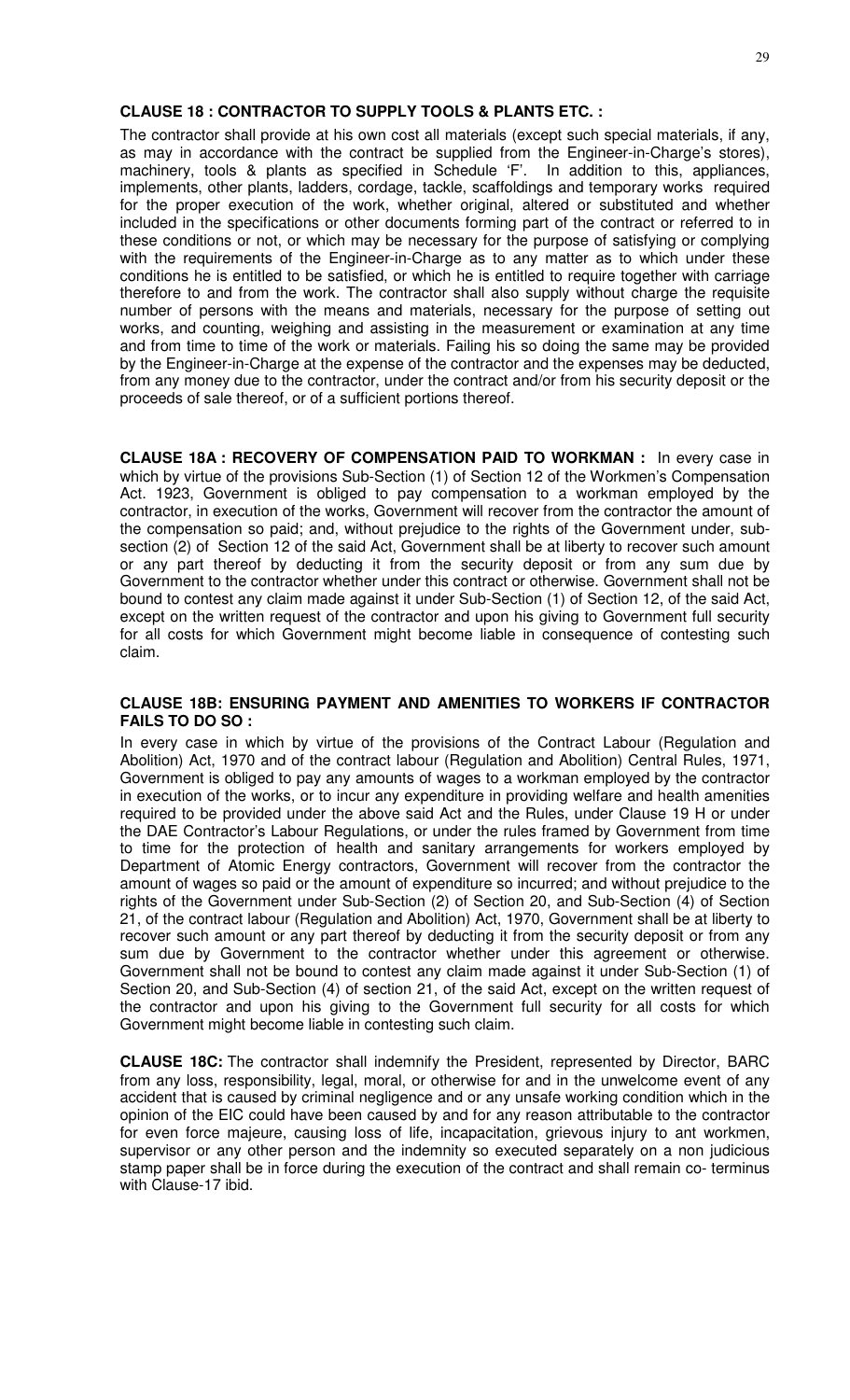# **CLAUSE 19 : LABOUR LAWS TO BE COMPLIED BY THE CONTRACTOR :**

The contractor shall obtain a valid license under the Contract Labour (R & A) Act, 1970 and the Contract Labour (Regulation and Abolition) Central Rules, 1971, before the commencement of the work, and continue to have a valid license until the completion of the work. The contractor shall also abide by the provisions of the Child Labour (Prohibition & Regulation) Act-1998.

The contractor shall also comply with the provisions of the building and other Construction Workers (Regulation of Employment & Conditions of Service) Act, 1996 and the building and other Construction Workers Welfare Cess Act,1986.

Any failure to fulfill this requirements shall attract the penal provisions of this contract arising out of the resultant non-execution of the work.

**CLAUSE 19A: NO LABOUR BELOW 14 YEARS :** No labour below the age of 14 (fourteen) years shall be employed on the work.

### **CLAUSE 19B : FAIR WAGE CLAUSE : (PAYMENT OF WAGES) :**

i) The contractor shall pay to labour employed by him either directly or through sub contractors, wages not less than fair wages as defined in the DAE, Contractor's Labour Regulations or as per the provisions of the Contract Labour (Regulation and Abolition) Act, 1970 and the Contract Labour (Regulation and Abolition) Central Rules, 1971, wherever applicable.

ii) The contractor shall, notwithstanding the provisions of any contract to the contrary, cause to be paid fair wage to labour indirectly engaged on the work, including any labour engaged by his sub-contractors in connection with the said work, as if the labour had been immediately employed by him.

iii) In respect of all labour directly or indirectly employed in the works for performance of the contractor's part of this contracts, the contractor shall comply with or cause to be complied with the DAE Contractor Labour Regulations made by Government from time to time in regard to payment of wages, wage period, deductions from wages, recovery of wages not paid and deductions unauthorisedly made, maintenance of wage books or wage slips, publication of scale of wages and other terms of employment, inspection and submission of periodical returns and all other matters of the like nature or as per the provisions of the Contract Labour (Regulation and Abolition) Act, 1970 and the Contract Labour (Regulation and Abolition) Central Rules 1971, wherever applicable.

iv-a) The Engineer-in-Charge concerned shall have the right to deduct from the moneys due to the contractor any sum required or estimated to be required for making good the loss suffered by a worker or workers by reasons of non-fulfillment of the conditions of the contract for the benefit of the workers, non-payment of wages or of deduction made from his or their wages which are not justified by their terms of the contract or non-observance of the regulations.

iv-b) Under the provisions of the minimum wages (Central) Rules, 1950, the contractor is bound to allow the labourers directly or indirectly employed in the works one day's rest for six days continuous work and pay wages at the same rate as for duty. In the event of default, the Engineer-in-Charge shall have the right to deduct the sum or sums not paid on account of wages for weekly holidays to any labourers, and pay the same to the persons entitled thereto from any money due to the contractor by the Engineer-in-Charge concerned.

v) The contractor shall comply with the provisions of the payment of wages Act 1936, Minimum Wages Act, 1948, Employees Liability Act, 1938, Workmen's Compensation Act, 1923, Industrial Disputes Act, 1947, Maternity Benefit Act, 1961 and the Contractor's Labour (Regulation and Abolition) Act, 1970 or the modifications thereof or any other laws relating thereto and the rules made thereunder from time to time.

vi) The contractor shall indemnify and keep indemnified Government against payments to be made under and for the observance of the laws aforesaid and the D.A.E. Contractor's Labour Regulations without prejudice to his right to claim indemnity from his sub-contractors.

vii) The laws aforesaid shall be deemed to be a part of this contract and any breach thereof shall be deemed to be a breach of this contract.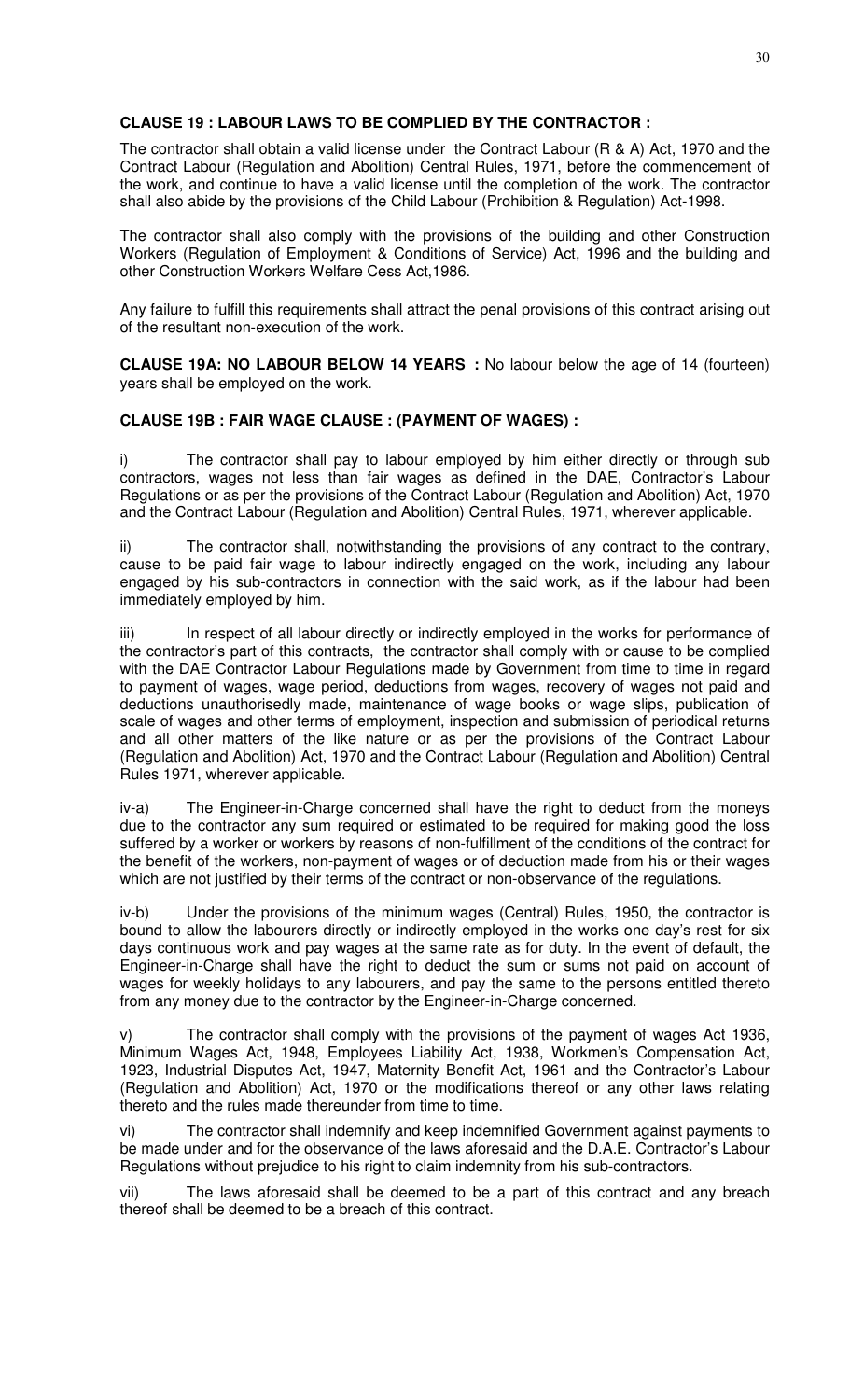viii) Whatever is the minimum wage for the time being, or if the wage payable is higher than such wage, such wage shall be paid by the contractor to the workmen directly without the intervention of Jamadar and that Jamadar shall not be entitled to deduct or recover any amount from the minimum wage payable to the workmen as and by way of commission or otherwise.

ix) The contractor shall ensure that no amount by way of commission or otherwise is deducted or recovered by the Jamadar from the wage of workmen.

**CLAUSE - 19C : SAFTY PROVISIONS FOR LABOUR & PENALTY ON DEFAULT :** In respect of all labour directly or indirectly employed in the work for the performance of the contractors part of this contract the contractor shall at his own expense arrange for the safety provisions as per DAE safety code framed from time to time and shall at his own expense provide for all facilities in connection therewith. In case the contractor fails to make arrangements and provide necessary facilities as aforesaid, he shall be liable to pay a penalty of Rs. 200/- for each default and in addition the Engineer-in-Charge shall be at liberty to make arrangement and provide facilities as aforesaid and recover the costs incurred in that behalf from the contractor.

**CLAUSE 19D : SUBMISSION OF LABOUR CHART BY EVERY FORTNIGHT :** The contractor shall submit, by the 4th and 19th of every month, to the Engineer-in-Charge a true statement showing, in respect of the second half of the preceding month and the first half of the current month respectively.

- 1. The number of labourers employed by him on the work.
- 2. Their working hours.
- 3. The wages paid to them.

4. The accidents that occurred during the said fortnight showing the circumstances under which they happened and the extent of damage and injury caused by them, and

5. The number of female workers who have been allowed Maternity Benefit, according to clause 19 F and the amount paid to them.

Failing which the contractor shall be liable to pay to Government a sum not exceeding Rs. 200/ for each default or materially incorrect statement. The decision of the Engineer-in-Charge shall be final in deducting from any bill due to the contractor the amount levied as fine and be binding on the contractor.

**CLAUSE 19E : HEALTH AND SANITARY ARRANGEMENTS FOR WORKERS :** In respect of all labour directly or indirectly employed in the works for the performance of the contractors part of this contract, the contractor shall comply with or cause to be complied with all the rules framed by Government from time to time for the protection of health and sanitary arrangements for workers employed by the Bhabha Atomic Research Centre and its contractors.

### **CLAUSE 19F: MATERNITY BENEFIT RULES FOR FEMALE WORKERS EMPLOYED BY CONTRACTORS**

**Leave and pay during leave shall be regulated as follows :**

1) **LEAVE :**

i) **In case of delivery :** maternity leave not exceeding 8 weeks, 4 weeks upto and including the day of delivery and 4 weeks following that day.

ii) **In the case of miscarriage :** upto 3 weeks from the date of miscarriage.

# 2) **PAY :**

i) **In the case of delivery :** leave pay during maternity leave will be at the rate of the women's average daily earnings, calculated on the total wages earned on the days when full time work was done during a period of 3 months immediately preceding the date on which she gives notice that she expects to be confined or at the rate of Rs.1/- only a day whichever is greater.

In case of miscarriage : leave pay at the rate of average daily earnings calculated on the total wages earned on the days when full time work was done during a period of 3 months immediately preceding the date of such miscarriage.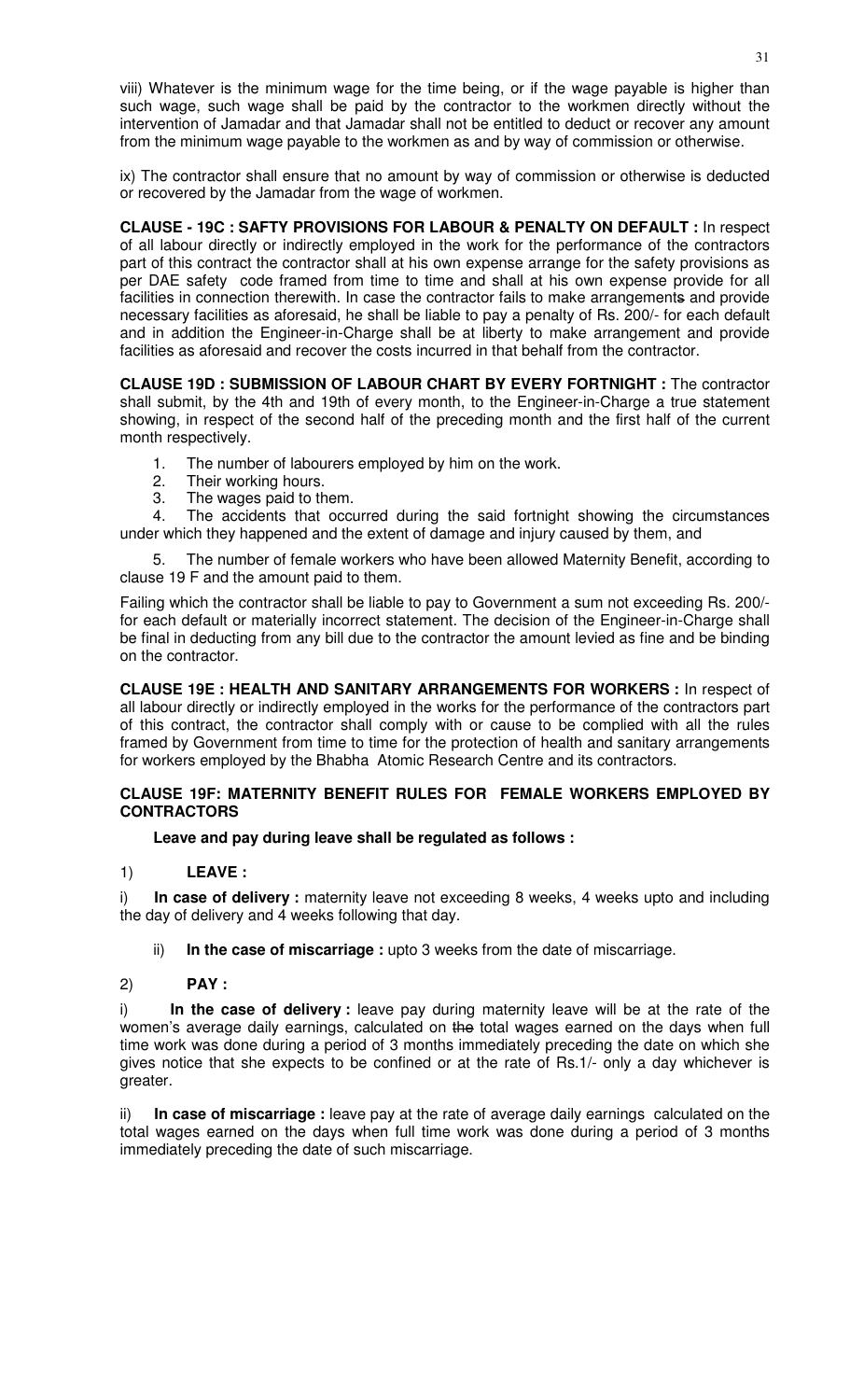# 3) **CONDITIONS FOR THE GRANT OF MATERNITY LEAVE :**

No maternity leave benefit shall be admissible to a woman unless she has been employed for a total period of not less than 6 (six) months immediately preceding the date on which she proceeds on leave.

4) The contractor shall maintain a register of maternity (Benefit) in the prescribed form as shown below and the same shall be kept at the place of work.

# **REGISTER OF MATERNITY BENEFITS**

(Clause 19 F of the conditions of contract)

Name and address of the contractor(s) : --------------------------------------------------------------

Name and location of the work : -------------------------------------------------------------------------

| Name of the<br>employee | Father's /<br>Husband's Name | Nature of<br>employment | Period of<br>actual<br>appointment | Date on which<br>notice of<br>confinement<br>given |
|-------------------------|------------------------------|-------------------------|------------------------------------|----------------------------------------------------|
|                         |                              |                         |                                    |                                                    |
|                         |                              |                         |                                    |                                                    |
|                         |                              |                         |                                    |                                                    |

| Date of     | Date on which maternity leave commenced and ended |       |                         |       |  |
|-------------|---------------------------------------------------|-------|-------------------------|-------|--|
| delivery /  | In case of Delivery                               |       | In case of Mis-carriage |       |  |
| miscarriage | Commenced                                         | Ended | Commence                | Ended |  |
|             |                                                   |       |                         |       |  |
|             |                                                   |       |                         |       |  |
|             |                                                   |       |                         |       |  |
|             |                                                   |       |                         |       |  |

|                     | Remarks     |                         |        |    |
|---------------------|-------------|-------------------------|--------|----|
| In case of delivery |             | In case of mis-carriage |        |    |
| Rate of leave       | Amount paid | Rate of leave           | Amount |    |
| pav                 |             | pay                     | paid   |    |
|                     |             | 13                      | 14     | 15 |
|                     |             |                         |        |    |
|                     |             |                         |        |    |

# **SPECIMEN FORM OF THE REGISTER, REGARDING MATERNITY BENEFIT ADMISSIBLE TO THE CONTRACTOR'S LABOUR IN D.A.E. WORKS.**

Name and location of the work : ---------------------------------

Name and address of the contractor :--------------------------------------------------

- 1. Name of the woman and her husband's Name :
- 2. Designation :
- 3. Date of appointment :
- 4. Date with months and years in which she is employed :
- 5. Date of discharge/dismissal, if any :
- 6. Date of production of certificates in respect of pregnancy :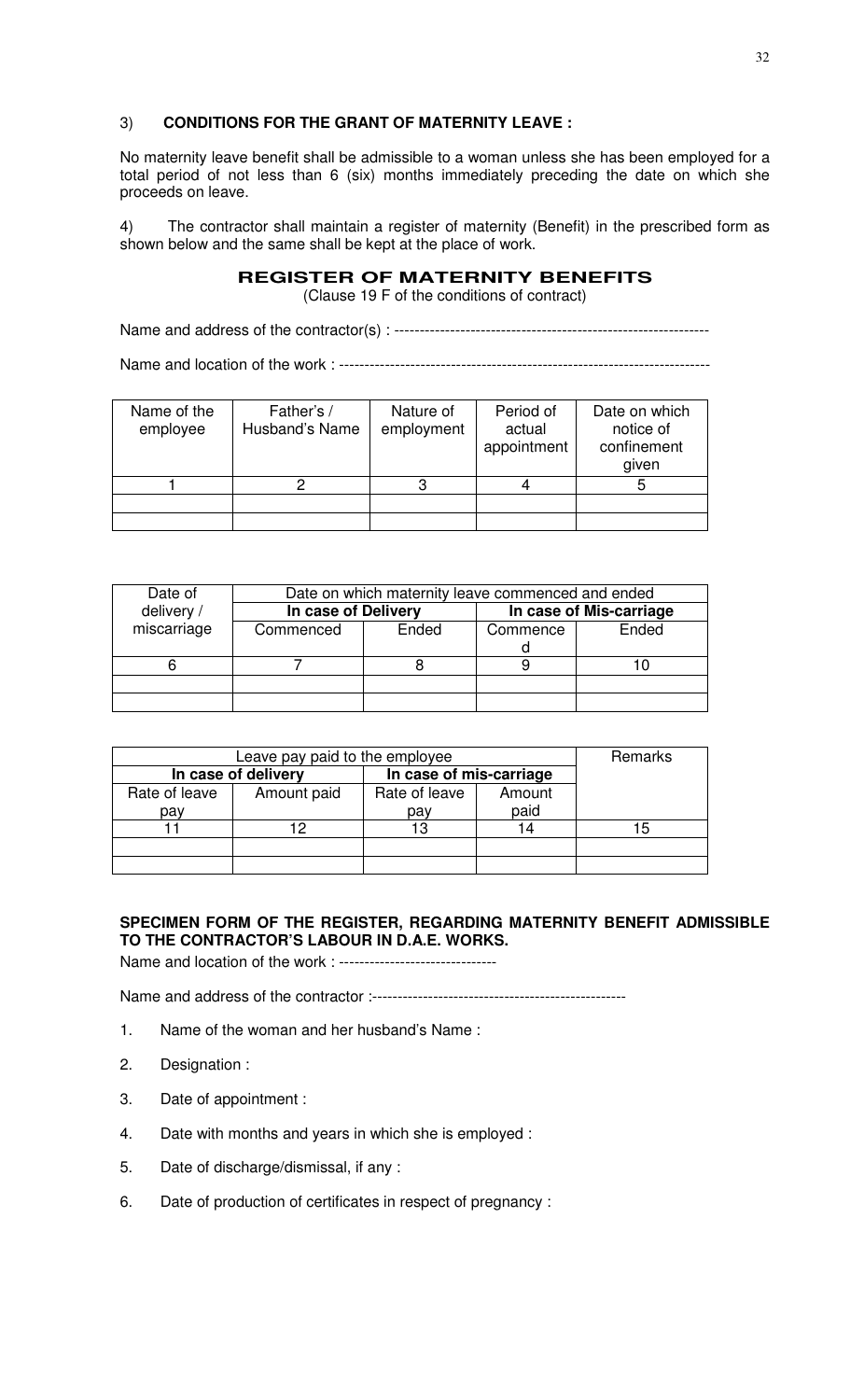- 7. Date on which the woman informs about the expected delivery :
- 8. Date of delivery/Miscarriage/death :
- 9. Date of production of certificate in respect of delivery/miscarriage :
- 10. Date with the amount of maternity/death benefit paid in advance of expected delivery:
- 11. Date with the amount of subsequent payment of maternity benefit :
- 12. Name of the person nominated by the woman to receive the payment of the maternity benefit after her death :
- 13. If the woman dies, the date of her death, the name of the person to whom maternity benefit amount was paid, the month thereof and the date of payment:
- 14. Signature of the contractor authenticating entries in the register
- 15. Remarks column for the use of Inspecting Officer:

**CLAUSE 19G : PENALTY FOR NON COMPLIANCE OF LABOUR REGULATIONS :** In the event of the contractor(s) committing a default or breach of any of the provisions of the D.A.E. Contractor's Labour Regulations and Model Rules, for the protection of health and sanitary arrangements for the workers as amended from time to time or furnishing any information or submitting or filing any statement under the provisions of the above Regulations and Rules which is materially incorrect, he/they shall, without prejudice to any other liability, pay to the Government a sum not exceeding Rs. 200/- for every default, breach or furnishing, making, submitting, filling such materially incorrect statements and in the event of the contractor(s) defaulting continuously in this respect, the penalty may be enhanced to Rs. 200/ per day for each day of default subject to a maximum of 5% of the estimated cost of the work put to tender. The decision of the Engineer-in-Charge shall be final and binding on the parties.

Should it appear to the Engineer-in-Charge that the Contractor(s) is/are not properly observing and complying with the provisions of the DAE, Contractor's labour Regulations and the provisions of the Contract Labour (Regulation and Abolition) Act, 1970 and the contract Labour (R&A) Central Rules 1971 for the protection of health and sanitary arrangements for work people employed by the contractor(s) (hereinafter referred as "the said Rules") the Engineer-in-Charge shall have power to give notice in writing to the contractor(s) requiring that the said Rules be complied with and the amenities prescribed therein be provided to the work-people with in a reasonable time to be specified in the notice. If the contractor(s) shall fail within the period specified in the notice to comply with and/or observe the said Rules and to provide the amenities to the work-people as aforesaid, the Engineer-in-Charge shall have the power to provide the amenities here-in-before mentioned at the cost of the contractor(s).

The contractor(s) shall erect, make and maintain at his/their own expense to approved standards all necessary huts and sanitary arrangements required for his/their work-people on the site in connection with the execution of the works, and if the same shall not have been erected or constructed, according to approved standards, the Engineer-in-Charge shall have power to give notice in writing to the contractor(s) requiring that the said huts and sanitary arrangements be remodeled and/or reconstructed according to approved standard, and if the contractor(s) shall fail to remodel or reconstruct such huts and sanitary arrangements according to approved standards within the period specified in the notice, the Engineer-in-Charge shall have the power to remodel or reconstruct such huts and sanitary arrangements according to approved standards at the cost of the contractor(s).

**CLAUSE 19H: PROVIDING HUTMENTS, W/S, S/I, DRAINAGE, SANITATIONS ETC. FOR WORKERS:** The contractor(s) shall at his/their own cost provide his/their labour with a sufficient number of huts (hereinafter referred to as the "camp") of the following specifications on a suitable plot of land to be approved by the Engineer-in-Charge.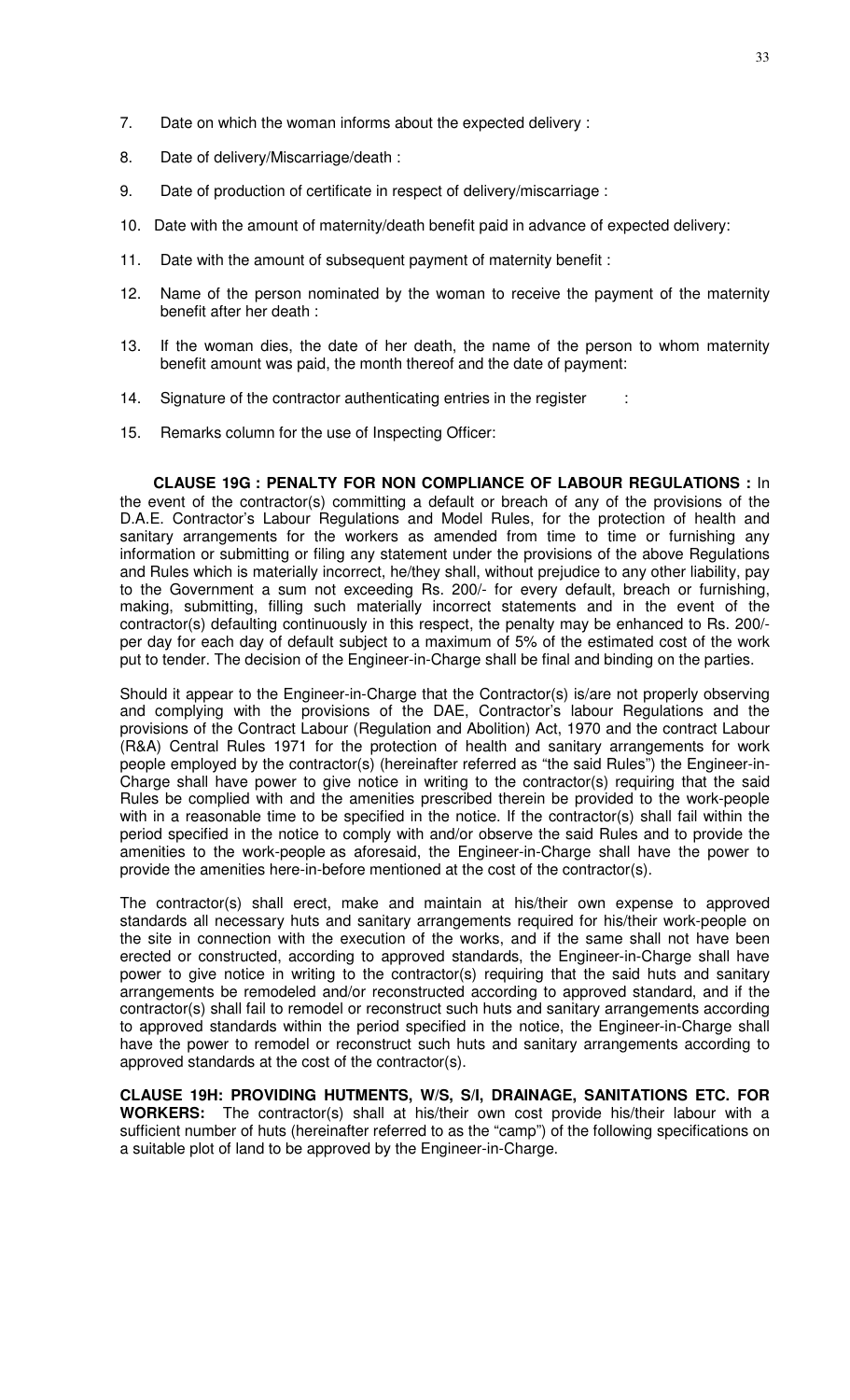34

1. a) The minimum height of each hut at the eaves level shall be 2.10 m. (7 ft.) and the floor area to be provided will be at the rate of 2.7 Sq.m. (30 sq.ft.) for each member of the worker's family staying with the labourer.

b) The contractor(s) shall in addition construct suitable cooking places having a minimum area of 1.80 m. x 1.50 m (6' X 5') adjacent to the hut for each family.

c) The contractor(s) shall also construct temporary latrines and urinals for the use of the labourers each on the scale of not less than four per each one hundred of the total strength, separate latrines and urinals being provided for women.

d) The contractor(s) shall construct sufficient number of bathing and washing places, one unit for every 25 persons residing in the camp. These bathing and washing places shall be suitably screened.

2. a) All the huts shall have walls of sun-dried or burnt-bricks laid in mud mortar or other suitable local materials as may be approved by the Engineer-in-Charge. In case of sun dried bricks, the walls should be plastered with mud gobri on both sides. The floor may be katcha but plastered with mud gobri and shall be at least 15 cm. (6") above the surrounding ground. The roofs shall be laid with thatch or any other materials as may be approved by the Engineer-in-Charge and the contractor shall ensure that throughout the period of their occupation the roofs remain water-tight.

b) The contractor(s) shall provide each hut with proper ventilation.

c) All doors, windows and ventilators shall be provided with suitable leaves for security purposes.

d) There shall be kept an open space of at least 7.2 m (18 yards) between the rows of huts which may be reduced to 6 m (20 ft.) according to the availability of site with approval of the Engineer-in-Charge. Back to back construction will be allowed.

3. **Water Supply :** The contractor(s) shall provide adequate supply of water for the use of labourers. The provision shall not be less than 10 Ltrs. two gallons of pure and wholesome water per head per day for drinking purposes and 15 Ltrs. three gallons of clean water per head per day for bathing and washing purposes. Where piped water supply is available, supply shall be at stand posts and where the supply is from wells or rivers, tanks, which may be of metal or masonry, shall be provided. The contractor(s) shall also at his/their own cost make arrangements for laying pipe lines for water supply to his/their labour camp from the existing mains wherever available, and shall pay all fees and charges therefore.

4. The site selected for the camp shall be high ground, removed from jungle.

5. **Disposal of Excreta :** The contractor(s) shall make necessary arrangements for the disposal of excreta from the latrines by trenching or incineration which shall be according to the requirements laid down by the Local Health Authorities. If trenching or incineration is not allowed, the contractor(s) shall make arrangements for the removal of the excreta through the Municipal Committee/authority and inform it about the number of labourers employed so that arrangements may be made by such committee/authority for the removal of the excreta. All charges on this account shall be borne by the contractor and paid direct by him to the Municipality/authority. The contractor shall provide one sweeper for every 8 seats in case of dry system.

**Drainage :** The contractor(s) shall provide efficient arrangements for draining away sullage water so as to keep the camp neat and tidy.

The contractor(s) shall make necessary arrangements for keeping the camp area sufficiently lighted to avoid accidents to the workers.

8. **Sanitation :** The contractor(s) shall make arrangements for conservancy and sanitation in the labour camps according to the rules of the Local Public Health and Medical Authorities.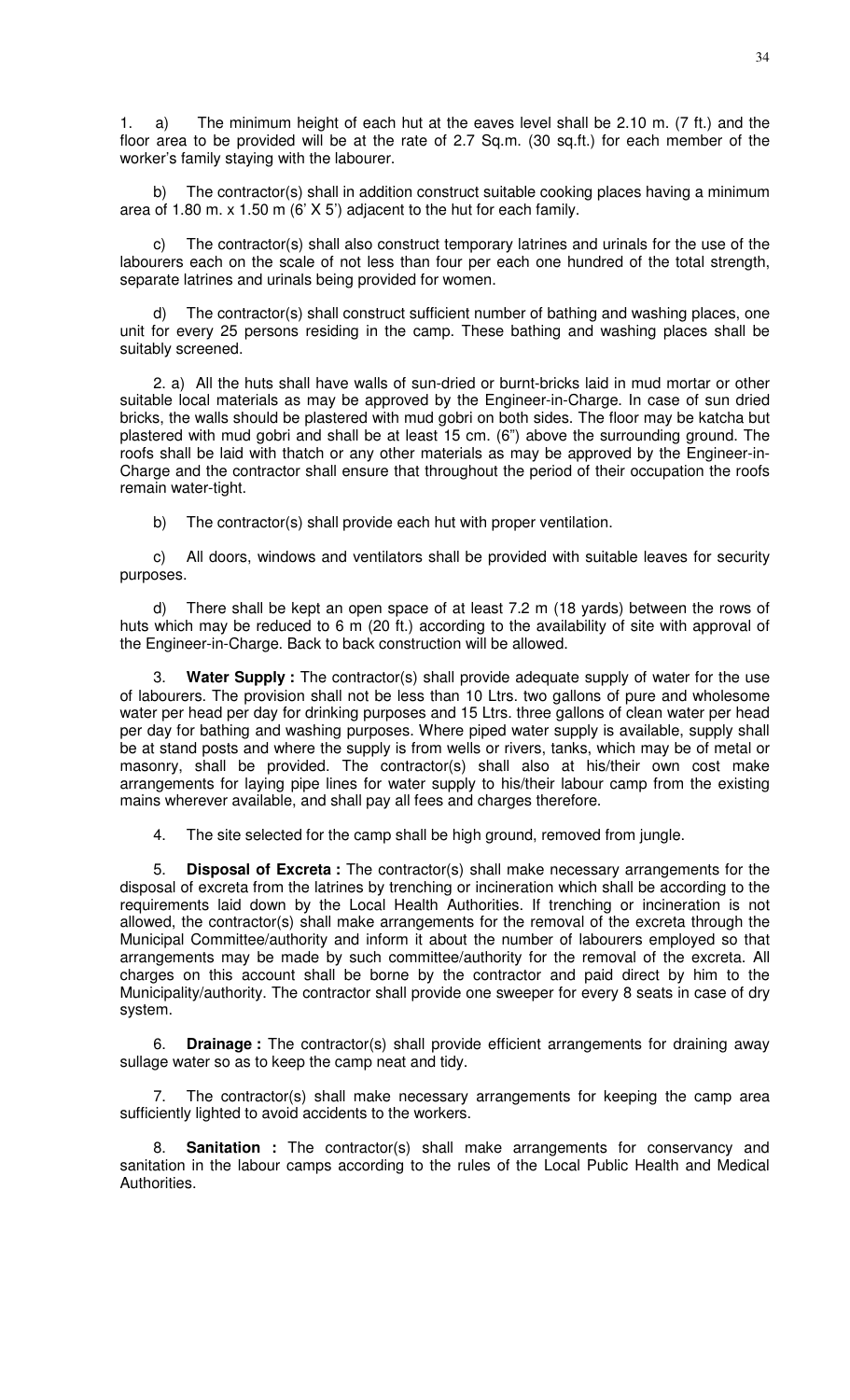### **Clause 19 I : REMOVAL OF INCOMPETENT WORKERS**

 The Engineer-in-Charge may require the contractor to dismiss or remove from the site of the work any person or persons in the contractors' employ upon the work who may be incompetent or misconduct himself and the contractor shall forthwith comply with such requirements. In respect of maintenance / repair or renovation works etc. where the labour have an easy access to the individual houses, the contractor shall issue identity cards to the labourers, whether temporary or permanent and he shall be responsible for any untoward action on the part of such labour. AE / JE will display a list of contractors working in the colony / Blocks on the notice board in the colony and also at the service center, to apprise the residents about the same.

**CLAUSE 19J : NO PART OF BUILDING TO BE OCCUPIED- ACTION ON BREACH THEREOF** : It shall be the responsibility of the contractors to see that the building under construction is not occupied by anybody unauthorisedly during construction and is handed over to the Engineer-in-Charge with vacant possession of complete building. If such building though completed, is occupied illegally, then the Engineer-in-Charge will have the option to refuse to accept the said building/buildings in that position. Any delay in acceptance on this account will be treated as delay in completion and for such delay, a levy upto 5% of tendered value of work may be imposed by the Superintending Engineer whose decision shall be final both with regard to the justification and quantum and be binding on the contractor.

However the Superntending Engineer, through a notice may require the contractor through a notice to remove the illegal occupation any time on or before construction and delivery.

### **CLAUSE 19 K: EMPLOYMENT OF SKILLED/SEMI-SKILLED WORKERS**:

The contractor shall, at all stages of work, deploy skilled/semi skilled tradesman who are qualified and possess certificate in particular trade from BARC/DAE Training/Industrial Training Institute/National Institute of construction management & Research (NICMAR)/National Academy of Construction, CIDC or any similar reputed and recognized Institute managed/certified by State/Central Government. The number of such qualified tradesmen shall not be less than 20% of total skilled/semi skilled workers required in each trade at any stage of work. The contractor shall submit number of man days required in respect of each trade, its scheduling and the list of qualified tradesmen along with requisite certificate from recognized Institute to Engineer in charge for approval. Notwithstanding such approval, if the tradesmen are found to have inadequate skill to execute the work of respective trade, the contractor shall substitute such tradesmen within two days of written notice from Engineer in charge. Failure on the part of contractor to obtain approval of Engineer-in-Charge or failure to deploy qualified tradesman will attract a compensation to be paid by the contractor at the rate of Rs. 100/- per such tradesman per day. Decision of Engineer in charge as to whether particular tradesman possesses requisite skill and amount of compensation in case of default shall be final and binding.

Provided always, that the provisions of this clause, shall not be applicable for works with estimated cost put to tender being less than Rs.5 Crores.

#### **CLAUSE 20 : MINIMUM WAGES ACT TO BE COMPILED WITH :**

The contractor shall comply with all the provisions of the Minimum Wages Act, 1948, and Contract Labour (Regulation and Abolition) Act, 1970, amended from time to time and rules framed thereunder and other labour laws affecting contract labour that may be brought into force from time to time.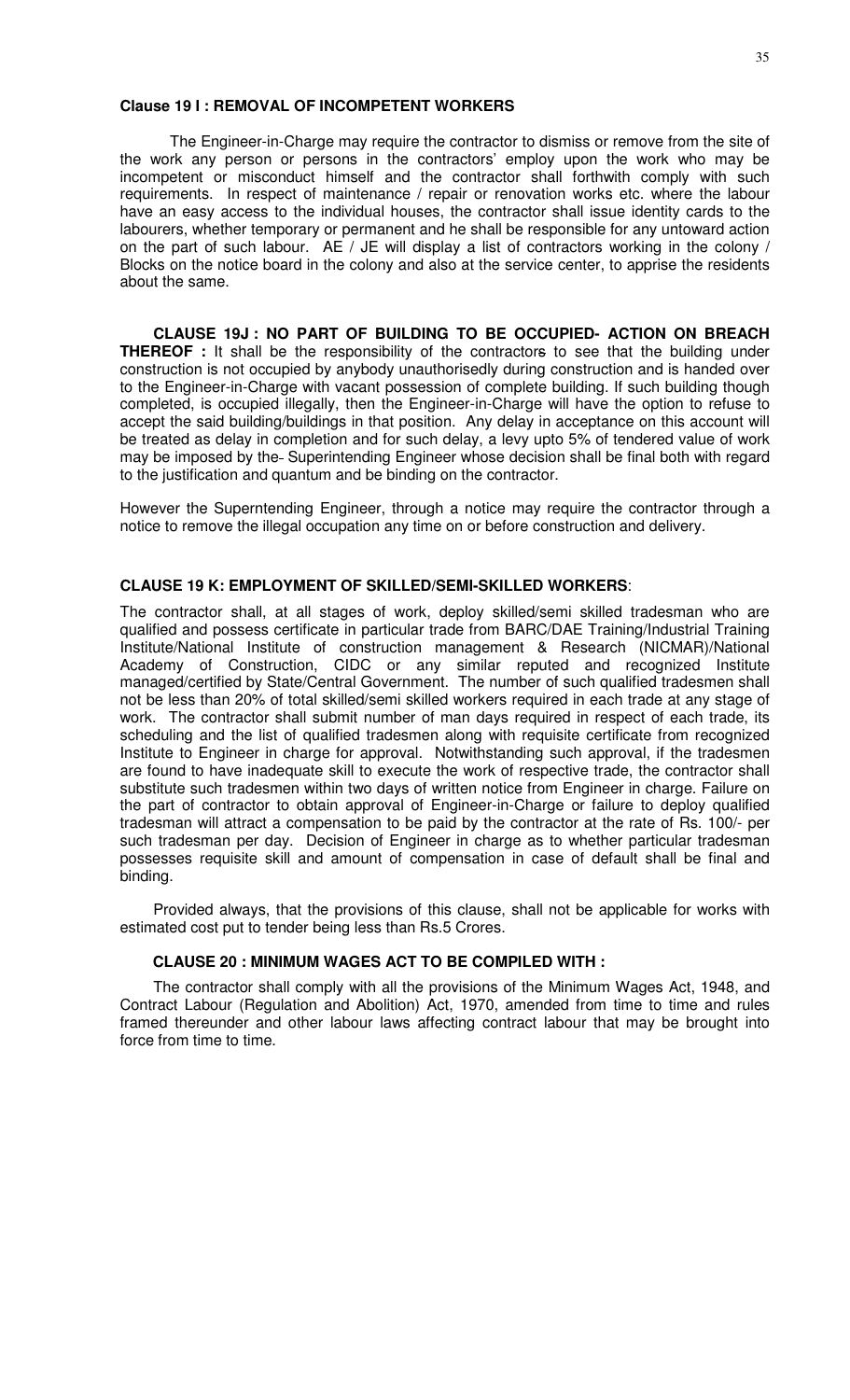### **CLAUSE 21 : WORK NOT TO BE SUB-LET / ACTION IN CASE OF INSOLVENCY :**

The contract shall not be assigned or sub-let without the written approval of the Engineerin-Charge. And if the contractor shall assign or sub-let his contract, or attempt so to do, or become insolvent or commence any insolvency proceedings or make any composition with his creditors or attempt so to do, or if any bribe, gratuity, gift, loan, perquisite, reward or advantage pecuniary or otherwise, shall either directly or indirectly, be given, promised or offered by the contractor, or any of his servants or agent to any public officer or person in the employ of Government in any way relating to his office or employment, or if any such officer or person shall become in any way directly or indirectly interested in the contract, the Engineer-in-Charge on behalf of the President of India shall have power to adopt any of the courses specified in Clause 3 here of in the interest of Government and in the event of any such courses being adopted the consequences specified in the said Clause 3 shall ensue.

#### **CLAUSE 22 : SUMS PAYABLE BY WAY OF COMPENSATION :**

All sums payable by way of compensation under any of these conditions shall be considered as reasonable compensation to be applied to the use of Government without reference to the actual loss or damage sustained, and whether or not any damage shall have been sustained.

### **CLAUSE 23 : CHANGES IN FIRM'S CONSTITUTION TO BE INTIMATED :**

Where the contractor is a partnership firm, the previous approval in writing of the Engineerin-Charge shall be obtained before any change is made in the constitution of the firm. Where the contractor is an individual or a Hindu undivided family business concern such approval as aforesaid shall likewise be obtained before the contractor enters into any partnership agreement whereunder the partnership firm would have the right to carry out the works hereby undertaken by the contractor. If previous approval as aforesaid is not obtained, the contract shall be deemed to have been assigned in contravention of Clause 21 hereof and the same action may be taken, and the same consequence shall ensue as provided in the said Clause 21.

#### **CLAUSE 24 : WORKS TO BE UNDER DIRECTION OF ENGINEER-IN-CHARGE :**

All works to be executed under the contract shall be executed under the direction and subject to the approval in all respects of the Engineer-in-Charge who shall be entitled to direct at what point or points and in what manner they are to be commenced, and from time to time carried on.

### **CLAUSE 25 Settlement of Disputes & Arbitration**

Except where otherwise provided in the contract, all questions and disputes relating to the meaning of the specifications, design, drawings and instructions here-in before mentioned and as to the quality of workmanship or materials used on the work or as to any other question, claim, right, matter or thing whatsoever in any way arising out of or relating to the contract, designs, drawings, specifications, estimates, instructions, orders or these conditions or otherwise concerning the works or the execution or failure to execute the same whether arising during the progress of the work or after the cancellation, termination, completion or abandonment thereof shall be dealt with as mentioned hereinafter :

i) If the contractor considers any work demanded of him to be outside the requirements of the contract, or disputes any drawings, record or decision given in writing by the Engineer-in-Charge on any matter in connection with or arising out of the contract or carrying out of the work, to be unacceptable, he shall promptly within 15 days request the Superintending Engineer in writing for written instruction or decision. Thereupon, the Superintending Engineer shall give his written instructions or decision within a period of one month from the receipt of the contractor's letter.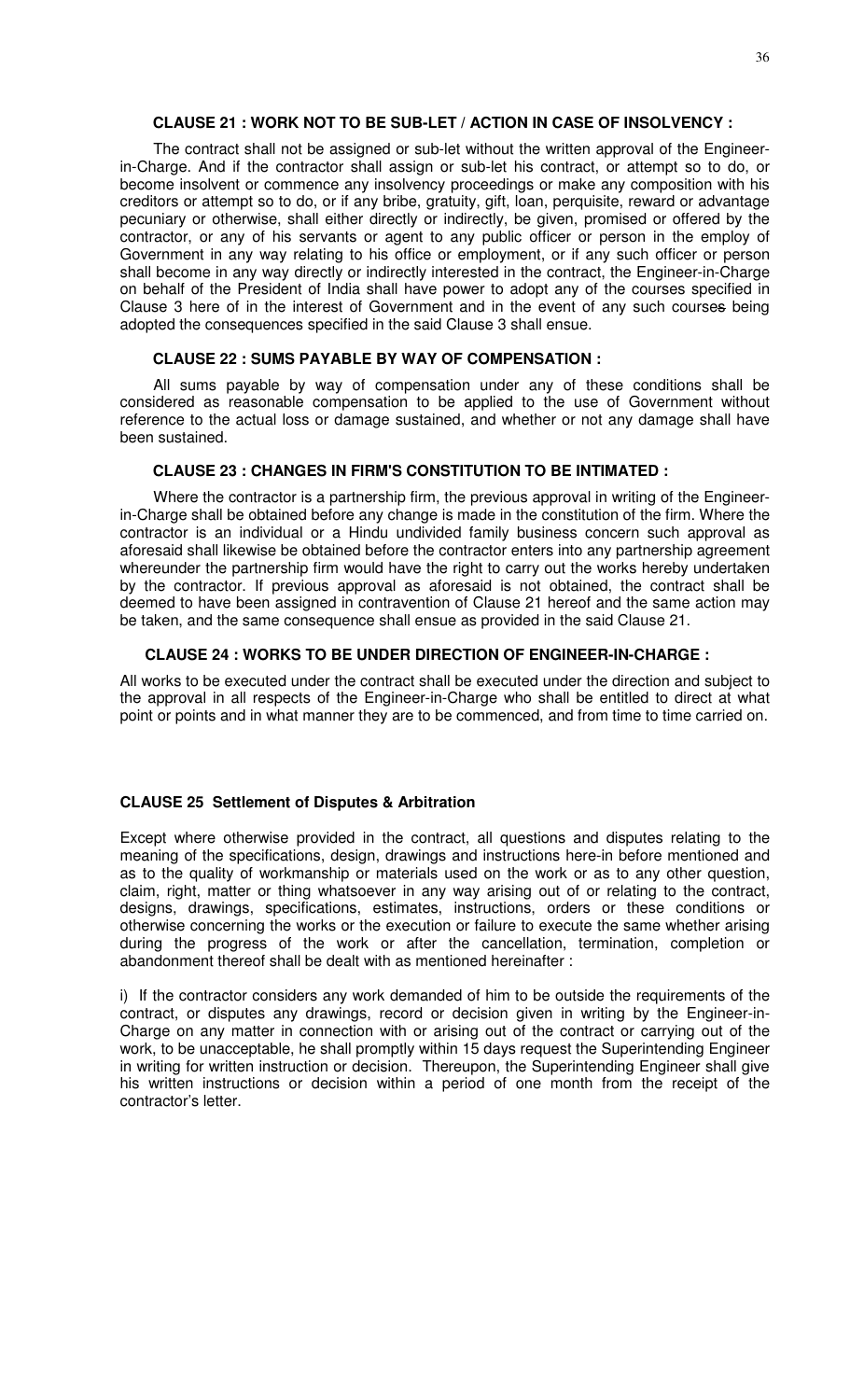If the Superintending Engineer fails to give his instructions or decision in writing within the aforesaid period or if the contractor is dissatisfied with the instructions or decision of the Superintending Engineer, the contractor may, within 15 days of the receipt of Superintending Engineer's decision, appeal to the Chief Engineer who shall afford an opportunity to the contractor to be heard, if the latter so desires, and to offer evidence in support of his appeal. The Chief Engineer shall give his decision within 30 days of receipt of contractor's appeal. If the contractor is dissatisfied with this decision, the contractor shall within a period of 30 days from receipt of the decision, give notice to the Chief Engineer for appointment of arbitrator on prescribed performa as per Appendix XV, as given below : failing which the said decision shall be final binding and conclusive and not referable to adjudication by the arbitrator.

> Notice for appointment of Arbitrator [Refer Clause 25]

To The Chief Engineer Architecture & Civil Engineering Division BARC, Trombay, Mumbai 400 085

Dear Sir,

 In terms of clause 25 of the agreement, particulars of which are given below, I / We hereby give notice to you to appoint an arbitrator for settlement of disputes mentioned below:

- 1. Name of applicant
- 2. Whether applicant is Individual / Prop. Firm / Partnership firm / Ltd. Co.
- 3. Full address of the applicant
- 4. Name of the work and contract number in which arbitration sought
- 5. Name of Division which entered into contract
- 6. Contract amount in the work
- 7. Date of contract
- 8. Date of initiation of work
- 9. Stipulated date of completion of work
- 10. Actual date of completion of work (if completed)
- 11. Total number of claims made
- 12. Total amount claimed
- 13. Date of intimation of final bill (if work is completed)
- 14. Date of payment of final bill (if work is completed)
- 15. Amount of final bill (if work is completed)
- 16. Date of request made to SE for decision
- 17. Date of receipt of SE's decision
- 18. Date of appeal to you
- 19. Date of receipt of your decision

Specimen signatures of the applicant (only the person / authority who signed The contract should sign)

I / We certify that the information given above is true to the best of knowledge. I / We enclose following documents.

- 1. Statement of claims with amount of claims
- 2. 3.

Yours faithfully,

(Signatures)

Copy in duplicate to:

- 1. The Project Engineer Arch. & Civil Engg. Divn., BARC
- 2. The Superintending Engineer Arch. & Civil Engg. Divn., BARC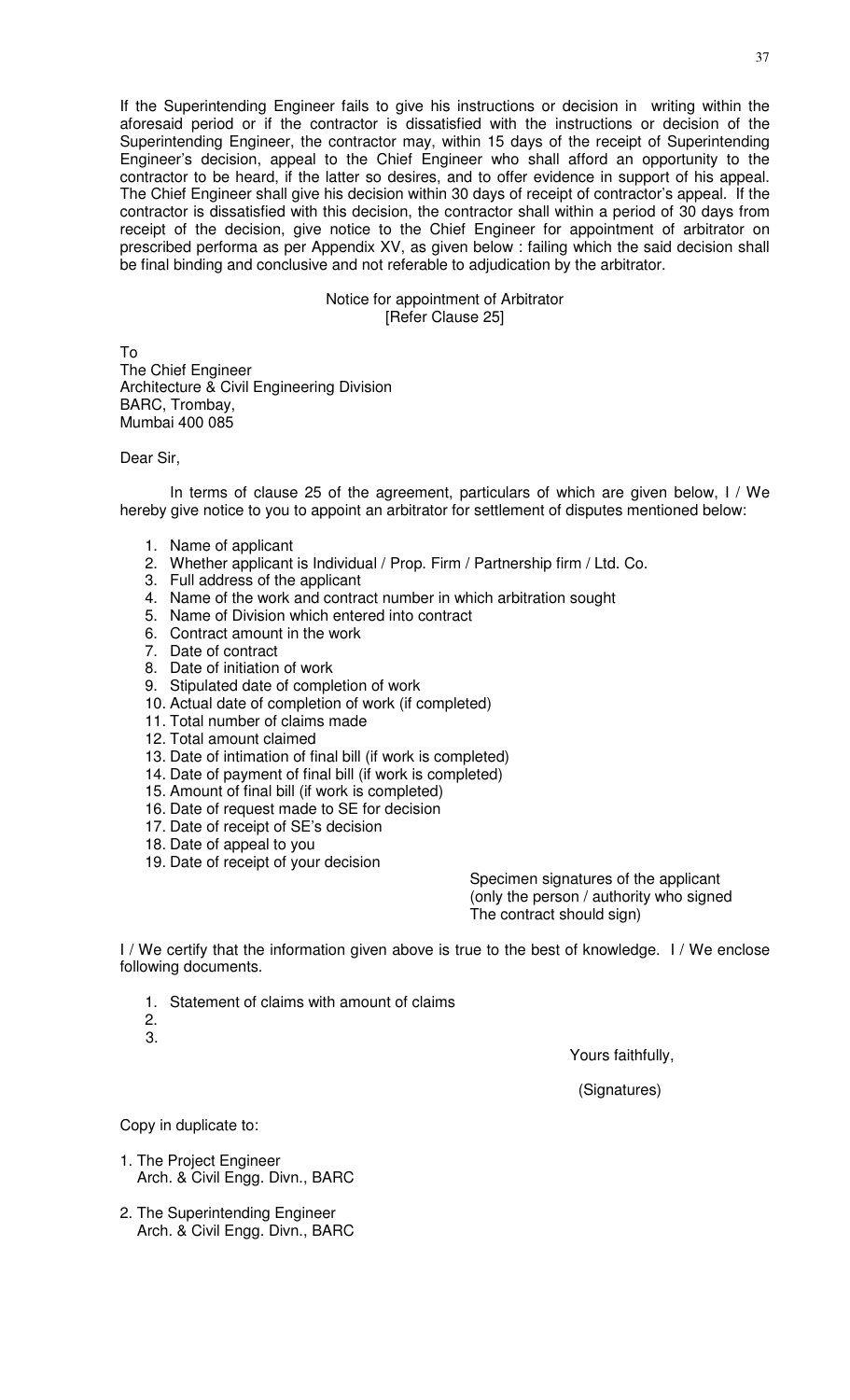ii) Except where the decision has become final, binding and conclusive in terms of Sub Para (i) above, disputes or difference shall be referred for adjudication through arbitration by a sole arbitrator appointed by Director, BARC, in respect of the contract entered in to by any sub ordinate authority under him. However, if the contract is entered into by Director BARC, the arbitrator shall be appointed by the Department of Atomic Energy.. If the arbitrator so appointed is unable or unwilling to act or resigns his appointment or vacates his office due to any reason whatsoever, another sole arbitrator shall be appointed in the manner aforesaid. Such person shall be entitled to proceed with the reference from the stage at which it was left by his predecessor.

It is a term of the contract that the party invoking arbitration shall give a list of disputes with amounts claimed in respect of each such dispute alongwith the notice for appointment of arbitrator and giving reference to the rejection by the Chief Engineer of the appeal.

It is also a term of this contract that no person other than a person appointed as aforesaid, should act as arbitrator and if for any reason that is not possible, the matter shall not be referred to arbitration at all.

It is also a terms of the contract that if the contractor does not make any demand for appointment of arbitrator in respect of any claims in writing as aforesaid within 120 days of receiving the intimation from the Engineer-in-Charge that the final bill is ready for payment , the claim of the contractor shall be deemed to have been waived and absolutely barred and the Government shall be discharged and released of all liabilities under the contract in respect of these claims.

The arbitration shall be conducted in accordance with the provisions of the Arbitration and Conciliation Act, 1996, (26 of 1996) or any statutory modifications or re-enactment thereof and the rules made thereunder and for the time being in force shall apply to the arbitration proceeding under this clause.

It is also a term of this contract that the arbitrator shall adjudicate on only such disputes as are referred to him by the appointing authority and give separate award against each dispute and claim referred to him and in all cases where the total amount of the claims by any party exceeds Rs.1,00,000/- the arbitrator shall give reasons for the award.

It is also a term of the contract that if any fees are payable to the arbitrator, these shall be paid equally by both the parties.

It is also a term of the contract that the arbitrator shall be deemed to have entered on the reference on the date he issues notice to both the parties calling them to submit their statement of claims and counter statement of claims. The venue of the arbitration shall be such place as may be fixed by the arbitrator in his sole discretion. The fees, if any, of the arbitrator shall, if required to be paid before the award is made and published, be paid half and half by each of the parties. The cost of the reference and of the award (including the fees, if any, of the arbitrator) shall be in the discretion of the arbitrator who may direct to any by whom and in what manner, such costs or any part thereof shall be paid and fix or settle the amount of costs to be so paid.

# **CLAUSE 25A : DELETED**.

# **CLAUSE 26 : CONTRACTOR TO INDEMNIFY GOVT. AGAINST PATENT RIGHTS:**

The contractor shall fully indemnify and keep indemnified the President of India against any action, claim or proceeding relating to infringement or use of any patent or design or any alleged patent or design rights and shall pay any royalties which may be payable in respect of any article or part thereof included in the contract. In the event of any claims made under or action brought against Government in respect of any such matters as aforesaid, the contractor shall be immediately notified thereof and the contractor shall be at liberty, at his own expense, to settle any dispute or to conduct any litigation that may arise therefrom. Provided that the contractor shall not be liable to indemnify the President of India in if the infringement of the patent or design or any alleged patent or design right is the direct result of an order passed by the Engineer-in-Charge in this behalf.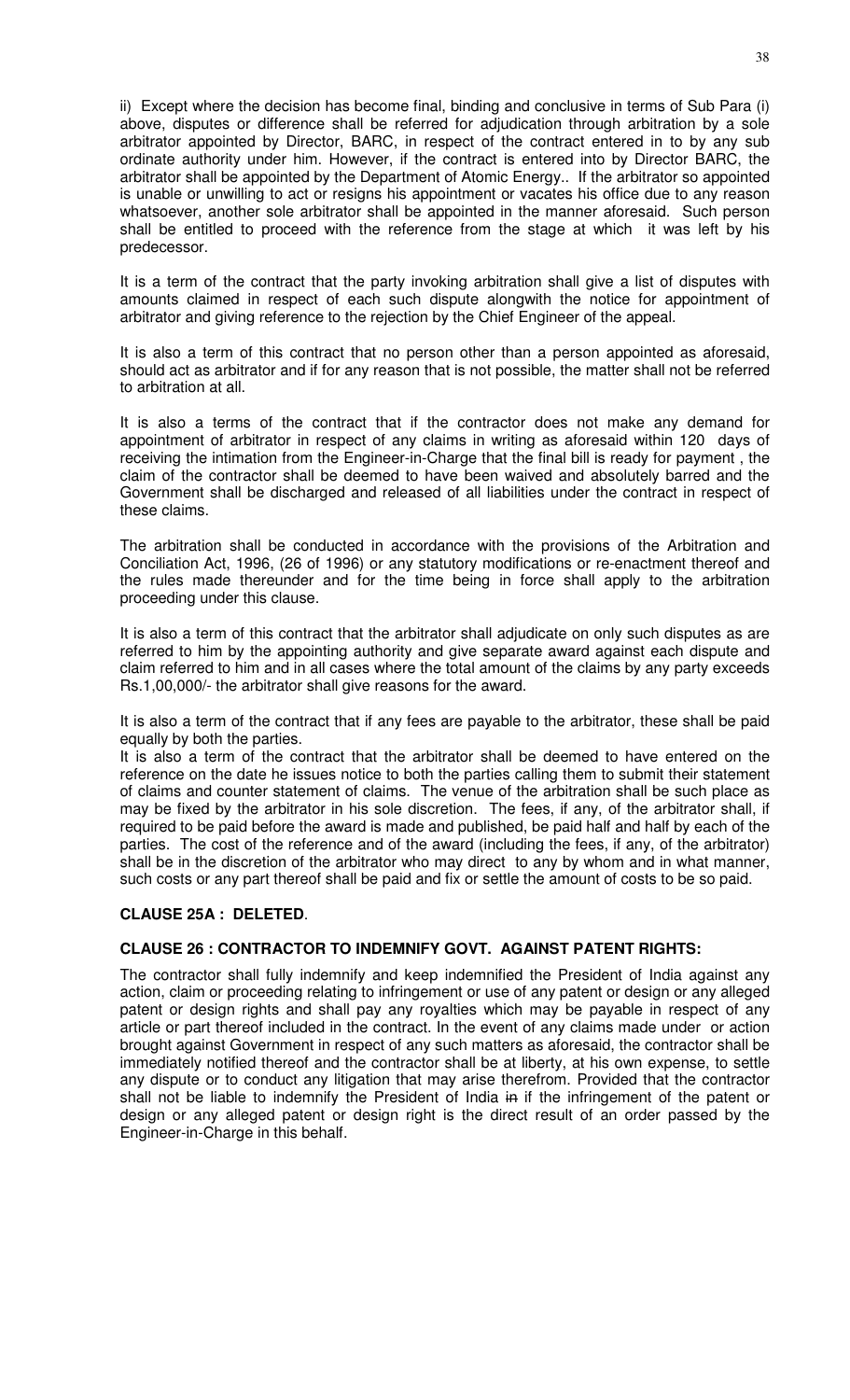### **CLAUSE 27: LUMP SUM PROVISIONS IN TENDER:**

When the estimate on which a tender is made includes lump sums in respect of parts of the work the contractor shall be entitled to payment in respect of the items of work involved or the part of the work in question at the same rates, as are payable under this contract for such item, or if the part of the work in question is not, in the opinion of the Engineer-in-charge payable of measurement, the Engineer-in-Charge may at his discretion pay the lump sum amount entered in the estimate, and the certificate in writing of the Engineer-in-Charge shall be final and conclusive against the contractor with regard to any sum or sums payable to him under the provisions of the clause.

### **CLAUSE 28 : ACTION WHERE NO SPECIFICATIONS ARE SPECIFIED :**

In the case of any class of work for which there is no such specifications as referred to in Clause 11, such work shall be carried out in accordance with the Bureau of Indian Standards Specifications. In case there are no such specifications in Bureau of Indian Standards, the work shall be carried out as per manufacturer's specifications, if not available then as per District Specifications. In case there are no such specifications as required above the work shall be carried out in all respects in accordance with the instructions and requirements of the Engineerin-Charge.

### **CLAUSE 29 : WITH HOLDING AND LIEN IN RESPECT OF SUMS DUE FROM CONTRACTOR :**

1) Whenever any claim or claims for payment of a sum of money arises out of or under the contract or against the contractor, the Engineer-in-Charge or the Government shall be entitled to withhold and also have a lien to retain such sum or sums in whole or in part from the security, if any deposited by the contractor and for the purpose aforesaid, the Engineer-in-Charge or the Government shall be entitled to withhold the security deposit, if any, furnished as the case may be and also have a lien over the same pending finalisation or adjudication of any such claim. In the event of the security being insufficient to cover the claimed amount or amounts or if no security has been taken from the contractor, the Engineer-in-Charge or the Government shall be entitled to withhold and have a lien to retain to the extent of such claimed amount or amounts referred to above, from any sum or sums found payable or which at any time thereafter may become payable to the contractor under the same contract or any other contract with the Engineer-in-Charge or the Government or any contracting person through the Engineer-in-Charge pending finalization or adjudication of any such claim.

It is an agreed term of the contract that the sum of money or moneys so withheld or retained under the lien referred to above, by the Engineer-in-Charge or Government will be kept withheld or retained as such by the Engineer-in-Charge or Government till the claim arising out of or under the contract is determined by the Arbitrator, (if the contract is governed by the arbitration clause) by the competent court, as the case may be, and that the contractor will have no claim for interest or damages whatsoever on any account in respect of such withholding or retention under the lien referred to above and duly notified as such to the contractor. For the purpose of this clause, where the contractor is a partnership firm or a limited company, the Engineer-in-Charge or the Government shall be entitled to withhold and also have a lien to retain towards such claimed amount or amounts in whole or in part from any sum found payable to any partner/limited company as the case may be, whether in his individual capacity or otherwise.

2) Government shall have the right to cause an audit and technical examination of the works and the final bills of the contractor including all supporting vouchers, abstract, etc. to be made after payment of the final bill and if as a result of such audit and technical examination, any sum found to have been over paid in respect of any work done by the contractor under the contract or any work claimed to have been done by him under the contract and found not to have been executed, the contractor shall be liable to refund the amount of over-payment and it shall be lawful for Government to recover the same from him in the manner prescribed in subclause (1) of this clause or in any other manner legally permissible, and if it is found that the contractor was paid less than what was due to him under the contract in respect of any work executed by him under it, the amount of such under-payment shall be duly paid by Government to the contractor, without any interest thereon whatsoever.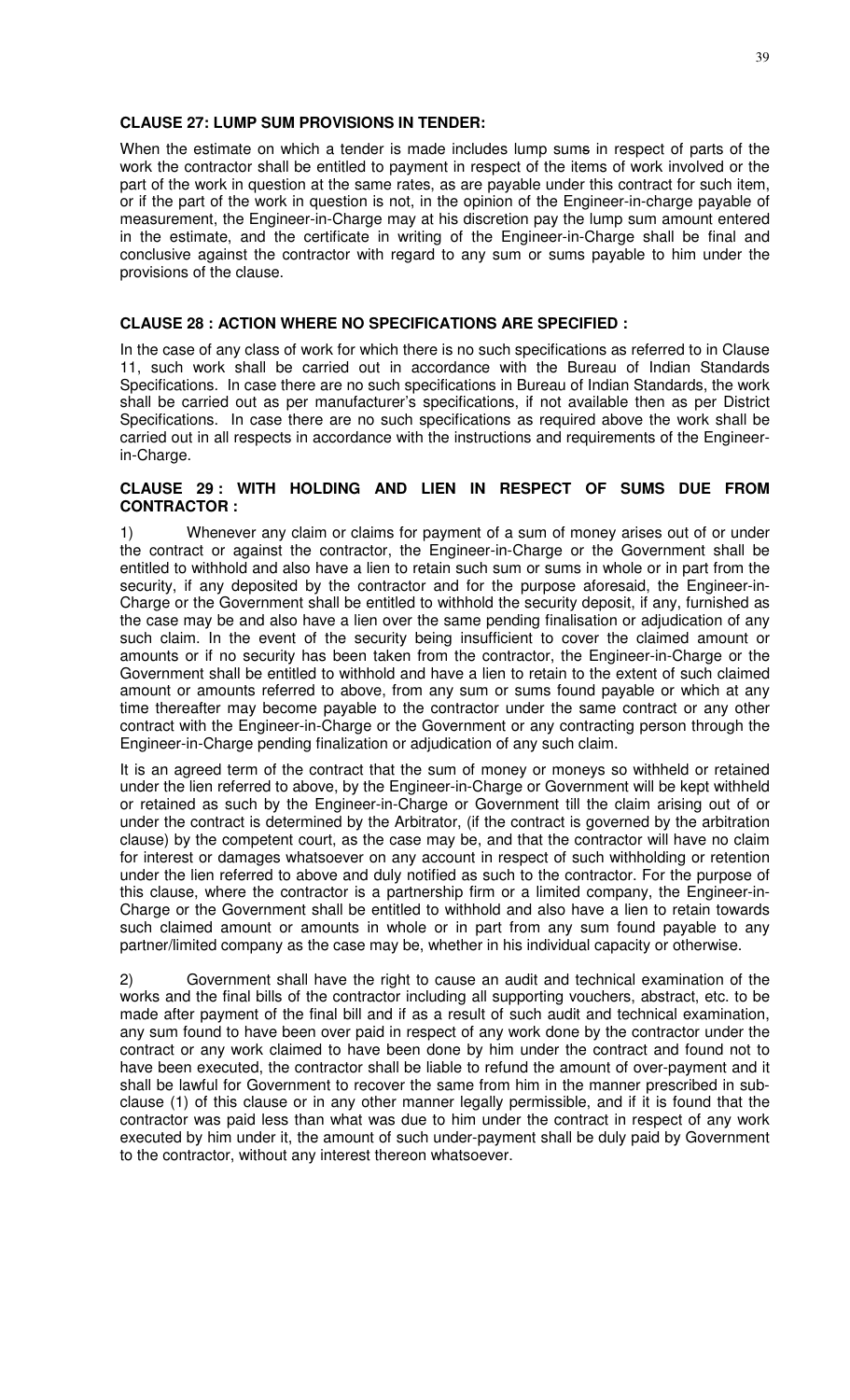Provided that Government shall not be entitled to recover any sum over-paid, nor the contractor shall be entitled to payment of any sum paid short where such payment has been agreed upon between the Superintending Engineer or Executive Engineer on the one hand and the contractor on the other under any terms of the contract permitting payment for work after assessment by the Superintending Engineer or the Executive Engineer

**CLAUSE 29A : LIEN IN RESPECT OF CLAIMS IN OTHER CONTRACTS :** Any sum of money due and payable to contractor (including the security deposit returnable to him) under the contract may be withheld or retained by way of lien by the Engineer-in-Charge or the Government or any other contracting person or persons through Engineer-in-Charge against any claim of the Engineer-in-Charge or Government or such other person or persons in respect of payment of a sum of money arising out of or under any other contract made by the contractor with the Engineer in-charge or the Government or with such other person or persons.

It is an agreed term of the contract that the sum of money so withheld or retained under this clause by the Engineer-in-Charge or the Government will be kept withheld or retained as such by the Engineer-in-Charge or the Government or till his claim arising out of in the same contract or any other contract is either mutually settled or determined by the arbitration clause or by the competent court, as the case may be, and that the contractor shall have no claim for interest or damage whatsoever on this account or on any other ground in respect of any sum of money withheld or retained under this clause and duly notified as such to the contractor.

# **CLAUSE 30 : Deleted.**

# **CLAUSE 31 : SUPPLY OF UNFILTERED WATER**

The contractor(s) shall make his/their own arrangements for water required for the work and nothing extra will be paid for the same. This will be subject to the following conditions.

(i) That the water used by the contractor(s) shall be fit for the construction purposes to the satisfaction of the Engineer-In-Charge.

(ii) The engineer In Charge shall make alternative arrangements for supply of water at the risk and cost of contractor(s) if the arrangements made by the contractor(s) for the procurement of water are in the opinion of the Engineer In Charge, unsatisfactory**.** 

### **CLAUSE 31A : Departmental water supply, if available.**

Water if available may be supplied to the contractor by the department subject to the following conditions:- as per Schedule-A (Schedule of materials to be supplied by the Department).

(i) The water charges  $@1\%$  shall be recovered on gross amount of the work done.

(ii) The contractor(s) shall make his/their own arrangement of water connection and laying of pipe lines from existing main of source of supply.

(iii) The department do not guarantee to maintain uninterrupted supply of water and it will be incumbent on the contractor(s) to make alternative arrangements for water at his/their own cost in the event of any temporary break down in the Government water main so that the progress of his/their work is not held up for want of water. No claim of damage or refund of water charges will be entertained on account of such break down.

# **CLAUSE 32 : ALTERNATE WATER ARRANGEMENT**

(i) Where there is no piped water supply arrangement and the water is taken by the contractor from the wells or hand pump constructed by the Government, no charge shall be recovered from the contractor on that account. The contractor shall, however, draw water at such hours of the day that it does not interfere with the normal use for which the hand pump and wells are intended. He will also be responsible for all damages and abnormal repairs arising out of his use, the cost of which shall be recoverable from him. The Engineer In Charge shall be the final authority to determine the cost recoverable from the contractor on this account and his decision shall be binding on the contractor.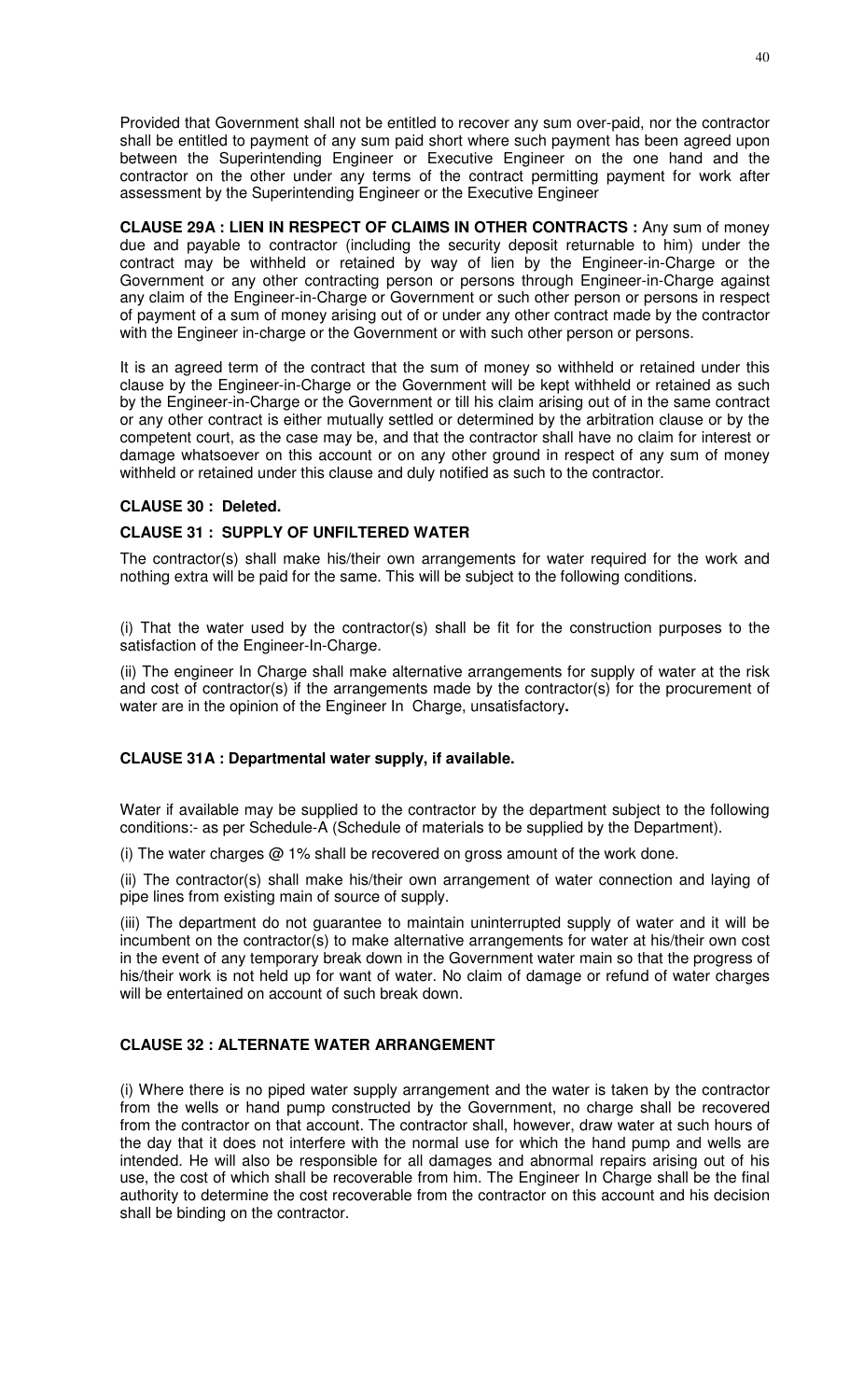(ii) The contractor shall be allowed to construct temporary wells in Government land for taking water for construction purposes only after he has got permission of the Engineer In Charge in writing. No charges shall be recovered from the contractor on this account, but the contractor shall be required to provide necessary safety arrangements to avoid any accidents or damages to adjacent buildings, roads and service lines. He shall be responsible for any accidents or damage caused due to the construction and subsequent maintenance of the wells and shall restore the ground to its original condition after the wells are dismantled on completion of work.

#### **CLAUSE 33 : RETURN OF SURPLUS MATERIALS - ACTION TO BE TAKEN :**

Not-withstanding anything contained to the contrary in this contract, where any materials for the execution of the contract are procured with the assistance of Government either by issue from Government stocks or purchase made under orders or permits or licenses issued by Government, the contractor shall hold the said materials economically and solely for the purpose of the contract and not dispose of them without the written permission of the Government and return, if required by the Engineer-in-Charge, all surplus or unserviceable materials that may be left with him after the completion of the contract or at its termination for any reason whatsoever on being paid or credited such price as the Engineer-in-Charge shall determine having due regard to the condition of the materials. The price allowed to the contractor however, shall not exceed the amount charged to him excluding the element of storage charges. The decision of the Engineer-in-Charge shall be final and conclusive. In the event of breach of the aforesaid condition the contractor shall in addition to throwing himself open to action for contravention of the terms of the licence or permit and/or for criminal breach of trust, be liable to Government for all moneys, advantages or profits resulting or which in the usual course would have resulted to him by reason of such breach.

#### **CLAUSE 34 : Hire of plant and machinery :**

(i) The contractor shall arrange at his own expense all tools, plant, machinery and equipment (hereafter referred to as T&P) required for execution of the work except for the Plant and Machinery listed in Schedule-C and stipulated for issue to the contractor. If the contractor requires any item of T&P on hire from the T&P available with the Government over and above the T&P stipulated for issue, the Government will, if such item is available, hire it to the contractor at rates to be agreed upon between him and the Engineer In Charge. In such a case, all the conditions here under for issue of T&P shall also be applicable to such T&P as is agreed to be issued.

(ii) Plant and Machinery when supplied on hire charges shown in Schedule-C shall be made over and taken back at the departmental equipment yard /shed shown in Schedule-C and the contractor shall bear the cost of carriage from the place of issue to the site of work and back. The contractor shall be responsible to return the plant and machinery with condition in which it was handed over to him, and he shall be responsible for all damage caused to the said plant and machinery at the site of work or elsewhere in operation and otherwise during transit including damage to or loss of plant and for all losses due to his failure to return the same soon after the completion of the work for which it was issued. The Divisional Engineer shall be the sole judge to determine the liability of the contractor and its extent in this regard and his decision shall be final and binding on the contractor.

(iii) The plant and machinery as stipulated above will be issued as and when available and if required by the contractor. The contractor shall arrange his programme of work according to the availability of the plant and machinery and no claim, whatsoever, will be entertained from him for any delay in supply by the department.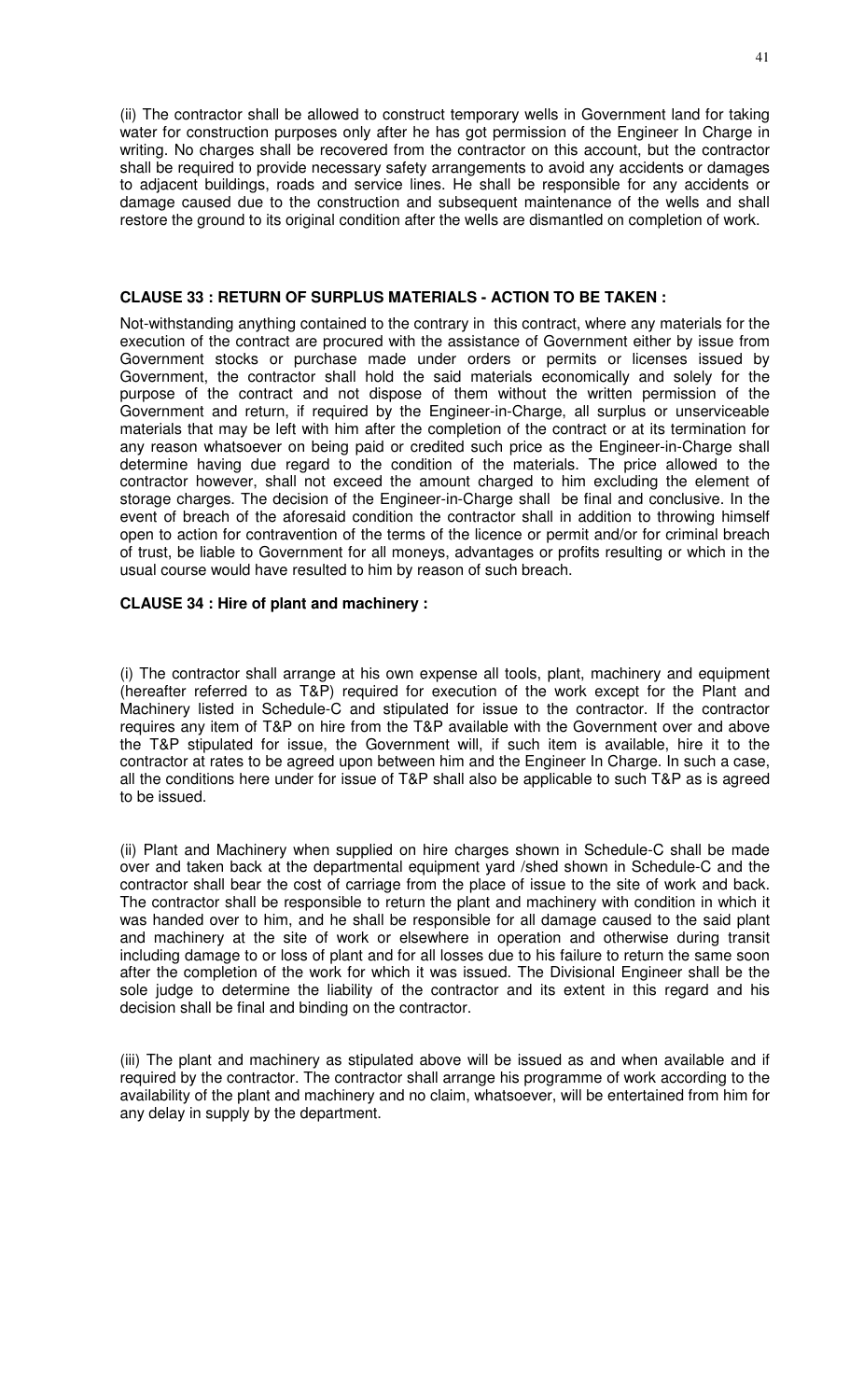(iv) The hire charges shall be recovered at the prescribed rates from and inclusive of the date the plant and machinery made over up to and inclusive of the date of the return in good order even though the same may not have been working for any cause except major break down due to no fault of the contractor or faulty use requiring more than three working days continuously (excluding intervening holidays and Sundays) for bringing the plant in order. The contractor shall immediately intimate in writing to the Engineer In Charge when any plant or machinery gets out of order requiring major repairs as aforesaid. The Engineer In Charge shall record the date and time of receipt of such intimation in the log sheet of the plant or machinery. Based on this if the break down before lunch period or major break down will be computed considering half a day's break down on the day of complaint. If the break down occurs in the post lunch period of major break down will be computed starting from the next working day. In case of any dispute under this clause, the decision of the Superintending Engineer shall be final and binding on the contractor.

(v) The hire charges shown above are for each day of 8 hours (inclusive of the one hour of lunch break) or part thereof.

(vi) Hire charges will include service of the operating staff as required and also supply of lubricating oil and stores for cleaning purposes. Power fuel of approved type, fire wood, kerosene oil etc. for running the plant and machinery and also the full time chowkidar for guarding the plant and machinery against any loss or damage shall be arranged by the contractor who shall be full responsible for the safeguard and security of the plant and machinery. The contractor shall on or before the supply of plant and machinery sign an agreement indemnifying the Department against any loss or damage caused to the plant and machinery either during transit or site of work.

(vii) Ordinarily, no plant and machinery shall work for more than 8 hours a day inclusive of one hour lunch break. In case of an urgent work however, the Engineer In Charge may, at his discretion, allow the plant and machinery to be worked for more than normal period of 8 hours a day. In that case, the hourly hire charges for over time to be borne by the contractors shall be 50% more than the normal proportionate hourly charges (1/8 th of the daily charges) subject to a minimum half day's normal charges on any particular day. For working out hire charges for over time, a period of half an hour and above will be charged as one hour and a period of less than half an hour will be ignored.

(viii) The contractor shall release the plant and machinery every seventh day for periodical servicing and/or wash out which may take about three to four hours or more. Hire charges for full day shall be recovered from the contractor for the day of servicing/ wash out irrespective of the period employed in servicing.

(ix) The plant and machinery once issued to the contractor shall not be returned by him on account of lack of arrangements of labour and materials, etc. on his part, the same will be returned only when they are required for major repairs or when in the opinion of the Engineer-in-Charge, the work or a portion of work for which the same was issued is completed.

(x) Log Book for recording the hours of daily work for each of the plant and machinery supplied to the contractor will be maintained by the Department and will be countersigned by the contractor or his authorized agent daily. In case the contractor contests the correctness of the entries and/or fails to sign the Log Book, the decision of the Engineer-in-Charge shall be final and binding on him. Hire charges will be calculated according to the entries in the Log Book and will be binding on the contractor. Recovery on account of hire charges for road rollers shall be made for the minimum number of days worked out on the assumption that a roller can consolidate per day and maximum quantity of materials or area surfacing as noted against each in the annexed statement (see attached annexure).

(xi) In the case of concrete mixers, the contractors shall arrange to get the hopper cleaned and the drum washed at the close of the work each day or each occasion.

(a) In case rollers for consolidation are employed by the contractor himself, log book for such rollers shall be maintained in the same manner as is done in case of departmental rollers, maximum quantity of any items to be consolidated for each roller-day shall also be same as in Annexure to Clause 34(x). For less use of rollers, recovery for the less roller days shall be made at the stipulated issue rate.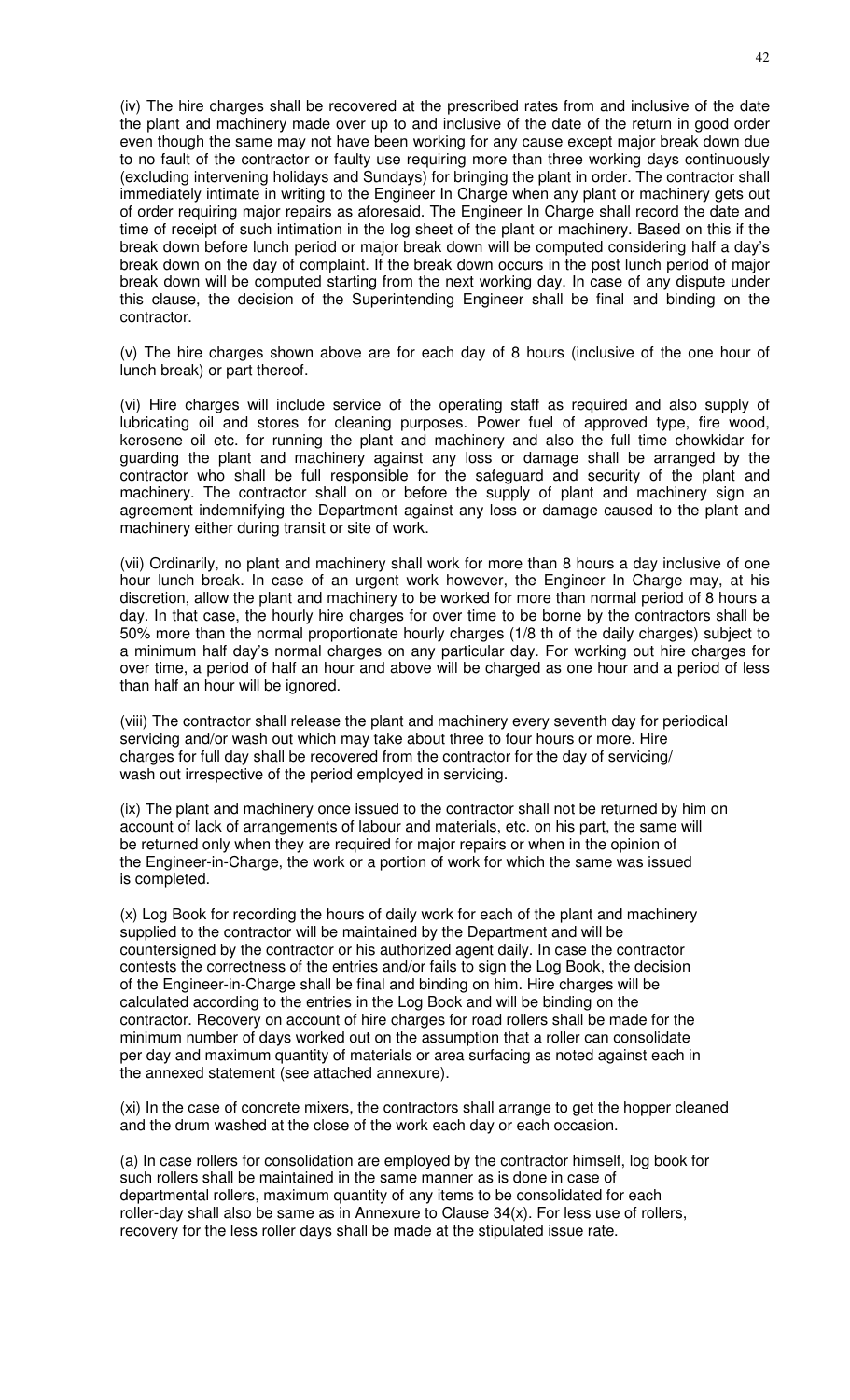(xii) The contractor shall be responsible to return the plant and machinery in the condition in which it was handed over to him and he shall be responsible for all damage caused to the said plant and machinery at the site of work or elsewhere in operation or otherwise or during transit including damage to or loss of parts, and for all losses due to his failure to return the same soon after the completion of the work for which it was issued. The Divisional Engineer shall be the sole judge to determine the liability of the contractor and its extent in this regard and his decision shall be final and binding on the contractor.

(xiii) The contractor will exempted from levy of any hire charges for the number of days is called upon in writing by the Engineer In Charge to suspend execution of the work, provided Government plant and machinery in question have, in fact, remain idle with the contractor because of the suspension.

(xiv) In the event of the contractor not requiring any item of plant and machinery issued by Government though not stipulated for issue in Schedule 'C' any time after taking delivery at the place of issue, he may return it after two days written notice or at any time without notice if he agrees to pay hire charges for two additional days without, in anyway, affecting the right of the Engineer-in-Charge to use the said plant and machinery during the said period of two days as he likes including hiring out to a third party.

### **CLAUSE 35 : Use of asphaltic materials :**

(i) The contractor undertakes to make arrangement for the supervision of the work by the firm supplying the tar or bitumen used.

(ii) The contractor shall collect the total quantity of tar or bitumen required for the work as per standard formula, before the process of painting is started and shall hypothecate it to the Engineer-in-Charge. If any bitumen or tar remains unused on completion of the work on account of lesser use of materials in actual execution for reasons other than authorized changes of specifications and abandonment of portion of work, a corresponding deduction equivalent to the cost of unused materials as determined by the Engineer-in-Charge shall be made and the material return to the contractors. Although the materials are hypothecated to Government, the contractor undertakes the responsibility for their proper watch, safe custody and protection against all risks. The materials shall not be removed from site of work without the consent of the Engineer-in-Charge in writing.

(iii) The contractor shall be responsible for rectifying defects noticed within a year from the date of completion of the work and the portion of the security deposit relating to asphaltic work shall be refunded after the expiry of this period.

### **CLAUSE 36. – Employment of Technical Staff and Employees**

Contractors & Superintendence, Supervision, Technical staff & Employees

i) The contractor shall provide all necessary superintendence during execution of the work and all long thereafter as may be necessary for proper fulfilling of the obligations under the contract.

The contractor shall immediately after receiving letter of acceptance of the tender and before commencement of the work, intimate in writing to the Engineer-in-Charge the name(s), qualifications, experience, age, address(s) and other particulars along with certificates, of the principal technical representative to be in charge of the work and other technical representative(s) who will be supervising the work. Minimum requirements of such technical representative(s) and their qualifications and experience shall not be lower than specified in Schedule "F". The Engineer-in-Charge shall within 3 days of receipt of such communication intimate in writing his approval or otherwise of such a representative(s) to the contractor. Any such approval may at any time be withdrawn and in case of such withdrawal, the contractor shall appoint another such representative(s) according to the provisions of this Clause. Decision of the tender accepting authority shall be final and binding on the contractor in this respect. Such a principal technical representative and other technical representative(s) shall be appointed by the contractor soon after receipt of the approval from Engineer-in-Charge and shall be available at site within before start of work.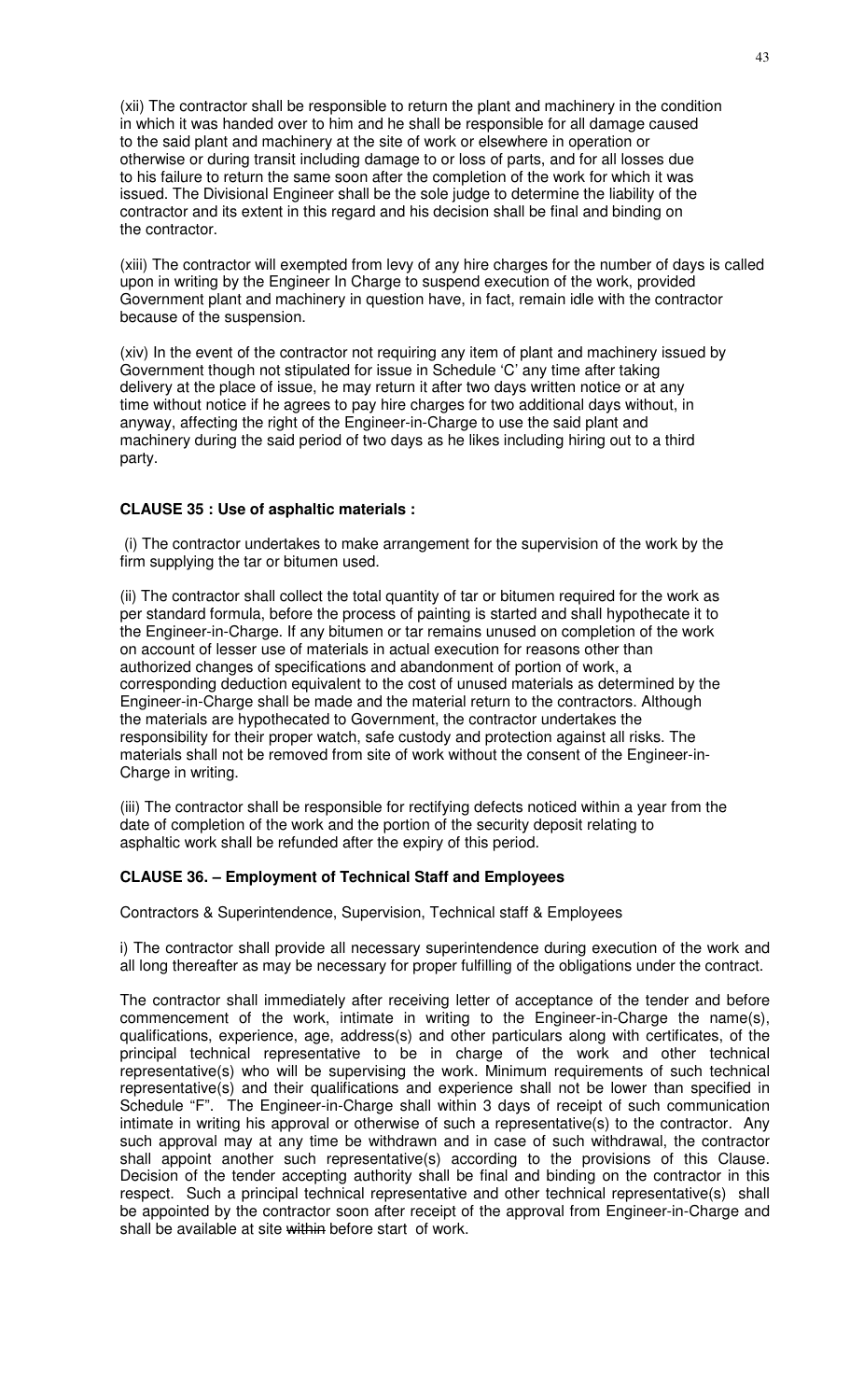All the provisions applicable to the principal technical representative under the Clause will also be applicable to other technical representative(s). The principal technical representative and other technical representative(s) shall be present at the site of work for supervision at all times when any construction activity is in progress and also present himself / themselves as required to the engineer-in-charge and / or his designated representative to take instructions. Instructions given to the principal technical representative or other technical representative(s) shall be deemed to have the same force as if these have been given to the contractor. The principal technical representative and other technical representative(s) shall be actually available at site fully during all stages of execution of work, during recording / checking / test checking of measurements of work and whenever so required by the Engineer – in- charge and shall also note down instructions conveyed by Engineer –in-charge or his designated representative(s) in the site order book and shall affix his/their signature in token of noting down the instructions and in token of acceptance of measurements /checked measurement /test checked measurements. The representative(s) shall not look after any other work. Substitutes, duly approved by Engineer-in-Charge of the work in similar manner as aforesaid shall be provided in the event of absence of any of the representative(s) by more than two days.

If the Engineer-in-Charge, whose decision in this respect is final and binding on the contractor, is convinced that no such technical representative(s) is/ are effectively appointed or is/are effectively attending or fulfilling the provision of this clause, a recovery (non-refundable) shall be effected from the contractor as specified in Schedule "F" and the decision of the Engineer-in-Charge as recorded in the site order book and measurement recorded checked /test checked in Measurement Books shall be final and binding on the contractor. Further if the contractor fails to appoint a suitable technical Principal technical representative and /or other technical representative(s) and if such appointed persons are not effectively present or are absent by more than two days without duly approved substitute or do not discharge their responsibilities satisfactorily, the Engineer-in-Charge shall have full powers to suspend the execution of the work until such date as a suitable other technical representative(s) is /are appointed and the contractor shall be held responsible for the delay so caused to the work. The contractor shall submit a certificate of employment of the technical representative(s) alongwith every on account bill / final bill and shall produce evidence if at any time so required by the Engineer-in-Charge.

ii) The contractor shall provide and employ on the site only such technical assistants as are skilled and experienced in their respective fields and such foremen and supervisory staff as are competent to give proper supervision to the work.

The contractor shall provide and employ skilled, semiskilled and unskilled labour as is necessary for proper and timely execution of the work.

The Engineer-in-Charge shall be at liberty to object to and require the contractor to remove from the works any person who in his opinion misconducts himself, or is incompetent or negligent in the performance of his duties or whose employment is otherwise considered by the Engineer-in-Charge to be undesirable. Such person shall not be employed again at works site without the written permission of the Engineer-in-Charge and the persons so removed shall be replaced as soon as possible by competent substitutes.

### **CLAUSE 37 : LEVY/TAXES PAYABLE BY CONTRACTOR :**

Sales Tax / VAT (except Service Tax for which exemption certificate shall be provided by BARC), Building and other Construction Workers Welfare Cess or any other tax or cess in respect of this contract shall be payable by the contractor and Government shall not entertain any claim whatsoever in this respect. However, in respect of service tax, in consultancy contract the same shall be paid by the contractor/consultant to the concerned department on demand and it will be reimbursed to him by the Engineer-in-Charge after satisfying that it has been actually and genuinely paid by the contractor.

ii) The contractor shall deposit royalty and obtain necessary permit for supply of the red bajri, stone, kankar etc. from local authorities.

iii) If pursuant to or under any law, notification or order any royalty, cess or the like becomes payable by the Government of India and does not any time become payable by the contractor to the State Government. Local authorities in respect of any material used by the contractor in the works then in such a case, it shall be lawful to the Government of India and it will have the right and be entitled to recover the amount paid in the circumstances as aforesaid from dues of the contractor.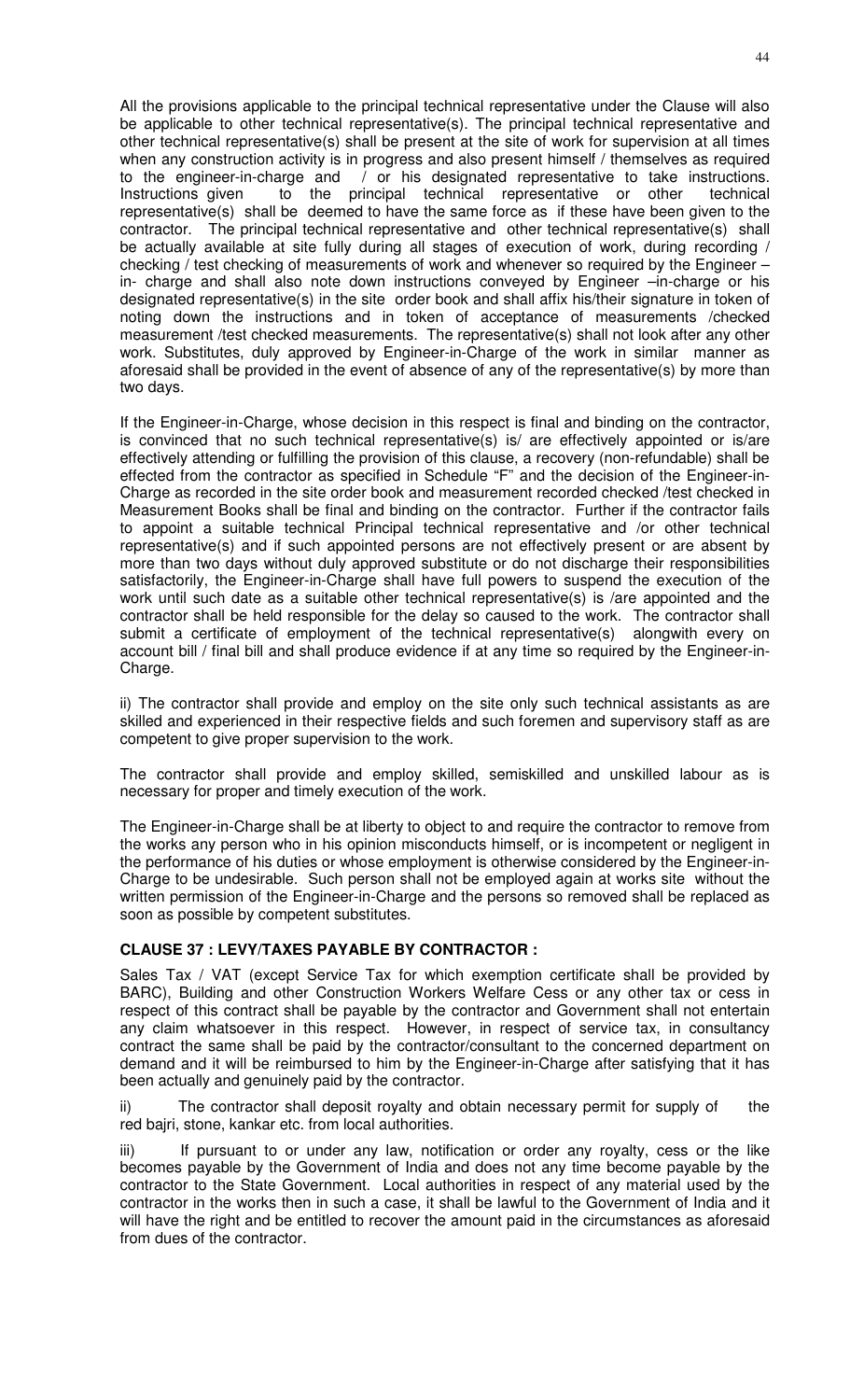# **CLAUSE 38: CONDITIONS FOR REIMBURSEMENT OF LEVY/TAXES IF LEVIED AFTER RECEIPT OF TENDERS**

(i) All tendered rates shall be inclusive of all taxes and levies (except Service Tax) payable under respective statutes. However, if any further tax or levy is imposed by Statute, after the last stipulated date for the receipt of tender including extensions, if any and the contractor thereupon necessarily and properly pays such taxes/levies, the contractor shall be reimbursed the amount so paid, provided such payments, if any, is not, in the opinion of the Superintending Engineer (whose decision shall be final and binding on the contractor) attributable to delay in execution of work within the control of the contractor.

(ii) The contractor shall keep necessary books of accounts and other documents for the purpose of the condition as may be necessary and shall allow inspection of the same by a duly authorized representative of the Government and/or the Engineer-in-Charge and further shall furnish such other information/document as the Engineer-in-Charge may require from time to time.

(iii) The contractor shall within a period of 30 days of the imposition of any such further tax or levy or cess give a written notice thereof to the Engineer-in-Charge that the same is given pursuant to this condition, together with all necessary information relating thereto.

# **CLAUSE 39 : TERMINATION OF CONTRACT ON DEATH OF CONTRACTOR :**

Without prejudice to any of the rights or remedies under this contract, if the contractor dies, the Divisional Officer on behalf of the President shall have the option of terminating the contract without compensation to the contractor.

### **CLAUSE 40 : IF RELATION WORKING IN DAE, THEN CONTRACTOR NOT ALLOWED TO TENDER :**

The contractor shall not be permitted to tender for works in the **Bhabha Atomic Research Centre**, (Responsible for award and execution of contracts) in which his near relative is posted as AO/AAO or as an officer in any capacity between the grades of Superintending Engineer to Scientific Assistant ( Both inclusive) . He shall also intimate the names of persons who are working with him in any capacity or are subsequently employed by him and who are near relatives to any Gazetted Officer in the Bhabha Atomic Research Centre. Any breach of this condition by the contractor would render him liable to be removed from the approved list of contractors of this Department.

**NOTE :** By the term **'near relative'** is meant wife, husband, parents and grandparents, children and grand children, brothers and sisters, uncles, aunts and cousins and their corresponding inlaws.

# **CLAUSE 41 : NO OFFICER ALLOWED AS A CONTRACTOR TILL 1 YEAR OF RETIREMENT :**

No Engineer of gazetted rank or other gazetted officer employed in Engineering or administrative duties in an Engineering Department of the Government of India shall work as a contractor or employee of a contractor for a period of one year after his retirement from Government Service without the previous permission of Government of India in writing. This contract is liable to be cancelled if either the contractor or any of his employee is found at any time to be such a person who had not obtained the permission of Government of India as aforesaid, before submission of the tender or engagement in the contractors service as the case may be.

### **CLAUSE 42 : RETURN OF MATERIALS AND RECOVERY FOR EXCESS MATERIALS ISSUED :**

(i) After completion of the work and also at any intermediate stage in the event of non reconciliation of materials issued, consumed and in balance – (see Clause 10), theoretical quantity of materials issued by the Government for use in the work shall be calculated on the basis and method given hereunder:-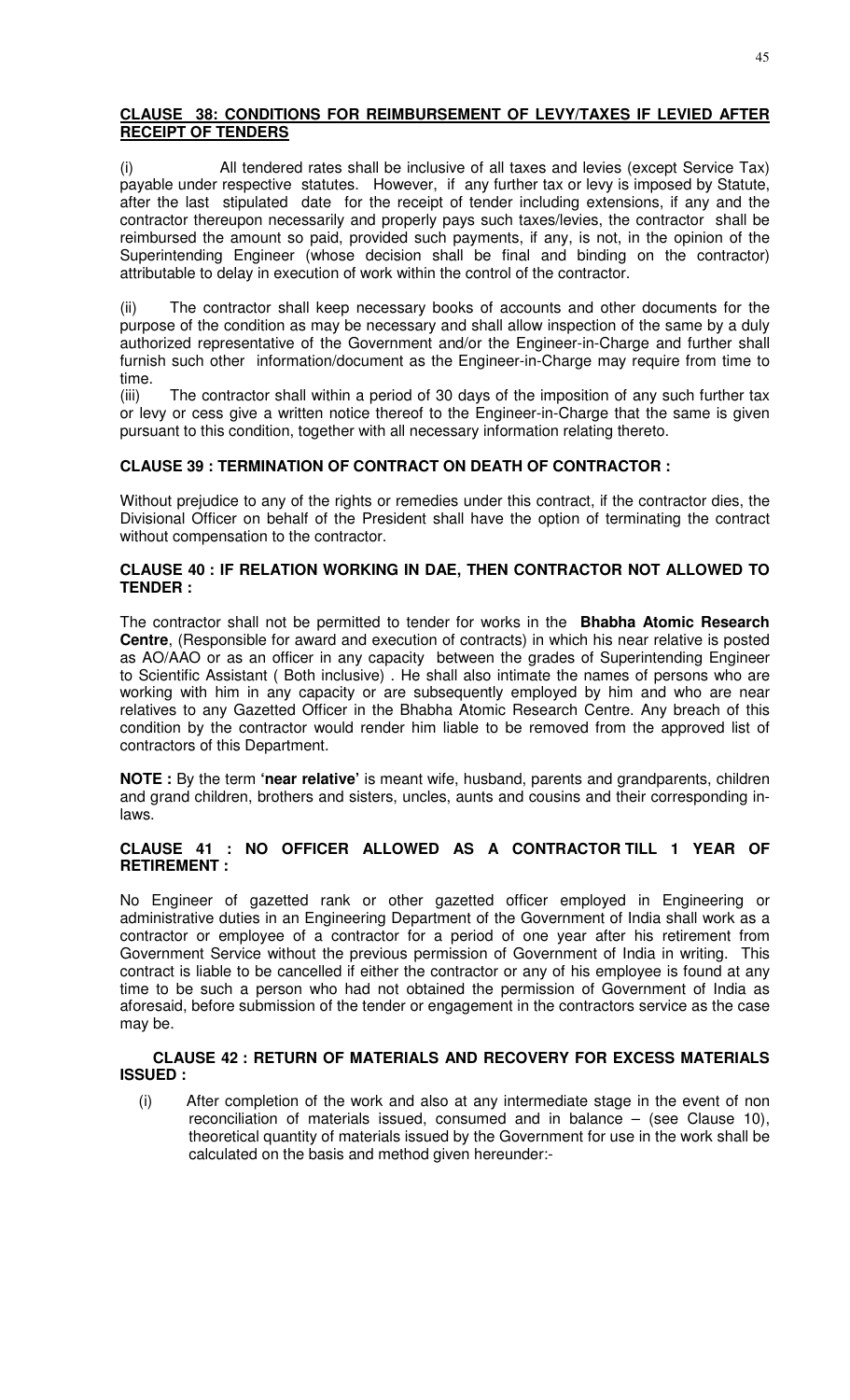46

- (a) Quantity of cement & bitumen shall be calculated on the basis of quantity of cement & bitumen required for different items of work as shown in the Schedule of Rates mentioned in Schedule 'F'. In case any item is executed for which standard constants for the consumption of cement or bitumen are not available in the above mentioned schedule / statement or cannot be derived from the same shall be calculated on the basis of standard formula to be laid down by the Engineer-in-Charge.
- (b) Theoretical quantity of steel reinforcement or structural steel sections shall be taken as the quantity required as per design or as authorized by Engineer-in-Charge, including authorized lappages, chairs, etc. plus 3% wastage due to cutting into pieces, such theoretical quantity being determined and compared with the actual issues each diameter wise, section wise and category wise separately.
- (c) Theoretical quantity of G.I. & C.I. or other pipes, conduits, wires and cables, pig lead and G.I. / M.S. sheets shall be taken as quantity actually required and measured plus 5% for wastage due to cutting into pieces (except in the case of G.I./ M.S. sheets it shall be 10%), such determination & comparison being made diameterwise & categoriwise.
- (d) For any other materials as per actual requirements.
- (ii) Over the theoretical quantities of materials so computed a variation shall be allowed as specified in Schedule 'F'. The difference in the net quantities of material actually issued to the contractor and the theoretical quantities including such authorized variation, if not returned by the contractor or if not fully reconciled to the satisfaction of the Engineer-in-Charge within fifteen days of the issue of written notice by the Engineer-in-Charge to this effect shall be recovered at the rates specified in Schedule 'F', without prejudice to the provision of the relevant conditions regarding return of materials governing the contract. Decision of Engineer-in-Charge in regard to theoretical quantities of materials, which should have been actually used as per the Annexure of the standard schedule of rates and recovery at rates specified in Schedule 'F', shall be final & binding on the contractor.

For non scheduled items, the decision of the Superintending Engineer regarding theoretical quantities of materials which should have been actually used, shall be final and binding on the contractor.

(iii) The said action under this clause is without prejudice to the right of the Government to take action against the contractor under any other conditions of contract for not doing the work according to the prescribed specifications.

# **CLAUSE 43 : COMPENSATION FOR DAMAGE TO WORKS DURING WAR LIKE SITUATIONS :**

The work (whether fully constructed or not) and all materials, machines, tools and plants, scaffolding, temporary buildings and other things connected therewith shall be at the risk of the contractor until the work has been delivered to the Engineer-in-Charge and a certificate from him to that effect obtained. In the event of the work or any materials properly brought to the site for incorporation in the work being damaged or destroyed in consequence of hostilities or war like operations, the contractor shall, when ordered in writing by the Engineer-in-Charge, remove any debris from the site, collect and properly stack (or remove) in store all serviceable materials salvaged from the damaged work and shall be paid at the contract rates in accordance with the provision of this agreement for the work of clearing the site of debris, stacking or removal of serviceable materials and for the reconstruction of all works ordered by the Engineer-in-Charge, such payments being in addition to compensation upto the value of the work, originally executed before being damaged or destroyed and not paid for. In case of works damaged or destroyed but not already measured and paid for, the compensation shall be assessed by the Divisional Officer upto Rs. 5,000/- and by the Superintending Engineer for a higher amount. The contractor shall be paid for the damage/destruction suffered and for the restoring the materials at the rate based on the analysis of rates tendered for in accordance with the provisions of this contract. The certificate of the Engineer-in-Charge regarding the quality and quantity of materials and the purpose for which they were collected shall be final and binding on all parties to this contract.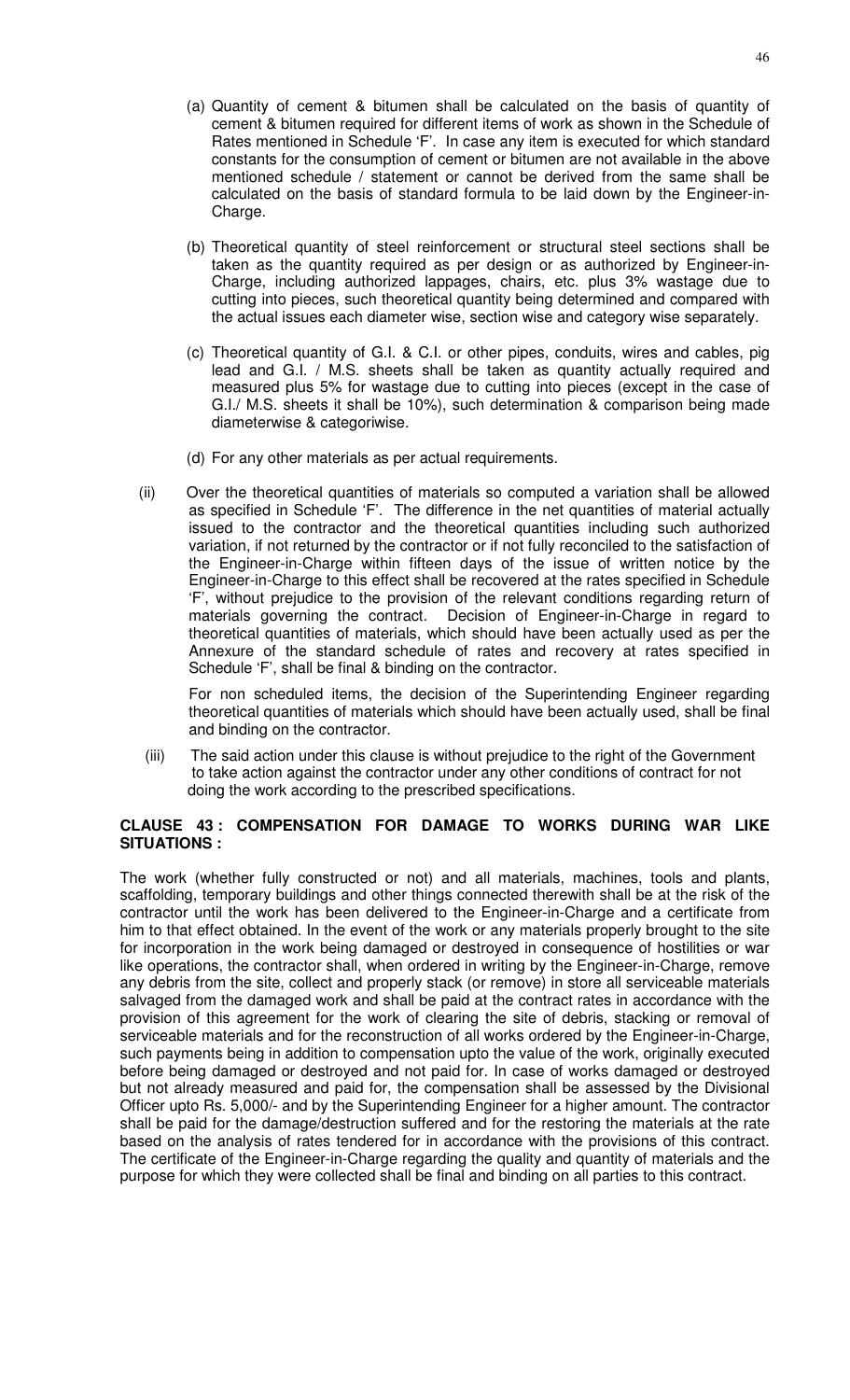Provided always that no compensation shall be payable for any loss in consequence of hostilities or war-like operations (a) unless the contractor had taken all such precautions against Air Raid as are deemed necessary by the A.R.P. Officers or the Engineer-in-Charge, (b) for any materials etc. not on the site of the work or for any tools and plant, machinery, scaffolding, temporary buildings and other things not intended for the work.

In the event of the contractor having to carry out reconstruction as aforesaid, he shall be allowed such extension of time for its completion as is considered reasonable by the Divisional Officer.

# **CLAUSE 44 : APPRENTICES ACT - PROVISIONS TO BE COMPLIED WITH :**

The contractor shall comply with the provisions of the Apprentices Act, 1961 and the rules and orders issued thereunder from time to time. If he fails to do so, his failure will be a breach of the contract and the Superintending Engineer may, in his discretion, cancel the contract. The contractor shall also be liable for any pecuniary liability arising on account of any violation by him of the provisions of the said Act.

**CLAUSE 45 : REFUND OF SECURITY DEPOSIT AFTER LABOUR CLEARANCE.**Security Deposit of the work shall not be refunded till the contractor produces a clearance certificate from the Labour Officer. As soon as as the work is virtually complete the contractor shall apply for the clearance certificate to the Labour Officer under intimation to the Engineer – in – charge. Engineer – in – charge on receipt of the said communication, shall write to the Labour Officer to intimate any complaint is pending against the contractor in respect of the work if no complaint is pending, on record till after 3 months after completion of the work and/or no communication is received from the Labour Officer to this effect till six months after the date of completion, it will deemed to have received the clearance certificate and the Security Deposit will be released if otherwise due.

\* \* \* \* \* \* \* \* \* \* \* \* \*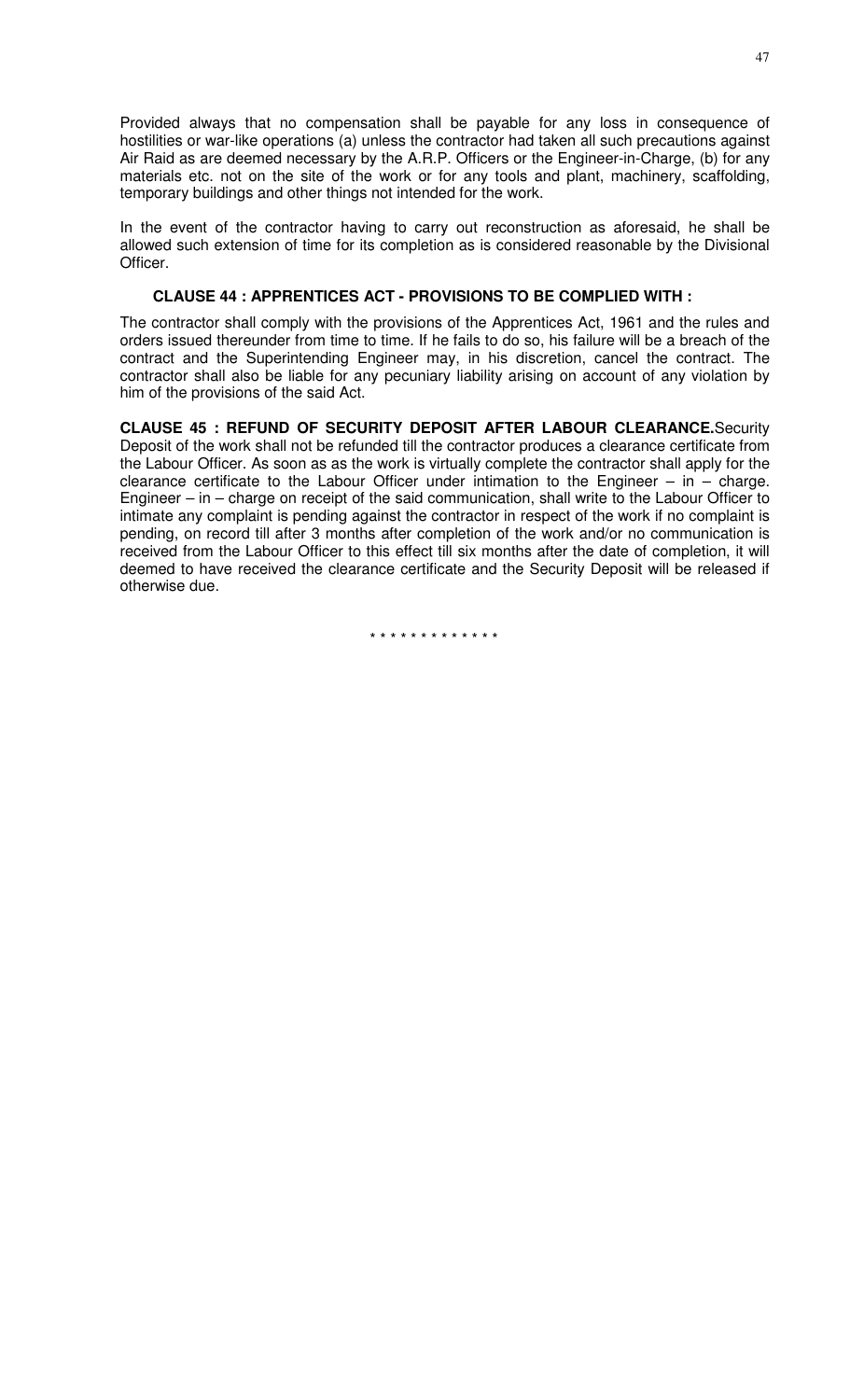# **SECTION - 3(ii) - SAFETY CODE :**

### **Refer Construction Safety Manual available at www.tenderwizard.com/DAE or www.barc.gov.in website in addition to followings:**

1. Suitable scaffolds should be provided for workmen for all works that cannot safely be done from the ground, or from solid construction except such short period work as can be done safely from ladders. When a ladder is used an extra mazdoor shall be engaged for holding the ladder and if the ladder is used for carrying materials as well, suitable footholds and handholds shall be provided on the ladder and the ladder shall be given an inclination not steeper than 1/4 to 1 (1/4 horizontal and 1 vertical).

2. Scaffolding or staging more than 3.6 m. (12 feet) above the ground or floor, swung or suspended from an over head support or erected with stationary support shall have a guard rail properly attached, bolted, braced and otherwise secured atleast 90 cm. (3 feet) high above the floor or platform of such scaffolding or staging and extending along the entire length of the out side and ends thereof with only such opening as may be necessary for the delivery of materials. Such scaffolding or staging shall be so fastened as to prevent it from swaying from the building or structure.

3. Working platform, gangways, and stairways should be so constructed that they should not sag unduly or unequally, and if the height of the platform or the gangway or the stairway is more than 3.6 m. (12 feet) above ground level or floor level, they should be closely boarded, should have adequate width and should be suitably fastened as described in (ii) above.

4. Every opening in the floor of a building or in a working platform be provided with suitable means to prevent the fall of persons or materials by providing suitable fencing or railing whose minimum height shall be 90 cm. (3 feet).

5. Safe means of access shall be provided to all working platforms and other working places. Every ladder shall be securely fixed. No portable single ladder shall be over 9 m. (30 feet) in length while the width between side rails in rung ladder shall in no case be less than 29 cm. (111/2") for ladder up to and including 3 m. (10 feet) in length. For longer ladders this width should be increased at least 1/4" for each additional 30 cm. (1 foot) of length. Uniform step spacing shall not exceed 30 cm. (12"). Adequate precautions shall be taken to prevent danger from electrical equipment. No materials on any of the sites of work shall be so stacked or placed as to cause danger or inconvenience to any person or the public. The contractor shall provide all necessary fencing and lights to protect the public from accident, and shall be bound to bear the expenses of defense of every suit, action or other proceedings at law that may be brought by any persons for injury sustained owing to neglect of the above precautions and to pay any damages and cost which may be awarded in any such suit, action or proceedings to any such persons or which may, with the consent of the contractor, be paid to compansate any claim by any such person.

6. **Excavation and trenching :** All trenches, 1.2 m. (4 feet) or more in depth, shall at all times be supplied with atleast one ladder for each 30 m. (100 feet) in length or fraction thereof. Ladder shall be extended from bottom of the trench to at least 90 cm. (3 feet) above the surface of the ground. The side of the trenches which are 1.5 m. (5 feet) or more in the depth shall be stepped back to give suitable slope or securely held by timber bracing, so as to avoid the danger of sides to collapsing. The excavated materials shall not be placed within 1.5 m. (5 feet) of the edges of the trench or half of the depth of the trench whichever is more. Cutting shall be done from top to bottom. Under no circumstances undermining or under cutting shall be done.

7. **Demolition :** Before any demolition work is commenced and also during the process of the work:—

i) All roads and open areas adjacent to the work site shall either be closed or suitably protected.

ii) No electric cable or apparatus which is liable to be a source of danger over a cable or apparatus used by the operator shall remain electrically charged

iii) All practical steps shall be taken to prevent danger to persons employed from risk of fire or explosion or flooding. No floor, roof or other part of the building shall be so overloaded with debris or materials as to render it unsafe.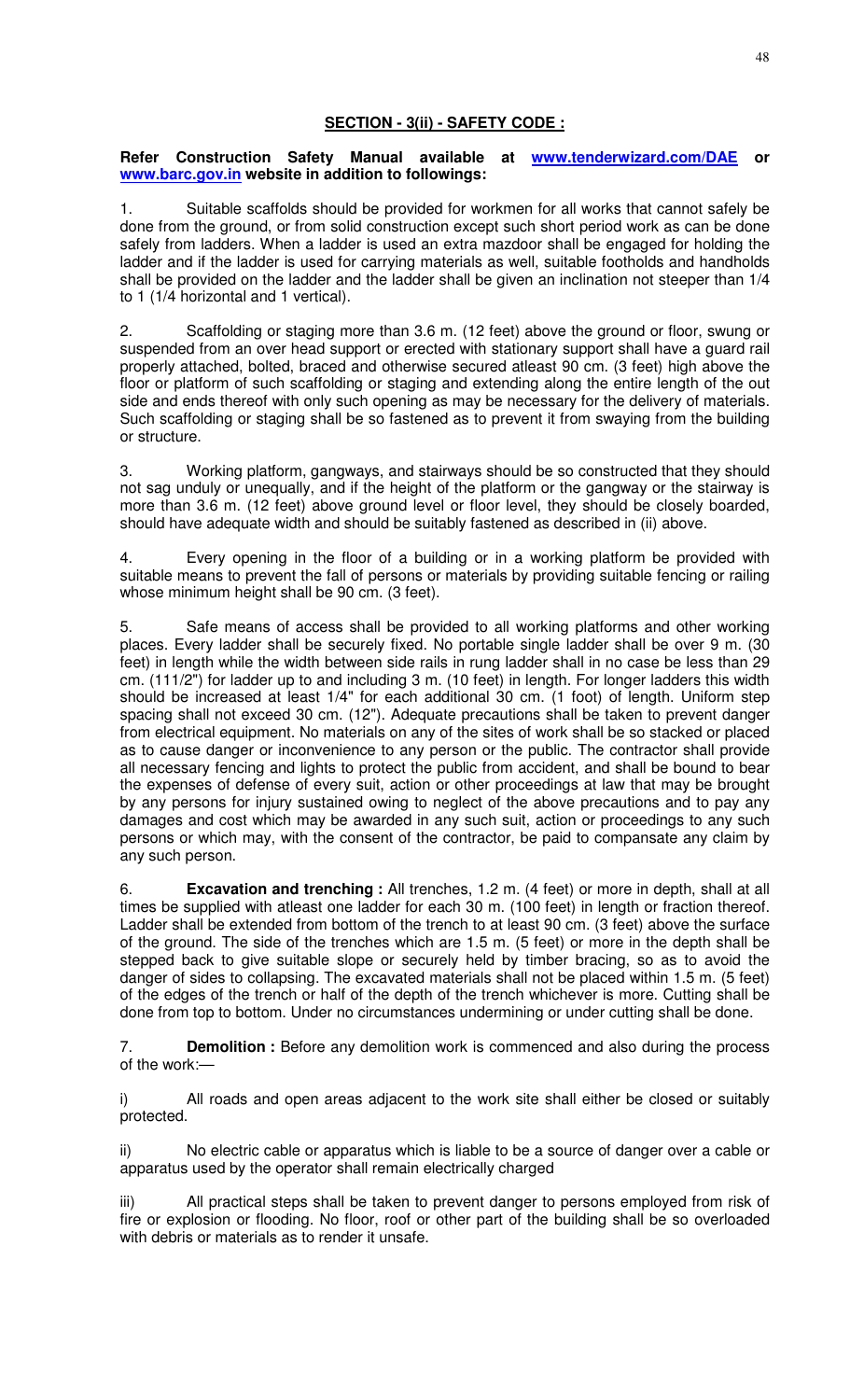8. All necessary personal safety equipment as considered adequate by the Engineer-in-Charge should be kept available for the use of the person employed on the site and maintained in a condition suitable for immediate use, and the contractor should take adequate steps to ensure proper use of equipment by those concerned:- The following safety equipments shall be invariably be provided:

i) Workers employed on mixing asphaltic materials, cement and lime mortars shall be provided with protective footwear and protective goggles.

ii) Those engaged in white washing and mixing or stacking of cement bags or any material which is injurious to the eyes shall be provided with protective goggles.

iii) Those engaged in welding works shall be provided with welders protective eye shields.

iv) Stone breakers shall be provided with protective goggles and protective clothing and seated at sufficiently safe intervals.

v) When workers are employed in sewers and manholes, which are in active use, the contractors shall ensure that the manhole covers are opened and are ventilated at least for an hour before the workers are allowed to get into the manholes, and the manholes so opened shall be cordoned off with suitable railing and provided with warning signals or boards to prevent accident to the public. In addition, the contractor shall ensure that the following safety measures are adhered to:-

- a) Entry for workers into the line shall not be allowed except under supervision of the JE or any other higher officer.
- b) At least 5 to 6 manholes upstream and downstream should be kept open for at least 2 to 3 hours before any man is allowed to enter into the manhole for working inside.
- c) Before entry, presence of toxic gases should be tested by inserting wet lead acetate paper which changes colour in the presence of such gases and given indication of their presence.
- d) Presence of oxygen should be verified by lowering a detector lamp into the manhole. In case, no oxygen is found inside the sewer line, workers should be sent only with oxygen kit.
- e) Safety belt with rope should be provided to the workers. While working inside the manholes, such rope should be handled by two men standing outside to enable him to be pulled out during emergency.
- f) The area should be barricaded or cordoned of by suitable means to avoid mishaps of any kind. Proper warning signs should be displayed for the safety of the public whenever cleaning works are undertaken during night or day.
- g) No smoking or open flames shall be allowed near the blocked manhole being cleaned.
- h) The malba obtained on account of cleaning of blocked manholes and sewer lines should be immediately removed to avoid accidents on account of slippery nature of the malba.
- i) Workers should not be allowed to work inside the manhole continuously. He should be given rest intermittently. The Engineer-in-Charge may decide the time up to which a worker may be allowed to work continuously inside the manhole.
- j) Gas masks with oxygen cylinder should be kept at site for use in emergency.
- k) Air-blowers should be used for flow of fresh air through the manholes. Whenever called for, portable air blowers are recommended for ventilating the manholes. The motors for these shall be vapor proof and of totally enclosed type. Non sparkling gas engines also could be used but they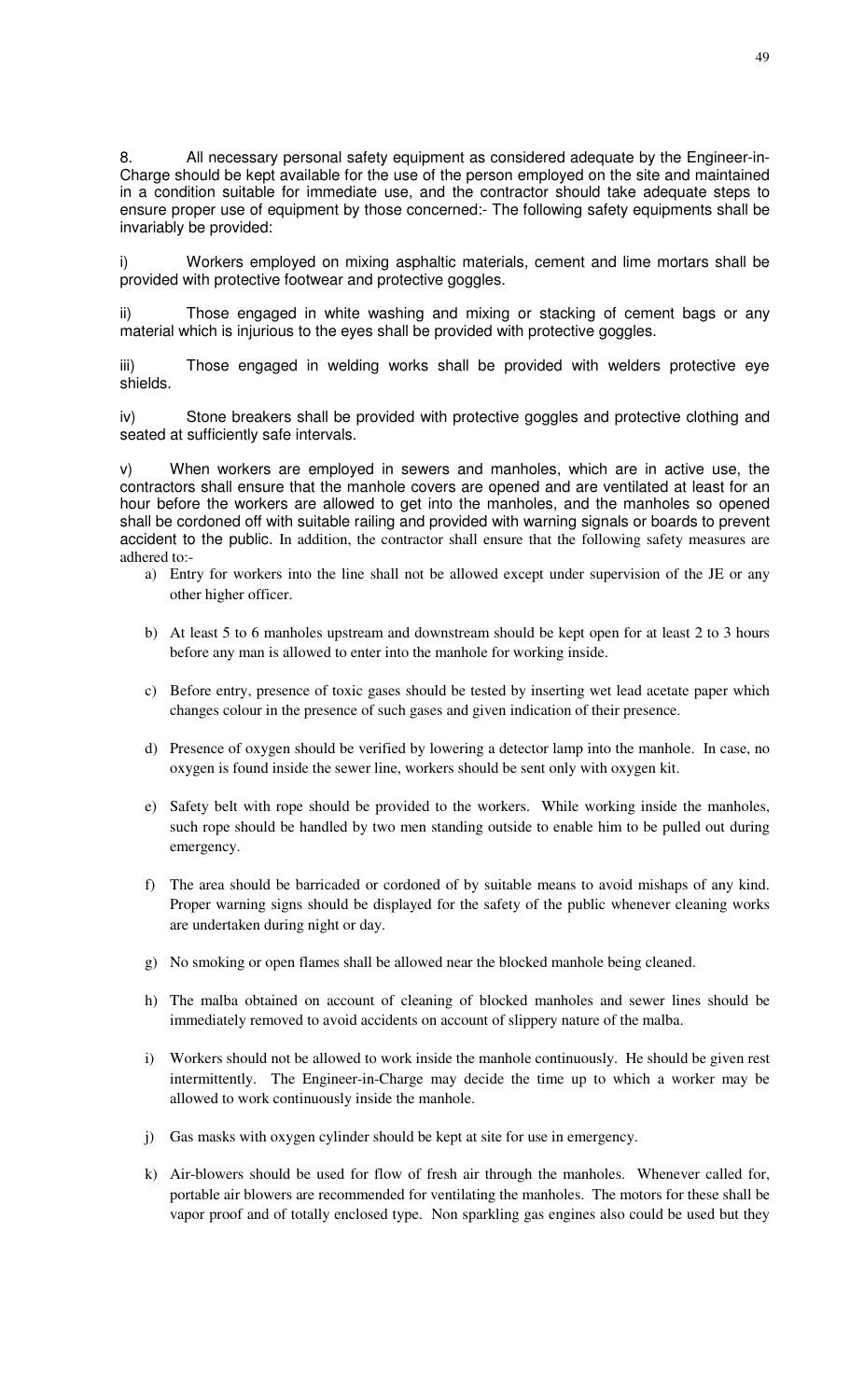should be placed at least 2 metres away from the opening and on the leeward side protected from wind so that they will not be a source of friction on any inflammable gas that might be present.

- l) The workers engaged for cleaning the manholes / sewers should be properly trained before allowing to work in the manhole.
- m) The workers shall be provided with Gumboots or non sparkling shoes bump helmets and gloves non sparking tools safety lights and gas masks and portable air blowers (when necessary). They must be supplied with barrier cream for anointing the limbs before working inside the sewer lines.
- n) Workmen descending a manhole shall try each ladder stop or rung carefully before putting his full weight on it to guard against insecure fastening due to corrosion of the rung fixed to manhole well.
- o) If a man has received a physical injury, he should be brought out of the sewer immediately and adequate medical aid should be provided to him.
- p) The extent to which these precautions are to be taken depend on individual situation but the decision of the Engineer-in-Charge regarding the steps to be taken in this regard in an individual case will be final.

vi) The contractor shall not employ men below the age of 18 years and women on the work of painting with products containing lead in any form. Wherever men above the age of 18 are employed on the work of lead painting, the following precautions should be taken :-

a) No paint containing lead or lead products shall be used except in the form of paste or ready made paint.

b). Suitable face masks should be supplied for use by the workers when paint is applied in the form of spray or a surface having lead paint dry rubbed and scrapped.

c) Overalls shall be supplied by the contractors to the workmen and adequate facilities shall be provided to enable the working painters to wash during and on cessation of work.

9. The contractor shall not employ women and men below the age of 18 on the work of painting with product containing lead in any form, wherever man above the age of 18 are employed on the work of lead painting the following principle must be observed for such use:

i) White lead, sulphate of lead, or product containing these pigment, shall not be used in painting operation, except in the form of paste or of paint ready for use.

ii) Measures shall be taken, wherever required in order to prevent danger arising from the application of paint in the form of spray.

iii) Measures shall be taken, wherever practicable to prevent danger arising out from dust caused by dry rubbing down and scrapping.

iv) Adequate facilities shall be provided to enable working painters to wash during and on cessation of work.

v) Overalls shall be worn by working painters during the whole of the working period.

vi) Suitable arrangements shall be made to prevent clothing put off during working hours, being soiled by painting materials.

vii) Cases of lead poisoning and suspected lead poisoning shall be notified and shall be subsequently verified by a medical man appointed by the competent authority of the Department.

viii) The Department of Atomic Energy may require, when necessary, medical examination of workers.

ix) Instruction with regard to special hygienic precautions to be taken in the painting trade shall be distributed to working painters.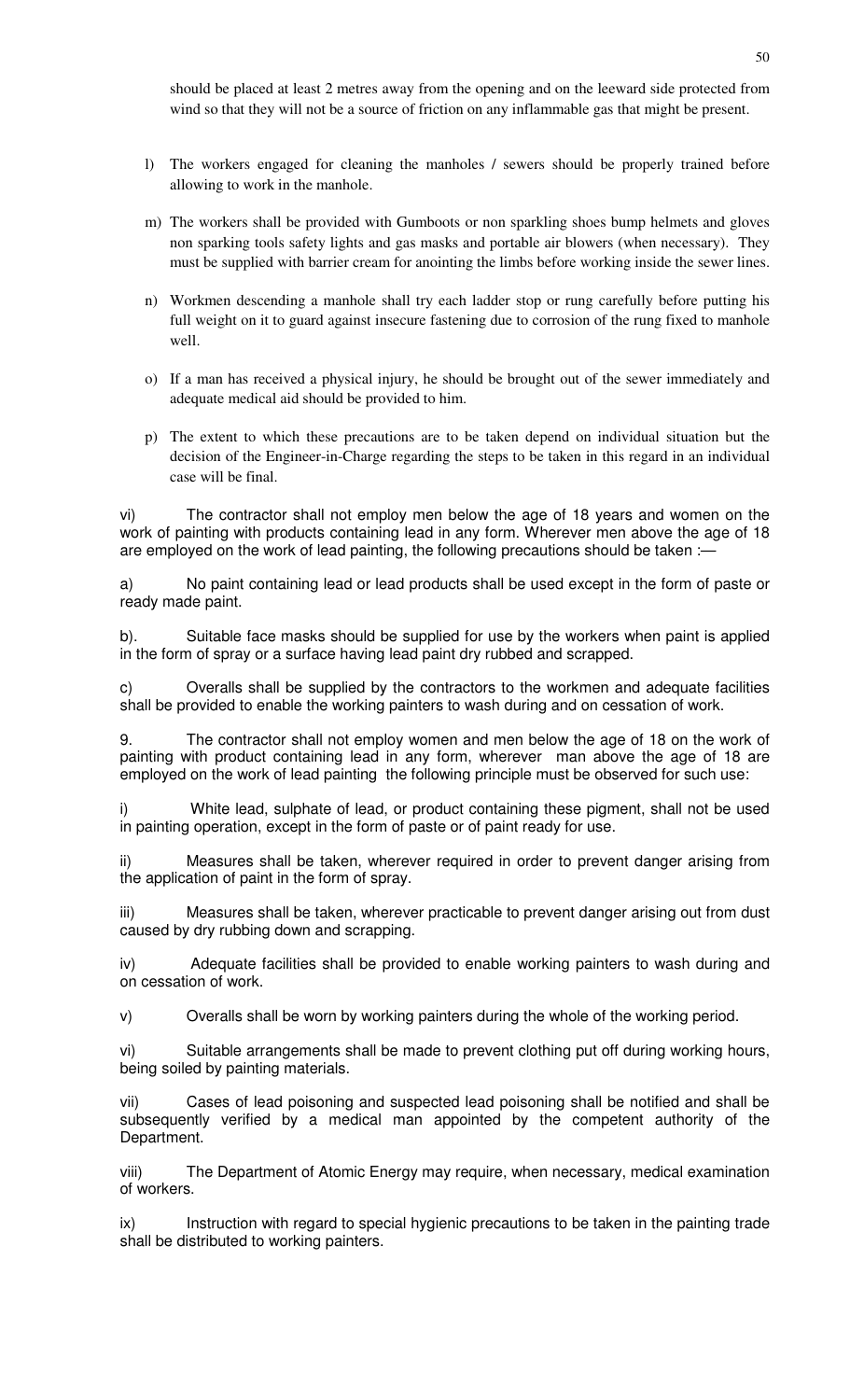10. When the work is done near any place where there is risk of drowning, all necessary equipments should be provided and kept ready for use and all necessary steps taken for prompt rescue of any person in danger and adequate provision should be made for prompt first-aid treatment of all injuries likely to be obtained during the course of the work.

11. Use of hoisting machines and tackle including their attachments, anchorage and supports shall conform to the following standards or conditions:

i) a) These shall be of good mechanical construction, sound material and adequate strength and free from patent defects and shall be kept in good repair and in good working order.

 b)Every rope used in hoisting or lowering materials or as a means of suspension shall be of durable quality and adequate strength, and free from patent defects.

ii) Every crane driver or hoisting appliance operator shall be properly qualified and no person under the age of 21 years should be in charge of any hoisting machine including any scaffolding winch or give signals to operator.

iii) In case of every hoisting machine and of every chain ring hook, shackle swivel and pulley block used in hoisting or as means of suspension the safe working load shall be ascertained by adequate means. Every hoisting machine and all gear referred to above shall be plainly marked with the safe working load. In case of a hoisting machine having a variable safe working load, each safe working load and the conditions under which it is applicable shall be clearly indicated. No part of any machine or any gear referred to above in this paragraph shall be loaded beyond the safe working load except for the purpose of testing.

iv). In case of departmental machines, the safe working load shall be notified by the Electrical Engineer-in-Charge. As regards contractors machines the contractors shall notify the safe working load of the machine to the Engineer-in-Charge whenever he brings any machinery to site of work and get it verified by the Electrical Engineer concerned.

12. Motors, gearing, transmission, electrical wiring and other dangerous parts of hoisting appliances should be provided with efficient safe-guards. Hoisting appliances should be provided with such means as will reduce to the minimum the risk of accidental descent of the load. Adequate precautions should be taken to reduce to the minimum the risk of any part of a suspended load becoming accidentally displaced. When workers employed on electrical installations which are already energised, insulating mats, wearing apparel, such as gloves, sleeves and boots as may be necessary should be provided. The workers should not wear any rings, watches and carry keys or other materials which are the good conductors of electricity.

13. All scaffolds, ladders and other safety devices mentioned or described herein shall be maintained in safe condition and no scaffold, ladder or equipment shall be altered or removed while it is in use. Adequate washing facilities should be provided at or near places of work.

14. These safety provisions should be brought to the notice of all concerned by display on a notice board at a prominent place at work spot. The person responsible for compliance of the safety code shall be named therein by the contractor.

15. To ensure effective enforcement of the rules and regulations relating to safety precautions the arrangements made by the contractor shall be open to inspection by the Labour Officer, Engineer-in-Charge of the Department or their representatives.

Notwithstanding the above clauses from (1) to (15) there is nothing in these to exempt the contractor from the operations of any other Act or Rule in force in the Republic of India.

51

\* \* \* \* \* \* \* \* \* \* \* \* \* \*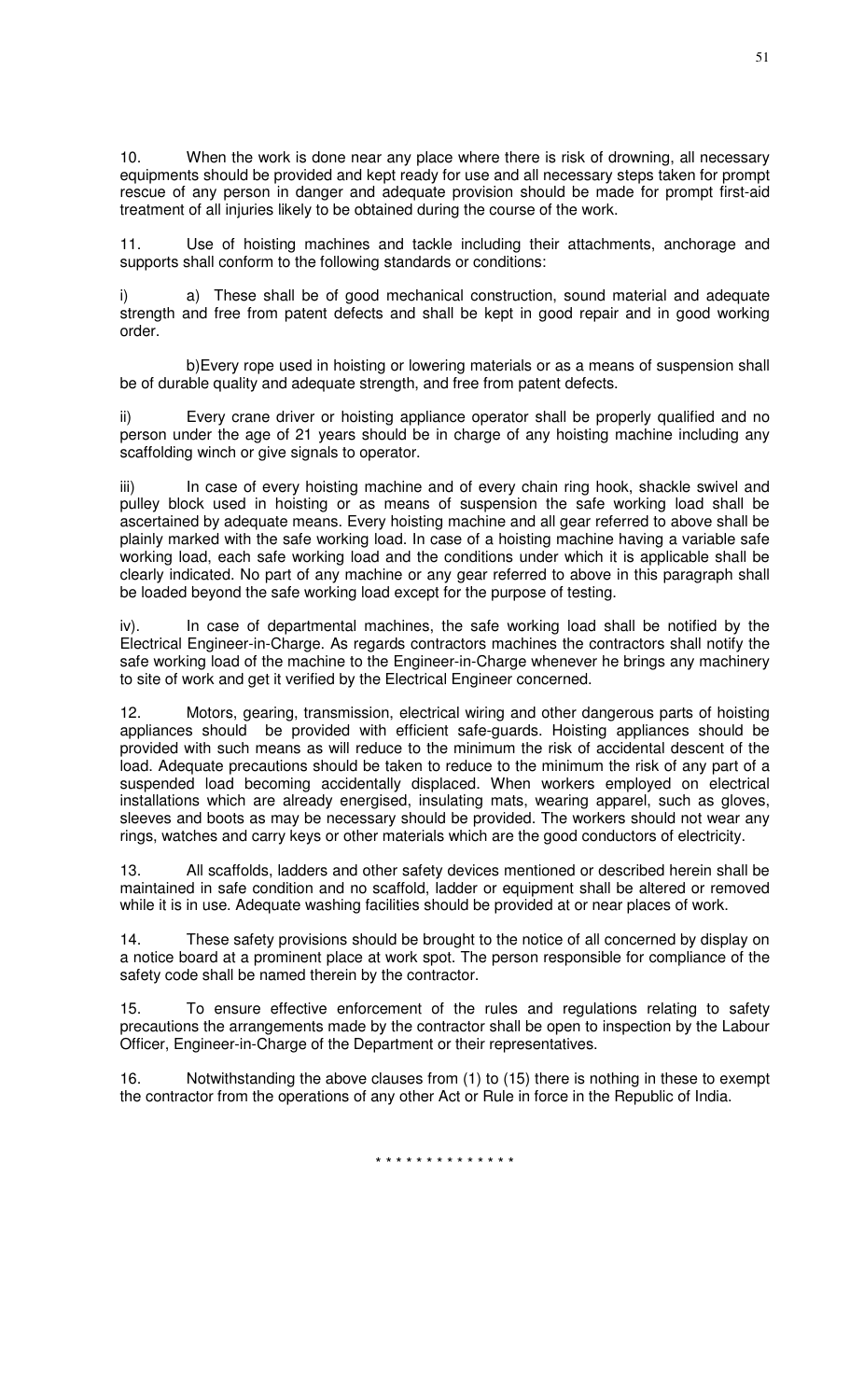## **SAFTY WITH SCAFOLDINGS**

### **INTRODUCTION:**

1. This bulletin deals with safety regulations and precautions to be followed in the construction use, maintenances etc. of scaffolds. This will serve as a guide to users of scaffolds in the construction and maintenance operations.

2. Suitable scaffolds are used for performing work that cannot be done from the ground, part of a permanent structure, a ladder or other available means of support.

3. Scaffolds are used in many construction and maintenance operations. Fall of person is the most common hazard accompanying the use of scaffolds because of the height usually involved.

### **1. GENERAL:**

1.1 Every scaffolds and its supporting members should be designed to support given load, with a safety factor of at least four. No alterations should be made that might impair the strength of such structures, no improvised, make-shift or substandard scaffold should be permitted even for the most temporary use.

1.2 All work in connection with such structures, including construction, alteration and removal should be carefully done under the direction and supervision of persons who have had experience in such works.

# **2. MATERIALS OF CONSTRUCTION:**

2.1 Every scaffold and every part thereof, including supports, should be of good construction, sound material, of adequate strength for the purpose which it is meant to be used and should be properly maintained.

Planks should be laid flat with an overlap lengthwise, of at least 30cm. with the centre of the overlap directly over a bearer. Boards and planks used for the floors should be of uniform thickness, closely laid and securely fastened in place.

2.2 All member used in the construction of scaffolds, should be sound straight grained free from cross grains, shakes and loose or dead knots. It should also be free from dry rot, large checks, worm holes, or other defects impairing its strength or durability.

2.3 All nails used in the construction of scaffolds, staging and supports should be of ample size and used in sufficient quantities at each connection to develop the designed strength of scaffold. Nails should penetrate to the holding piece to a depth of at least 12 times the diameter of nail.

2.4 Barrels boxes, loose titles blocks, loose piles of bricks or other unstable objects should not be used to support planks used as working platforms.

### **3. PLATFORMS, RAILINGS AND TOE-BOARDS:**

3.1 The minimum uniformly distributed design load per sq.m. of platforms should be 250 kg. Any concentrated load at any point in the span should not exceed the designed uniformly distributed load. Planks should not be less than 50mm thick.

3.2 The rear of outer side of every scaffolding, platform and ramp more than 2M above the surrounding ground or solid construction, or adjacent to deep holes, excavations, railroad tracks, high tension electrical wires, should be provided with a substantial guard rail of standard construction consisting of top and intermediate rails, and toe-boards all supported by posts and securely connected at scaffold at intervals of not more than 2.4 M.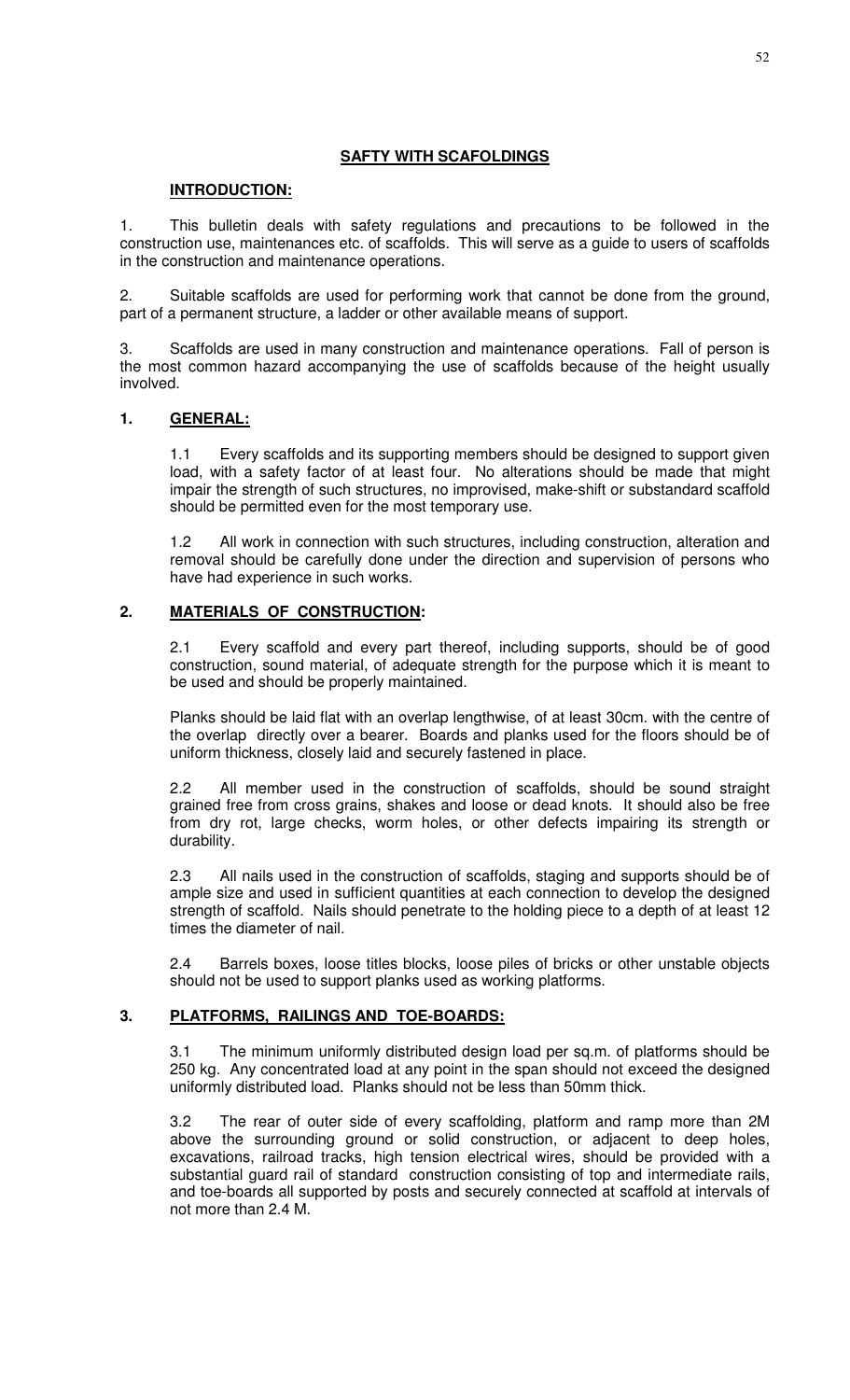3.3 The width of the scaffolds should be such as to provide a clear walkway 50 cm. wide. If path of the width of scaffold is to be used for keeping materials such as brick, mortar or lumber, the scaffold should be made wider so as to provide a walkway of the required width.

3.4 Where scaffolds are erected over side walks or over areas in which persons must work or pass, the space between the railing and toe-board should be fitted with side screens.

3.5 There should be a screen or other protection suspended from the scaffold to catch materials that may fall from above. Screens should extend beyond the edge of the scaffold to catch any materials that may fall over the edges.

# **4. MEANS OF ACCESS:**

4.1 A safe and convenient means of access should be provided to the platform scaffold. This requirement does not apply to swinging scaffolds or those with convenient access from adjacent floors.

Means of access may be portable ladder, fixed ladder, ramp or it may be a stairway. The use of cross braces or framework as means of access to the working surface should not be permitted.

4.2 If scaffolds are to be used to a great extent or for a long period of time, a regular plank stairway, wide enough to allow two persons to pass, should be erected. Such stairways should have handrails on both sides.

4.2.1 No stairway or run of slope exceeding 2 in 3 should be used.

4.2.2 Where the slope of a stairway or run renders additional foot hold necessary, and in every case where the slope is more than 1 in 4, there should be provided proper stepping laths which should:

a) have a minimum section of 50 x 30 mm and be placed at maximum interval of 45 cm and

b) be of length to cover the full width of the stairway of run except that they may be interrupted over a width not more than 10cm to facilitate the movement of barrows.

# **5. OVERBEAD PROTECTION:**

5.1 Overhead protection should be provided on the scaffold whenever persons are working at higher places. This protection should be not more than 3m above the scaffold floor and should be of planks or other suitable materials.

# **6. USE OF SCAFFOLDS:**

6.1 Good housekeeping should be maintained at all times upon scaffolding, platforms and ramps. Excessive storage of materials thereon should be avoided and care must be taken to avoid accumulation of small object, such as boards, tools, pieces of reinforcing steel, waste concrete which may easily be disturbed on knock off. Hand rails should be kept in good repair and securely nailed or otherwise fastened down. Scaffold should be cleared of all tools, materials and rubbish at the end of each working day / shift.

6.2 Persons should not be permitted on scaffolds when the platform or guard rails are slippery. Persons should not be permitted on work on scaffolds during storm or strong winds.

6.3 Suspended scaffolds should never be used for the storage of stone or heavy materials. Two or more swinging scaffolds should not at any time be combined into one by bridging the distance between them with planks or any other form of connection. Life Like securely fastened from above should be provided for each person working on a swinging scaffold. Safety belts should be tied to the life lines.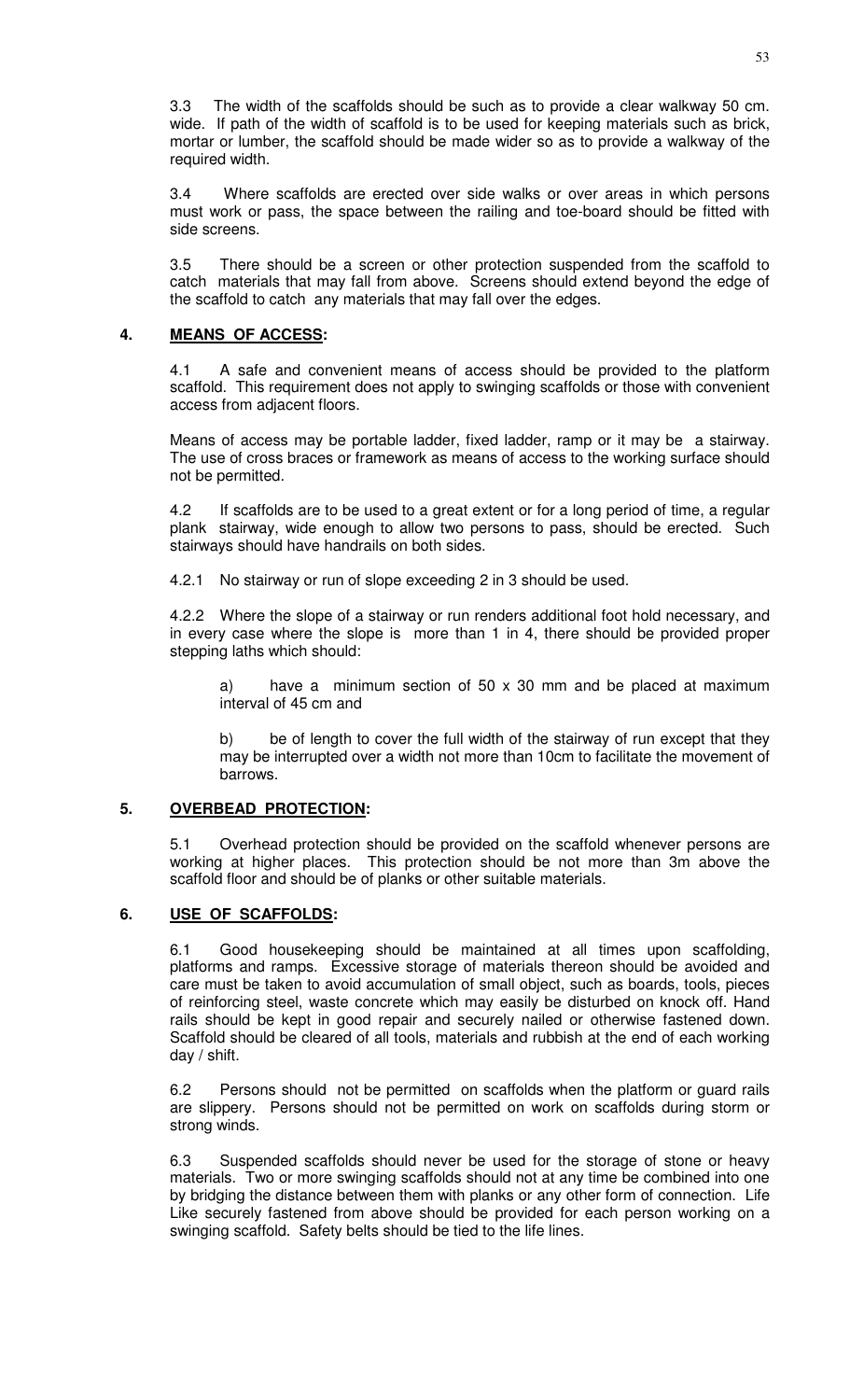### **7. INSPECTION:**

7.1 As scaffolds have to remain in position normally for many weeks they must be inspected at least once a week to make sure that nothing has gone wrong since erection. In addition, they must always be inspected after a spell of bad weather which might have affected their stability.

7.2 The inspections must be carried out by some one who knows the faults to look for and how they may be put right. It is important to know that the work of inspection has been completed and what faults have been found, the results of each inspection must, therefore, be recorded. Any scaffold damaged or weakened from any cause should be immediately repaired and persons should not be allowed to use it until repairs have been completed.

# **8. DISMANTLING:**

8.1 The dismantling of scaffold should be carefully done under experienced supervision. Care should be taken not to drop small, loose objects when removing scaffold planks. All nails should be promptly removed from scaffold planks and the planks safely piled.

# **9. PRECAUTIONS AGAINST PARTICULARS HAZARDS:**

9.1 Care should be taken to see that no uninsulated electric wire exists within 3M. of the working platform, stairway etc. of the scaffold.

9.2 While carrying bars, rods or pipes of any conducting materials of length greater than 3M in the vicinity of electric wires, special care should be taken that these bars do not tough the electric wires.

9.3 Care should be taken against any possibility of wooden scaffold catching fire. In suspended scaffolds, if a blow torch or other flame is used for removing paints, only wire ropes not less than 10mm in diameter should be used.

9.4 Care should be taken to see that no part of a scaffold is struck by a truck or other heavy moving equipment and no material should be dumped against it.

- 9.5 Scaffolds on through fare should be provided with light.
- 9.6 Access to cable tunnels, hydrants etc. should remain free at all times.

9.7 Care should be taken from damaging under ground cables and equipment. This is specially important when parts of scaffolds for other fasteners have to be driven in the ground.

### **SECTION - 3 (iii) : MODEL RULES FOR THE PROTECTION OF HEALTH AND SANITARY ARRANGEMENTS FOR WORKERS EMPLOYED BY BARC OR ITS CONTRACTORS :**

1. **APPLICATION :** These rules shall apply to all building and construction works in charge of BARC, Department of Atomic Energy in which twenty or more workers are ordinarily employed or are proposed to be employed on any day during the period during which the contract work is in progress.

2. **DEFINITION :** Work place means a place where twenty or more workers are ordinarily employed or are proposed to be employed in connection with construction work on any day during the period during which the contract work is in progress.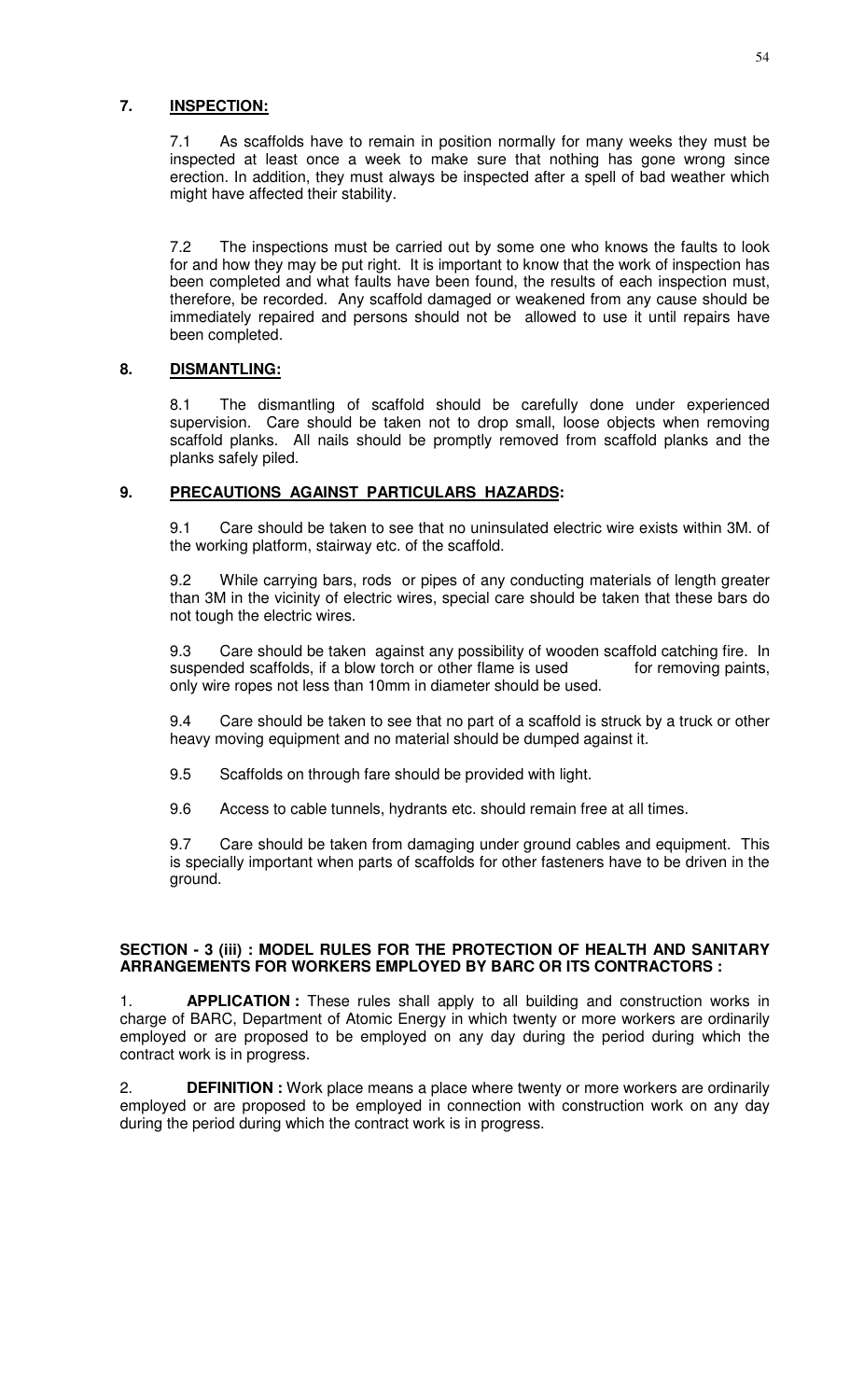### 3. **FIRST-AID FACILITIES :**

(1) At every work place there shall be provided and maintained, so as to be easily accessible during working hours, first-aid boxes at the rate of not less than one box for 150 contract labour or part thereof ordinarily employed.

(2) The first-aid box shall be distinctly marked with a red cross on white back ground and shall contain the following equipment:—

a) For work places in which the number of contract labour employed does not exceed 50. Each first-aid box shall contain the following equipments:

- (i) 6 small sterilised dressings.
- (ii) 3 medium size sterilised dressings.
- (iii) 3 large size sterilised dressings.
- (iv) 3 large sterilised burn dressings.
- (v) 1 (30 ml.) bottle containing a two per cent alcoholic solution of iodine.

(vi) 1 (30 ml.) bottle containing salvolatile having the dose and mode of administration indicated on the label.

- (vii) 1 snake-bite lancet.
- (viii) 1 (30 gms.) bottles of potassium permanganate crystals.
- (ix) 1 pair scissors.

(x) 1 copy of the first-aid leaflet issued by the Director General, Factory Advice Service and Labour Institutes, Government of India.

- (xi) 1 bottle containing 100 tablets (each of 5 gms.) of aspirin.
- (xii) Ointment for burns.
- (xiii) A bottle of suitable surgical antiseptic solution.

b) For work places in which the number of contract labour exceeds 50. Each first-aid box shall contain the following equipments:

- (i) 12 small sterilised dressings.
- (ii) 6 medium size sterilised dressings.
- (iii) 6 large size sterilised dressings.
- (iv) 6 large size sterilised burn dressings.
- (v) 6 (15 gms.) packets sterilised cotton wool.
- (vi) 1 (60 ml.) bottle containing a two per cent alcoholic solution of iodine.

(vii) 1 (60 ml.) bottle containing salvolatile having the dose and mode of administration indicated on the label.

### (viii) 1 roll of adhesive plaster.

- (ix) 1 snake-bite lancet.
- (x) 1 (30 gms.) bottle of potassium permanganate crystals.
- (xi) 1 pair scissors.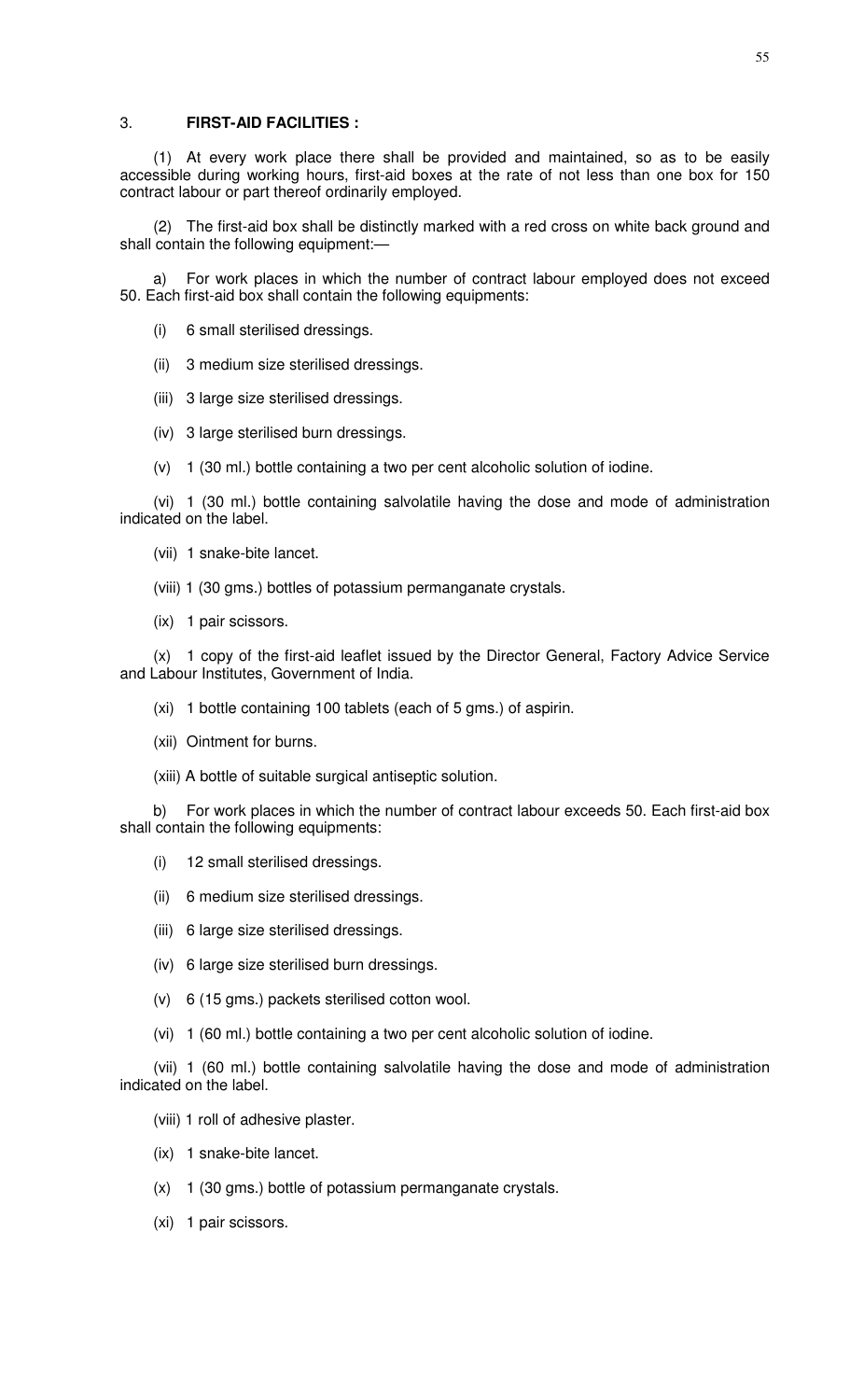(xii) 1 copy of the First-Aid leaflet issued by the Director General, Factory Advice Service and Labour Institute, Government of India.

(xiii) A bottle containing 100 tablets (each of 5 gms.) of aspirin.

(xiv) Ointment for burns.

(xv) A bottle of suitable surgical antiseptic solution.

(3) Adequate arrangements shall be made for immediate recoupment of the equipment when necessary.

(4) Nothing except the prescribed contents shall be kept in the first aid box.

(5) The First-Aid box shall be kept in charge of a responsible person who shall always be readily available during the working hours of the work place.

(6) A person in charge of the First-Aid box shall be a person trained in First-Aid treatment, in work places where the number of contract labour employed is 150 or more.

(7) In work places where the number of contract labour employed is 500 or more and hospital facilities are not available within easy distance of the works, First-Aid posts shall be established and run by a trained compounder. The compounder shall be on duty and shall be available at all hours when the workers are at work.

(8) Where work places are situated in places which are not towns or cities, a suitable motor transport shall be kept readily available to carry injured person or persons suddenly taken ill to the nearest hospital.

### 4. **DRINKING WATER :**

(a) In every work place, there shall be provided and maintained at suitable places, easily accessible to labour, a sufficient supply of cold water fit for drinking.

(b) Where drinking water is obtained from an intermittent public water supply, each work place shall be provided with storage where such drinking water shall be stored.

(c) Every water supply of storage shall be at a distance of not less than 50 feet from any latrine, drain or other source of pollution. Where water has to be drawn from an existing well which is within such proximity of latrine, drain or any other source of pollution, the well shall be properly chlorinated before water is drawn from it for drinking. All such wells shall be entirely closed in and be provided with a trap-door which shall be dust and water proof.

(d) A reliable pump shall be fitted to each covered well, the trap-door shall be kept locked and opened only for cleaning or inspection which shall be done at least once a month.

#### **5. WASHING FACILITIES :**

(i). In every work place adequate and suitable facilities for washing shall be provided and maintained for the use of contract labour employed therein.

(ii). Separate and adequate cleaning facilities shall be provided for the use of male and female workers.

(iii). Such facilities shall be conveniently accessible and shall be kept in clean and hygienic condition.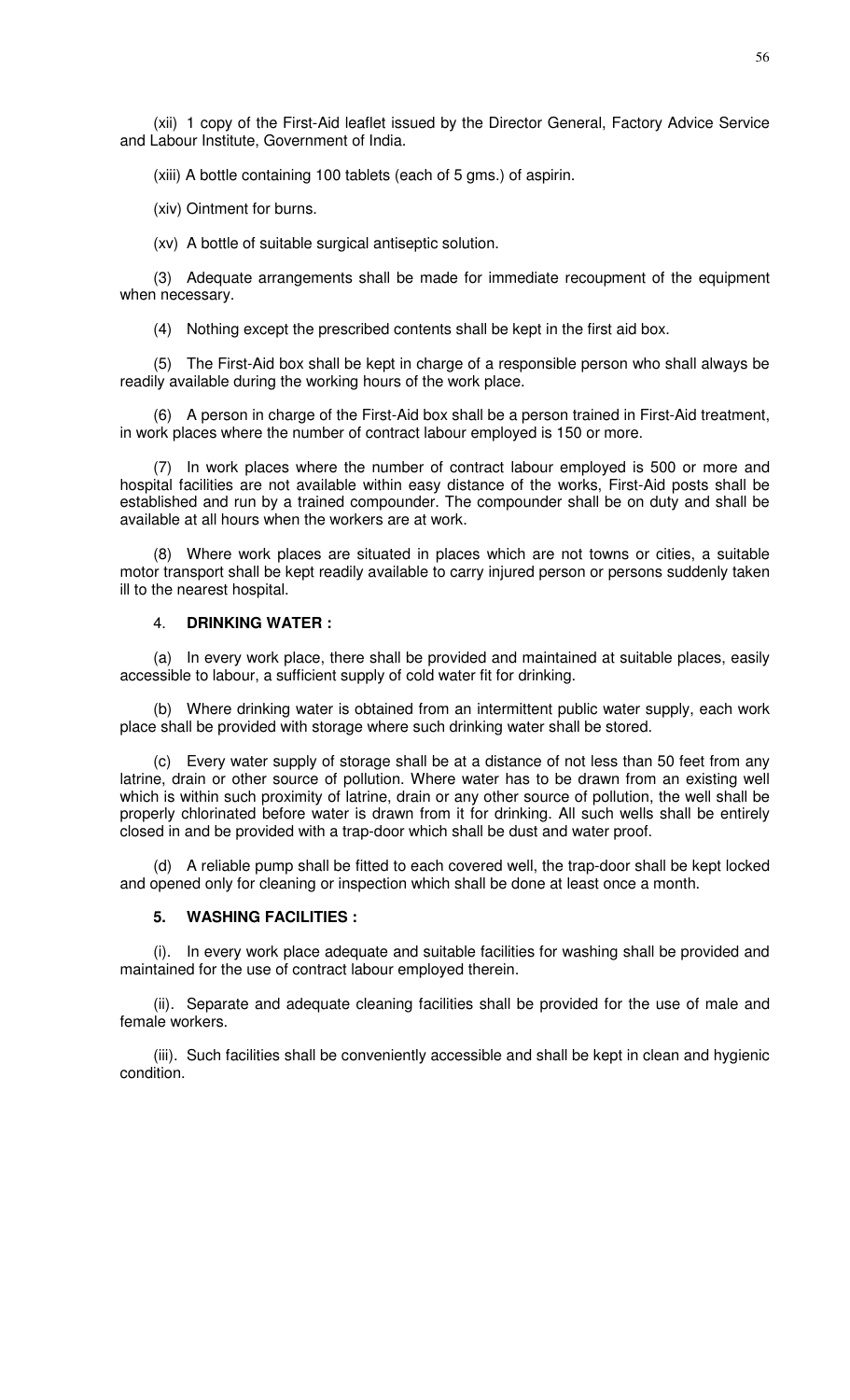### **6. LATRINES AND URINALS :**

(i). Latrines shall be provided in every work place on the following scale, namely:

a) Where females are employed, there shall be at least one latrine for every 25 females.

b) Where males are employed, there shall be at least one latrine for every 25 males.

Provided that where the number of males or females exceeds 100, it shall be sufficient if there is one latrine for 25 males or females, as the case may be, up to the first 100, and one for every 50 thereafter.

(ii) Every latrine shall be under cover and so partitioned off as to secure privacy and shall have a proper door and fastening.

(iii) Construction of latrines : The inside walls shall be constructed of masonry or some suitable heat resisting non-absorbent materials and shall be cement washed inside and outside at least once a year. Latrines shall not be of a standard lower than bore-hole system.

(iv) a) Where workers of both sexes are employed, there shall be displayed out side each block of latrine and urinal, a notice in the language understood by the majority of the workers "For Men only" or "For Women only" as the case may be.

b) The notice shall also bear the figure of a man or of a woman, as the case may be.

(v) There shall be at least one urinal for male workers up to 50 and one for female workers up to 50 employed at a time. Provided that where the number of male or female workmen, as the case may be, exceeds 500, it shall be sufficient if there is one urinal for every 50 males or females up to the first 500 and one for every 100 or part thereof, thereafter.

(vi) a) The latrines and urinals shall be adequately lighted and shall be maintained in a clean and sanitary condition at all times.

b) Latrines and urinals other than those connected with a flush sewerage system shall comply with the requirements of the Public Health Authorities.

(vii) Water shall be provided by means of a tap or otherwise so as to be conveniently accessible in or near the latrines and urinals.

(viii) Disposal of excreta : Unless otherwise arranged for by the local sanitary authority, arrangements for proper disposal of excreta by incineration at the work place shall be made by means of a suitable incinerator. Alternately excreta may be disposed off by putting a layer of night soil at the bottom of a pucca tank prepared for the purpose and covering it with a 15 cm. layer of waste or refuse and then covering it with a layer of earth for a fortnight (when it will turn into manure).

(ix) The contractor shall, at his own expense, carry out all instructions issued to him by the Engineer-in-Charge to effect proper disposal of night soil and other conservancy work in respect of the contractor's workmen or employees on the site. The contractor shall be responsible for payment of any charges which may be levied by Municipal or Cantonment Authority for execution of such work on his behalf.

**7. PROVISION OF SHELTER DURING REST :** At every place there shall be provided, free of cost, four suitable sheds, two for meal, and the other two for rest separately for the use of men and women labour. The height of each shelter shall not be less than 3 metres (10 feet) from the floor level to the lowest part of the roof. These shall be kept clean and the space provided shall be on the basis of 0.6 Sq.m. per head.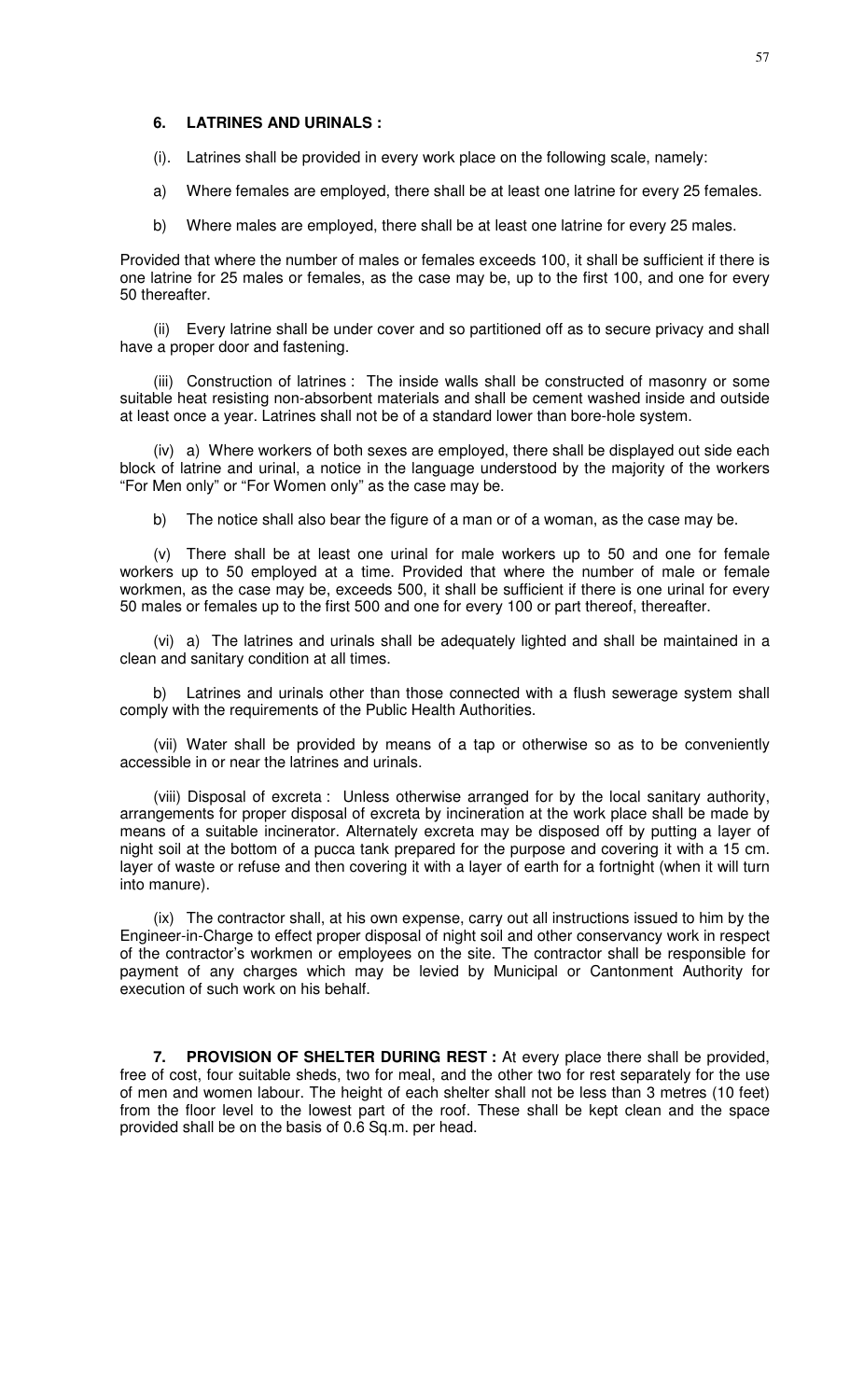Provided that the Engineer-in-charge may permit to his satisfaction a portion to the building under construction or other alternative accommodation to be used for the purpose.

#### **8. CRECHES :**

i) At every work place at which 20 or more women workers are ordinarily employed, there shall be provided two rooms of reasonable dimensions for the use of their children under the age of six years. One room shall be used as a play room for the children and the other as their bed-room. The rooms shall be constructed with specifications as per clause 19 H (ii) a,b & c.

 ii) The rooms shall be provided with suitable and sufficient openings for light and ventilation. There shall be adequate provision of sweepers to keep the places clean.

iii) The contractor shall supply adequate number of toys and games in the play rooms and sufficient number of cots and beddings in the bed room.

iv) The contractor shall provide one ayaa to look after the children in the creche when the number of women workers does not exceed 50 and two Dais when the number of women workers exceeds 50.

v) The use of the rooms earmarked as creches shall be restricted to children, their attendants and mothers of the children.

### **9. CANTEENS :**

(i) In every work place where the work regarding the employment of contract labour is likely to continue for six months and wherein contract labour numbering one hundred or more are ordinarily employed, an adequate canteen shall be provided by the contractor for the use of such contract labour.

(ii) The canteen shall be maintained by the contractor in an efficient manner.

(iii) The canteen shall consist of at least a dining hall, kitchen, store room, pantry and washing places separately for workers and utensils.

(iv) The canteen shall be sufficiently lighted at all times when any person has access to it.

(v) The floor shall be made of smooth and impervious material and inside walls shall be lime washed or colour washed at least once in each year:

Provided that the inside walls of the kitchen shall be lime washed every four months.

(vi) The precincts of the canteen shall be maintained in a clean and sanitary condition.

(vii) Waste water shall be carried away in suitable covered drains and shall not be allowed to accumulate so as to cause a nuisance.

(viii) Suitable arrangement shall be made for the collection and disposal of garbage.

(ix) The dining hall shall accommodate at a time 30 per cent of the contractor labour working at a time.

(x) The floor area of the dining hall, excluding the area occupied by the service counter and any furniture except tables and chairs shall not be less than one square metre (10 sqfeet) per diner to be accommodated as prescribed in sub-rule (ix).

(xi) a) A portion of the dining hall and service counter shall be partitioned off and reserved for women workers, in proportion to their number.

b) Washing places for women shall be separate and screened to secure privacy.

(xii) Sufficient tables, stools, chairs or benches shall be available for the number of diners to be accommodated as prescribed in sub-rule (ix).

(xiii) (a) (1) There shall be provided and maintained sufficient utensils, crockery, furniture and any other equipments necessary for the efficient running of the canteen.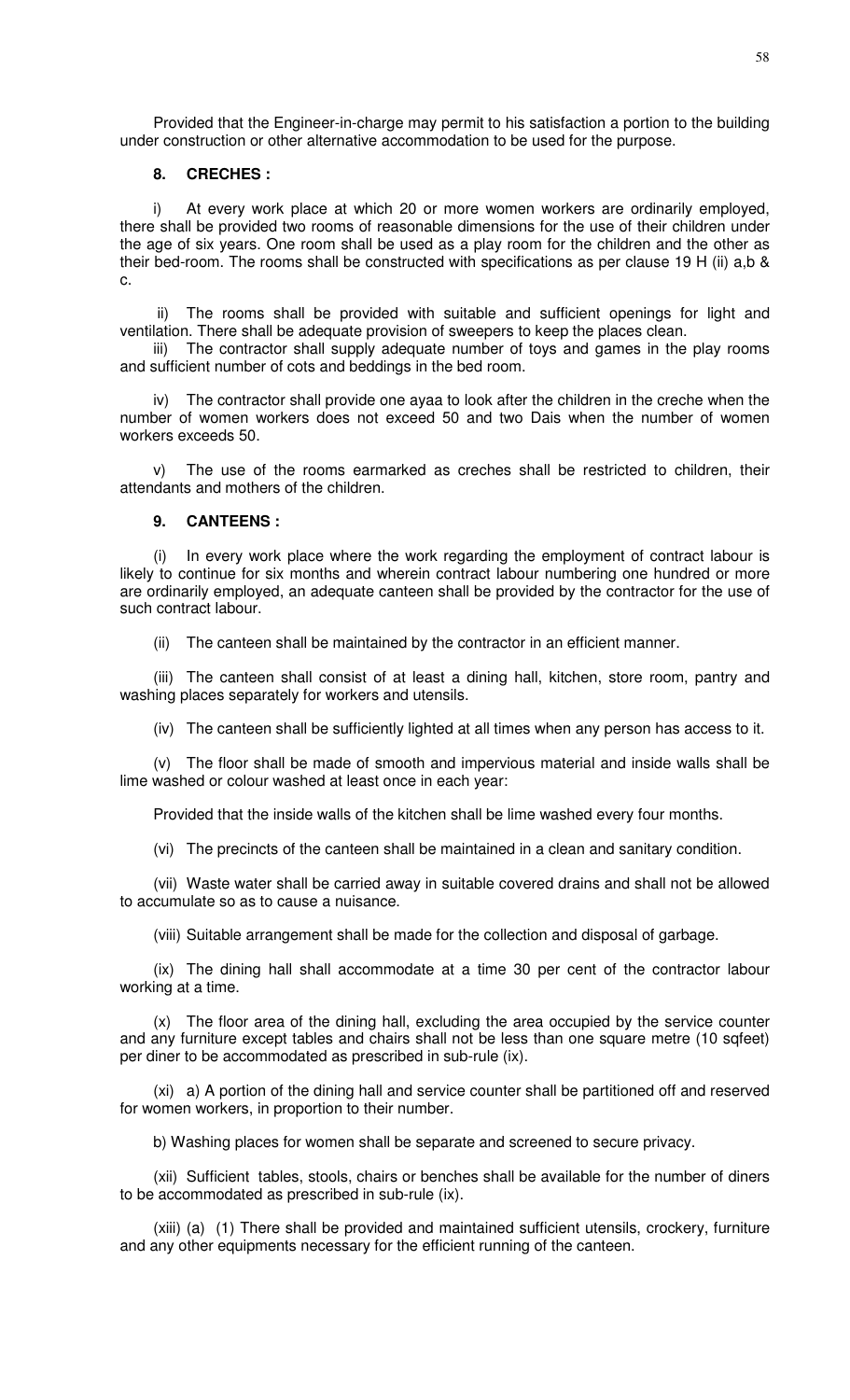(2) The furniture, utensils and other equipments shall be maintained in a clean and hygienic condition.

(b) (1) Suitable clean clothes for the employees serving in the canteen shall be provided and maintained.

(2) A service counter, if provided, shall have top of smooth and impervious material.

(3) Suitable facilities including an adequate supply of hot water shall be provided for the cleaning of utensils and equipments.

(xiv) The food stuffs and other items to be served in the canteen shall be in conformity with the normal habits of the contract labour.

(xv) The charges for food stuffs, beverages, and any other items served in the canteen shall be based on No profit, No loss and shall be conspicuously displayed in the canteen.

(xvi) In arriving at the price of food stuffs and other articles served in the canteen, the following items shall not be taken into consideration as expenditure, namely:—

(a) The rent of land and buildings;

(b) The depreciation and maintenance charges for the building and equipments provided for the canteen;

(c) The cost of purchase, repairs and replacement of equipments including furniture, crockery, cutlery and utensils;

(d) The water charges and other charges incurred for lighting and ventilation;

(e) The interest and amounts spent on the provision and maintenance and equipments provided for in the canteen.

(xvii) The accounts pertaining to the canteen shall be audited once every 12 months by registered accountants and auditors.

**10. ANTI-MALARIAL PRECAUTIONS :** The contractor shall at his own expense, conform to all anti-malarial instructions given to him by the Engineer-in-Charge including the filling up of any borrow pits which may have been dug by him.

11. The above rule shall be incorporated in the contracts and notice inviting tenders and shall form part of the contract.

**12. AMENDMENTS :** Government may, from time to time, add to or amend these rules and issue such directions as it may consider necessary for the purpose of removing any difficulty which may rise in the administration thereof.

\* \* \* \* \* \* \* \* \* \* \* \* \*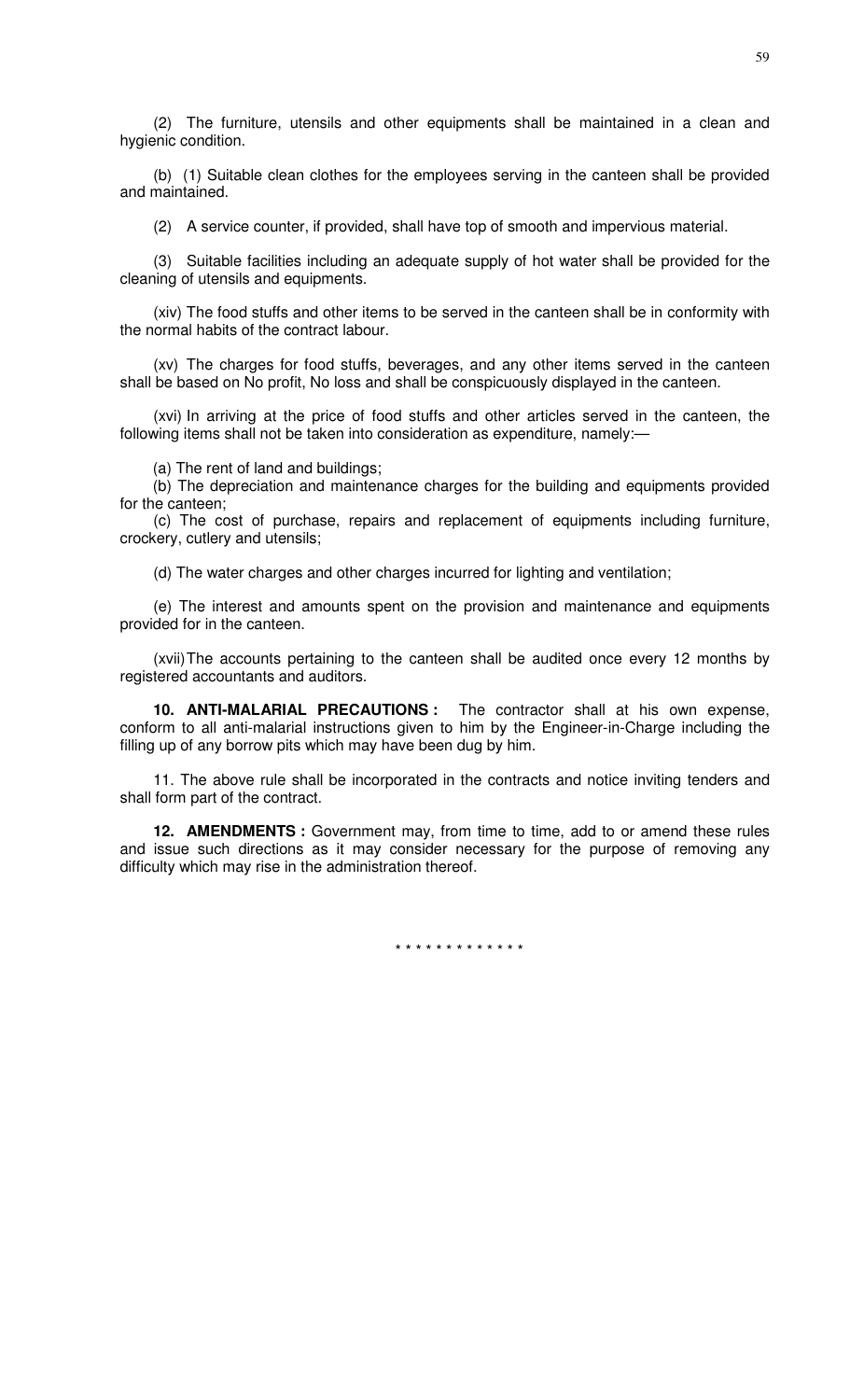### **SECTION - 3 (iv) : DEPARTMENT OF ATOMIC ENERGY CONTRACTORS LABOUR REGULATIONS:**

### **1. SHORT TITLE :**

These regulations may be called the "Department of Atomic Energy Contractors. Labour Regulations".

### **2. DEFINITIONS :**

i) **"Workmen"** means any person employed by the Department of Atomic Energy or its Contractor directly or indirectly through a sub-contractor, with or without the knowledge of the Department of Atomic Energy, to do any skilled, semi-skilled or unskilled manual, supervisory, technical or clerical work for hire or reward, whether the terms of employment are expressed or implied but does not include any person—

a) Who is employed mainly in a managerial or administrative capacity; or

b) Who, being employed in a supervisory capacity draws wages exceeding five hundred rupees per mensem or exercise either by the nature of the duties attached to the office or by reason of powers vested in him, functions mainly of managerial nature;

c) Who is an out worker, that is to say, a person to whom any article or materials are given out by or on behalf of the principal employer to be made up, cleaned, washed, altered, ornamental finished, repaired, adopted or otherwise processed for sale for the purposes of the trade or business of the principal employer and the process is to be carried out either in the home of the out worker or in some other premises, not being premises under the Control and management of the principal employer.

"fair wages" means wages whether for time or piece work fixed and notified under the provisions of the Minimum Wages Act from time to time.

iii) **"Contractors"** shall include every person who undertakes to produce a given result other than a mere supply of goods or articles of manufacture through contract labour or who supplies contract labour for any work and includes a sub-contractor.

iv) **"Wages"** shall have the same meaning as defined in the payment of wages act.

2(a) Normally working hours of an adult employee should not exceed 9 hours a day and in case of a child 41/2 hours a day. The working day shall be so arranged that inclusive of interval for rest, if any, it shall not spread over more than 12 hours on any day.

2(b) When an adult worker is made to work for more than 9 hours on any day or for more than 48 hours in any week he shall be paid over time for the extra hours put in by him at double the ordinary rate of wages.

2(c) (i) Every worker shall be given a weekly holiday normally on a Sunday, in accordance with the provisions of the Minimum Wages (Central) Rules, 1960 as amended from time to time irrespective of whether such worker is governed by the Minimum Wages Act or not.

(ii) Where a Minimum Wages prescribed by the Government under the Minimum Wages Act are not inclusive of the wages for the weekly day of rest, the worker shall be entitled to rest day wages at the rate applicable to the next preceding day, provided he has worked under the same contractor for a continuous period of not less than 6 days.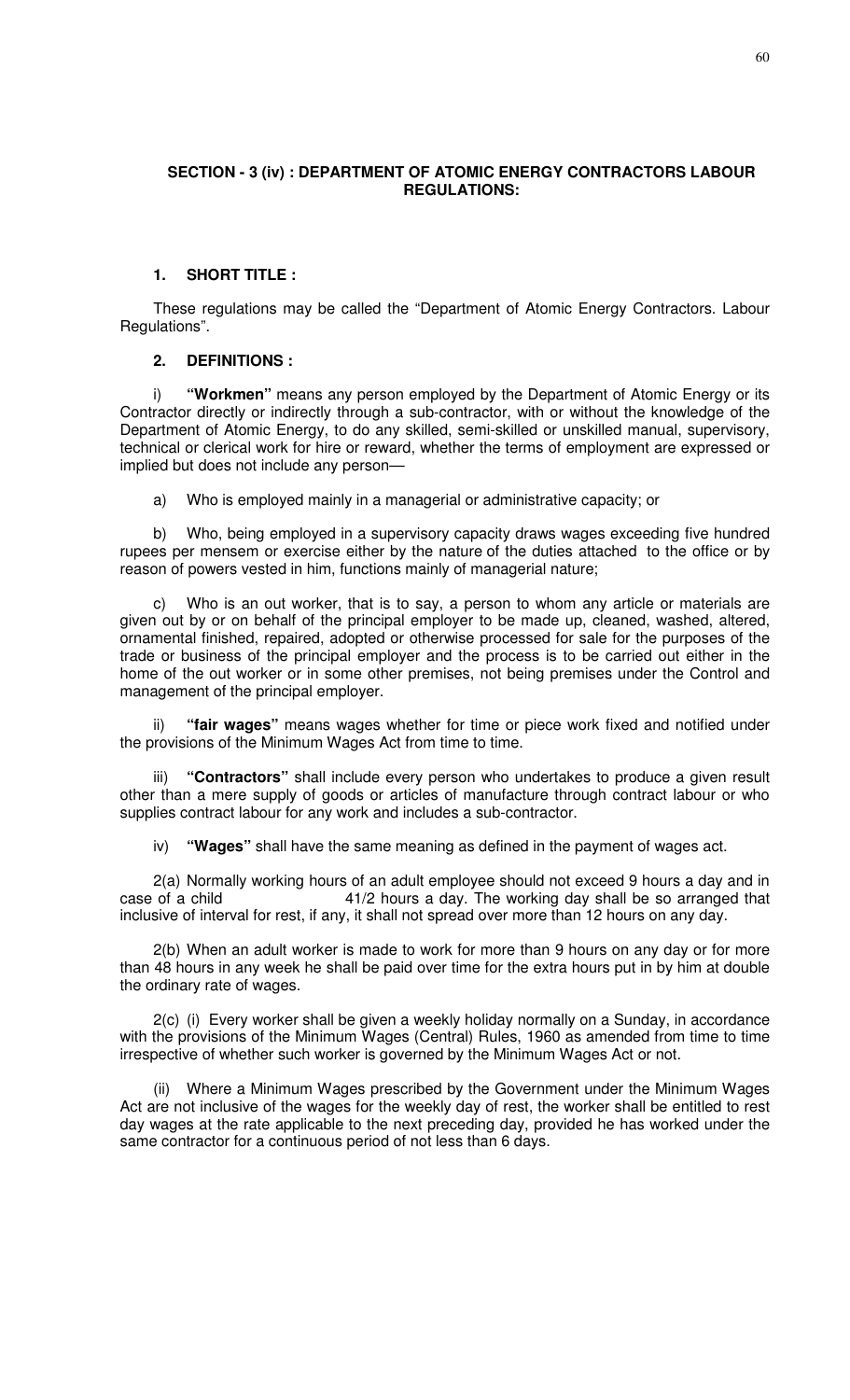(iii) Where a contractor is permitted by the Engineer-in-Charge to allow a worker to work on a normal weekly holiday, he shall grant a substituted holiday to him for the whole day on one of the five days immediately before or after the normal weekly holiday and pay wages to such worker for the work performed on the normal weekly holiday at over time rate.

3. (i) Normally working hours of an adult employee should not exceed 9 hours a day. The working day shall be so arranged that inclusive of interval for rest, if any, it shall not spread over more than 12 hours on any day.

(ii) When an adult worker is made to work for more than 9 hours on any day for more than 48 hours in any week, he shall be paid over time for the extra hours put in by him at double the ordinary rate of wages.

(iii) a) Every worker shall be given a weekly holiday normally on a Sunday, in accordance with the provisions of the Minimum Wages (Central) Rules 1960 as amended from time to time irrespective of whether such worker is governed by the Minimum Wages Act or not.

b) Where the minimum wages prescribed by the Government under the Minimum Wages Act are not inclusive of the wages for the weekly day of rest, the worker shall be entitled to rest day wages at the rate applicable to the next preceding day, provided he has worked under the same contractor for a continuous period of not less than 6 days.

c) Where a contractor is permitted by the Engineer-in-Charge to allow a worker to work on a normal weekly holiday, he shall grant a substituted holiday to him for the whole day on one of the five days immediately before or after the normal weekly holiday and pay wages to such worker for the work performed on the normal weekly holiday at overtime rate.

### 4. **DISPLAY OF NOTICE REGARDING WAGES ETC. :**

The contractor shall before he commences his work on contract, display and correctly maintain and continue to display and correctly maintain in a clean and legible condition in conspicuous places on the work, notices in English and in the local Indian languages spoken by the majority of the workers, giving the minimum rates of wages fixed under the Minimum Wages Act, the actual wages being paid, the hours of work for which such wages are earned, wage periods, dates of payment of wages and other relevant information as per Annexure 'A'.

### **5. PAYMENT OF WAGES :**

- (i) The contractor shall fix wage periods in respect of which wages shall be payable.
- (ii) No wage period shall exceed one month.

(iii) The wages of every person employed as contract labour in an establishment or by a contractor where less than one thousand, such persons are employed shall be paid before the expiry of the seventh day and in other cases before the expiry of tenth day after the last day of the wage period in respect of which the wages are payable.

(iv) Where the employment of any worker is terminated by or on behalf of the contractor, the wages earned by him shall be paid before the expiry of the second working day from the date on which his employment is terminated.

(v) All payments of wages shall be made on a working day at the work premises and during the working time and on a date notified in advance and in case the work is completed before the expiry of the wage period, final payment shall be made within 48 hours of the last working day.

(vi) Wages due to every worker shall be paid to him direct or to other person authorised by him in this behalf.

(vii) All wages shall be paid in current coin or currency or in both.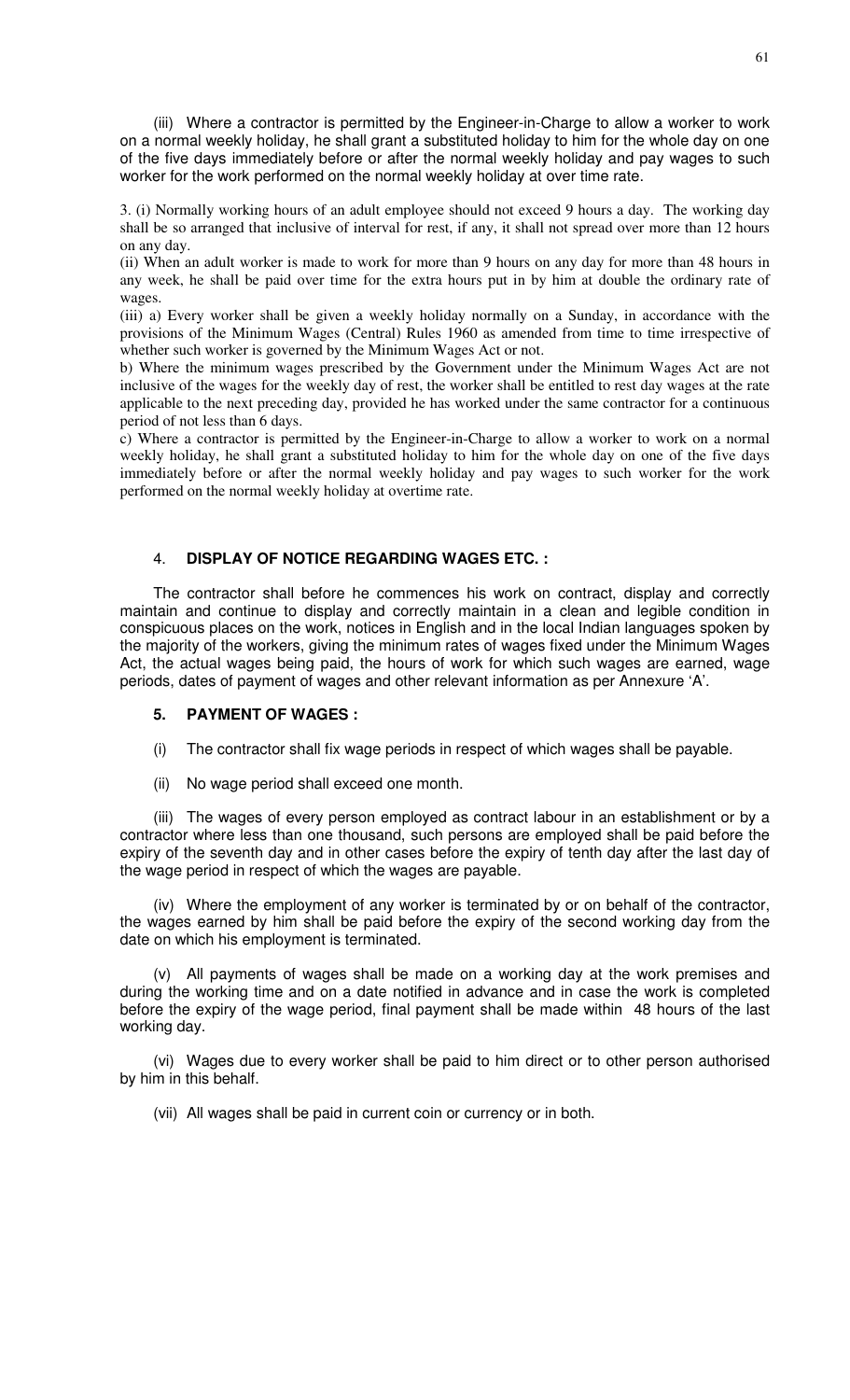(viii) Wages shall be paid without any deductions of any kind except those specified by the Central Government by general or special order in this behalf or permissible under the payment of Wages Act, 1956.

(ix) A notice showing the wages period and the place and time of disbursement of wages shall be displayed at the place of work and a copy sent by the contractor to the Engineer-in-Charge under acknowledgement.

(x) It shall be the duty of the contractor to ensure the disbursement of wages in the presence of the Engineer-in-Charge or any other authorised representative of the Engineer-in-Charge who will be required to be present at the place and time of disbursement of wages by the contractor to workmen.

(xi) The contractor shall obtain from the Engineer-in-Charge or any other authorised representative of the Engineer-in-Charge as the case may be, a certificate under his signature at the end of the entries in the "Register of wages" or the "Wage-cum-Muster Roll" as the case may be in the following form :

"Certified that the amount shown in column No.

has been paid to the workmen concerned in my presence on \_\_\_\_\_ \_\_\_\_\_\_\_\_\_\_\_\_\_\_\_\_\_\_\_\_\_\_\_\_\_\_\_ at \_\_\_\_\_\_\_\_\_\_\_\_\_\_\_\_\_\_\_\_\_\_\_\_\_\_\_\_\_

# **6. FINES AND DEDUCTIONS WHICH MAY BE MADE FROM WAGES:**

i) The wages of a worker shall be paid to him without any deductions of any kind except the following:

a) Fines.

b) Deductions for absence from duty i.e from the place or the places where by the terms of him employment he is required to work. The amount of deduction shall be in proportion to the period for which he was absent.

Deductions for damage to or loss of goods expressly entrusted to the employed person for custody, or for loss of money or any other deduction which he is required to account, where such damage or loss is directly attributable to his neglect or default.

d) Deduction for recovery of advances or for adjustment of over payment of wages, advances granted shall be entered in a register.

e) Any other deduction which the Central Government may from time to time allow.

ii) No fines should be imposed on any worker save in respect of such acts and omissions on his part as have been approved of by the Chief Labour Commissioner.

Note: An approved list of acts and omissions for which fines can be imposed is enclosed as Annexure – I.

No fine shall be imposed on a worker and no deduction for damage or loss shall be made from his wages until the worker has been given an opportunity of showing cause against such fines or deductions.

iv) The total amount of fine which may be imposed in anyone wage period on a worker shall not exceed an amount equal to three paise in a rupee of the total wages, payable to him in respect of that wage period.

v) No fine imposed on any worker shall be recovered from him by installment, or after the expiry of sixty days from the date on which it was imposed.

vi) Every fine shall be deemed to have imposed on the day of the act or omission in respect of which it was imposed.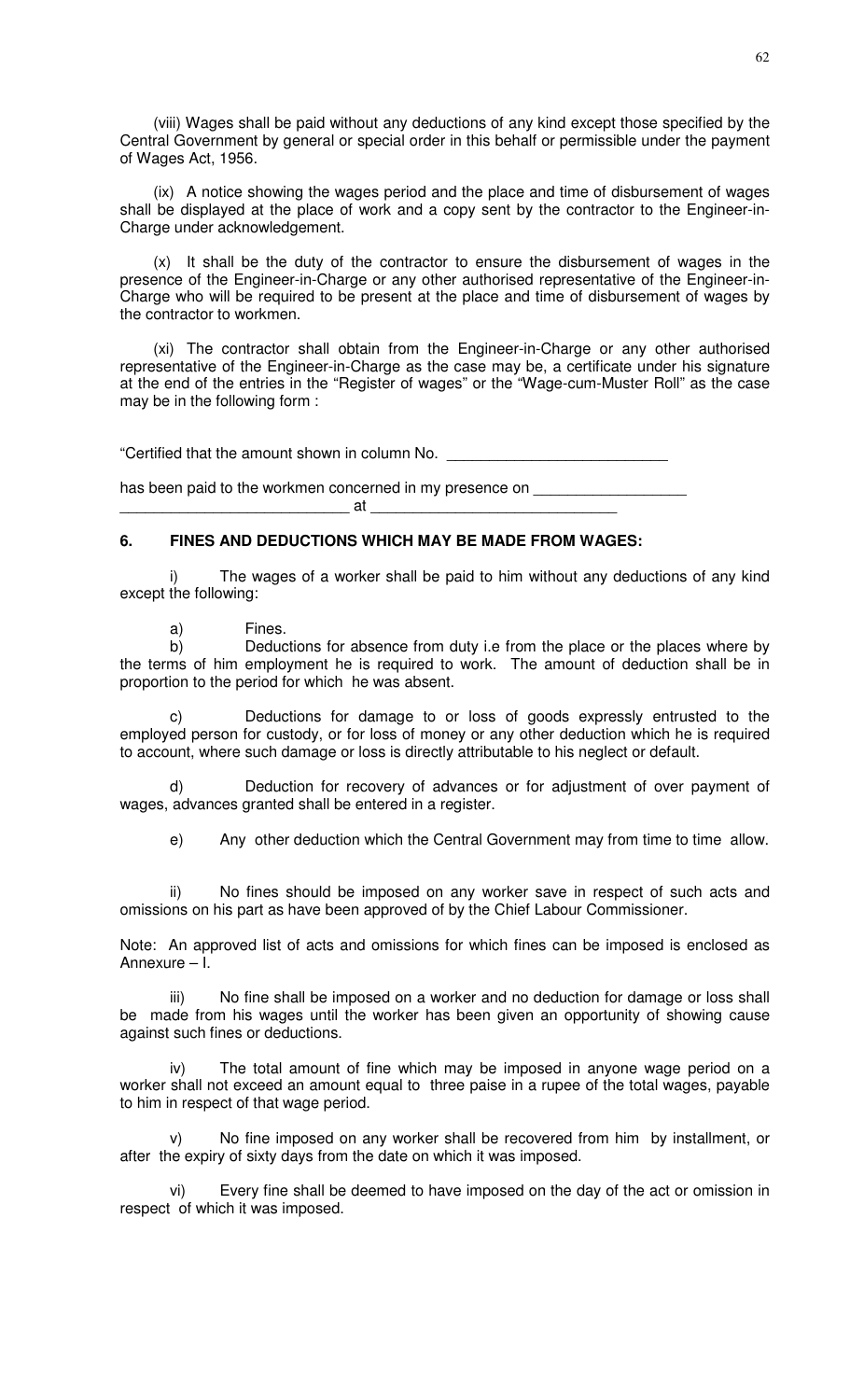# **7. LABOUR RECORDS:**

i) The contractor shall maintain a **"Register of persons employed"** on work on contract in Form XIII of the CL (R & A) Central Rules, 1971 (Annexure B).

The contractor shall maintain "Muster Roll" in respect of all workmen employed by him on the work under the contract in form XVI of the CL (R & A) Rules, 1971 (Annexure C).

The contractor shall maintain "Wage Register" in respect of all workmen employed by him on the work under the contract in form XVII of the CL (R & A) Rules, 1971 (Annexure D).

# iv) **Register of accidents:**

The Contractor shall maintain a register of accident in such form as may be convenient at the work place but the same shall include the following particulars:

- a) Full particulars of the labourers who met with accident.
- b) Rate of wages.
- c) Sex.
- d) Age.
- e) Nature of accident and cause of accident.
- f) Time and date of accident.
- g) Date and time when admitted in Hospital.
- h) Date of discharge from Hospital.
- i) Period of treatment and result of treatment.
- j) Percentage of loss earning capacity and disability as assessed by Medical Officer.
- k) Claim required to be paid under workmen's Compensation Act.
- l) Date of payment of compensation.
- m) Amount paid with details of the person to whom the same was paid.
- n) Authority by whom the compensation was assessed.
- o) Remarks.

### **v) Register of Fines:**

The contractor shall maintain a **"Register of Fines"** in the form XII of the CL (R & A) Rules, 1971 (Annexure K).

vi) The contractor shall maintain a **"Register of deductions for damage or loss"** in the form XX of the CL (R & A) Rules, 1971 (Annexure J).

# vii) **Register of Advances:**

The contractor shall maintain **a "Register of Advances"** in the form XXI of the CL (R & A) Rules, 1971 (Annexure K).

### **viii) Register of overtime:**

The contractor shall maintain a **"Register of Overtime"** in the form XXIII of the CL (R & A) Rules, 1971 (Annexure L).

### 8. **ATTENDANCE CARD-CUM-WAGE SLIP:**

i) The contractor shall issue an attendance card-cum-wage slip to each workmen employed by him in the specimen form at (Annexure-E).

ii) The card shall be valid for each wage period.

iii) The contractor shall mark the attendance of each workmen on the card twice each day, once at the commencement of the day and again after the rest interval, before he actually starts work.

iv) The card shall remain in possession of the worker during the wage period under reference.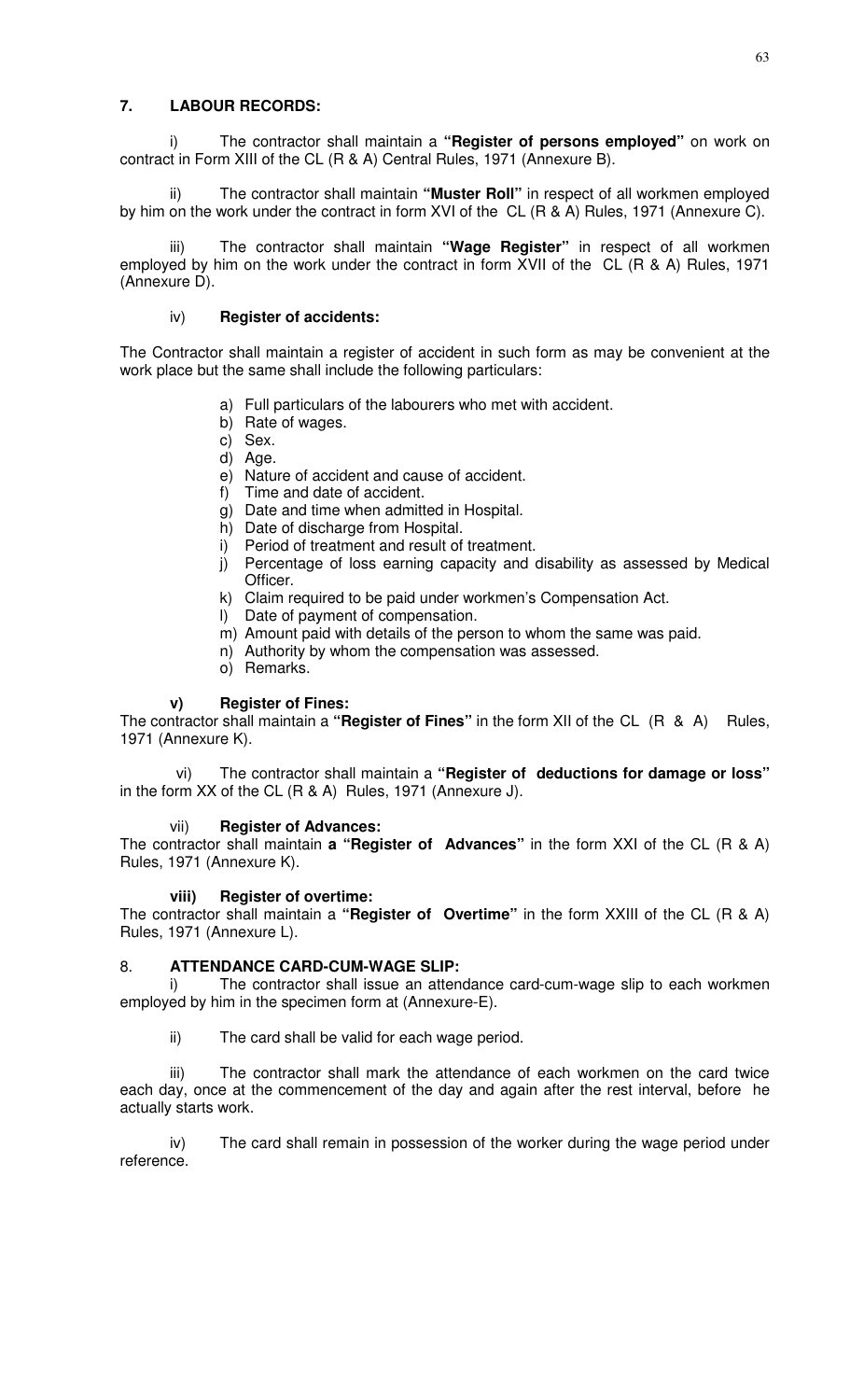v) The contractor shall complete the wage slip portion on the reverse of the card at least a day prior to the disbursement of wages in respect of the wage period under reference.

vi) The contractor shall obtain the signature or thumb impression of the worker on the wage slip at the time of disbursement of wages and retain the card himself.

# 9. **EMPLOYMENT CARD :**

The contractor shall issue an Employment Card in Form XIV of the CL (R & A) Central Rules, 1971 to each worker within three days of the employment of the worker (Annexure-F).

# 10. **SERVICE CERTIFICATE :**

On termination of employment for any reason whatsoever the contractor shall issue to the workman whose services have been terminated, a service certificate in form XV of the CL (R & A) Central Rules, 1971 (Annexure G).

# 11. **PRESERVATION OF LABOUR RECORDS :**

All records to be maintained under Regulations Nos. 6 and 7 shall be reserved in original for a period of three years from the date of last entries made in them and shall be made available for inspection by the Engineer-in-Charge, Labour Officer or any other officers authorised by the Department of Works & Housing in this behalf.

# 12. **POWER OF LABOUR OFFICERS TO MAKE INVESTIGATIONS OR ENQUIRY :**

The Labour Officer or any other person authorised by Central Government on their behalf shall have power to make enquiries with a view to ascertaining and enforcing due and proper observance of the Fair Wages Clauses and the Provisions of Regulations. He shall investigate into any complaint regarding the default made by the contractor or sub contractor in regard to such provision.

# 13.. **REPORT OF LABOUR OFFICER :**

The Labour Officer or other person authorised as aforesaid shall submit a report of result of his investigation or enquiry to the Engineer-in-Charge concerned indicating the extent, if any to which the default has been committed with a note that necessary deductions from the contractor's bill be made and the wages and other dues be paid to the labourers concerned in case an appeal is made by the contractor under Clause 13 of these regulations, actual payment to labourers will be made by the Engineer-in-Charge after the Chief Engineer has given his decision on such appeal.

The Engineer-in-Charge shall arrange payments to the labour concerned within 45 days from the receipt of the report from the Labour Officer or the Chief Engineer as the case may be.

# 14. **APPEAL AGAINST THE DECISION OF LABOUR OFFICER :**

Any person aggrieved by the decision and recommendations of the Labour Officer or other person so authorised may appeal against such decision to the Chief Engineer concerned within 30 days from the date of decision, forwarding simultaneously a copy of his appeal to the Engineer-in-Charge concerned but subject to such appeal, the decision of the Officer shall be final and binding upon the contractor.

# 15. **PROHIBITION REGARDING REPRESENTATION THROUGH LAWYER :**

i) A workman shall be entitled to be represented in any investigation or enquiry under these regulation by:

- a) An officer of a registered trade union of which he is a member.
- b) An officer of a federation of trade unions referred to in clause (a) is affiliated.

c) Where the employer is not member of any registered trade union, by an officer of a trade union, connected with, or by any other workman employed in the Industry in which the worker is employed.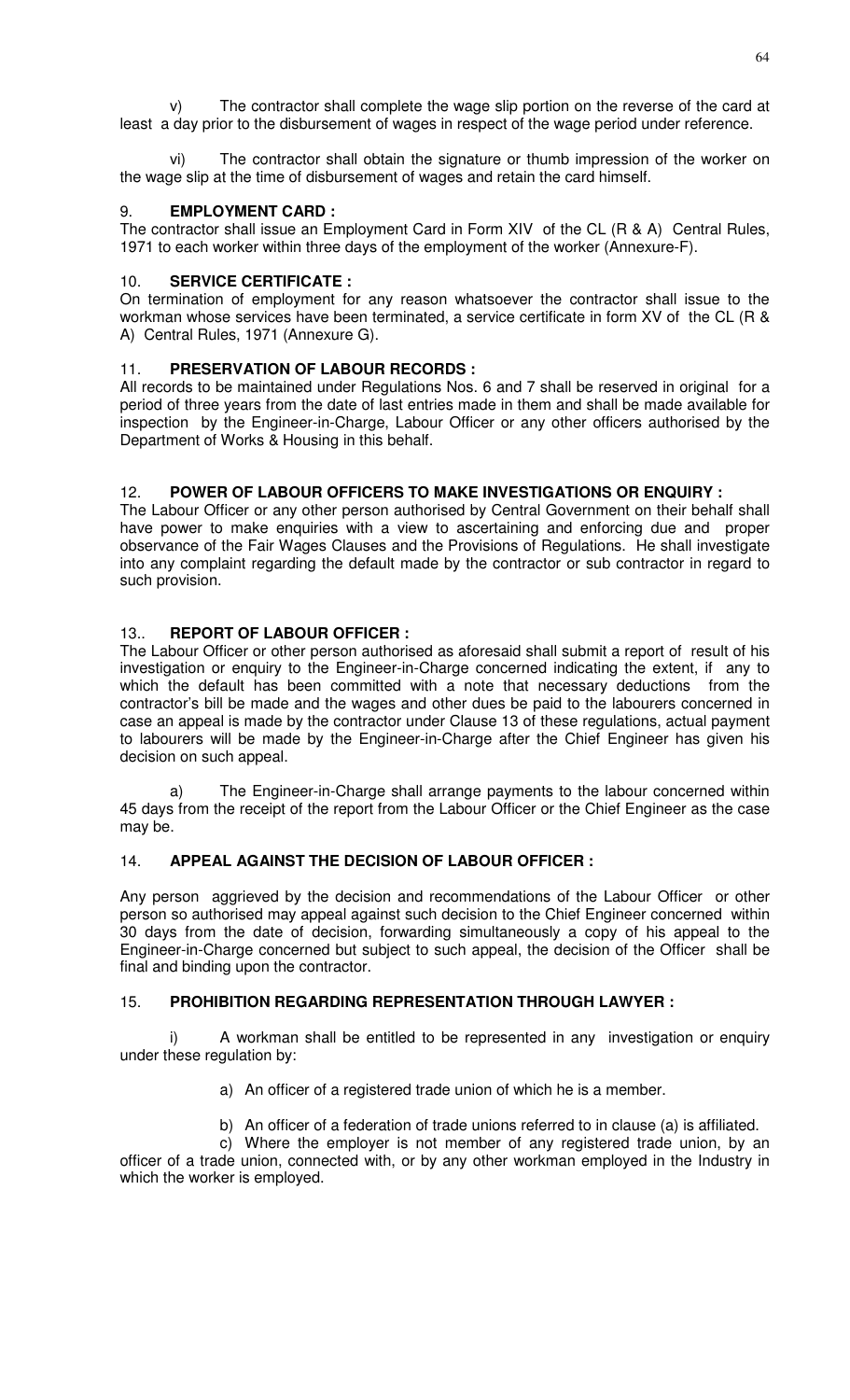ii) An employer shall be entitled to be represented in any investigation or enquiry under these regulations by:

a) An officer of an association of employers of which he is a member.

b) An officer of a federation of associations of employees to which association referred to in clause (a) is affiliated.

c) Where the employer is not a member of any association of employers, by an officer of association of employer, connected with, or by any other employer engaged in the Industry in which the employer is engaged.

 iii) No party shall be entitled to be represented by a legal practitioner in any investigation or enquiry under regulations.

## 16.. **INSPECTION OF BOOKS AND SLIPS:**

The contractor shall allow inspection of all the prescribed labour records to any of his workers or to his agent at a convenient time and place after due notice is received or to the Labour Officer or any other person, authorised by the Central Government on his behalf.

# 17. **SUBMISSION OF RETURNS:**

The contractor shall submit periodical returns as may be specified from time to time.

## 18. **AMENDMENTS:**

The Central Government may from time to time, add to or amend the regulations and any question as to the application, interpretation or effect of these regulations the decision of the Chief Engineer concerned in that behalf shall be final.

# **ANNEXURE- ' A'**

|                          |                                                                                                                                                                                | <b>LABOUR BOARD</b> |  |  |
|--------------------------|--------------------------------------------------------------------------------------------------------------------------------------------------------------------------------|---------------------|--|--|
|                          |                                                                                                                                                                                |                     |  |  |
|                          |                                                                                                                                                                                |                     |  |  |
|                          |                                                                                                                                                                                |                     |  |  |
|                          |                                                                                                                                                                                |                     |  |  |
|                          |                                                                                                                                                                                |                     |  |  |
|                          | Name and address of Labour Enforcement Officer _______________ Date ____________                                                                                               |                     |  |  |
| $\overline{\phantom{a}}$ | $\bigcap_{n=1}^{\infty}$ $\bigcap_{n=1}^{\infty}$ $\bigcap_{n=1}^{\infty}$ $\bigcap_{n=1}^{\infty}$ $\bigcap_{n=1}^{\infty}$ $\bigcap_{n=1}^{\infty}$ $\bigcap_{n=1}^{\infty}$ |                     |  |  |

| SI  | Category | Minimum    | Actual    | Number  | Remarks |
|-----|----------|------------|-----------|---------|---------|
| No. |          | wage fixed | wage paid | present |         |
|     |          |            |           |         |         |
|     |          |            |           |         |         |
|     |          |            |           |         |         |

| Date of payment of wages expression and the payment of wages |
|--------------------------------------------------------------|
|                                                              |
|                                                              |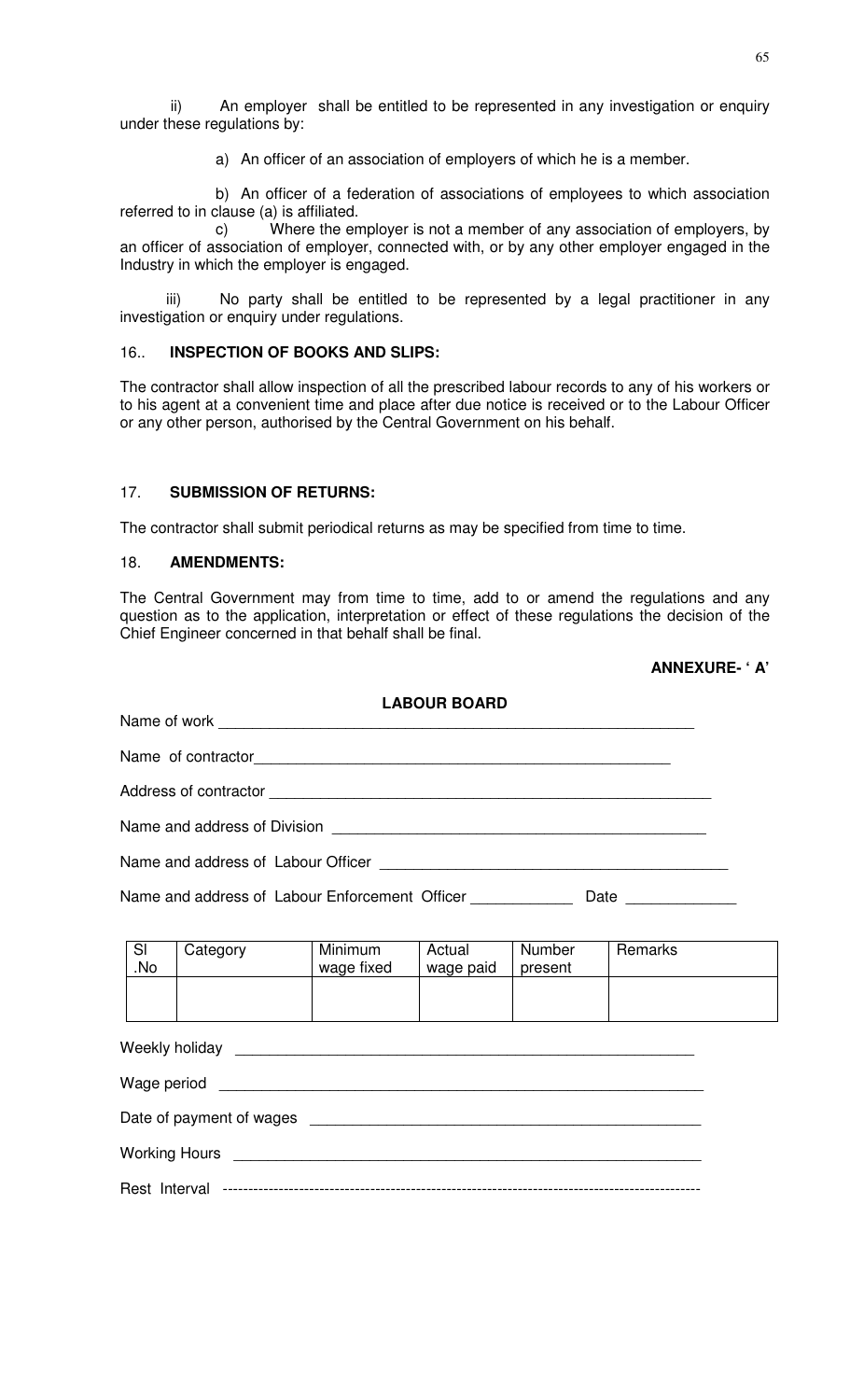# **FORM XIII**

**Register of workmen employed by contractor**  Name and Address of contractor:

Name and Address of establishment in/under which contract is carried on:

Nature and Location of work:

Name and Address of Principal Employer:

|     | Name and surname | Age     | Father's/ | Nature<br>of | Permanent       | Local   | Date<br>of <sub>1</sub> | Signature or | Date<br>of  | Reasons for | Remarks |
|-----|------------------|---------|-----------|--------------|-----------------|---------|-------------------------|--------------|-------------|-------------|---------|
| SI. | workman<br>of    | and sex | husband'  | employment   | home            | address | commencement            | impression   | termination | termination |         |
| No. |                  |         | Name      |              | address<br>of   |         | of employment           | the<br>of    | of          |             |         |
|     |                  |         |           |              | the workman     |         |                         | workman      | employment  |             |         |
|     |                  |         |           |              | (village<br>and |         |                         |              |             |             |         |
|     |                  |         |           |              | Tehsil,         |         |                         |              |             |             |         |
|     |                  |         |           |              | Taluka<br>and   |         |                         |              |             |             |         |
|     |                  |         |           |              | District)       |         |                         |              |             |             |         |
|     | $\overline{2}$   | 3       | 4         | 5            | 6               |         | 8                       | 9            | 10          | 11          | 12      |
|     |                  |         |           |              |                 |         |                         |              |             |             |         |
|     |                  |         |           |              |                 |         |                         |              |             |             |         |
|     |                  |         |           |              |                 |         |                         |              |             |             |         |
|     |                  |         |           |              |                 |         |                         |              |             |             |         |
|     |                  |         |           |              |                 |         |                         |              |             |             |         |
|     |                  |         |           |              |                 |         |                         |              |             |             |         |
|     |                  |         |           |              |                 |         |                         |              |             |             |         |
|     |                  |         |           |              |                 |         |                         |              |             |             |         |
|     |                  |         |           |              |                 |         |                         |              |             |             |         |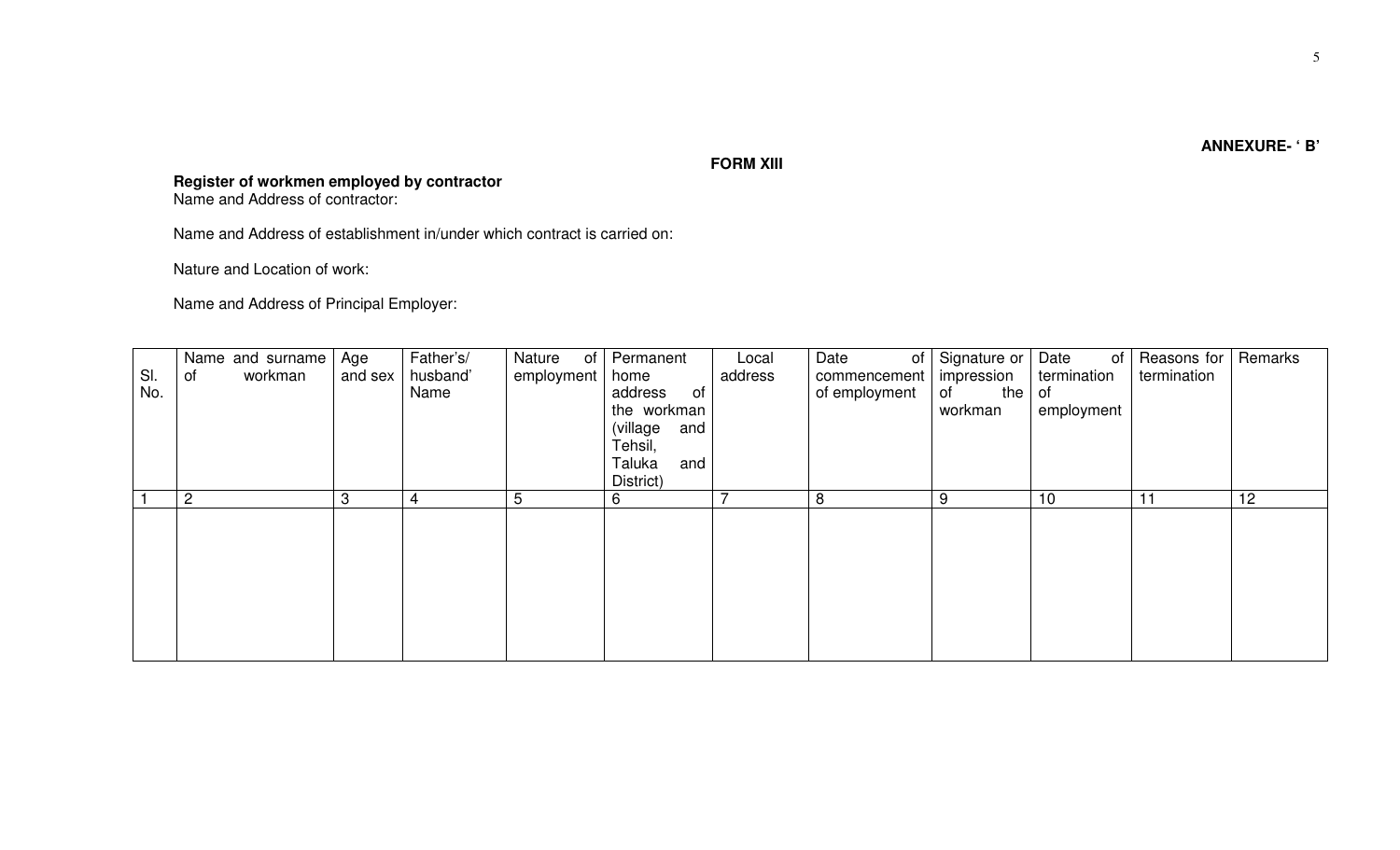# **FORM XVI MUSTER ROLL**

Name and address of contractor:

Name and address of establishment in/under which contract is carried on:

Nature and location of work:

Name and address of Principal Employer:

For the month of/fortnight:

| SI. No | Name<br>of<br>workman | Father's/Husband's Name | Sex | Dates | Remarks |
|--------|-----------------------|-------------------------|-----|-------|---------|
|        | ာ<br>⊂                | റ<br>౦                  | 4   | 5     | 6       |
|        |                       |                         |     |       |         |
|        |                       |                         |     |       |         |
|        |                       |                         |     |       |         |
|        |                       |                         |     |       |         |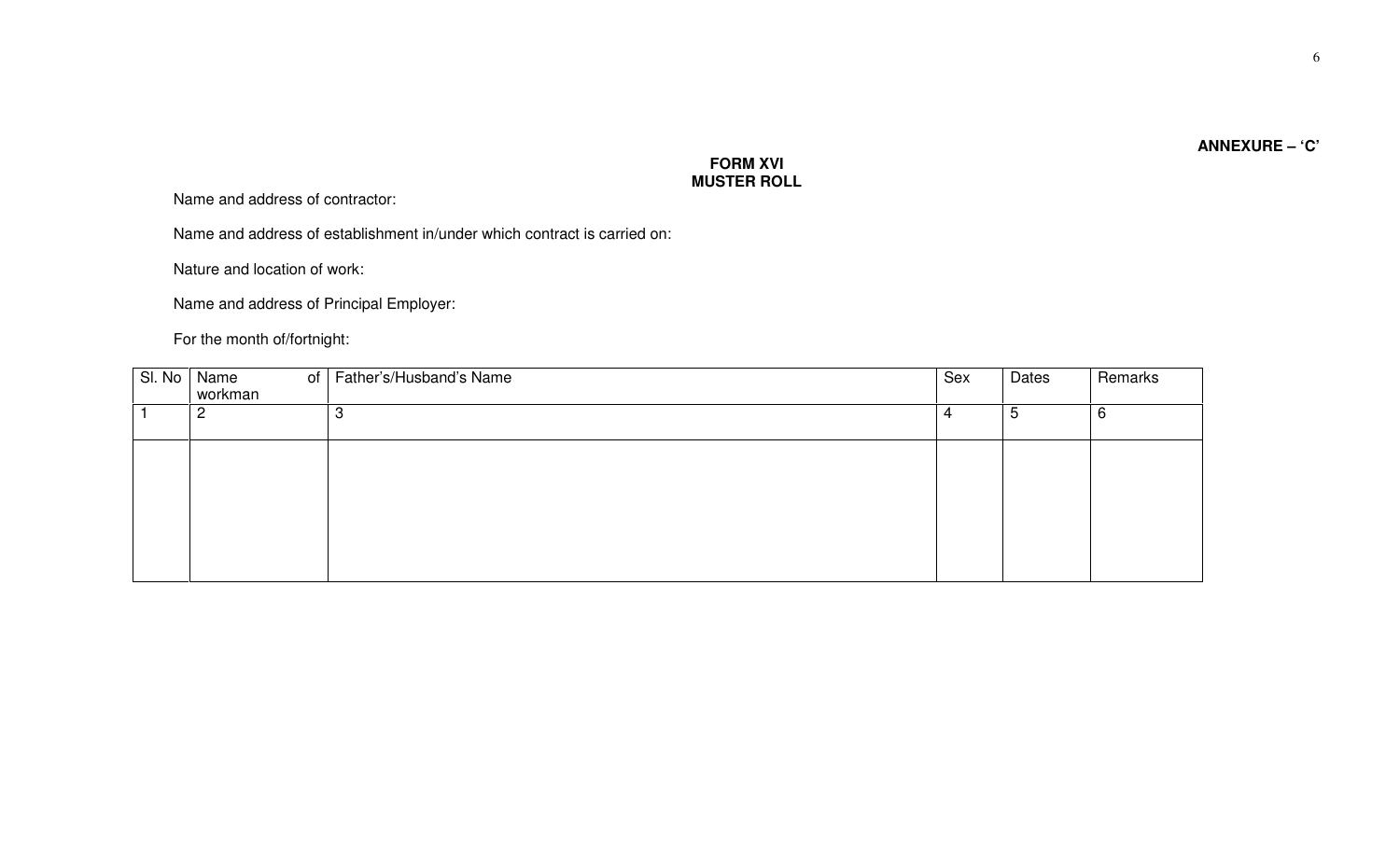# **FORM XVII REGISTER OF WAGES**

Name and address of contractor:

Name and address of establishment in/under which contract is carried on:

Nature and location of work:

Name and address of Principal employer:

| SI.<br>No | Name of<br>workman | Serial<br>in<br>the<br>register<br>Οf<br>workmen | Design<br>ation/<br>Nature<br>of work | of<br>No.<br>Days<br>worked | Unit<br>of<br>work<br>done | Daily<br>rate of<br>wages<br>piece<br>Rate | Basic<br>Wages | Dearness<br>allowance | Over<br>time | Other<br>cash<br>payment<br>(indicate<br>nature) | Total | Deductions<br>if any | Net<br>amount<br>paid | Signature/<br>Thump<br>impression<br>0t<br>workmen | <b>Initials</b><br>of<br>contrac<br>tor<br>or<br>his<br>represe<br>ntative | Wage<br>:period<br>Monthly/Fortnight<br>ly. |
|-----------|--------------------|--------------------------------------------------|---------------------------------------|-----------------------------|----------------------------|--------------------------------------------|----------------|-----------------------|--------------|--------------------------------------------------|-------|----------------------|-----------------------|----------------------------------------------------|----------------------------------------------------------------------------|---------------------------------------------|
|           | $\overline{2}$     | 3                                                | 4                                     | 5                           | 6                          | $\overline{\phantom{0}}$                   | 8              | 9                     | 10           | 11                                               | 12    | 13                   | 14                    | 15                                                 | 16                                                                         |                                             |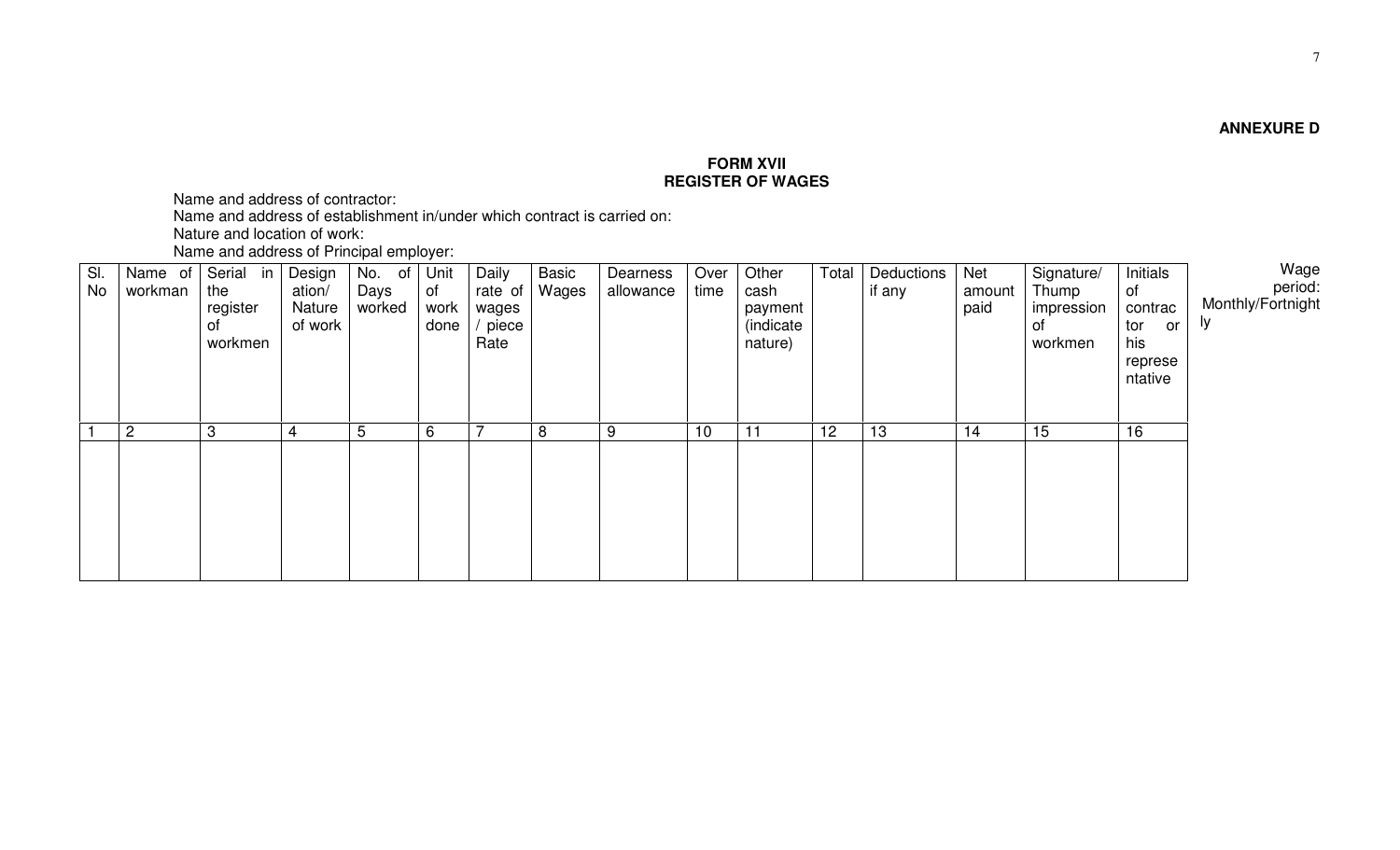# **ANNEXURE D**

8

# ANNEXURE-E WAGE CARD

| Wage Card No.:                  |                  |                 |
|---------------------------------|------------------|-----------------|
| Name and address of contractor: |                  |                 |
| Date of issue:                  |                  |                 |
| Name of work with location:     | Designation :    |                 |
| Name of workman:                | Month/Fortnight: |                 |
| Rate of wages :                 |                  |                 |
| Date of issue :                 | Designation      | Month/Fortnight |

| 1 <sub>1</sub>                                                   | 2.                                                           | 3. | 4. | 5 | 6. | 7. | 8. | 9. | 10. | 11. |  |  |                         |  |  |  |  |  |  |  |  |  | 12. 13. 14. 15. 16. 17. 18. 19. 20. 21. 22. 23. 24. 25. | 26. 27 | 28 | 29. | 30. | 31 |
|------------------------------------------------------------------|--------------------------------------------------------------|----|----|---|----|----|----|----|-----|-----|--|--|-------------------------|--|--|--|--|--|--|--|--|--|---------------------------------------------------------|--------|----|-----|-----|----|
|                                                                  | Morning:<br>Rate:                                            |    |    |   |    |    |    |    |     |     |  |  |                         |  |  |  |  |  |  |  |  |  |                                                         |        |    |     |     |    |
|                                                                  | Evening:<br>Amount:<br>Initial:                              |    |    |   |    |    |    |    |     |     |  |  |                         |  |  |  |  |  |  |  |  |  |                                                         |        |    |     |     |    |
| the sum of Rs. The same state of the sum of Rs.<br>Received from |                                                              |    |    |   |    |    |    |    |     |     |  |  | on account of my wages. |  |  |  |  |  |  |  |  |  |                                                         |        |    |     |     |    |
|                                                                  | The Wage Card is valid for one month from the date of issue. |    |    |   |    |    |    |    |     |     |  |  |                         |  |  |  |  |  |  |  |  |  |                                                         |        |    |     |     |    |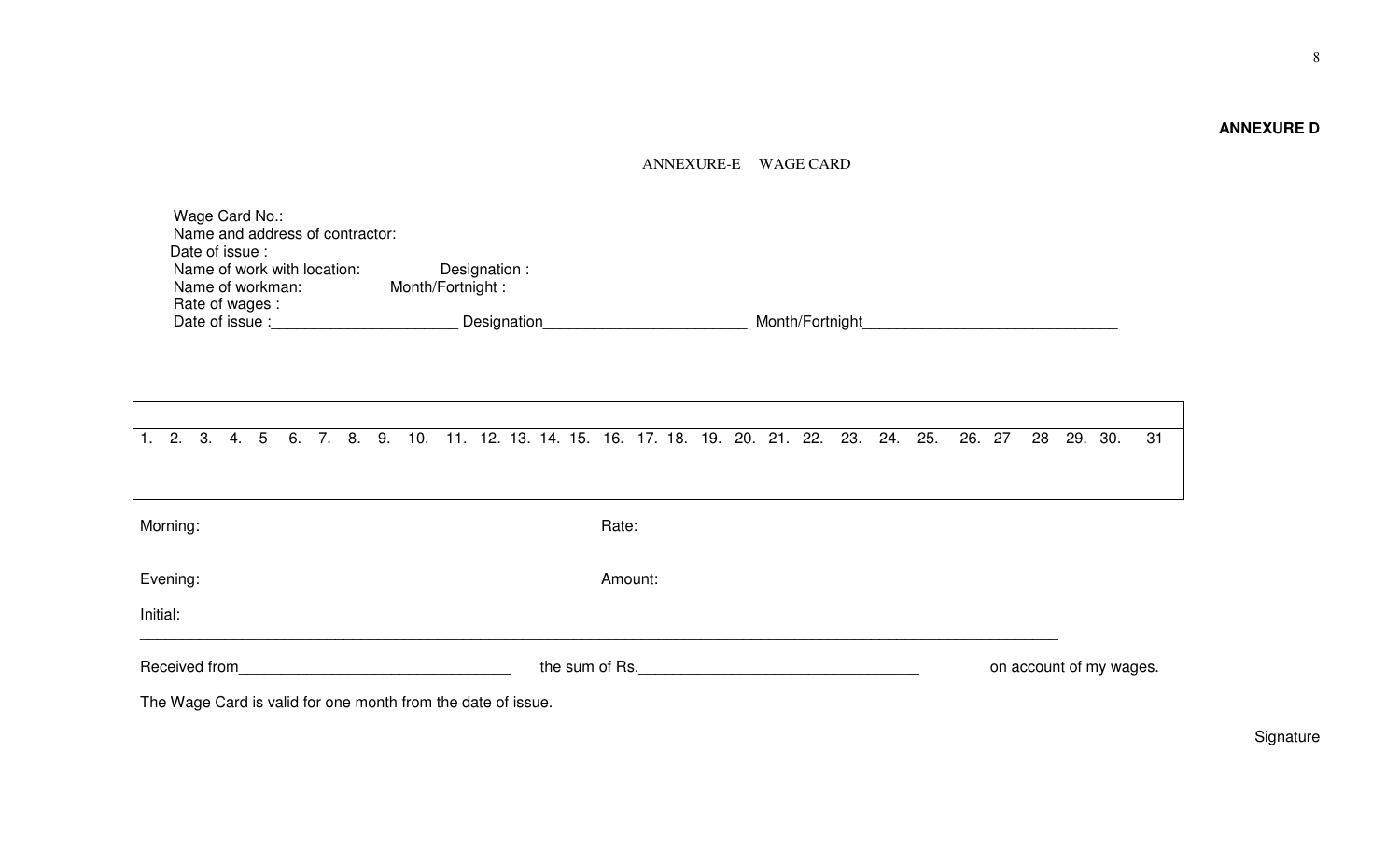# **FORM XIX WAGE SLIP**

| Name and address of contractor:                                              |              |
|------------------------------------------------------------------------------|--------------|
| Name and Fathers/Husbands name of workman:                                   |              |
| Nature and location of work:                                                 |              |
| For the Week/Fortnight/Month ending:<br>For the Week/Fortnight/Month ending: |              |
| 1. No. of days worked:                                                       |              |
| 2. No. of units worked in case of piece:                                     | rate workers |
| 3. Rate of daily wages/piece rate:                                           |              |
| 4. Amount of overtime wages:                                                 |              |
| 5. Gross wages payable:                                                      |              |
| 6. Deductions, if any: __________                                            |              |
| 7. Net amount of wages paid :                                                |              |
|                                                                              |              |

Initials of the contractor or his representative

# **ANNEXURE-' F'**

# **FORM XIV EMPLOYMENT CARD**

| Name and address of contractor:             |                              |
|---------------------------------------------|------------------------------|
| Name and address of establishment in/under: | which contract is carried on |
| Name of work and location of work:          |                              |
| Name and address of Principal employer:     |                              |
| 1. Name of the workman:                     |                              |
| 2. SI. No. in the register of workman:      | employed                     |
| 3. Nature of employment/designation:        |                              |
| 4. Wage rate (with particulars of unit in:  | case of piece work)          |
| 5. Wage period:                             |                              |
| 6. Tenure of employment: __________         |                              |
| 7. Remarks:                                 |                              |

Signature of contractor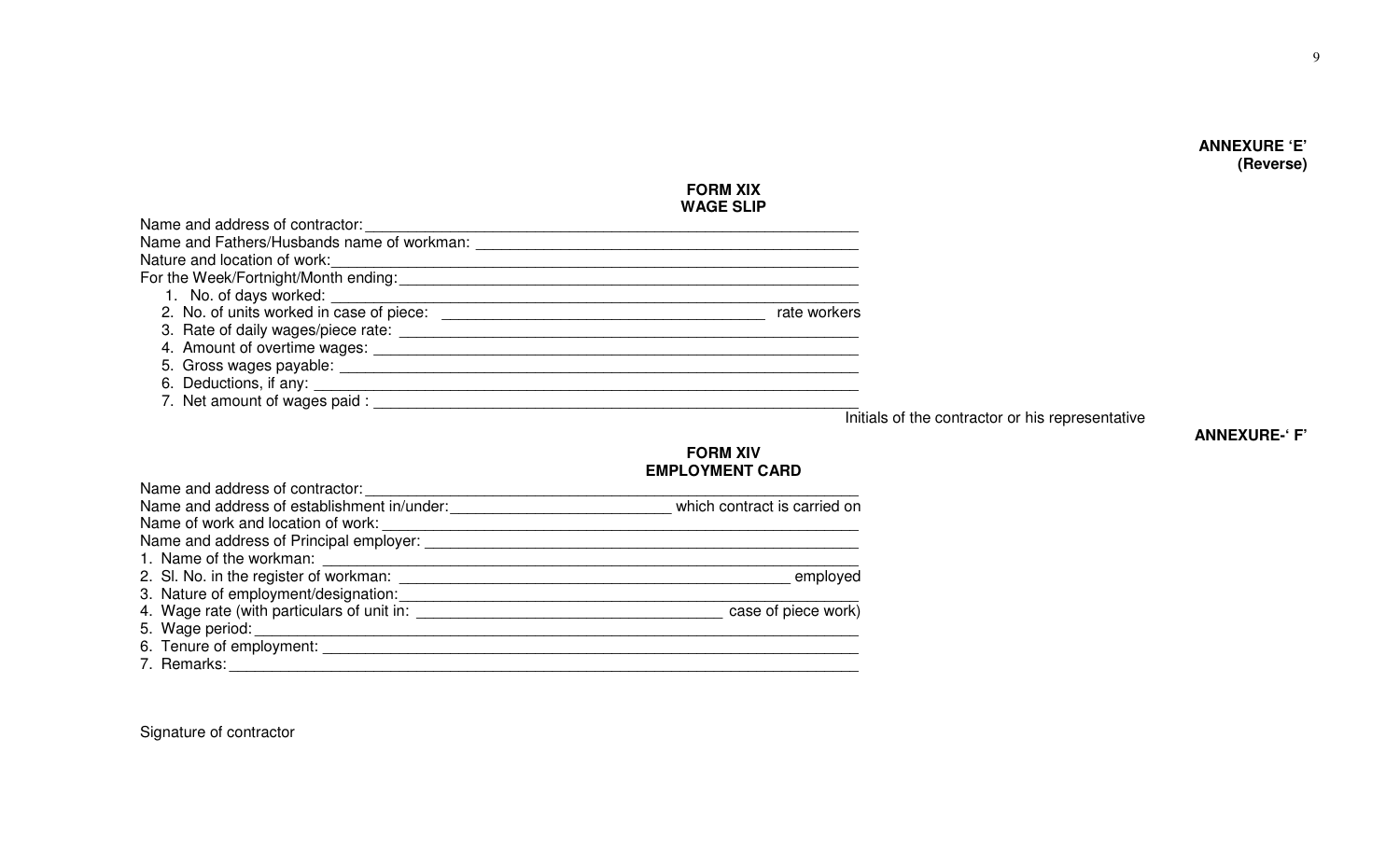**ANNEXURE G** 

# **FORM - XV SERVICE CERTIFICATE**

| Name and address of establishment in/under which contract is carried on                                         |  |
|-----------------------------------------------------------------------------------------------------------------|--|
|                                                                                                                 |  |
| Name and address of workman<br>Name and address of principle employer<br>Name and address of principle employer |  |
|                                                                                                                 |  |
| Identification marks                                                                                            |  |

Father / husband's Name \_\_\_\_\_\_\_\_\_\_\_\_\_\_\_\_\_\_\_\_\_\_\_\_\_\_\_\_\_\_\_\_\_\_\_\_\_\_\_\_\_\_\_\_\_\_\_\_\_\_\_\_\_\_\_\_\_\_\_\_\_\_\_\_\_

| SI.No | Total period for | Which Employed | Nature of work Done | Rate<br>οf        | $\mathsf R$ |
|-------|------------------|----------------|---------------------|-------------------|-------------|
|       |                  |                |                     | wage(             | e           |
|       |                  |                |                     | with              | m           |
|       |                  |                |                     | particular        | ar          |
|       |                  |                |                     | s of Unit   k     |             |
|       |                  |                |                     | in.<br>case $ s $ |             |
|       |                  |                |                     | piece<br>οf       |             |
|       |                  |                |                     | work              |             |
|       | From             | To             |                     |                   |             |
|       | 2                | 3              |                     | 5                 | 6           |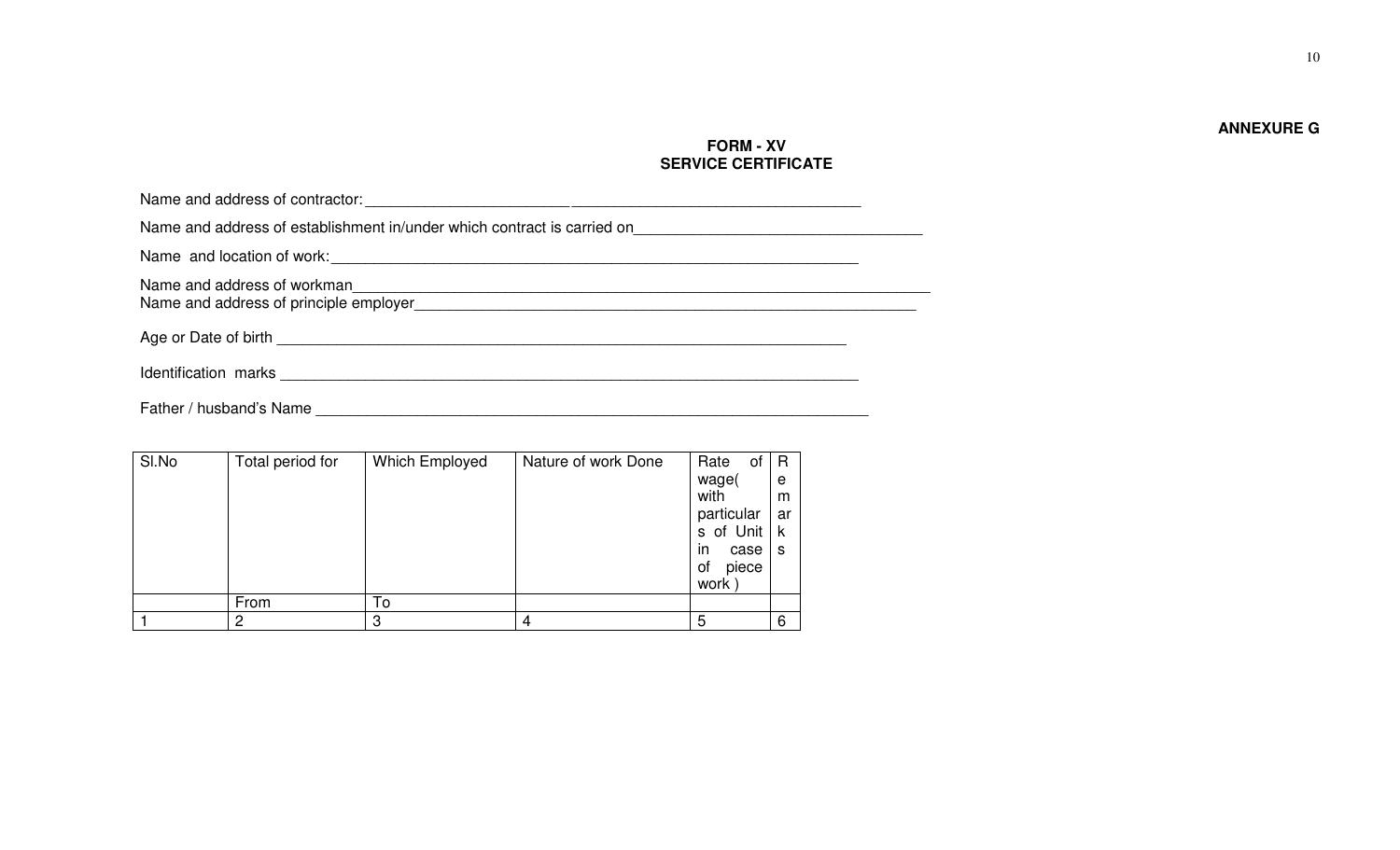**ANNEXURE 'H'** 

# **FORM - XII REGISTER OF FINES**

Name and address of contractor: Name and address of establishment in/under which contract is carried on:

Nature and location of work:

Name and address of Principal employer:

| SI.<br>No | Name of<br>workman | Father's/<br>Husband's<br>Name | Designation/<br>of  <br>nature<br>employment | Act/ omission<br>for which fine<br>imposed - | Date<br>of<br>offence | Whether<br>workman<br>showed<br>cause<br>against fine | Name<br>of I<br>in I<br>person<br>whose<br>employee's<br>explanation<br>was heard | wages period<br>and wages<br>payable | Amount of<br>fine<br>imposed | Date<br>on <sub>1</sub><br>which fine<br>realised | Remarks |
|-----------|--------------------|--------------------------------|----------------------------------------------|----------------------------------------------|-----------------------|-------------------------------------------------------|-----------------------------------------------------------------------------------|--------------------------------------|------------------------------|---------------------------------------------------|---------|
|           | $\overline{2}$     | 3                              | 4                                            | 5                                            | 6                     | $\rightarrow$                                         | 8                                                                                 | 9                                    | 10                           | 11                                                | 12      |
|           |                    |                                |                                              |                                              |                       |                                                       |                                                                                   |                                      |                              |                                                   |         |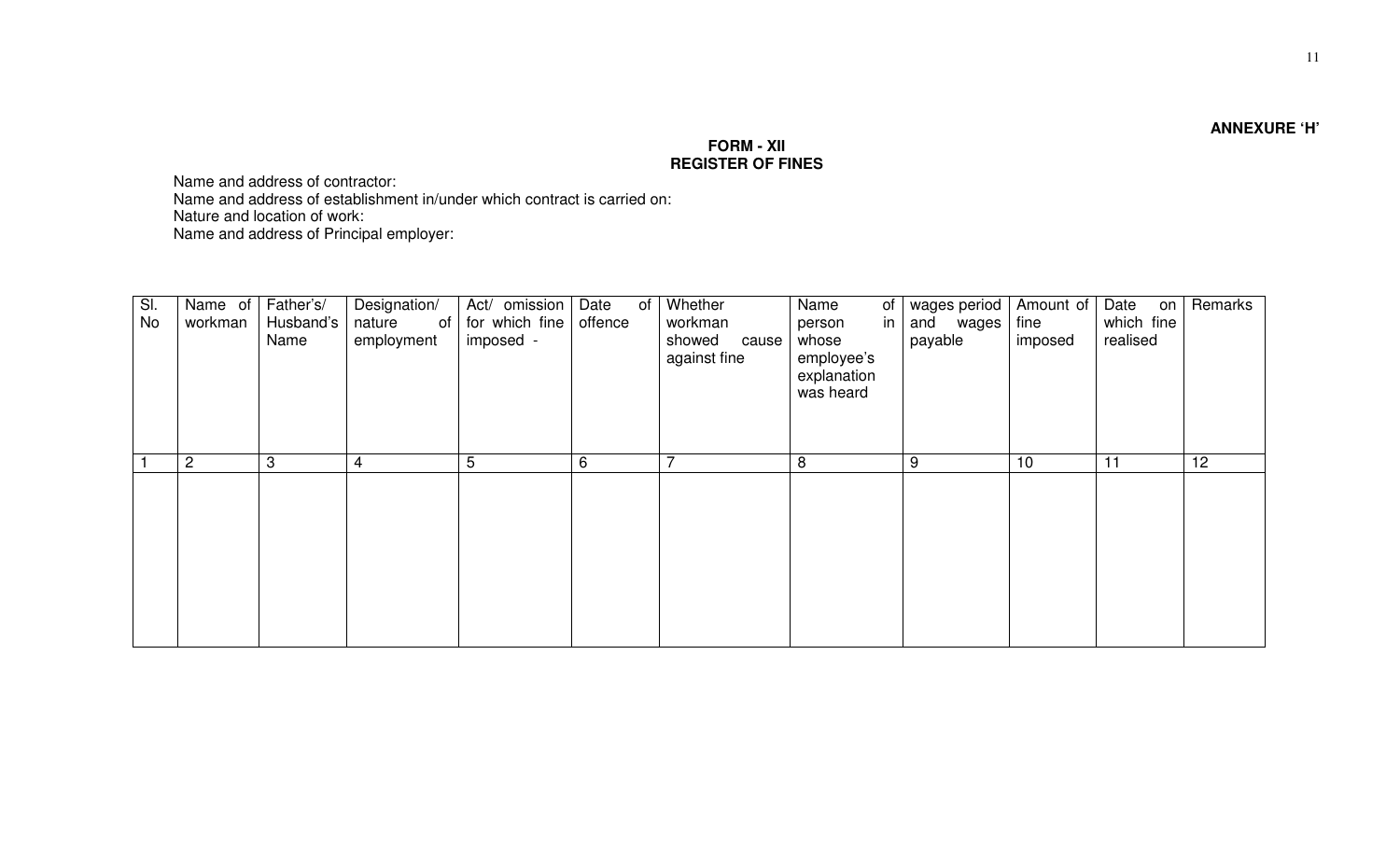# **LIST OF ACTS AND OMISSIONS FOR WHICH FINES CAN BE IMPOSED :**

In accordance with rule 5 of the Department of Atomic Energy Contractor's Labour Regulations to be displayed prominently at the site of work in both English and local language.

- 1. Willful insubordination or disobedience, whether alone or in combination with other.
- 2. Theft, fraud or dishonesty in connection with the contractors beside a business or property of Department of Atomic Energy.
- 3. Taking or giving bribes or any illegal gratifications.
- 4. Habitual late attendance.
- 5. Drunkenness fighting, riotous or disorderly or indifferent behavior.
- 6. Habitual negligence.
- 7. Smoking near or around the area where combustible or other materials are locked.
- 8. Habitual indiscipline.
- 9. Causing damage to work in the progress or to property of the Department of Atomic Energy or of the contractor.
- 10. Sleeping on duty.
- 11. Malingering or slowing down work.
- 12. Giving of false information regarding name, age, father's name etc.
- 13. Habitual loss of wage cards supplied by the employers.
- 14. Unauthorized use of employer's property for manufacture or making of unauthorized articles at the work place.
- 15. Bad workmanship in construction and maintenance by skilled workers which is not approved by the Department and for which the contractors are compelled to undertake rectifications.
- 16. Making false complaints and/or misleading statements.
- 17. Engaging on trade within the premises of the establishments.
- 18. Any unauthorized divulgence of business affairs of the employees.
- 19. Collection or canvassing for the collection of any money within the premises of an establishment unless authorized by the employer.
- 20. Holding meeting inside the premises without previous sanction of the employers.
- 21. Threatening or intimidating any workman or employee during the working hours within the premises.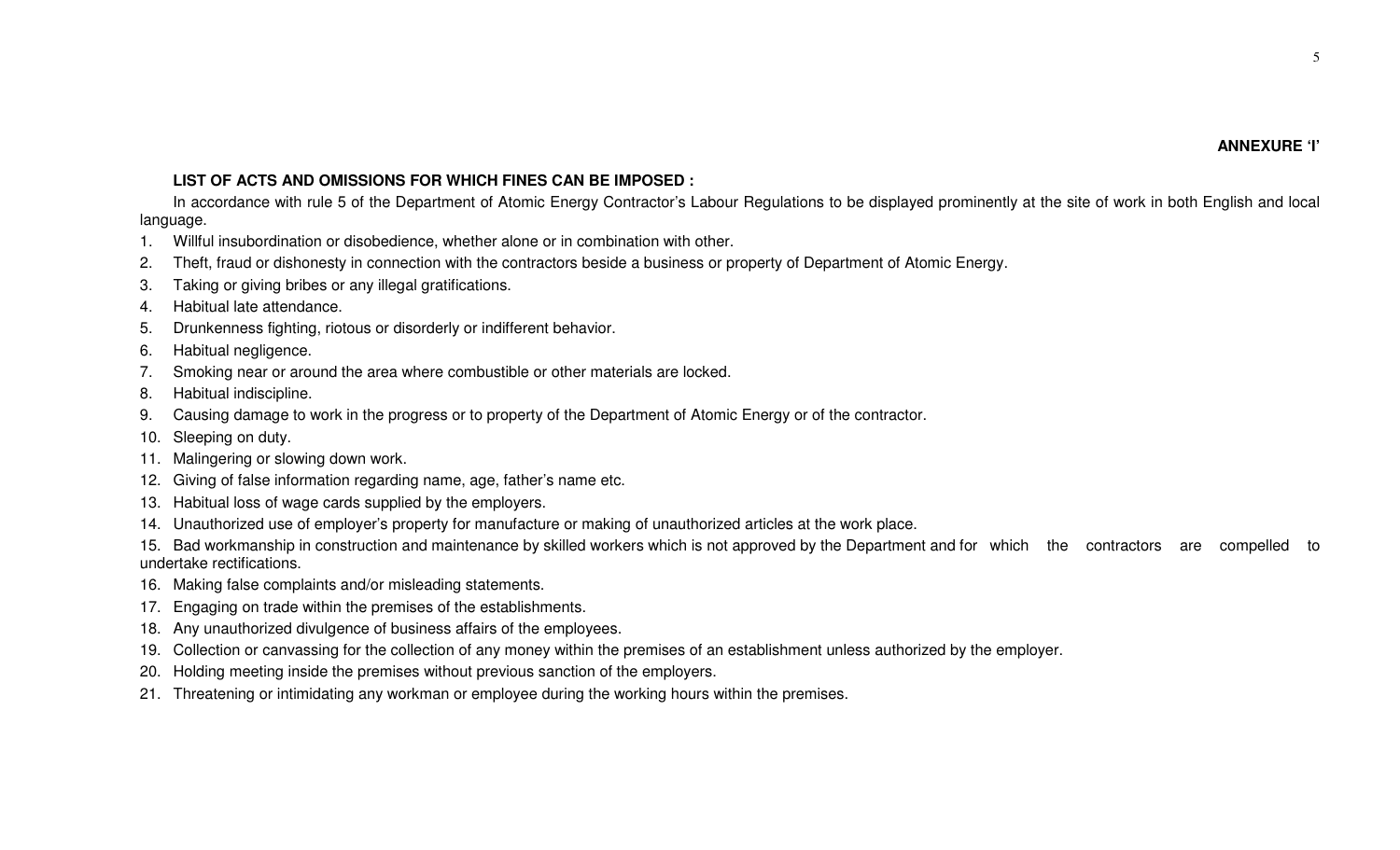# **ANNEXURE-' J'**

# **FORM - XX**

# **REGISTER OF DEDUCTIONS FOR DAMAGE OR LOSS**

Name and address of contractor:  $\blacksquare$ 

Name & address of establishment in/under which contract is carried on:

Nature and location of work: \_\_\_\_\_\_\_\_\_\_\_\_\_\_\_\_\_\_\_\_\_\_\_\_\_\_\_\_\_\_\_\_\_\_\_\_\_\_\_\_\_\_\_\_\_\_\_\_\_\_\_\_\_\_\_\_\_\_\_\_\_\_\_\_\_\_\_\_\_\_\_\_\_\_\_\_\_\_\_\_\_\_\_\_\_\_\_\_\_\_\_\_\_\_

Name and address of Principal Employer: \_\_\_\_\_\_\_\_\_\_\_\_\_\_\_\_\_\_\_\_\_\_\_\_\_\_\_\_\_\_\_\_\_\_\_\_\_\_\_\_\_\_\_\_\_\_\_\_\_\_\_\_\_\_\_\_\_\_\_\_\_\_\_\_\_\_\_\_\_\_\_\_\_\_\_\_\_\_\_\_\_\_\_\_

| SI. | Name of | Fathers/ | Designation/ | Particulars | Date of | Whether                              | Name of person I                                   | Amount of | No.<br>of   | Date of             | recovery   | Remarks |
|-----|---------|----------|--------------|-------------|---------|--------------------------------------|----------------------------------------------------|-----------|-------------|---------------------|------------|---------|
| No  | workma  | Husband' | nature of-   | of damage   | damage  | workman                              | whose<br>in                                        | deduction | installment |                     | Last       |         |
|     | n       | s Name   | employment   | or loss     | or loss | showed<br>cause against<br>deduction | presence<br>employee's<br>explanation was<br>heard |           | s           | First<br>installmen | installmen |         |
|     | 2       | 3        | 4            | 5           | 6       |                                      | 8                                                  | 9         | 10          | 11                  | 12         | 13      |
|     |         |          |              |             |         |                                      |                                                    |           |             |                     |            |         |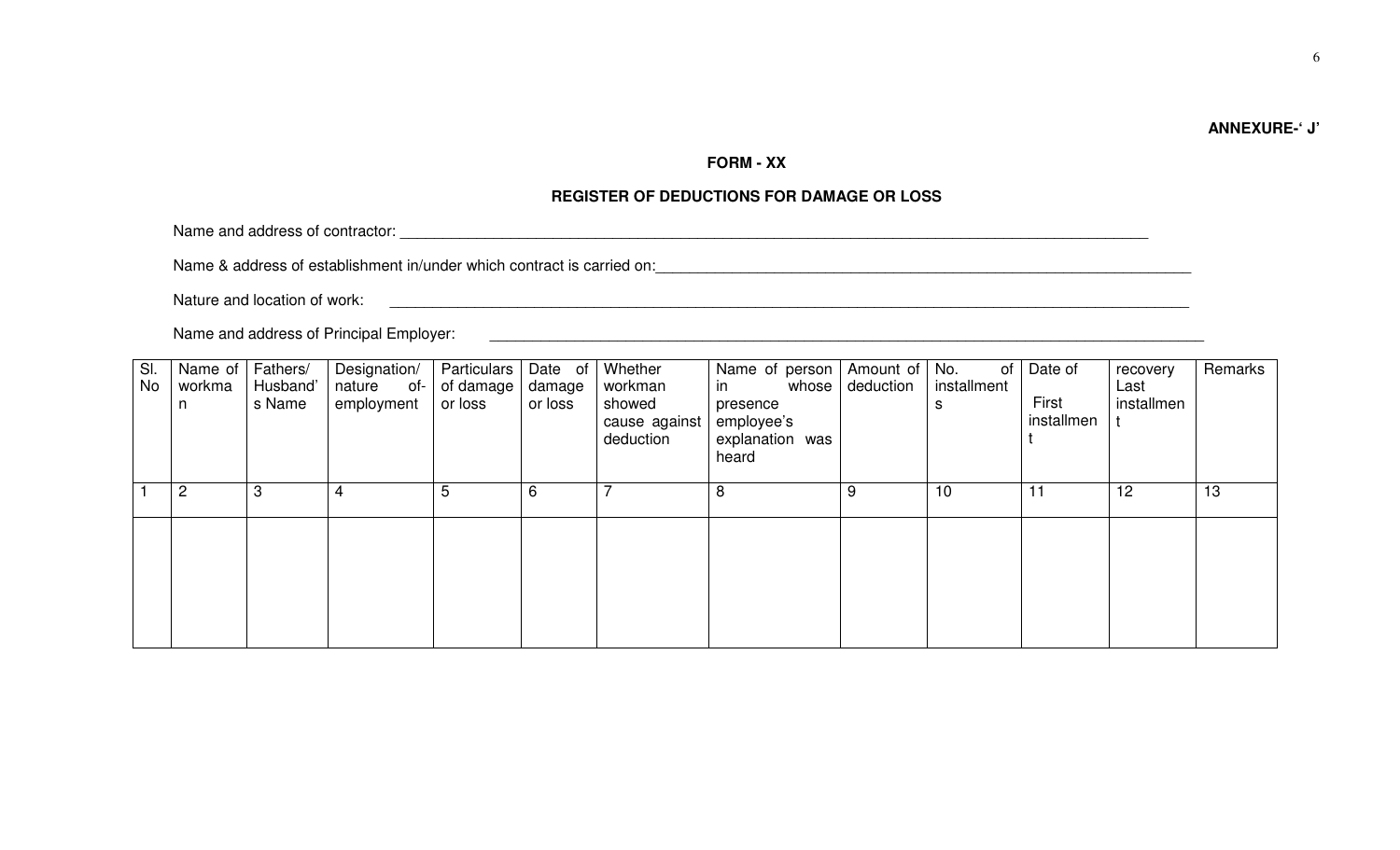# **ANNEXURE- ' K'**

# **FORM - XXII**

# **REGISTER OF ADVANCES**

Name and address of contractor: <br>  $\blacksquare$ 

Name & address of establishment in/under which contract is carried on:<br>

Nature and location of work: \_\_\_\_\_\_\_\_\_\_\_\_\_\_\_\_\_\_\_\_\_\_\_\_\_\_\_\_\_\_\_\_\_\_\_\_\_\_\_\_\_\_\_\_\_\_\_\_\_\_\_\_\_\_\_\_\_

Name and address of Principal Employer: \_\_\_\_\_\_\_\_\_\_\_\_\_\_\_\_\_\_\_\_\_\_\_\_\_\_\_\_\_\_\_\_\_\_\_\_\_\_\_\_\_\_\_\_\_\_\_\_\_\_-

| SI.<br>No. | Name of<br>workman | Fathers/<br>Husband's<br>Name | Designation/nature<br>of-employment | Wage period<br>and wages<br>payable | Date and<br>amount<br>of<br>advance<br>given | Purpose(s) for<br>which advance<br>made | No.<br>of<br>installments<br>by<br>which advance<br>to be repaid - | Date and<br>amount of<br>each<br>installment<br>repaid | Date on which<br>last installment<br>was repaid | Remarks |
|------------|--------------------|-------------------------------|-------------------------------------|-------------------------------------|----------------------------------------------|-----------------------------------------|--------------------------------------------------------------------|--------------------------------------------------------|-------------------------------------------------|---------|
|            | $\overline{2}$     | 3                             | 4                                   | 5                                   | 6                                            |                                         | 8                                                                  | 9                                                      | 10                                              | 11      |
|            |                    |                               |                                     |                                     |                                              |                                         |                                                                    |                                                        |                                                 |         |
|            |                    |                               |                                     |                                     |                                              |                                         |                                                                    |                                                        |                                                 |         |
|            |                    |                               |                                     |                                     |                                              |                                         |                                                                    |                                                        |                                                 |         |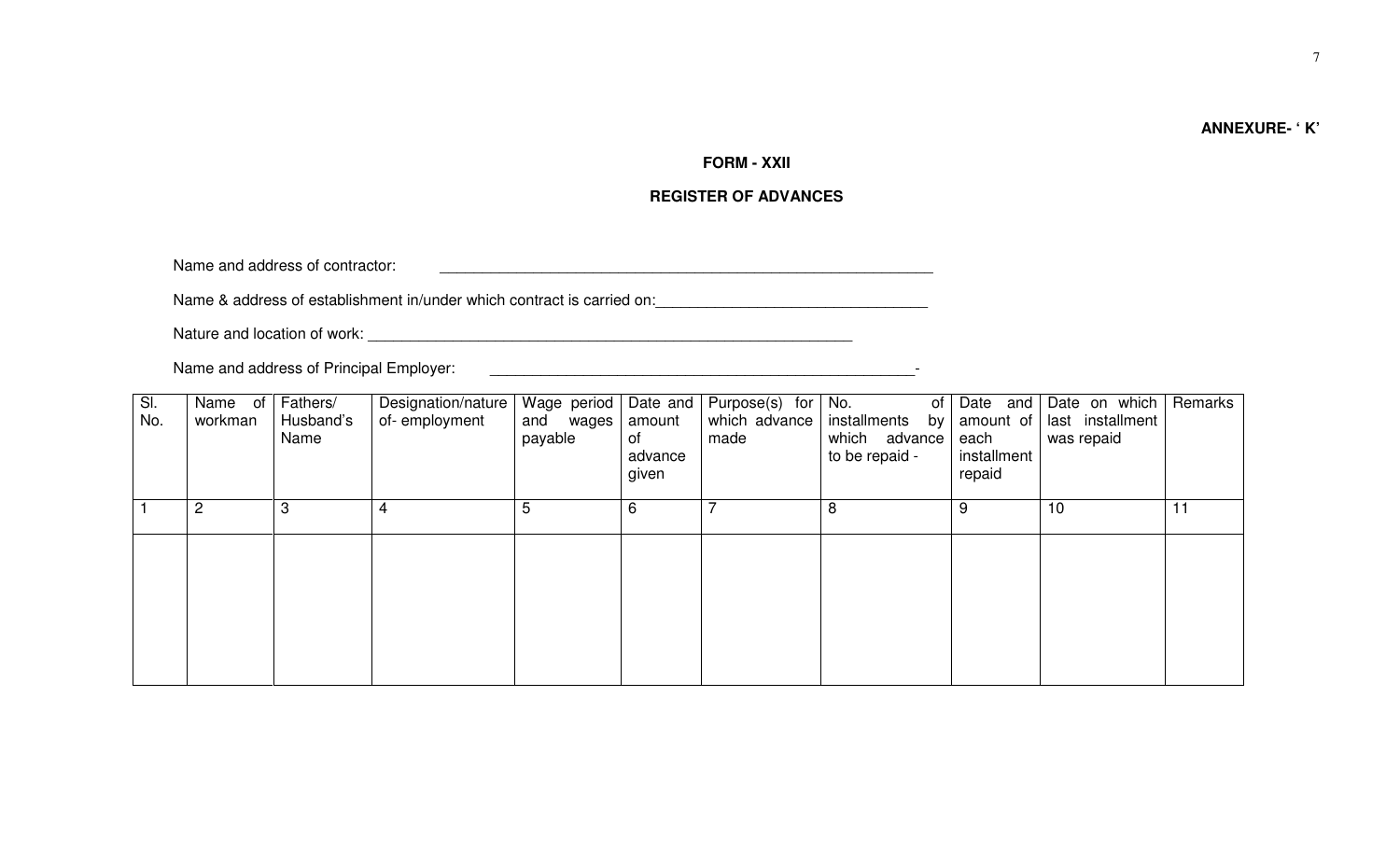# **ANNEXURE- ' L'**

# **FORM - XXIII**

# **REGISTER OF OVERTIME**

Name and address of contractor:

Name and address of establishment in/under which contract is carried on:<br>

Nature and location of work: \_\_\_\_\_\_\_\_\_\_\_\_\_\_\_\_\_\_\_\_\_\_\_\_\_\_\_\_\_\_\_\_\_\_\_\_\_\_\_\_\_\_\_\_\_\_\_\_\_\_\_\_\_\_\_\_\_\_\_\_\_\_\_\_\_\_\_\_\_\_\_\_\_\_\_\_\_\_\_\_\_\_\_\_\_\_\_\_\_\_\_

Name and address of Principal Employer: \_\_\_\_\_\_\_\_\_\_\_\_\_\_\_\_\_\_\_\_\_\_\_\_\_\_\_\_\_\_\_\_\_\_\_\_\_\_\_\_\_\_\_\_\_\_\_\_\_\_\_\_\_\_\_\_\_\_\_\_\_\_\_\_\_\_\_\_\_\_\_\_\_\_\_\_\_\_\_\_\_

| 3<br>5<br>$\overline{c}$<br>6<br>8<br>10<br>11<br>9<br>4 | No | overtime<br>Rate<br>Remarks<br>on <sub>1</sub><br>which<br>earnings<br>overtime<br>wages paid | overtime<br>rate<br>of<br>wages | of | Normal<br>rate<br>wages | Total over time<br>worked<br>or<br>production<br>in<br>piece<br>of<br>case<br>rated | Dates<br>on  <br>which<br>Overtime<br>worked | Designation/nature<br>of-employment | Sex | Fathers/<br>Husband's<br>Name | Name<br>of<br>workman | SI. |
|----------------------------------------------------------|----|-----------------------------------------------------------------------------------------------|---------------------------------|----|-------------------------|-------------------------------------------------------------------------------------|----------------------------------------------|-------------------------------------|-----|-------------------------------|-----------------------|-----|
|                                                          |    |                                                                                               |                                 |    |                         |                                                                                     |                                              |                                     |     |                               |                       |     |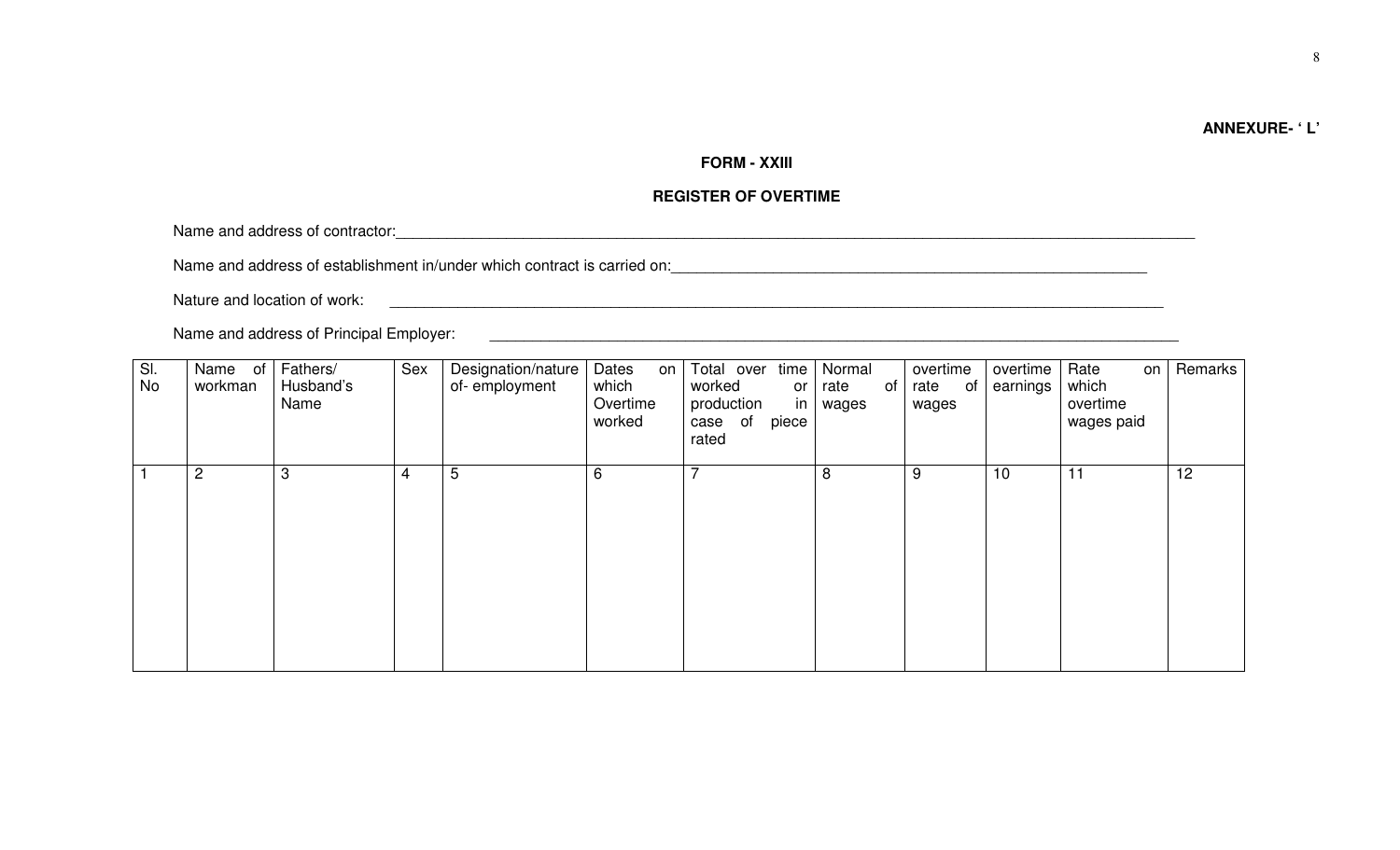## 1. MATERIALS OBTAINED FROM DISMANTLEMENT:

The contractor in the course of their work should understand that all materials (e.g. stone and other materials) obtained in the work of dismantling excavation etc. will be considered Government property and issued to the contractor (if they require the same for their own use) at rates approved by the Chief Engineer. If they do not require these materials, they will be disposed off to the best advantage of Government.

### 2. DELAY IN OBTAINING MATERIALS BY THE DEPARTMENT:

Owing to difficulty in obtaining certain materials in the open market, the Government has undertaken to supply materials as specified in Schedule' A' here to annexed rates states therein. There may be delay in obtaining the materials by the Department and the contractor is, therefore, required to keep himself in touch with day-to-day position, regarding the supply of materials from the Engineer-in- charge and to so adjust the progress of the work that their labour may not remain idle nor may there by any other claim due to or arising from delay in obtaining the material. It should be clearly understood that no claim whatsoever shall be entertained by the Government on account of delay in supplying materials. In case the materials included in schedule of supply of materials are not supplied by the Department and in case the use of such material is required in the works, the contractor with prior orders of the Engineer, for the use of such materials/ sections etc. from his own stocks or sources, may use of such materials of approved and tested quality. In all such cases the contractor shall produce the details of these materials such as quality, quantities including testing certificates and shall be entitled to claim extra payment for such use. The extra payment/ deduction would be the difference between the actual price (to be supported by vouchers) and the issue price.

3. Any damage to work resulting from rains or from any other cause until the work is taken over by the Department after completion will be made good by the contractor at his own cost.

4. The contractor shall get himself acquainted with the nature and extent of the work and satisfy himself about the availability of quarry and of kiln for collection and conveyance of materials required for the construction. The contractor's quoted rate should take into account all these factors, and will not be allowed any extra lead for collection and conveyance of materials for any reasons whatsoever.

5. The contractor shall deposit royalty and obtain necessary permit for supply of Red Bajri, stone kankar etc. from local authorities

6. Security deposit should not be paid till clearance certificate from Labour Officer is obtained by Contractor.

7. No area shall be allotted by the Department for setting up of labour camp.

8. Labour Camp shall not be erected at the site of the work nor any Labour shall be allowed to live at site.

9. The contractor shall conform to the provision of any Government acts which relate to works and to the regulations and by laws of any local authorities. The contractor shall give all notices required by the said acts or laws etc. and pay all fees payable to such authorities and allow for those contingencies in his tendered rates including fees for encroachments, costs of restorations etc. and all other fees payable to the local authorities.

10. The contractor shall undertake to have site clean free from rubbish to the satisfaction of the Engineer-In-charge. All surplus materials, rubbish etc. will be removed to the place fixed by the Engineer-In-charge and nothing extra will be paid.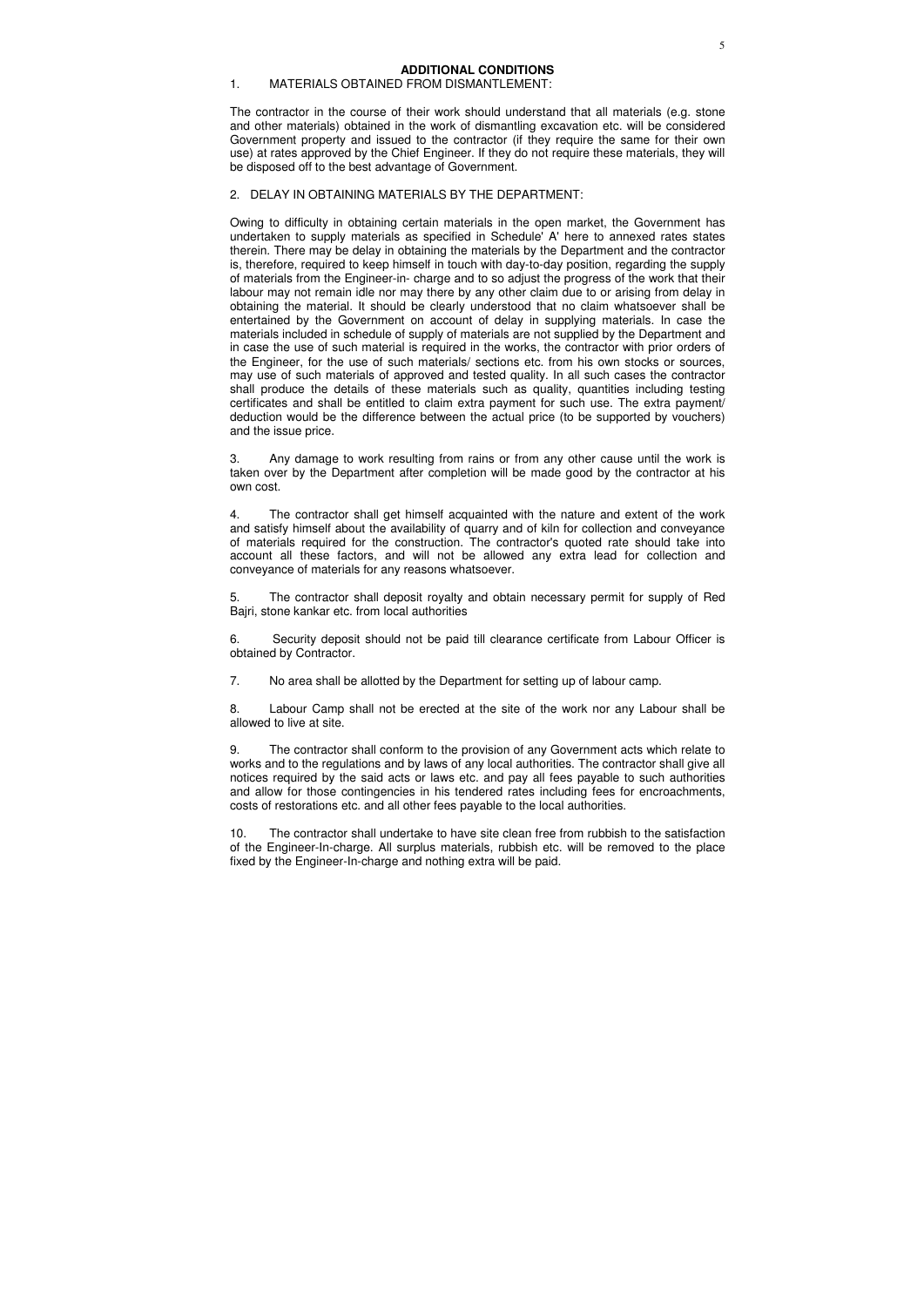## 11. CONVENIENCE FOR DEPARTMENT'S ACTIVITIES:

The contractor shall not deposit materials on any site which will seriously be inconvenient to any of the Department's activities. The Engineer-In-charge may require the contractor to remove any materials which are considered by him to be of danger or inconvenience to the activities of the department or cause them to be removed at the contractor's cost.

### 12. EMPLOYMENT OF CERTIFIED PLUMBERS:

Certified plumbers should be employed by the contractor on the work for main sewer filtered and unfiltered main.

13. EMPLOYMENT OF LICENSED ELECTRICAL FOREMAN (for electrical works only)

The contractor should employ a licensed electrical foreman to supervise the electrical works.

14. The contractor shall not employ a woman and man below the age of 18 on the work of painting with products containing lead in any form, where ever men above the age of 18 are employed on the work of lead painting, the following principles must be observed for use.

iii) a) Case of lead poisoning and of suspected lead poisoning shall be notified, and shall be subsequently verified by a medical man appointed by the Competent authority of BARC.

i)a) White lead, sulphate of lead, products containing these pigments shall not be used in painting operation except in the form of paste or paint ready for use.

b) Measures shall be taken in order to prevent danger arising from the application of paint in the form of spray.

c) Measures shall be taken wherever practicable to prevent danger arising from dust caused by the rubbing down and scrapping.

ii) a) Adequate facilities shall be provided to enable working painters to wash during and on cessation of work.

 b) Suitable arrangements shall be made to prevent clothing put off during working hours being spoiled by painting materials.

c) Overalls shall be worn by working painters during the whole of the working period.

b) The B.A.R.C. may require, when necessary a medical examination of workers.

c) Instructions with regard to the special hygiene precautions to be taken in the painting trade shall be distributed to working painters.

15. In any section of these specifications where item of material or equipment are specified by brand name, catalogue number or by names of manufacturers, the contractor is required to use the same material / equipment only. Equivalent to the material / equipment shall be acceptable (after reducing/increasing the rate to extent of difference in cost) incase of its non-availability and after confirming the same in writing from the manufacturer only with the written approval of Engineer-in-charge.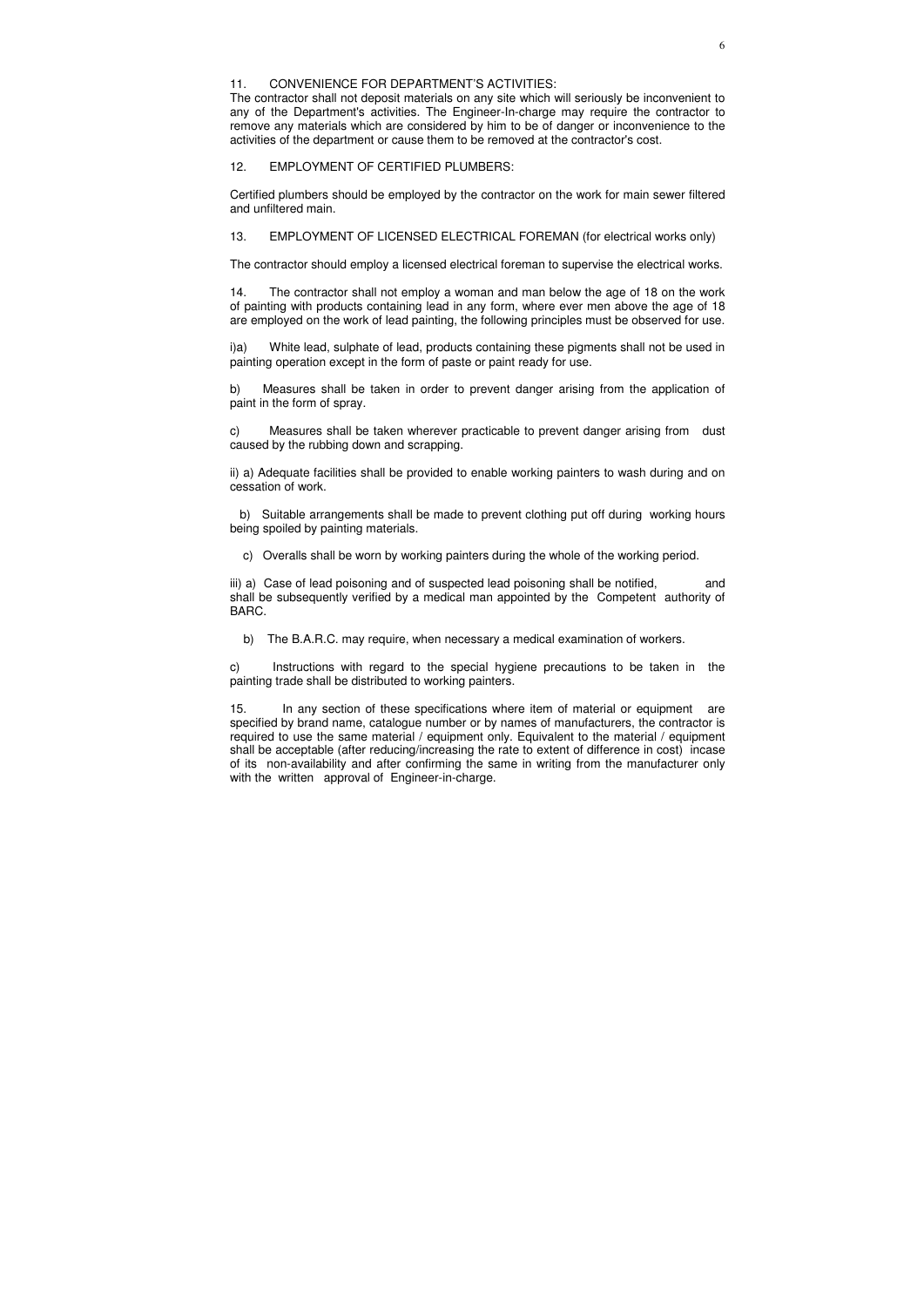16. **SUBSTITUTE OF MATERIALS** : (a) In any section of these specifications where items of material or equipment are specified by brand name, catalogue number or by names of manufacturers the reference is intended to be descriptive and got restrictive and is solely for the purpose of indicating the type or quality of item that will be acceptable. An approved equal shall be acceptable whether so specifically stated or not at the discretion of the Engineer.

(b) The Engineer reserves the right to have certain tests and / or analysis made of any proposed substitute material or equipment to determine its acceptability for the purpose specified.

i) Samples of the proposed substitute material or equipment certified by the manufacturer, shall be submitted to the Engineer for test and / or analysis. The quantities of the items in question required for these tests and / or analysis shall be determined by the Engineer.

ii) During the progress of the work, the Engineer may, should be deem it advisable, take samples of the substitute item for check test or analysis.

iii) All costs of the tests, check tests and / or analysis made shall be borne by the contractor.

iv) No proposed substitute for a specified item shall be used in the work of the contract prior to written authorization by the Engineer, such written authorization to state the amount of the adjustment, if any to be made in favour of the Department.

v) Should the use of authorized substitute materials and / or equipment proposed by the Contractor, require, in the opinion of the Engineer changes or modifications in the design, engineering drawing, specifications or work to be performed under the contract in any way, all of the cost of making such changes or modifications, whether or not considered at the time of the substitute was approved shall be borne by the Contractor. Said costs shall include, but not be limited to the finishing installation by the Contractor of any additional materials or equipment which in the opinion of the Engineer may be deemed necessary to accommodate the substitute materials and / or equipment in the work.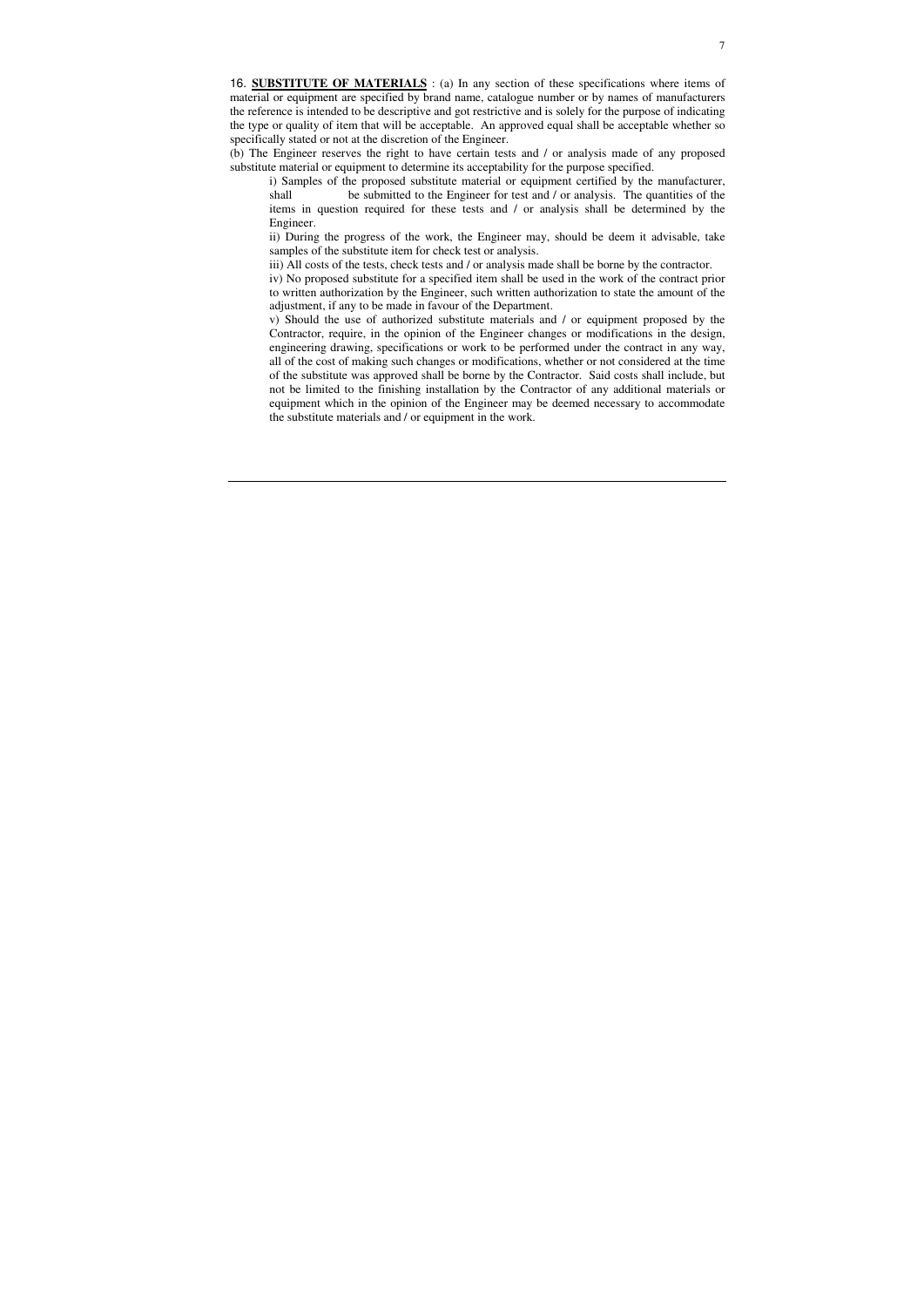8

**SECTION - IV**

**SPECIAL INSTRUCTIONS TO**

**TENDERERS**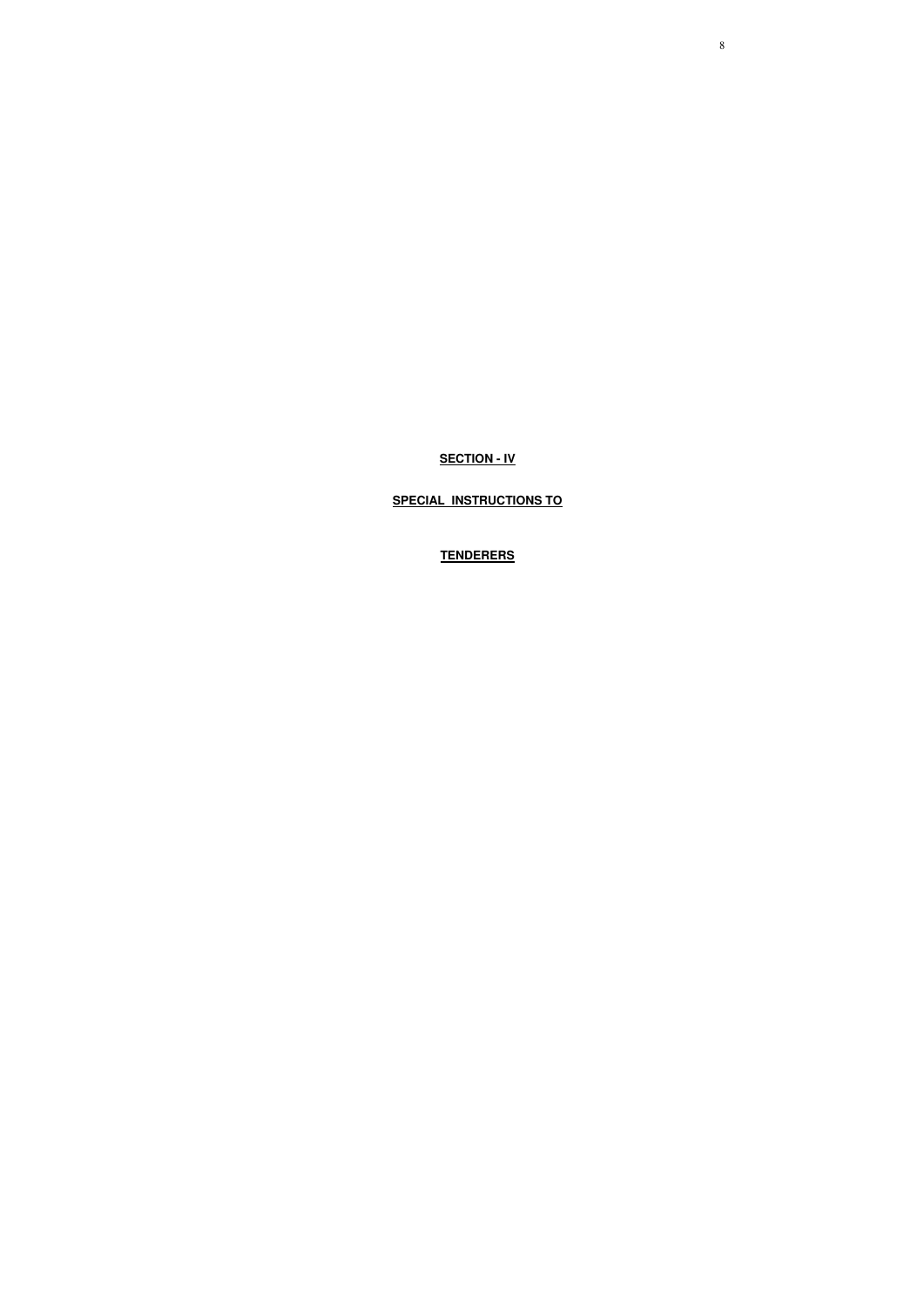### **SPECIAL INSTRUCTIONS TO TENDERERS**

- 1. The tenderer is requested to visit the site to acquaint himself with the site conditions, working conditions, approaches, availability of materials, facilities for storing construction materials, dumping facilities for his labour force, geological and weather conditions and all other relevant information required for tendering before submitting his tender.
- 2. LOCATION AND SCOPE OF THE WORK :

## **Please refer Performa of Schedules.**

3. The tenderer should also note that other contractor will be working in the vicinity and this work will have to be carried out in proper co-ordination with them. The tenderers shall also note that they shall have to clear the site of vegetation, debris etc. before commencement of the work and that no extra payment is permissible on account of clearance of site, removal of debris etc. coming in the way of construction work.

## 4. STAKING OUT BASE LINES AND LEVELS:

The contractor shall layout his work from base lines and grade established by the Department and shall be responsible for all measurements in connection therewith. The contractor shall at his own expense furnish all stakes, templates, platforms equipments, ranges and labour that may be required in setting of layout of any part of the work. The contractor shall be held responsible for the proper execution of the work to such lines and grades as may be established or indicated on the drawings and in specifications. The contractor shall take benchmarks, lines and levels. The contractor is to construct and maintain proper benches at the intersections of all main walls, columns, etc. in order that the lines and levels may be accurately checked at all times, theodolite, levels, prismatic compass, chain, steel and metallic tapes and all other surveying instruments found necessary for the work shall be provided by the contractors for use at site in connection with this work.

### 5. DRAINAGE IN THE VICINITY OF THE BUILDING:

The contractor shall be entirely responsible for the provision and maintenance of the efficient drainage arrangements in the work site to lead of all water whatever pumped from the excavation or on account of rains, springs or any other sources whatsoever. Flooding or ponding of water in the work site shall not be permitted under any circumstances whatsoever and the contractor shall take all precautions to prevent the same by providing suitable pump or other dewatering arrangements. The cost of repairing damages, if any, to the work under execution or to any Government property in and around the site shall be entirely borne by the contractor when such damages are due to non-compliance with the above conditions.

### 6. TRAFFIC INTERFERENCE & INCONVENIENCE TO THE PUBLIC:

The contractor shall conduct his operations so as to interfere as little as possible with the traffic. When interference to traffic is inevitable, notice of such interference shall be given to the Engineer-in-charge well in advance (at least 2 days). The contractor shall take all precautionary and other measures, such as providing warning signals, temporary diversions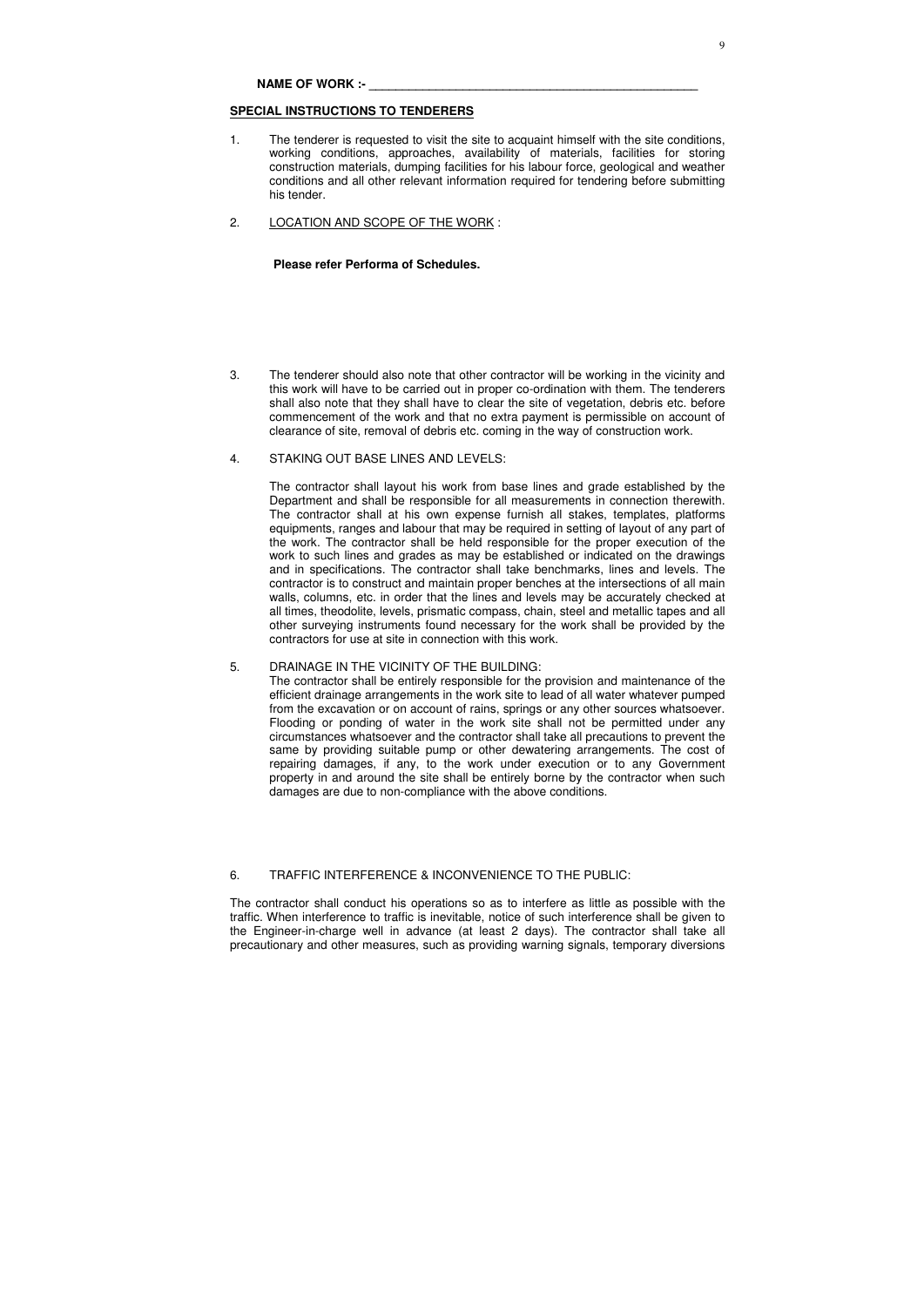## 7. COMMENCEMENT AND COMPLETION OF WORK IN PROPER SCHEDULE:

The entire work shall be completed within a period of ( as specified in NIT/ Schedule F ) months including monsoon period from fifteenth day after the date on which the written order to commence the work is issued.

Time being the essence of the contract, a broad based time schedule showing the important phases of the work has been prepared by the Department for contractor's information and enclosed herewith. It will be necessary for the contractor to adhere to this programme of work and he will have to prepare and submit detailed programme of work and showing the various activities of work taking into consideration the departmental programme. This programme shall be submitted by the contractor within a fortnight of the acceptance of the tender for the approval of the Engineer-in-charge, which will then form part of the contract and the work is to be carried out in all respects as per time schedule.

## 8. CO-OPERATION WITH OTHER CONTRACTORS:

The contractor shall afford all facilities and give complete co-operation for the execution of various other works, if required to be carried out simultaneously by other agencies while his own work is in progress. The co-ordination will be effected in consultation with the Engineerin-charge of the work. Other contractors are also likely to be authorised by the owners to work in the same area during the construction stage for work such as (i) Electrical (ii) Airconditioning (iii) Services and (iv) Public Health and other miscellaneous works.

## The contractor shall afford all facilities

a) For the installation of embedded parts, sleeves with its accessories in slabs, beams or walls by the other agencies, before the reinforcement is placed. Necessary outlets in the Shuttering will have to be provided by the civil contractor for this purpose for which no extra payment will be admissible.

b) For the installation of various service lines in the walls, floors, slabs ducts etc.

c) The contractor shall afford all facilities for using scaffolding etc. by the other contractors.

No extra claims on account of facilities provided for carrying out the work mentioned above will be entertained.

## 9. SPECIFICATIONS AND DRAWING

a) The drawings furnished to the contractor shall be interpreted by the use of given dimensions and nomenclature only, and the drawings shall not be scaled. Drawings to a large scale shall have precedence over those to a smaller scale.

b) Prior to the execution of the work the contractor shall check all drawings, specifications and shall immediately report all errors, discrepancies and /or omissions discovered therein to the Engineer-in-charge and obtain appropriate orders in the same. Any adjustments made by the contractor without prior approval of Engineer-in-Charge shall be at his own risk. Each description of item in the schedule of quantities shall be read in conjunction with the relevant drawings and specifications and the contractor's rate shall be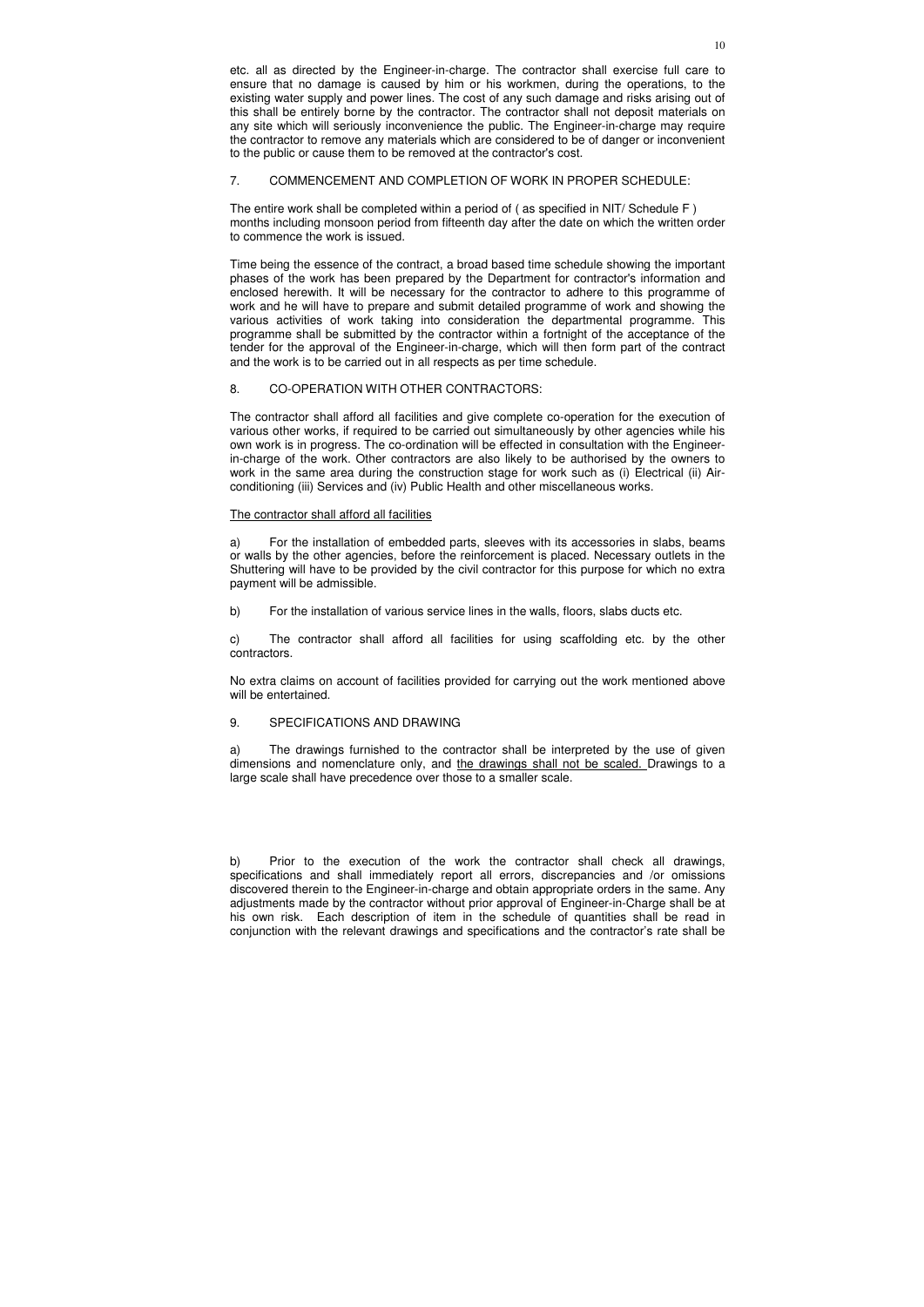deemed to be such complete work unless otherwise specified by the contractor while tendering.

c) Cost of all shop drawings, fabrication drawing of formwork drawings and details to be furnished by the contractor shall be deemed to be included in his tendered rates for the form work. Approval of shop drawings shall not be construed as authorizing additional work of increased costs to the Department.

d) Prior to submission for approval, the contractor shall be responsible for thoroughly checking all drawings to ensure that they comply with the intent and the requirements of the contract specifications and that they fit in with the overall building layout. Drawings found to be inaccurate or otherwise in error will be returned for correction by the contractor.

e) For all drawings to be submitted by the Contractor for the approval of the Engineerin-charge, the contractor shall submit 6 (six) copies of each drawings for approval.

f) The approval of the drawings by the Engineer-in-charge shall not be construed as a complete dimensional check, but will indicate only that the general method of construction and detailing is satisfactory. The contractor shall be responsible for the dimensions and design of adequate connection, supports, details & satisfactory construction of the work.

## 10. CONTRACTOR'S STORES AND SITE OFFICE:

Suitable area near the site of the work shall be allocated to the contractor free of cost for storing his equipment, plant, materials, etc. and for his site office and cement godown. He will, however, be solely responsible for watching or guarding his property and materials issued to him by the owner. Contractor shall cover all materials at site with requisite insurance against theft larceny, decoits, fire tempest and flood. He, however will have to dismantle the sheds and vacate the land after the receipt of due notice from Engineer-incharge ,if the same is obstructing any work.

## 11. APPROACH ROADS:

Contractor shall be permitted to use the existing roads in the establishment area for the purpose of transporting labourers and materials etc. The Engineer-in-charge, however, will not undertake to provide any approach roads to the site of work. It shall be entirely the responsibility of the contractor to provide and maintain such temporary approach roads at his own cost for the purpose of movement of men, materials and equipment. Layout of such approach road shall be submitted to Engineer-in-charge for his approval before undertaking the construction of the same. Such approach roads shall be made available to other agencies carrying out the work in the same area in consultation with Engineer-in-charge of the works without any extra cost.

## 12. TEMPORARY BUILDINGS:

Warehouse, shed, workshop and office facilities as required by the contractor shall be provided by him at his own expenses. Prior approval of the Engineer-in-charge shall be obtained in respect of location layout and details, of these buildings. After the work is over these temporary facilities shall be removed by the contractor at his own expenses to the satisfaction of the Engineer-in-charge within 10 days from the date of completion. No land for erecting temporary huts for housing the contractors Labourers will be made available by the Department. The contractor will have to make his own arrangements for the same.

## 13. INSPECTION:

The work shall be conducted under the general direction of the Engineer-in-charge and is subject to inspection by his appointed representative to ensure strict compliance with the terms of contract. No failure of the Engineer-in-charge or his designated representative during the progress of work to discover or to reject materials or work not in accordance with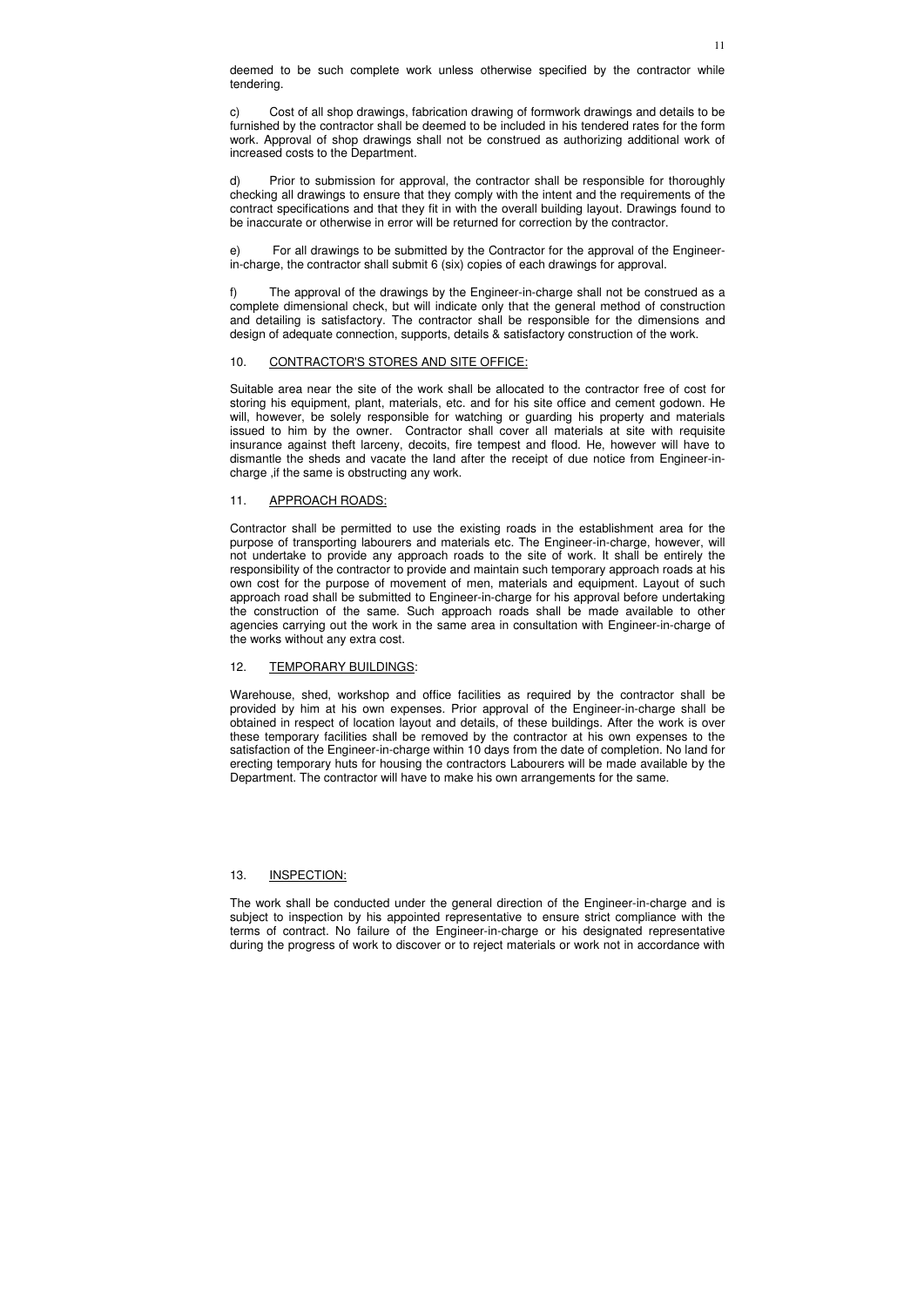the requirements of this contract shall be deemed an acceptance thereof, or a waiver of defects therein, and payment by the Engineer-in-charge a partial or entire occupancy of the premises sha11 be construed to be an acceptance of work or materials which are not strictly in accordance with the requirements of this contract. No changes whatsoever to any provision of the specifications shall be made without written authorization from the Engineerin-charge.

### 14. WATER:

Only piped water will be made available to the contractor at site at one place on the main line to be determined by the Engineer-in-charge. The contractor shall make his own arrangements for drawing water from the main. He shall bear the cost of making all connections, boosting water, laying all the pipe lines, installing a tested meter of approved make, maintaining all installations and dismantling the same on completion of work and making good any damage due to such piping of work and its removal. The meter shall be provided with masonry chamber, with a lid and locking arrangement.

The contractor shall pay for all the water drawn by him at the rate specified in Schedule 'A'. In case it is observed that the water meter is out of order the consumption of water for the period during which the meter was out of order shall be worked out on the basis of 1 % of the cost of items of construction requiring water, during the said period.

The contractor shall provide at his own cost adequate storage of water required for his work and drinking for the labour to tide over temporary stoppage in the supply of water. No claims for any help of work in this account will be entertained.

#### 15. REOUIREMENT OF ELECTRIC POWER:

The tenderers should submit along with their tenders the total approximate requirement of electric power that may be required by them for the execution of the work.

16. ELECTRICITY:

### GUIDELINES FOR TEMPORARY POWER SUPPLY AT SITE AND

#### GENERAL SAFETY PROCEDURE:

(A) General:

i) Electrical power supply at Medium voltage (415 volt, 3 phase, 4 wires) for constructional purpose and general lighting will be made available at site or near site of work at the discretion of Engineer-in-charge at one point. The distance will not however, exceed 50 meters from the building site. The contractor has to lay the power lines from this point at his own cost in an approved manner as indicated in subsequent clauses. The power supply will be made available subject to following:

ii) The contractor should submit a list of equipments he proposed to connect for constructional and general lighting purposes indicating his power requirements in appropriate form enclosed (Annexure-I) for approval of Engineer-in-charge.

iii) A list of licensed electrical staff he will be posting at site.

iv) The contractor should pay the minimum charges based on his power demands at Current tariff rates prevailing at site as charged by supply authorities and as shown in schedule 'A' (Schedule of Materials to be supplied).

v) Suitably rated KWH meter will be supplied and installed by contractor and test certificates as per ISS from authorised test lab. or manufacturer is submitted.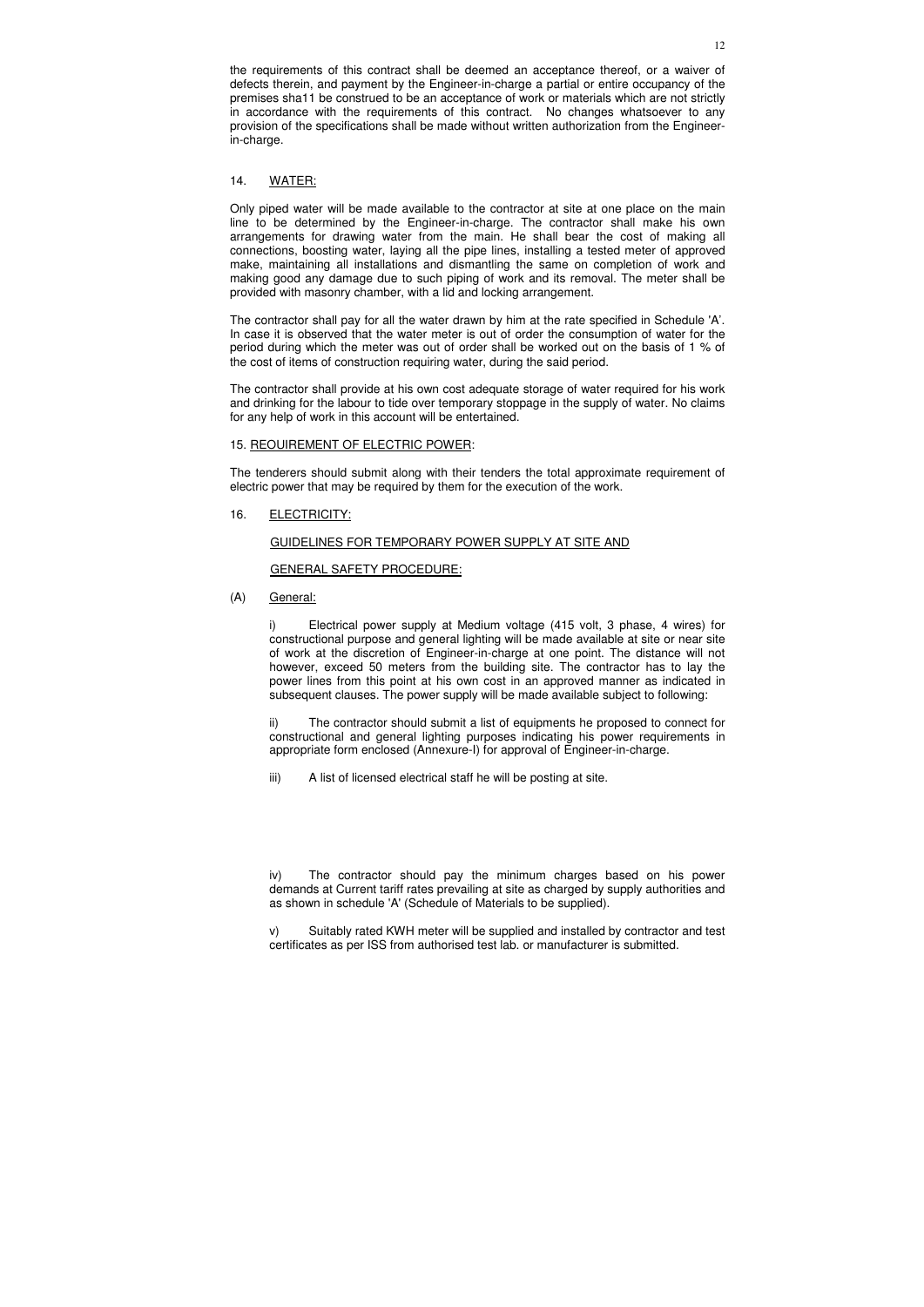vi) All extension from this point shall be executed in an approved manner with prior permission of Electrical Engineer. The installation shall conform to Indian Electricity Rules, Indian Electricity Act 1910 & IRE Regulations as per the latest Revisions and got executed by Licensed Electrical Contractors only.

vii) The entire installation shall be subject to the following tests before energisation of installation including portable equipments.

a) Insulation resistance test

b) Polarity test of switches

c) Earth continuity test

d) Earth electrode resistance

The testing procedure and results shall conform to ISS & Code of practice. The contractor shall provide the necessary skilled and unskilled labour and also instruments for conducting the test. The tests shall be carried out in the presence of Electrical Engineer and submitted in proforma enclosed

(Annexure-II).

viii) Double grounding will be provided for all equipments. Power supply will be effected after completion of above.

(B) After energising the installation continuity of power supply will be subject to the following:

i) The contractor shall submit a test report as per Clause (A) (vii) a,b, c, d for his complete installation every 2 months or after rectifying any faulty section in the specimen test report enclosed (Annexure II). One such test report for the complete installation shall be submitted before onset of monsoon.

ii) The contractor should not connect any additional load without prior permission of Electrical Engineer. For obtaining additional power required, test reports should be submitted.

iii) Where distribution boards are located at different places, the contractor shall submit schematic drawing indicating all details like size of wires, OH or cable feeders, earthings etc.

iv) The supply will be switched off by the Elec. Engineer by prior arrangement with Civil Dept. for normal and preventive maintenance etc., of Departmental equipments once in a month. The duration and time will be intimated to contractor. The availability of power supply will be further subject to shut down due to any emergency break downs or switch off by supply authorities for their maintenance works. Contractor is not eligible for any compensation due to above.

Government will not be liable for any loss or damage to the contractor's equipment as a result of variations in voltage or frequency of interruptions in power supply. In the event of any failure / interruptions /stoppage of power supply for a continuous period not exceeding 24 hours the contractor shall have no claim whatsoever against Government. For any power failure / stoppage resulting in interruptions for a continuous period exceeding 24 hours, the contractor will be eligible only for reasonable extension of time for any compensation in this account.

Government will not be liable for any loss to the contractor arising from failure or interruption or stoppage of works any attendant delays consequent upon such failure, interruption or stoppage of power supply or variations in voltage or frequency.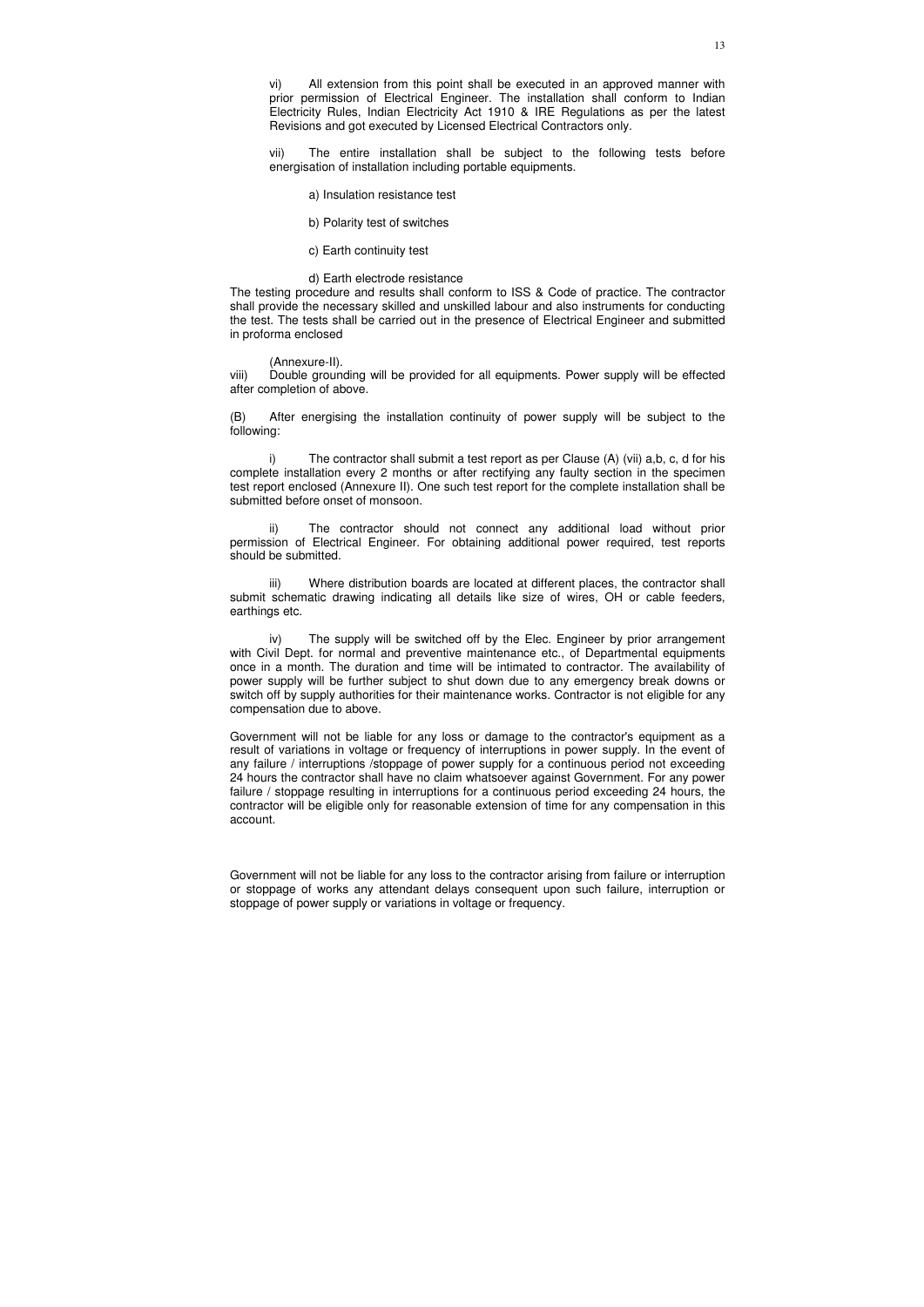(C) The following are provided for general guidance of the contractor and should be read as specific requirements, in addition to complying with Indian Electricity Act, Indian Electricity Rules, I.S. Regulations.

i) The minimum clearance to be maintained for all overhead line shall be 4 meters along roads and 6.1 meters across roads.

ii) Wherever cables or wires are laid on poles a guard wire of adequate size shall be run along the cables/wires and earthed effectively.

iii) Metallic poles as general rule should be avoided and if used should be earthed individually.

iv) All loose hanging of wire and cables should be avoided and should be properly supported and an approved method of fixing shall be adopted.

v) Installation shall not cause any hindrances to movement of men and materials.

vi) Reinforcement rods or any metallic part of structures should not be used for supporting wires and cables fixtures, equipments etc.

vii) All cables and wires should be adequately protected mechanically against damages.

viii) In case the cable is required to be laid in ground, it should be adequately protected by covering the same with bricks, PCC title or any other approved means.

ix) Laying of cables and wires direct on floor shall be avoided but if, required the same shall be taken through G.I. / M.S. pipes etc.

D. i) All the switch boards, equipments etc. should be protected from

rain and should not be exposed to weather. The contractor should provide proper enclosure of approved size and shape for protection against rain.

ii) As far as possible, switch fuse units and Distribution Boxes etc. with HRC fuses should be used.

iii) The switch fuse units should be checked for their proper function. As far as possible new equipments should be used. However, the same shall be in a very good condition. ISI marked equipments from reputed manufacturers will be preferred. Switch fuse units of appropriate ratings of fuse be utilised for the required power supply and all terminals in the external supply should, as far as possible, be taken from the bottom of the switch such that rain water or its spray will not enter the switch boards from the top. All switches of the switch boards should have proper gaskets so that no water will enter even if rain water or its spray falls on the switches.

v) All the Distribution Boards, Switch fuse units, Bus bar chambers etc. shall be dust and vermin proof.

The distribution boards, switches etc. shall be so fixed that they should be easily accessible. The position and location of all equipments, switches etc. shall be informed to the Electrical Engineer at the time of energisation. Also, the same should be informed as soon as any change is done.

 E. i) Only PVC insulated & PVC sheeted wires or armoured PVC insulated and sheeted cables should be used for external power supply connections of temporary nature. Weather proof rubber wire should not be used for any temporary power supply connections. Taped joints in the wires shall be avoided as far as possible and the connections shall be made in looping system. At the terminal points of the switch boards, an effective PVC Box or alternatively M.S. Box, with proper glands and sealing arrangements, should be provided to ensure that no moisture leaks at the terms of the switches.

ii) All armoured cables shall be properly terminated by using suitable cable glands, standard conductor cables shall be connected by using cable lugs / sockets, Cable lugs should preferably be crimped, cable lugs should be proper size and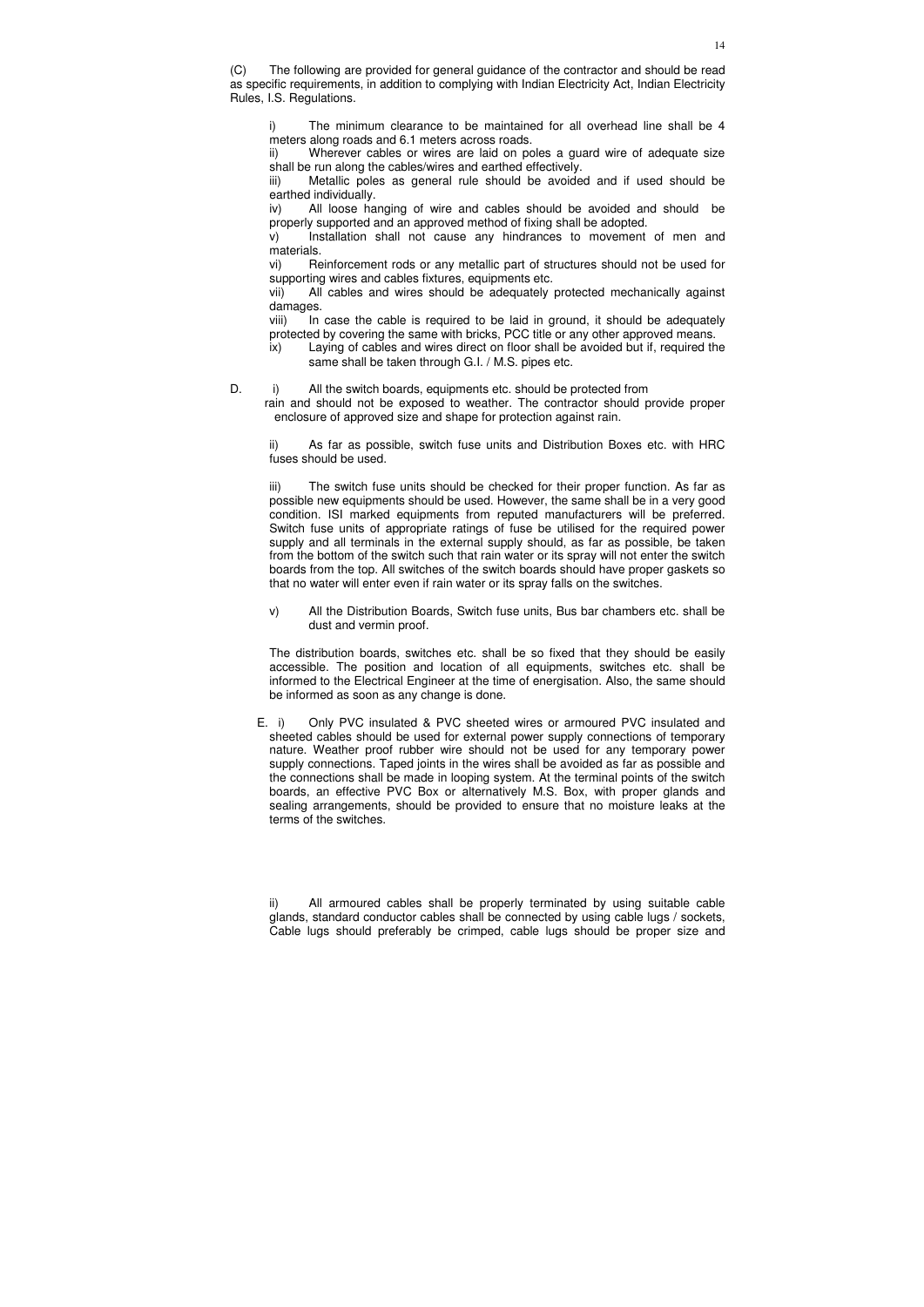should correspond to the current rating and size of the cables. Twisted connections will not be allowed.

iii) All the cables glands shall be properly earthed.

iv) All connections to lighting fixtures, starters or other power supply should be provided with PVC insulated, PVC sheeted twin core wires to have better mechanical protection for preventing possible damage to equipment or injury to personnel. No taped joints will be allowed and the connections may be looping system.

v} All the lighting fixtures and lamp holders shall be of good quality and in good condition. Badly repaired or broken holders etc. will not be allowed for use.

vi} The working areas shall be adequately lighted. The lighting fixtures shall be fixed in such a manner such that sufficient head clearance is provided for general working.

vii} For day to day lighting requirements it is preferred that an extension board is used for three pin plugs should be used for tapping. By using the extension boards any number of light points can be tapped as and when required, without having any joints in wires.

viii) The connection for portable machines shall be taken through 3 pin plugs points, Iron clad industrial type plug outlets are preferred. While taking supply through plug outlet a plug top must be used. The third pin of the plug shall invariably be earthed and 3 core wire shall be used.

ix} Wire guards shall be provided on bulbs as far as possible.

F. (i) Method of earthing, installation and size of earth electrodes and earthing conductors and earth testing results shall conform to relevant I.S. etc.

ii) Generally the contractor shall make his own arrangements for main electrode and taping thereof. The existing earth points available at site can be used at the discretion of the Electrical Engineer with prior permission.

iii} Joints in earthing conductor shall be avoided as far as possible. However in case of a joint it should be properly soldered or jointed in an approved manner. Twisting of wires will not be allowed. Loop earthing of equipment shall not be allowed. However, tappings from on earth bus may be done. Every equipment should be provided with two independent earth connections except for portable equipments.

iv) All three phase equipments shall be provided with duplicate earthing./ All light fixtures and portable equipments should be effectively earthed to main earthing.

G. Power supply to all the machines and lighting fixtures etc. shall be switched off when not in use.

i) Persons having valid wireman's license / competency certificate must be employed for carrying out electrical work and repair of equipments, installation and maintenance at site. A qualified /licensed supervisor may also be employed for supervision.

ii) An electric power failure and/or accident caused due to noncompliance of above mentioned instructions will entirely be the responsibility of the contractor.

iii) On recommendations by the Electrical Engineer the Engineer-in-charge reserve the right to disconnect the power supply to the contractor Without prior intimation. If the above mentioned instructions are not Followed contractor will not be eligible for any compensation due to such disconnections.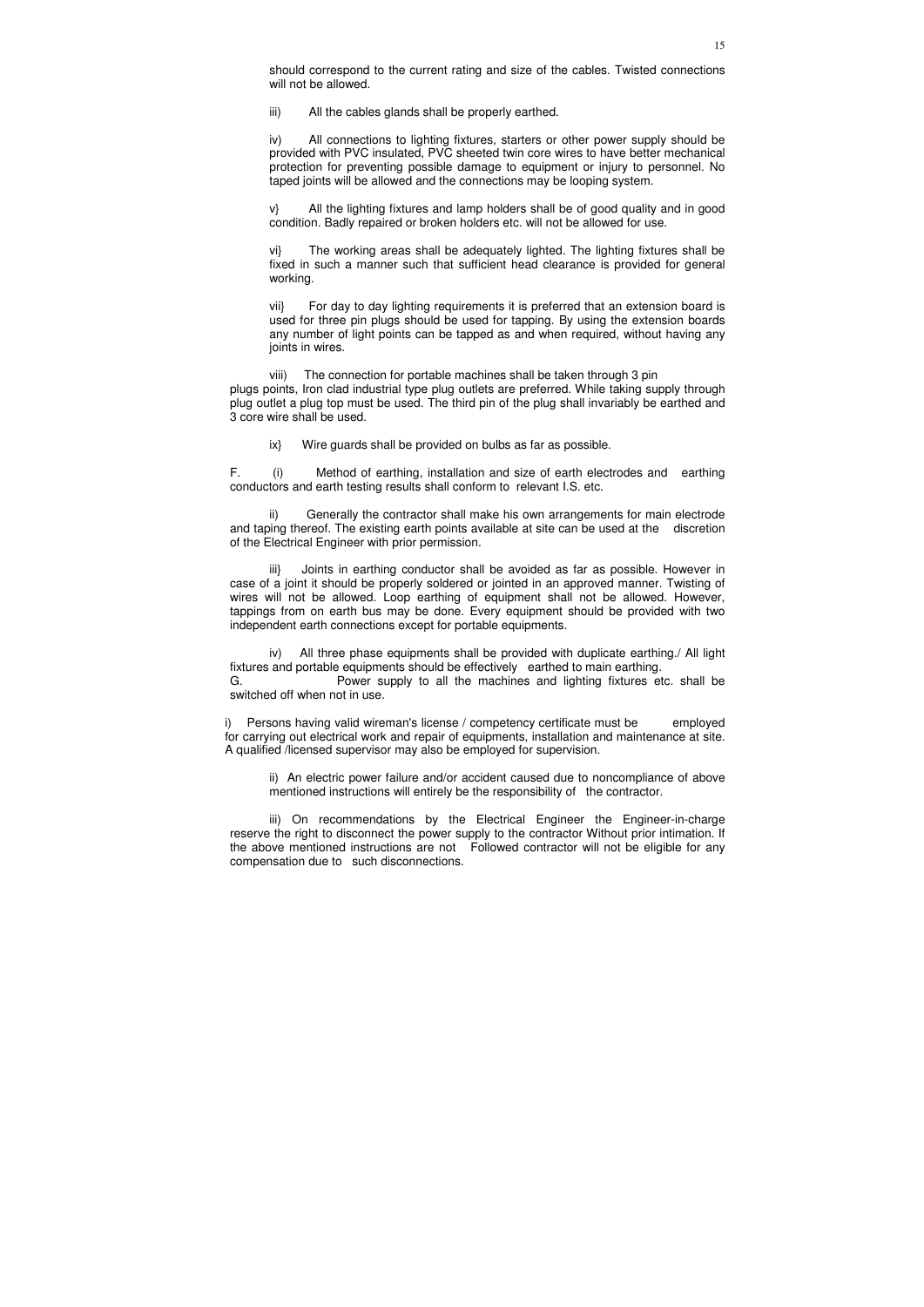### **SAFETY INSTRUCTIONS: ELECTRICAL OPERATIONS**

### **I Installations:**

i} Electrical equipment and installations should be so designed, installed and maintained at to prevent danger from contact with live conductors and / or from electrically originated fire. Only qualified/licensed persons should be permitted to install, adjust, examine on repair electric equipment/circuits.

 ii) Materials for all electrical equipment should sealed with regard to working voltage, load and working environment, such equipment should conform to the relevant standards.

iii) Exposed live parts at electrical circuits and equipment operating with alternating current (AC) at 50 volts or more should be generally provided with permanent enclosures / cover.

Crane trolley wires and other conductors, which cannot be completely insulated, should be placed such that they are inaccessible under normal working conditions.

iv) Armouring and sheathing of electric cables, metal circuits and their fittings, metallic fittings and other non-current carrying parts of electrical equipment and apparatus should be effectively grounded.

v) Grounding conductor of wiring system should be copper or other corrosion resistant material. An extra grounding connection should be made in appliances / equipments where chances of electric shock is high.

vi) Electric fuses and / or circuit breakers installed in equipment circuits for short circuit protection should be of proper rating. It is also recommended that high rapture capacity (HRC) fuses should be used wherever possible in circuits carrying currents more than 15 amps.

vii) Open type distribution boards should be placed only in dry and ventilated rooms, they should not be placed in the vicinity of storage batteries in otherwise exposed to chemicals fumes.

viii) Isolating switches should be provided for disconnecting electrical equipment or conductors from the source of supply when repair or maintenance work has to be done on them.

ix) In front of distribution boards a clear space of 105 cm (3.5') should be maintained in order to have easy access during an emergency.

x) Adequate working space should be provided around electrical equipment which require adjustment or examination during operation.

xi) As far as possible electrical switches should be excluded from a place where there is danger of explosion. All electrical equipments such as motors, switches and lighting installed in work room where there is possibility of explosion hazard should be explosion proof type approved by CMRS, Dhanbad.

xii) After installation of new electric system and/or other extensive alterations to existing installations, an Electrical Engineer before the new system should make thorough inspection or new extension is put in use.

### **II.OPERATION & MAINTENANCE**:

i) A person who works with electrical installation / equipment should be aware of the electrical hazards, use of protective devices and safe operational procedures. They should be given training in fire fighting, first aid and artificial resuscitation techniques.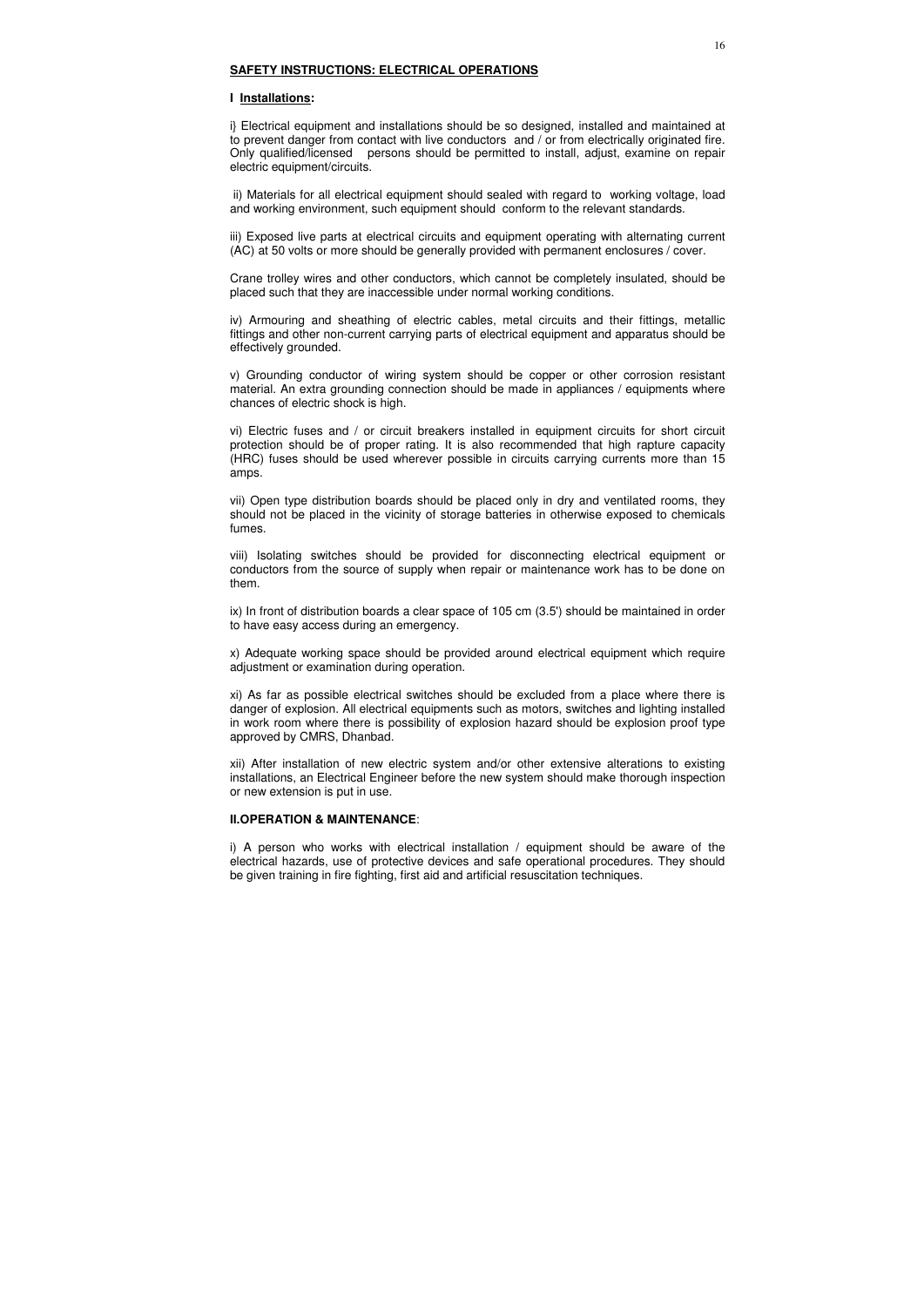ii) The supervisor should instruct in the proper procedure, specify and enforce the use of necessary protective equipment such as adequately insulated pliers, screw drivers, fuse pullers and similar hand tools. Only wooden ladders should be used to reach the heights in electrical work.

iii) Before any maintenance work is commenced on electrical installation / equipment the circuits should be de-energised and ascertained to be dead by positive test with an approved voltage testing device. Switches should be tagged or the fuse holders withdrawn before starting the work.

iv) Adequate precautions should be taken in two important aspects

a) That there shall be no danger from any adjacent live part and

b) That there shall be no chances of re-energisation of the equipment on which the persons are working.

v) While working or near a circuit, whenever possible the use of only one hand should be practised even though the circuit is supposed to be dead. The other hand may preferably be kept in pocket.

vi) When it is necessary to touch electrical equipment (for example when checking for overload or motors) back of the hand may be used. Thus, if accidental shock were to cause muscular contractions, one should not 'freeze' to the conductor.

vii) Operation of electrical equipment should be avoided when standing on wet floor or when hands are wet.

viii) Before blown fuses are replaced, the circuit, should be locked out and investigations should be made for the cause of the short-circuit or overload.

ix) Pliers, screw drivers, testing lights and other tools for the work should be adequately insulated for voltage involved.

x) When two persons are working within reach of each other, they should never work on different phases of the supply.

xi) When structural repairs, modification or painting works are undertaken, appropriate measures should be taken for the protection of persons where work may bring them into the proximity of live equipment I circuit.

xii) Temporary electrical connections should be removed as soon as the stipulated work is over.

xiii) An insulation resistance test should be carried out every time an equipment is connected back after alterations or repair. Also, insulation resistance tests (meggar tests) should be made periodically and significantly low readings or sudden changes should be carefully investigated. Outside installations which are exposed to weather should be tested more frequently.

xiv) It should be ensured that no extension boards are over loaded while tapping. Only standard three pin plugs should be used for tapping electricity. Broken sockets I plugs should be replaced immediately with good ones. Joint free cables only should be used for connecting equipment I apparatus.

xv) Floors should be kept free from tailing electrical cables to avoid tripping hazard.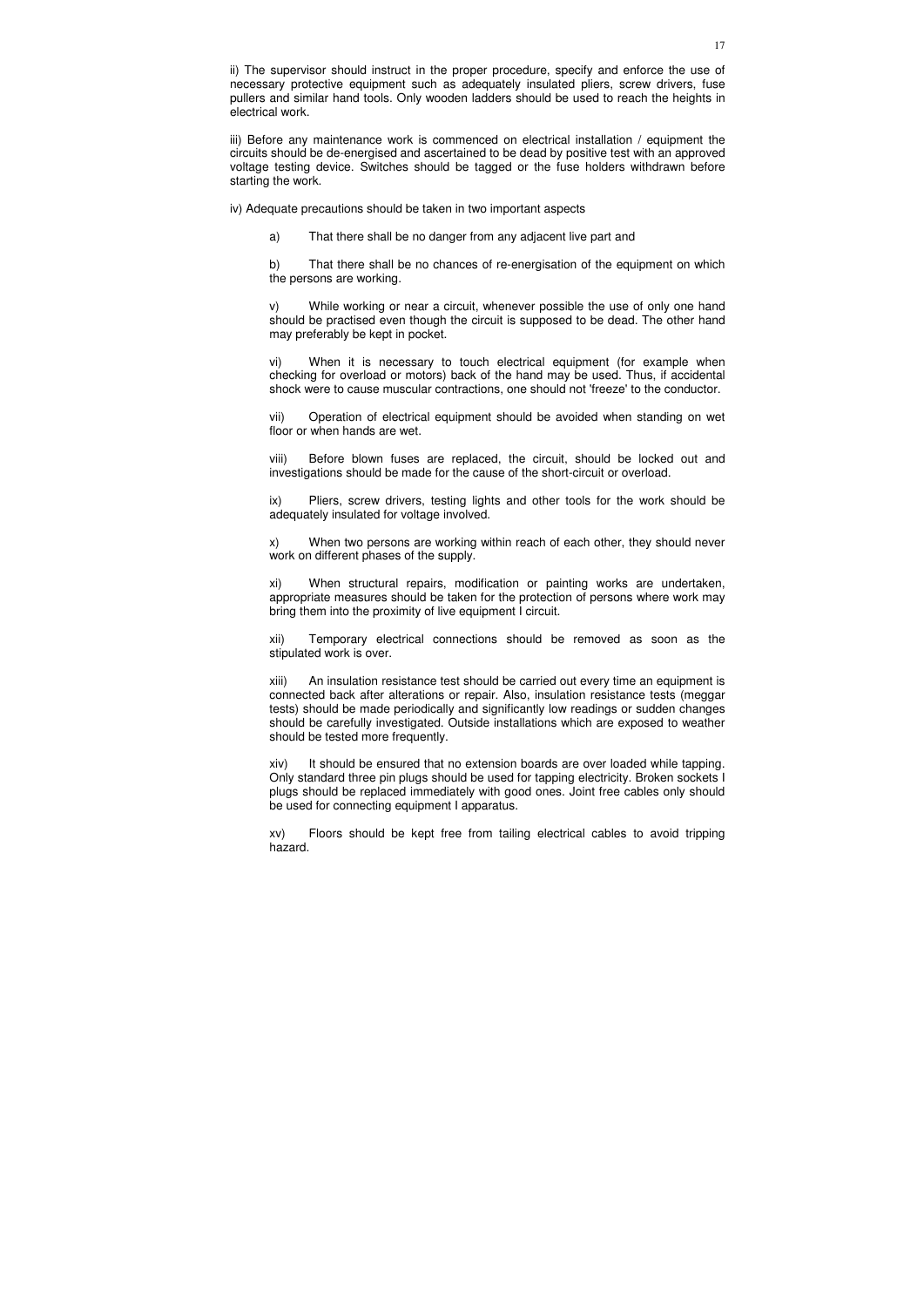### **III. PORTABLE ELECTRICAL EQUIPMENT**

i) Portable electrical equipment should be regularly examined, tested and maintained to ensure that the equipment and its loads are in good order.

ii) All portable appliances should be provided with a three pin plugs. It should be ensured that the metal part of the equipment should be effectively earthed.

#### iii) BARE WIRE SHOULD NOT BE USED FOR TAPPING ELECTRICITY

a) It should be ensured that the insulation and wire size of extension cords are adequate for the voltage and current to be carried.

b) All loose wiring such as trailing and flexible cables for portable lamps, tools and apparatus should be regularly examined.

#### IV. **GENERAL SAFETY PROCEDURE**:.

i) It should be ensured that power supply to equipment is. disconnected before any repair work is undertaken.

ii) Insulated tools shall be used for working on electrical equipments.

iii) At building constructional sites, helmets and safety shoes shall be used. PI

iv) In case of an accident the security staff on duty shall be informed immediately. Also the Engineer-in-charge, Electrical Engineer, Safety Co-ordinator of the Project. Administrative Officer of the Project and Trombay / Tarapur dispensary shall be informed.

v) In case of an electrical accident a report should also' be sent to the Electrical Inspector, on prescribed proforma, under intimation to the Electrical Engineer and the Engineer-incharge. Also, resuscitator may be used.

vi) in case of fire hazard, BARC Fire Brigade (Phone No. 2550 5222 or 2559 2222 or 2559 4222) shall also be informed immediately. For Tarapur works the Security Officer, Tarapur shall be contacted through Assistant Security Officer, PREFRE.

vii) The contractor shall keep a first aid kit at site. However, in case of accident major/Serious) the victim shall be taken to BARC, Trombay Dispensary before removing from the premises, (Dispensary Phone No. 2550 5149 or 2559 2003 or 2559 2338). For Tarapur works the victim shall be taken to TAPS Hospital at Tarapur.

viii)In case of working at a high elevation either safety belts shall be used or railing / enclosure shall be provided around the working platform / Cage / ladder etc.

ix) Ropes, shackles, chains, slings etc. to be used (specially for use of tying the scaffolding etc.) shall be periodically checked for integrity and mechanical soundness and corrected by replacement.

x) All safety procedures and practices as informed by Department should be followed.

### 17. REMOVAL OF WORKMEN AND SUPERVISORY STAFF:

The contractor shall employ in or about execution of the work only such persons as are careful, skilled and experiences in their several trades and the Engineer-in-charge, shall be at liberty to object to and require the contractor to remove from the works any persons employed by the contractor in or about the execution of works who in the opinion of the Engineer-in-charge misconduct himself or is incompetent, or negligent in the proper performance of his duties and all such persons shall not again be employed upon the works without the permission of the Engineer-in-charge.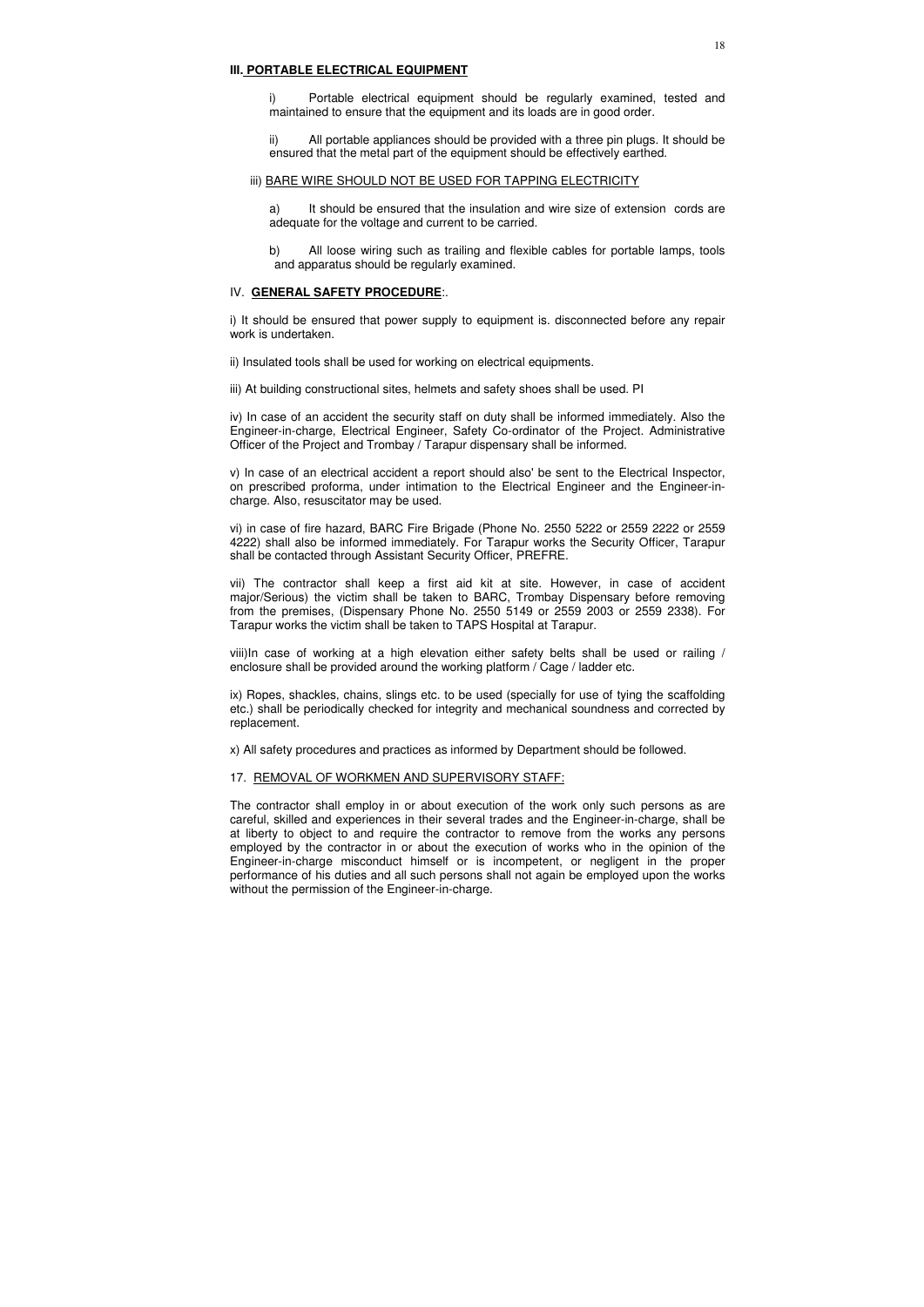### 18. SCHEDULE OF OUANTITIES:

A schedule of probable quantities in respect of the work and specification is enclosed. The schedule of probable quantities is liable to alterations by omission, deduction or additions at the discretion of the Engineer-in-charge.

### 19. TENDER RATES:

The rates quoted by the tenderer in the schedule shall be inclusive of Sales Tax on contract materials, Sales Tax on contract turnover as levied by the local State Govt. authorities, Octroi Duty and or other duties levied by the Government or other public bodies. Unless otherwise stated in the schedule of quantities rates for all items shall be for the complete work including supplying and fixing of all materials etc.

The contractor when called for by the Department, should furnish detailed analysis in support of the rates quoted by him against each item of the tender. The Department reserves the right to utilize the analysis thus supplied in settling any deviations or claims arising on this contract.

In this connection, the tenderers may, however, note that under the provisions of section 1944 (2) of  $\sim$  Bombay Municipal Corporation Act, if any articles on which octroi is paid, is imported into the city under a written declaration signed by the importer that such article is being imported into the city for the purpose of supply to Government work, the octroi is admissible for refund on production of certificate from the Government that the article has become the property of Govt. In case of materials incorporated in this work, the necessary certificate will be furnished by the Department to enable the contractor to obtain refund of octroi. This may be taken into consideration by the tenderers when quoting their rates.

20. SUPPLY OF MATERIALS: Materials stated in Schedule 'A' will be issued from the Arch. & Civil Engineering Division Stores at North Site, BARC, Trombay depending upon availability as indicated in Schedule 'A'. In the case of works at Tarapur, Steel and other materials will be issued from Departmental Stores at Railways Siding Boisar as indicated in Schedule 'A'.

The contractor shall bear all incidental charges for cartage, storage and safe custody of materials also. No reimbursement of the expenses will be made by the Department.

The contractor should note that the difference in the quantity of materials actually issued to the contractor and theoretical quantity including its variations, if not required by the contractor, shall be recovered at twice the issue rates including storage charges without prejudice to the provision to the relevant condition regarding the return the materials. And in the event of it being discovered that the quantity of material used is less than the quantity ascertained as herein before provided (allowing variations of minus side) cost of materials not so used shall be recovered from the contractor on the basis of stipulated issue rate including storage charges and cartage to site without prejudice to the right of the Engineer-In-charge to reject such works or to allow him at reduced rates for such items or insist on him to do the same without any extra cost.

Recovery for the supply of M.S. Rounds, high yield strength deformed bars, structural etc. shall be made progressively from the running account bills allowing 10% wastage over the quantity consumed Recovery for cement supplied shall be made based on the actual consumption at site.

M.S. Rounds. High Yield Strength Deformed Bars. M.S. Structural Plates & M.S Sheets etc.: The materials shall be issued in length as available in the stores. no claim on this account shall be entertained. M.S. Bars shall be issued in straight or in coils as available and nothing extra shall be payable for straightening the bars. The materials shall be stacked properly on wooden sleepers to prevent excessive rusting. Wastage in respect of M.S. materials as indicated below shall be property of the contractor.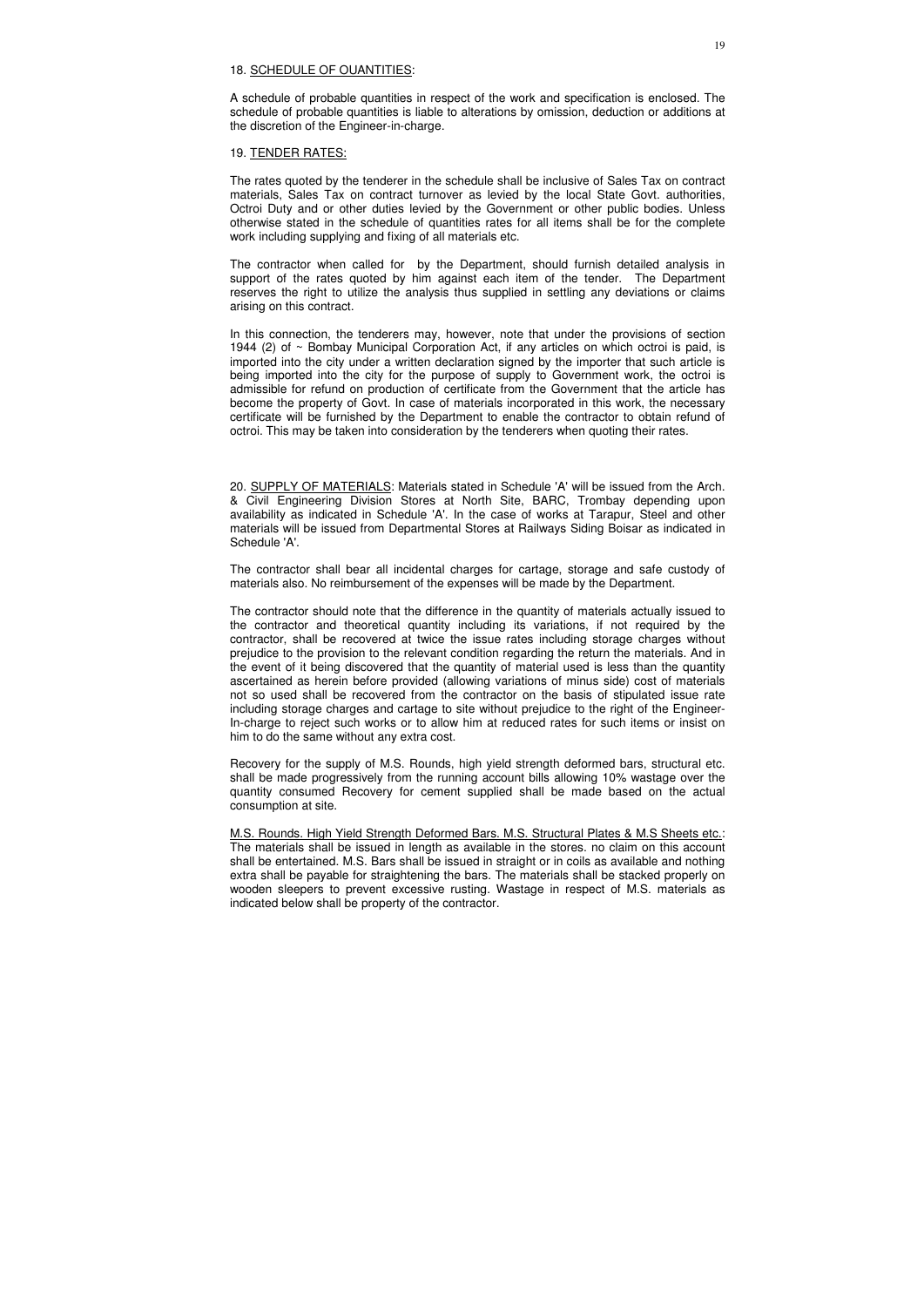a. For all diameter of M.S. Rounds and high yield strength deformed bars pieces under 2.00 meter length will be reckoned as wastage.

b. For all structural sections, pieces under 1 meter length shall be reckoned as wastage.

c. For all M.S. plates and sheets, pieces less than 0.1 sq. metre, will be considered as wastage.

Any pieces of size exceeding those specified above and in good condition will have to be returned by the contractor at his own cost to the owner and adjustment will be made in the final bill by giving a credit at rates indicated in Schedule-A but excluding 1 % storage charges.

Only M.S. Rounds and High Yield strength deformed bars, structural steel items and M.S plates as indicated in the Schedule -A will be supplied to the contractor and the owner does not bind himself to supply other structural steel items for which the contractor will have to make his own arrangement to procure the same.

Cement: The contractor shall construct suitable godowns at site of work for storing approximately tones of cement at his own cost. Cement bags shall be stored in the godown with pucca floor and weather proof roofs and walls. Each godown shall be provided with a single door with two locks. They key of one lock shall remain with Engineer-in-charge, or his representative and that of the other lock with the authorised agent of the contractor at the site of the work so that the cement is removed from the godowns according to the daily requirement with the knowledge of both the parties.

The cement bags shall be stacked on proper floors, consisting of two layers of dry bricks laid on well consolidated earth at a level at least 300 mm (one foot) above ground level. These stacks shall be in rows of 2 and 10 high with a minimum of 600 mm (2'-0") clear space around. The bags should be placed horizontally continuous in each line. The day-to-day receipts and issue accounts of cement shall be maintained by the Engineer-In-charge or his representative and the same shall be signed daily by the contractor or his authorised agent.

It is not envisaged to supply any cement Departmentally Contractor will have to procure the same from reputed manufacturers suppliers. The cement shall be of 43 Grade OPC conforming to IS 8112/89 and shall be of , approved Brand Manufactured by the following manufacturers:-

M/s. Ultratech; M/s. Narmada; M/s. Rajashree; M/s. A.C.C or Other approved equivalent.

The contractor shall furnish necessary Test Certificate for the cement used on the work as per relevant specifications of Bureau of India Standards. The samples of cement shall be taken for such consignment under Departmental supervision and got tested in approved Laboratory Testing Institutions us per relevant standard practice at the contractor's cost.

It shall be ensured by the contractor that minimum of two months requirement shall be procured and kept in stock to maintain uninterrupted it process in the works.

Contractor should note that they will have to render an account of cement procured and actually used on works as compared to theoretical quantity of cement to be used on the works as calculated on the basis of approved design of mixes for concrete and on the basis of standard requirements for other items (As per separate sheet enclosed for guidance of contractors). Variation in these two shall be governed by provision of Clause 42 (ii) of the conditions. It shall be noted by the contractor that the quantity of cement required will be based on 20 Bags making one Metric Tone and any variation in weight of Bags shall be made good at their own cost by ensuring consumption of required quantity of cement. For each consignment of cement brought to site, the same shall be shown to departmental representative and records maintained at site for all future reference.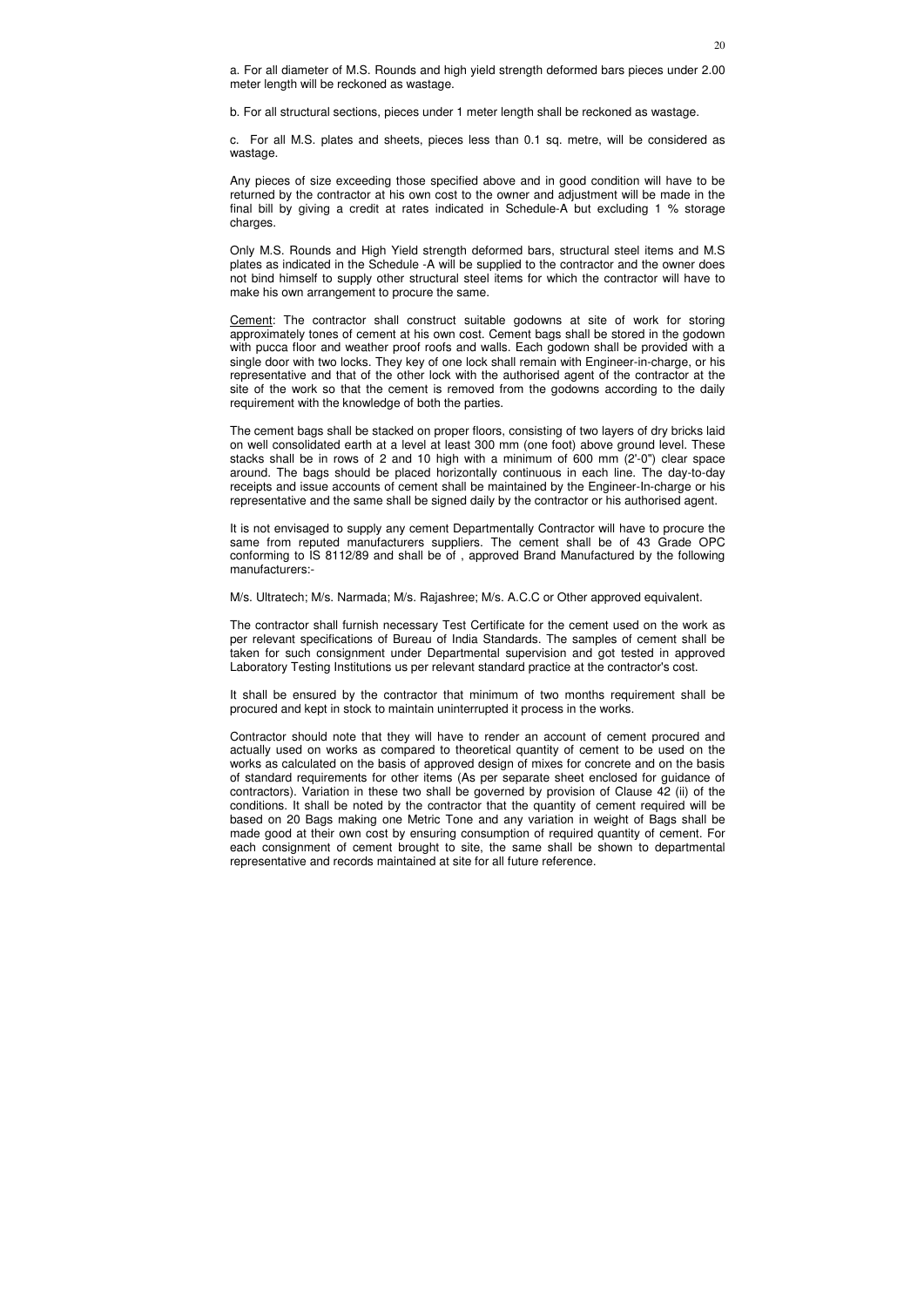It should be noted that no reimbursement would be made for the cement used in execss of standard requirement inclusive of permission variation. However, in case, it is revealed that the cement consumed is less than that the standard requirement. As per separate sheet enclosed for guidance of contractors., The recovery will be made for the quantities following short at the rate of market price of latest consignment procured by the contractor. The decision of the Engineer-In-charge in this aspect is binding to the contractor.

Modalities for monitoring the consumption of cement and rendering of accounts etc. shall be worked out by the Engineer and contractor mutually from time to time.

22, MEASUREMENTS: Where mode of measurements is not specified the measurements will be taken at site as per latest LS. Code of practice for measurements.

The secured advance toward cement procured by the contractor and brought to site for meeting the requirement of work concerned. (Limited to the requirement for the immediate following two months period) shall be permissible against furnishing of necessary Indenture I Indemnity Bond by the contractor as in the case of similar advances for non-perishable material admissible under Clause 10 (B) of the General Conditions of Contract.

21. WITHDRAWAL OF TENDER: The tender should be valid for a minimum period of 180 days from the date of opening of tenders. Should the tenderer withdraw or modify his tender within this validity period, his earnest money deposit will be liable for forfeiture.

The contractor or his representative shall accompany the Engineer-in-charge or his representative when required to do and assist in taking measurements and shall agree to the measurements recorded on the spot.

All measuring tapes shall be of steel and scaffolding and ladders that may be required for taking measurements shall be supplied by the contractor.

If the contractor fails to accompany the Engineer or other persons who has been duly authorized by the Engineer-In-charge to take measurements. then he shall be bound by the measurements recorded by the Engineer-In-charge or his representative.

23. SAMPLES: Samples of all the materials to be incorporated in the works shall be submitted to the Engineer-In charge for his approval without any extra cost. The approved samples will be kept with the Engineer-In-charge till the completion of work. Materials not conforming strictly to the samples are liable to be rejected.

### 24. CONTRACTOR'S STAFF :

The tenderer shall furnish along his tender the list of Engineers and supervisory staff with their qualifications and experience he proposes to employ for execution of the work covered by this contract.

### 26. ONE COPY OF THE DRAWINGS TO BE KEPT AT SITE:

One copy each of the drawings furnished to the contractor shall be kept by the contractor at the site and the same shall at all reasonable times be made available for inspection and used by the Engineerin-charge and any other persons authorised by the Engineer-in-charge.

## 27. PROPER DRAWINGS AND INSTRUCTIONS:

The Engineer-in-charge shall have full powers and authority to supply to the contractor from time to time during progress of the work such further drawings and instructions as shall be necessary for the purpose of proper adequate execution and maintenance of the work and the contractor shall carry out the work and be bound by the same.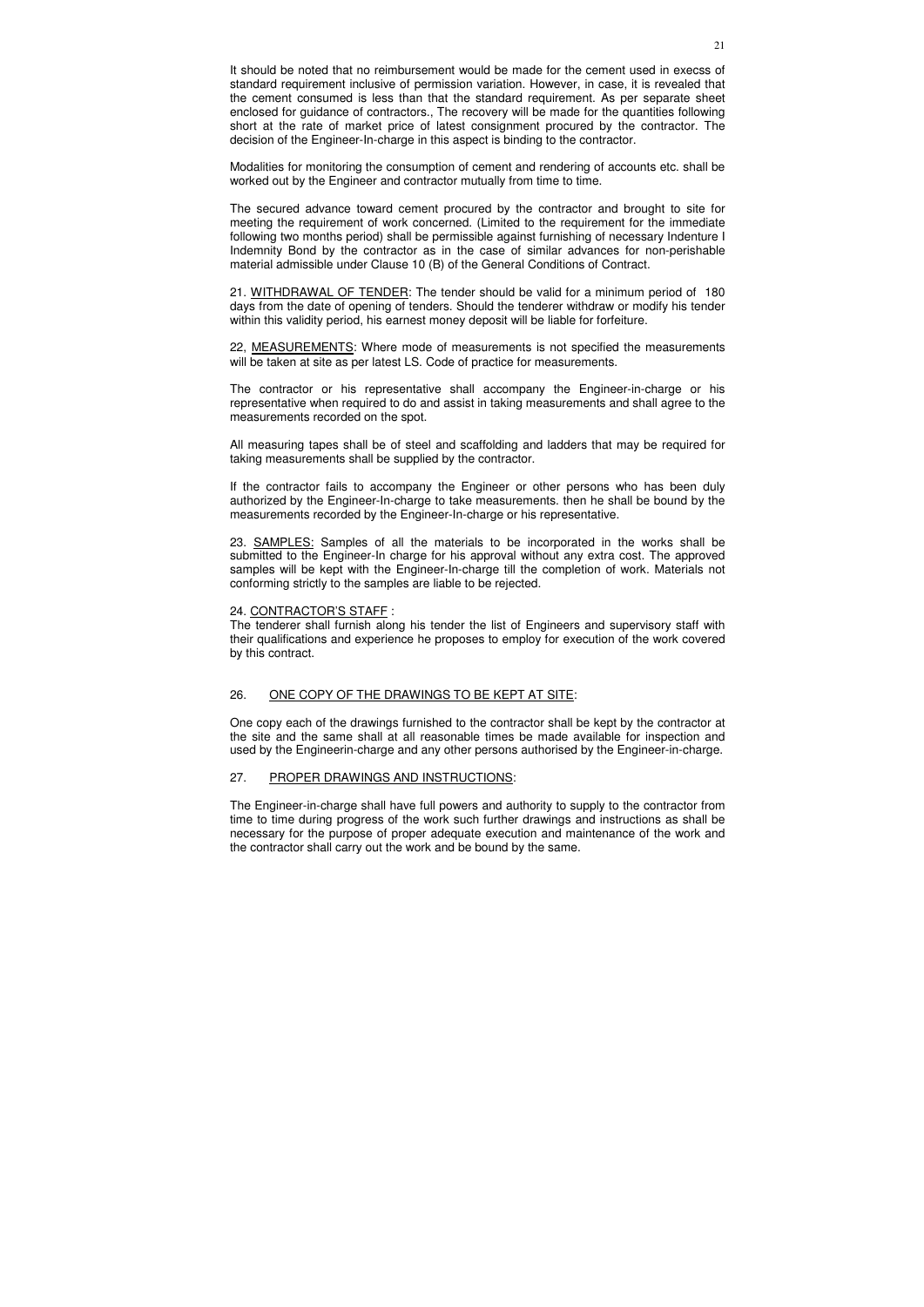### 28. WORK TO THE SATISFACTION OF THE ENGINEER-IN-CHARGE :

Save in so far as it is legally or physically impossible the contractor shall examine and complete and maintain the works in strict accordance with the entire satisfaction of the Engineer-in-charge and shall comply with and adhere strictly to the instructions and directions of Engineer-in-charge on any important matter concerning the work. The contractor shall take instructions and directions only from the Engineer-in-charge or his authorised representative.

## 29. WATCHING AND LIGHTING:

The contractor shall in connection with the works provide and maintain at is own cost all lights, guards, fencing and watching when and where necessary or as required by the Engineer-in-charge and duly constituted authority for the protection of the workers or for safety and convenience of the public or otherwise.

### 30. CARE OF WORK:

From the commencement to the completion of works, the contractor shall take responsibility for the care thereof and all temporary works and in case any damage, loss or injury shall happen to the works from any cause whatsoever at his own cost repair and make good the same. so that on completion, the works shall be in good order and condition and in the conformity in every respect with the requirements of the contract and the Engineer-incharge's instructions.

## 31. GIVING OF NOTICES AND PAYMENT OF FEES:

a) The contractor shall give notices and pay all fees required to be given or paid by any National / or State Statute Ordinance or other laws or any Regulations of Bye-Laws or any local or other duly constituted authority in relation to the execution of the works or of any temporary works any by the rules and regulation of all public bodies and companies whose property or rights are affected or may be affected in any way of the works or any temporary works. All quarry fees, royalties, octroi duties including town duty and ground rent for stacking materials, if any should be paid by the contractor. If refunds of such payments are however, admissible in respect of Government contracts under the rules of municipal or local authorities the contractor may obtain such refunds by following the prescribed procedures laid down by those quantities. The assistance of Bhabha Atomic Research Centre shall be in such cases, be restricted only to the extent of issue of a certificate that materials so imported have become the property of Government in Bhabha Atomic Research Centre. The contractor shall be entitled to such refunds whatsoever so obtained and should take this into account while quoting his item rate in the tender.

b) The contractor shall confirm in all respect with the provision of such statute, ordinance or law as aforesaid and the Regulations or by laws of any local or other duly constituted authority indemnified against all penalties and liability of every kind of breach of such statue, ordinance or law regulations or bye-laws.

### 32. ACCESS TO SITES:

The Engineer-in-charge and any persons authorised by him shall at all times have access to the works and to the site and to all workshops and places where is being prepared or where materials, manufactured articles, or a machinery are being obtained for the works and the contractor shall afford every facility for and every assistance in obtaining the right to such access.

## 33. PLANT ETC. TO BE EXCLUSIVE USE FOR THE WORK:

All painting equipment scaffolding ladders and materials provided by the contractors shall when brought on to site to be deemed to be exclusively/intended for the construction and completion of the works, and the contractor shall not remove the same or any part thereof (save for the purpose of moving it from one part of the site to another) without the consent in writing of the Engineer-in-charge such shall not be unreasonably withheld.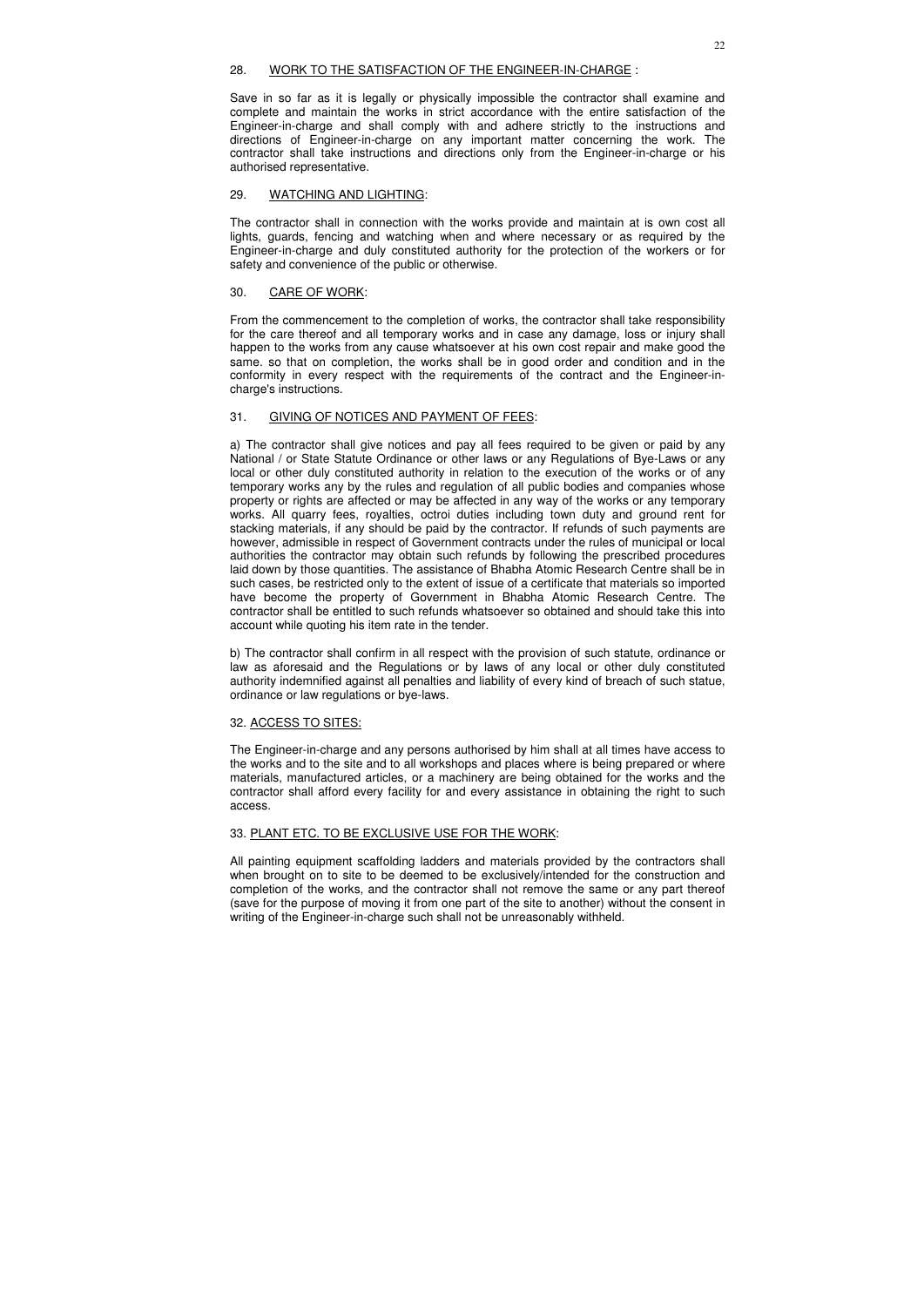### 34. DEPARTMENT NOT LIABLE FOR DAMAGES TO PLANT ETC.

a. The Department shall not at any time be liable for the loss of or injury to any of the said construction plant and temporary work of materials.

b. If any plant or equipment or machinery purchased out of advances taken from the Department, such plant, equipment or machinery shall have to be issue by the contractor at least to the extent of such advance and pledged in the name of the Department until all such advances shall have been paid to the Department. 35. URGENT REPAIRS:

If by reason of any accident or failure or other event occurring to, in connection with the works or any part thereof either during the period of maintenance any remedial or other work on repair shall in the opinion of the Engineer-in-charge be urgently necessary for security and the contractor is unable or unwilling, Engineer-in-charge at once to do his own or other workmen to such work or repair as may consider necessary. If the work or repair so done is work which in the opinion of the Engineer-in-charge, the contractor was liable to do at his own expenses under the contract, all the costs and charge properly incurred by the Engineer-in-charge in doing so, shall on demand, be paid by contractor or may be deducted from any moneys due to which may become due to the Contractor provided always that the Engineer-in-charge shall be soon after the occurrence of any such emergency as may be reasonably practicable notify the contractor thereof in writing.

### 36. CONTRACTOR' MACHINERY. PLANT & EOUIPMENTS:

The tenderer shall furnish with the tender a list of plant and equipment that he proposes to bring to site at his own cost for the execution of the work, to enable Government to assess his mode of execution of work.

37. Supply of construction drawings will be phased by the Department to suit the time schedule exposed hereinafter. In case of delay in supply of drawings, the contractor will be eligible for suitable extension of time only, in the event such a delay has, in the opinion of the Engineer-in-charge, whose decision shall be final, affected the progress.

38. The contractor shall at his own cost, install, run and maintain a weigh batching plant and, if required a refrigeration plant for supplying concrete of the specified quality for different parts of the work covered by this tender.

39. The contractor may be allowed to carry out work in shifts with the prior approval of the Engineer-in-charge.

40. The tenderers are required to note that as specified under Clause 45 19 of Section III-Conditions of Contract, the contractor has to comply with the provisions of the "Contract :Labour" (Regulation and Abolition) Act 1970 and rules contract labour (R&A) central Rules 1971, child labour (Prohibition & Regulation) Act 1986 and with the provisions of to building and other construction workers (Regulation of Employment and conditions of service) Act 1996 and building and othrer construction workers welfare cess Act 1986 orders issued there under from time to time. As per para v(a) under Clause 25 of said act and central rules, it is obligatory on the part of the contractor to pay wages to aII. '" the labour employed by him on the work at the same rates of wages as fixed by the Principal Employees (in this case BARC) in respect of labour directly engaged by the Principal Employer in the vicinity. The rates of wages currently notified by the Principal Employer (i.e. BARC) for the said purposes in Greater Bombay and Tarapur areas are as given in Annexure-III.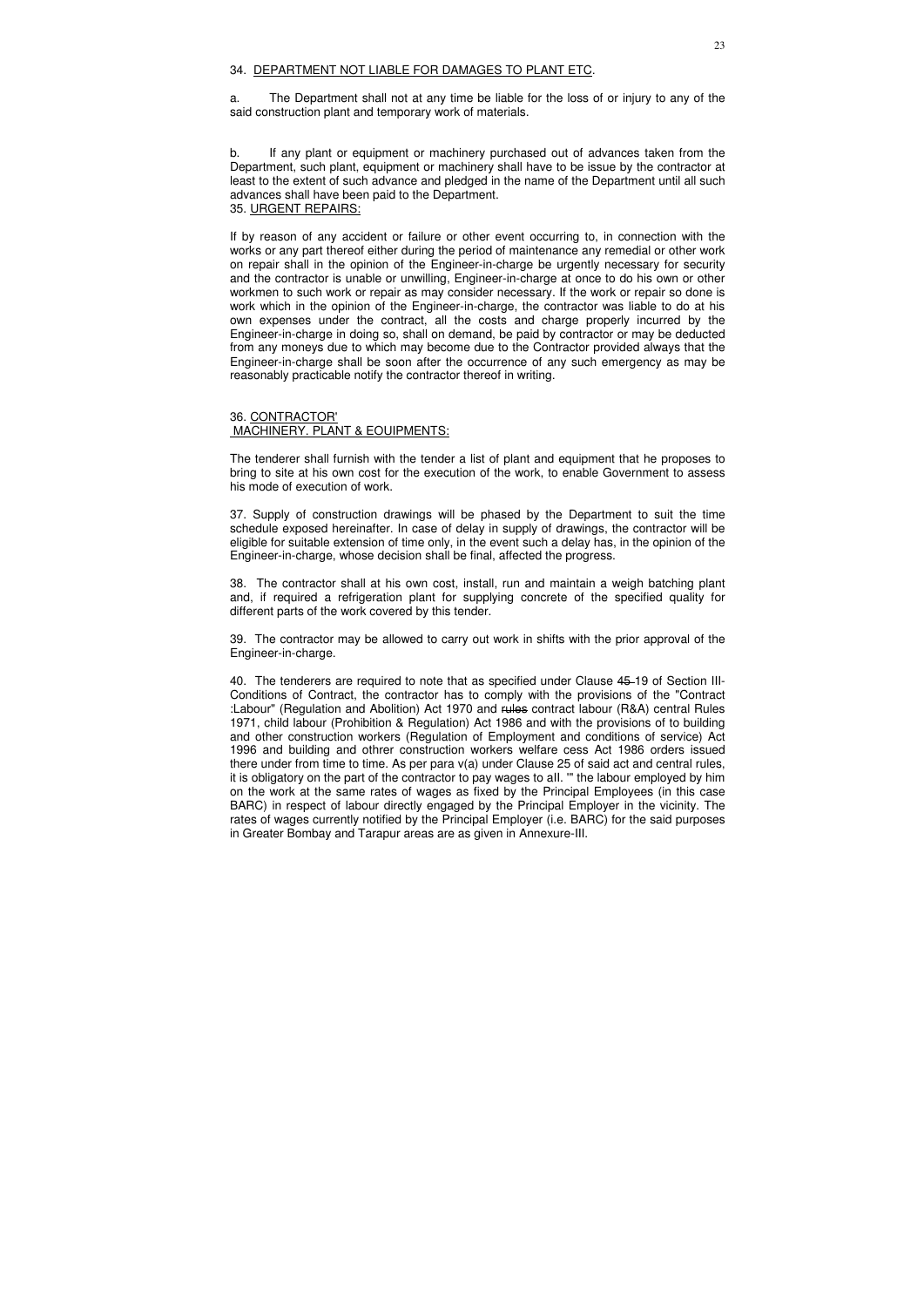The wages rates shown are all inclusive rates and include also the wages for the weekly day of rest.

Accordingly wage shall be allowed for 6 days in a week.

The Tenderers may bear this in mind while working out their rates for submitting tenders.

### 41. MAHARASHTRA VALUE ADDED TAX (MVAT) ON WORKS CONTRACT

The rates quoted by the tenderers shall be inclusive of VAT on all materials, royalty, "MVAT on Works Contract" as levied by Maharashtra State Govt. under provisions of the Maharashtra Value Added Tax Act, 2002 (referred to as MVAT Act), Maharashtra Value Added Tax Rule 2005, Maharashtra Value Added Tax (Second Amendment Rule, 2007) on the transfer of the property in goods involved in the execution of Works Contracts or any other taxes that may be livable under statutory rules from time to time. The Department shall not entertain any claim whatsoever on this account.

#### 42. GOVERNMENT LABOUR ACTS / LAWS:

The contractor has to follow strictly the Government Labour Acts, which are in force at present 'and introduced from time to time, such as, Acts enforced by Regional Provident Fund Commissioner. Directorate of ESIS and Enforcement Officer of Contract Labour Act, and all necessary arrangement for labour, security insurance will have to be made by the Contractor at his own cost.

#### 43. DEDUCTION OF INCOME TAX:

As per Section 194 (C) of Income Tax Act, as amended by letter No. 275/9£,72/9- TJ (Circular No. 86) dated 19/5/1972 received from Ministry of Finance (Department of Revenue and Insurance), New Delhi, the Income Tax  $\omega$  2% (two percent only) and surcharge, on income tax as applicable on the gross value of the work done will be recovered from the bills. A certificate for the amount so recovered will be issued by the Department to the contractor.

### **44. SECURITY REGULATIONS**:

The contractor has to follow strictly the security regulations prevailing in BARC area (at Trombay, Vashi-Navi Mumbai, Project at village Chincholi near Kalyan and Tarapur etc.) from time to time especially in regard to working hours, movement of materials and entry permits. The security regulations in vogue are broadly as under:

1. The contractor shall make applications to the Engineer-in-charge everyday for issue of entry permits I photo passes for casual labourers to be deployed on the works.

2. On recommendation by the Engineer-in-charge, the contractor shall collect the required number, of tokens from the security Department and distribute the same among the authorised labour force, He shall also be responsible for accounting and surrendering of tokens issued by the Security department at the end of day's work. The tokens can be used only for short duration in the morning hours. In the event of loss or misplacement of tokens/ vigil passes fee of Rs. 200/-for first instance/ Rs. 500/-for second instance/ Rs. 1000/-for third instance per token or as in vogue at time to time on the basis of police complaint will be levied.

3. The contractor shall make an application for the photo passes to be issued by the Security Department for his regular supervisory staff.

4. No persons other than those holding tokens or photo passes shall be normally be permitted to enter work site. In case, the contractor desires to bring any other personnel to the work site he shall obtain permission of Security Department well in advance through Engineer-in-charge.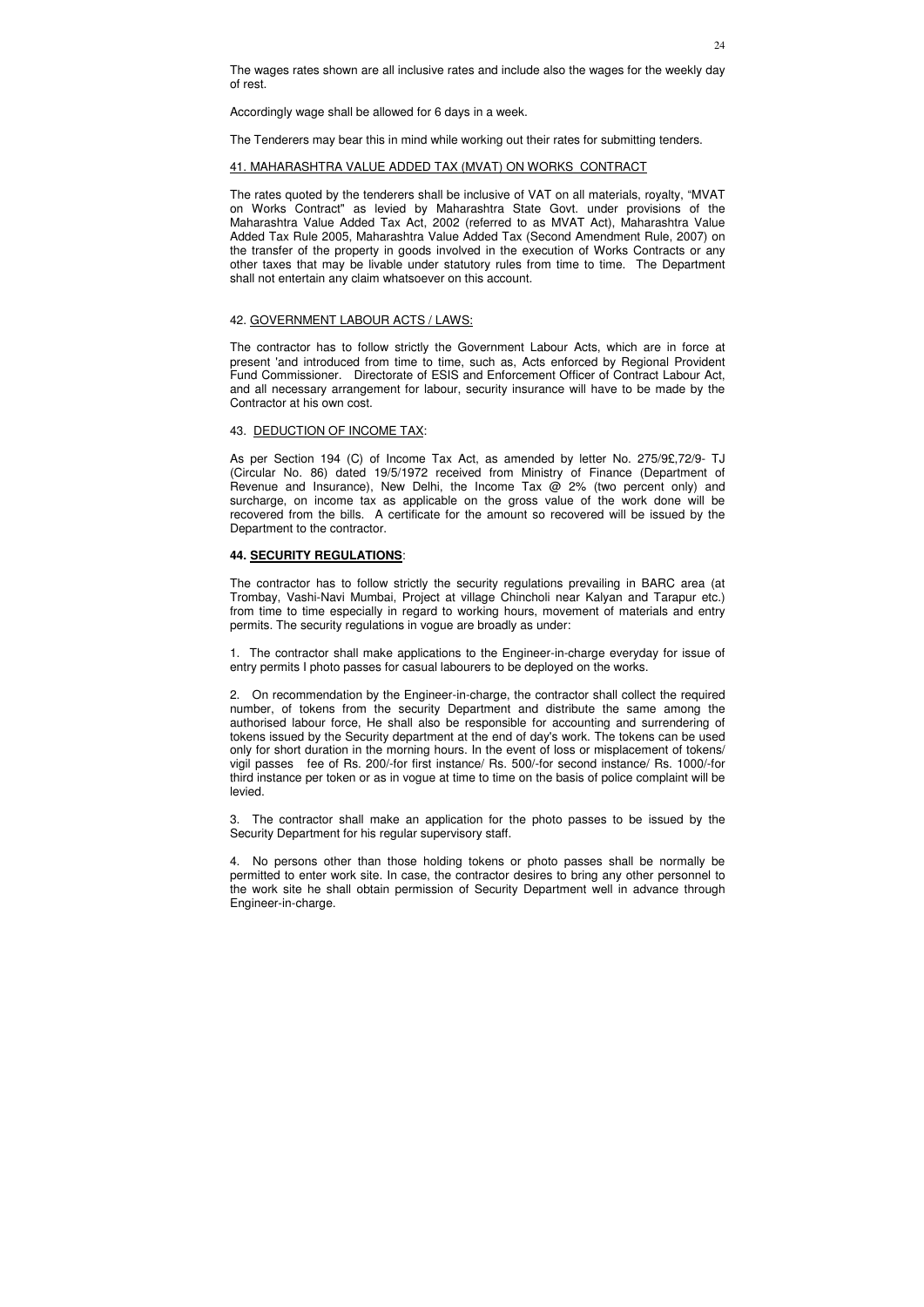5. All materials and articles brought by the contractor to the work site shall have to be declared at the security gate. Similarly no materials shall be taken out from the Department premises without proper gate pass, which will be issued by the Engineer-in-charge to the contractors on written request. It is to be noted that loading of contractors materials in vehicles and trucks shall be done in the presence of Department personnel. The contractor's representative will have to escort the materials till the security check is over.

6. For working on Saturdays, Sundays, Holidays and late hours even through permission will be accorded by the Engineer-in-charge, the contractor will have to make application to the Security Department also and keep them informed well in advance.

Any breach of above security regulations and rules in force from time to time will be viewed seriously.

#### 45. Information regarding accidents:

i) It will be the responsibility of the contractor to produce police clearance certificate for himself and his employees / workers before seeking permission for entry into BARC area.

The contractor is also to promptly report the case(s) of the accident(s) involving injuries to his worker(s) to the local Security Post / Security Officer.

46. The contractor, his employees and agents shall not disclose any information or drawings furnished to him by Government. All drawings, reports and other information prepared by the contractor/by the Government or jointly by both for the execution of the contract shall not be disclosed without the prior approval of the Engineer-in-Charge. No photograph of the works or plant within the premises shall be taken without the prior approval of the Engineerin-Charge.

#### 47. VERIFICATION OF CREDENTIALS OF CONTRACTOR'S PERSONNEL:

(a) Contractors, their employees, workers and casual labourers :

ii) Police verification certificate submitted with respect to an individual will be treated valid for 3 years from the date of issue and on expiry of 3 years period, a fresh police clearance certificate will have to be produced.

iii) Original police verification certificate should be attached to the initial application for temporary identity card and in case of further renewals within six months a xerox copy of the same can .be attached.

iv) The contractor shall employ labourers only after due verification of their credentials and track of past record. They should maintain a register showing the particulars of labourers including their residential address and submit the same to the Project Engineer periodically for verification. The contractor shall ensure that no labourer with criminal record in the past, is employed on BARC works. If any labourer with undesirable antecedents is found to be employed, the contractor shall forthwith remove such labourers from the work site on demand by the Project Engineer. The contractor shall be held solely responsible in the event of any adverse report / enquiry from the law enforcing authorities.

v) It will be mandatory on the part of the Tenderer to obtain Police Verification Certificate for their Engineers, Supervisors and authorised representative,,- who are authorised to draw tokens/passes - for day today works inside BARC Campus. Tenderers are requested to take advance action to obtain Police verification Certificate for their authorised representative who desire to obtain photo passes, so as to avoid delay in commencement of work & also for issue of photo passes.

(b) Representatives of firms:

Representatives of firms who are required to visit BARC for supplying materials will not be issued with identity cards. They will be given entry by issuing entry permission on day to day basis.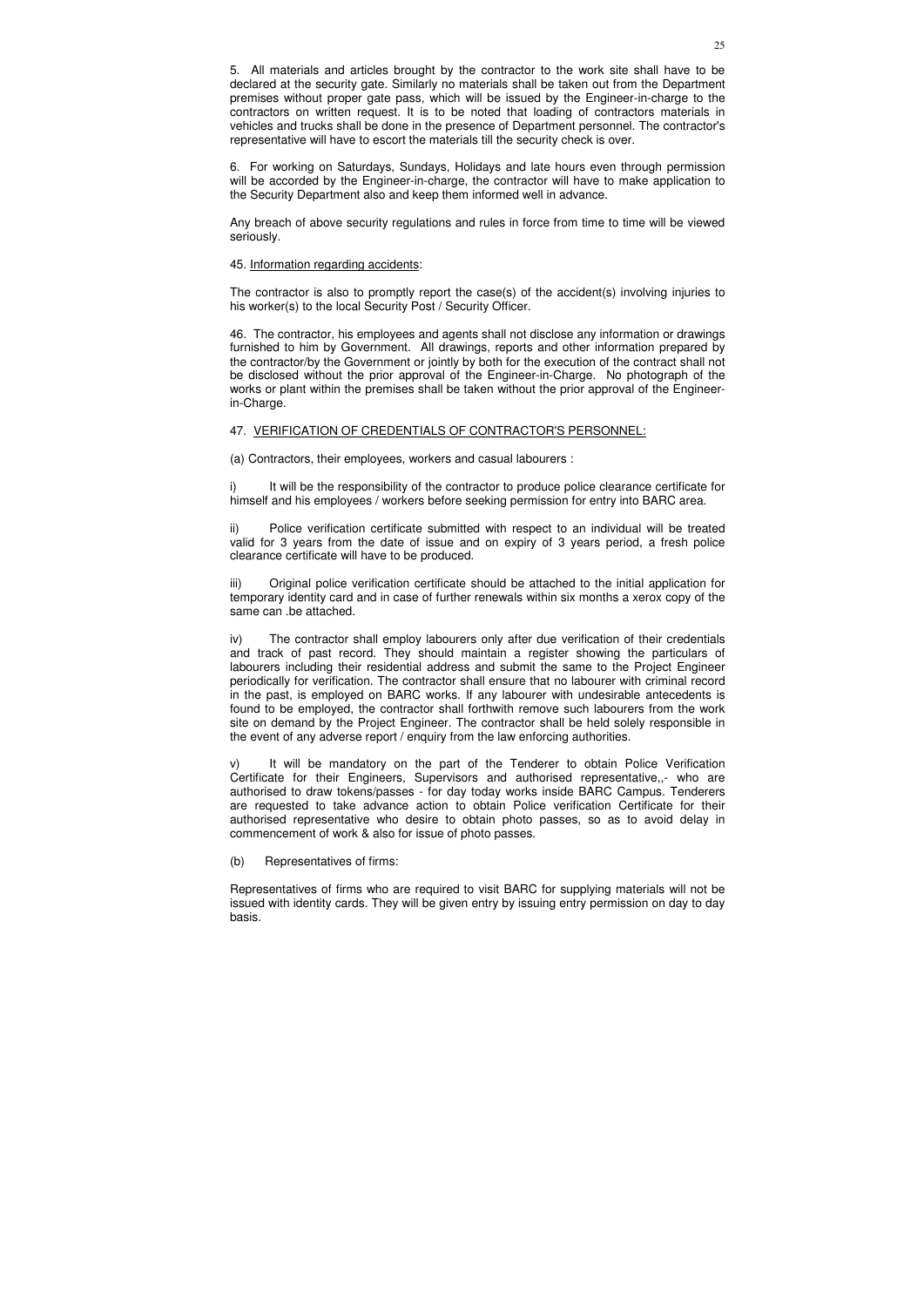#### 48. SECURITY REGULATIONS

a) As a part of keeping Nation-wide vigil on Government Establishments, the Security set up in BARC also has been beefed up and accordingly the following restrictions are in force till further orders.

b) Any motor vehicle with or without any construction related materials will be given an entry permit to BARC premises after convincing the purpose of entry, if and only if it is; accompanied by an authorised departmental employee through out its movement within the premises.

c) The movement of contractor's Vehicle within BARC premises is restricted and normally one specified vehicle will be permitted for his personal movement at the discretion of the Project Engineer during the contract period after a thorough security verification. The contractor has to apply for such vehicle permit to the department through the Project Engineer in the standard proforma, after receiving the Work Order.

d) Each Labourer has to give his/her bio-data in the standard proforma to the Department for obtaining the labour entry pass and normally such an entry pass will be issued only after a thorough verification of the bio-data.

e) The Department will make every possible arrangement to minimise the inconvenience to the contractor from security point of view. However, due to any unforeseen reasons, any delay, inconvenience or loss occurred to the contractor no claim for compensation whatsoever in nature shall be entertained by the Department.

The above additional regulations are indicated only to make aware the contractor about the latest security set up in BARC premises.

- 49. Confidentiality Clauses: -
- I. Confidentiality :

 No party shall disclose any information to any Third party' concerning the matters under this contract generally. In particular, any information identified as" Proprietary" in nature by the disclosing party shall be kept strictly confidential by the receiving party and shall not be disclosed to any third party without the prior written consent of the original disclosing party.

 This clause shall apply to the sub-contractors, consultants, advisors or the employees engaged by a party with equal force.

II "Restricted information" categories under Section 18 of the Atomic Energy Act, 1962 and "Official Secrets" Under Section 5 of the Official Secrets Act, 1923:-

 Any contravention of the above-mentioned provisions by any contractor, sub-contractor, consultant, adviser or the employees of a contractor, will invite penal consequences under the above said legislation.

## III. Prohibition against use of BARC's name without permission for publicity purposes

 The contractor or Sub-contractor, consultant, adviser or the employees engaged by the contractor shall not use BARC's name for any publicity purpose through any public media like press, Radio, TV or internet without the prior written approval of BARC.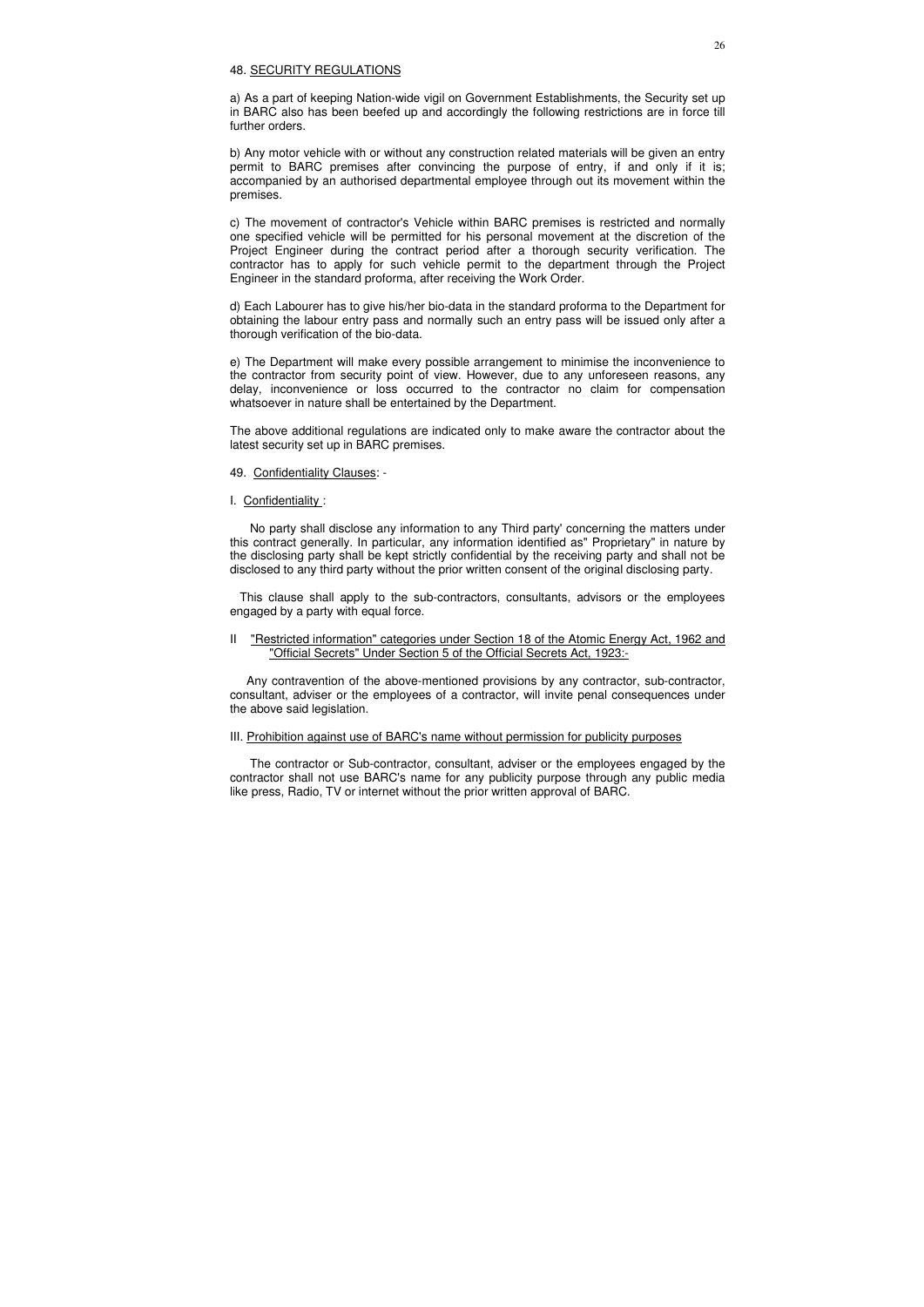Please refer Performa of Schedules.

## **51. PROVISIONS UNDER CONTRACT LABOUR (REGULATION & ABOLITION) ACT 1970 REQUIRED TO BE FULFILLED BY CONTRACTORS.**

- 1) Every Contractor employing 20 or more workmen on any day should obtain license from Asstt. Labour Commissioner, Sion, Mumbai. They should also obtain Registration under BOCW Act if they are engaged in construction activities. (Rule 12).
- 2) Every Civil Contractor employing 10 or more workmen should obtain a Registration under Building and Other Construction Workers Act from Asstt. Labour Commissioner, Sion, Mumbai.
- 3) Notice of commencement of contract work should be given to Labour Enforcement Officer by the Contractor in from VI-A.  ${Rule ~1 (3)}$ .
- 4) Notice of completion of contract work should be given to Labour Enforcement Officer by the Contractor in Form VI-A. {Rule 81(3) }.
- 5) Notices showing rates of wages, hours of work, wage periods, date of payment of wages, date of payment of unpaid wages, names and addresses of Inspections in English, Hindi and in local language should be displayed at Work Site. (Rule 81 (i)  $(i)$ ).
- 6) A copy of the above Notice is to be sent to Labour Enforcement Officer.
- 7) Maintain a Register of workmen in Form XIII. ( Rule 74 ).
- 8) Issue Employment Card to workmen in Form XIV. (Rule 76).
- 9) Issue a Service Certificate to workmen in Form XV on termination of employment for any reason whatsoever. (Rule 77 ).
- 10) Maintain Muster Roll of Workmen in Form XVI. (Rule 78 (1) (a) (i) ).
- 11) Maintain Register of wages in Form XVII. Contractors may maintain a Combined Register of Wag{~s-cum-Muster Roll, if the wage period is a fortnight or less.
- 12) Provide Wage slip to workmen in Form XIX. (Rule 78 (1) (b).
- 13) Maintain a Register of Deduction for Damage/ Loss in Form XX. ( Rule 78 (1) (a) (ii) ).
- 14) Maintain a Register of Fines in Form XXI. ( Rule 78 (1) (a) (ii) ).
- 15) Maintain a Register of Advances in Form XXII. ( Rule 78 (1) (a) (ii)).
- 16) Maintain a Register of Overtime in Form XXII. ( Rule 78 (1) (a) (iii).
- 17) Send Half Yearly Return in Form XXIV to ALCILEO . (Rule 82 (1»).
- 18) A first Aid Box with essential medical items to be maintained. (Rule 58 ).
- 19) Every contractor should ensure disbursement of wages to his workmen in the presence of authorized representative of BARC . ( Rule 72).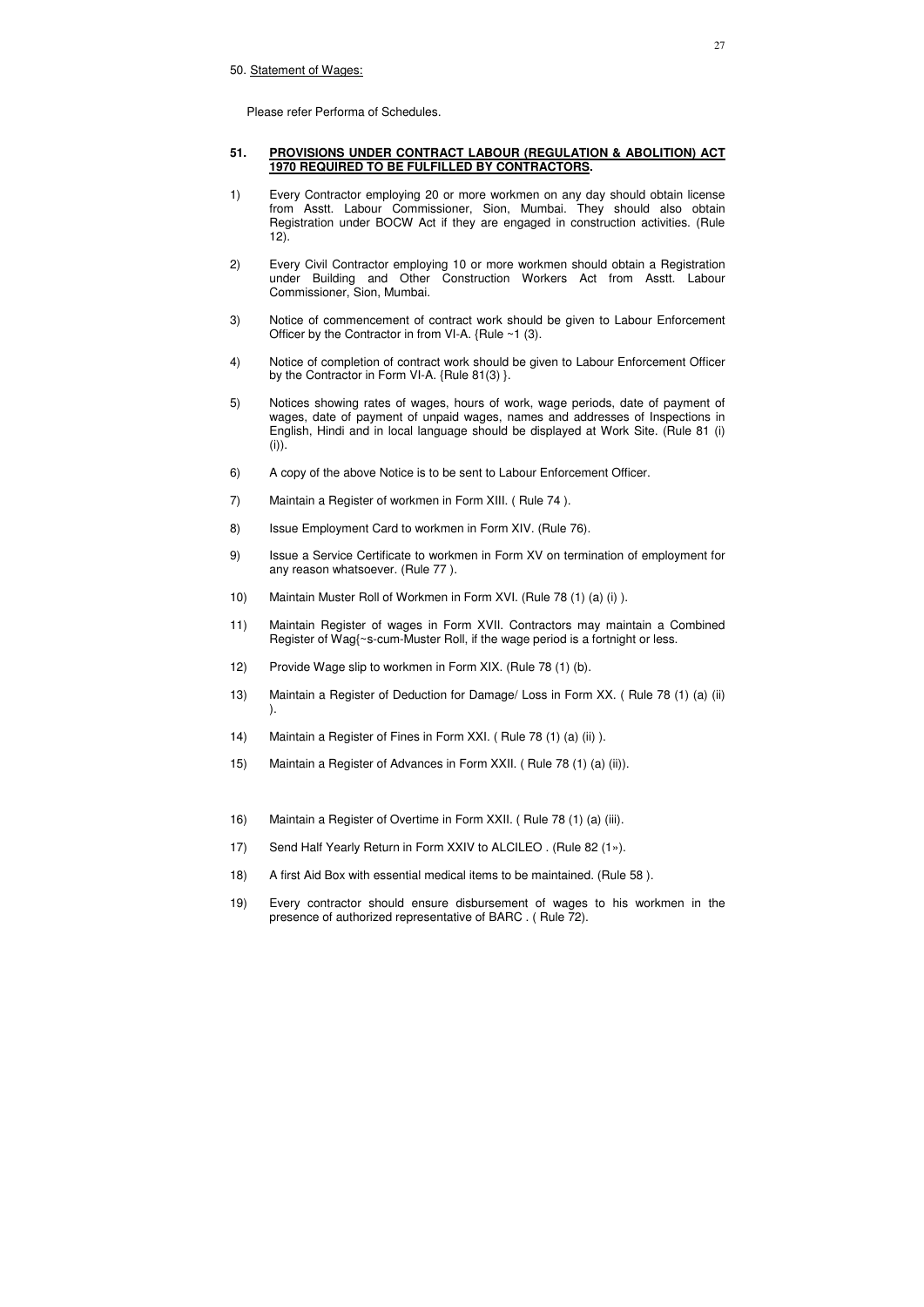20) Every contractor shall display an abstract of the Act and Rules in English, Hindi and in the language spoken by the majority of the workers. ( Rule 79 ).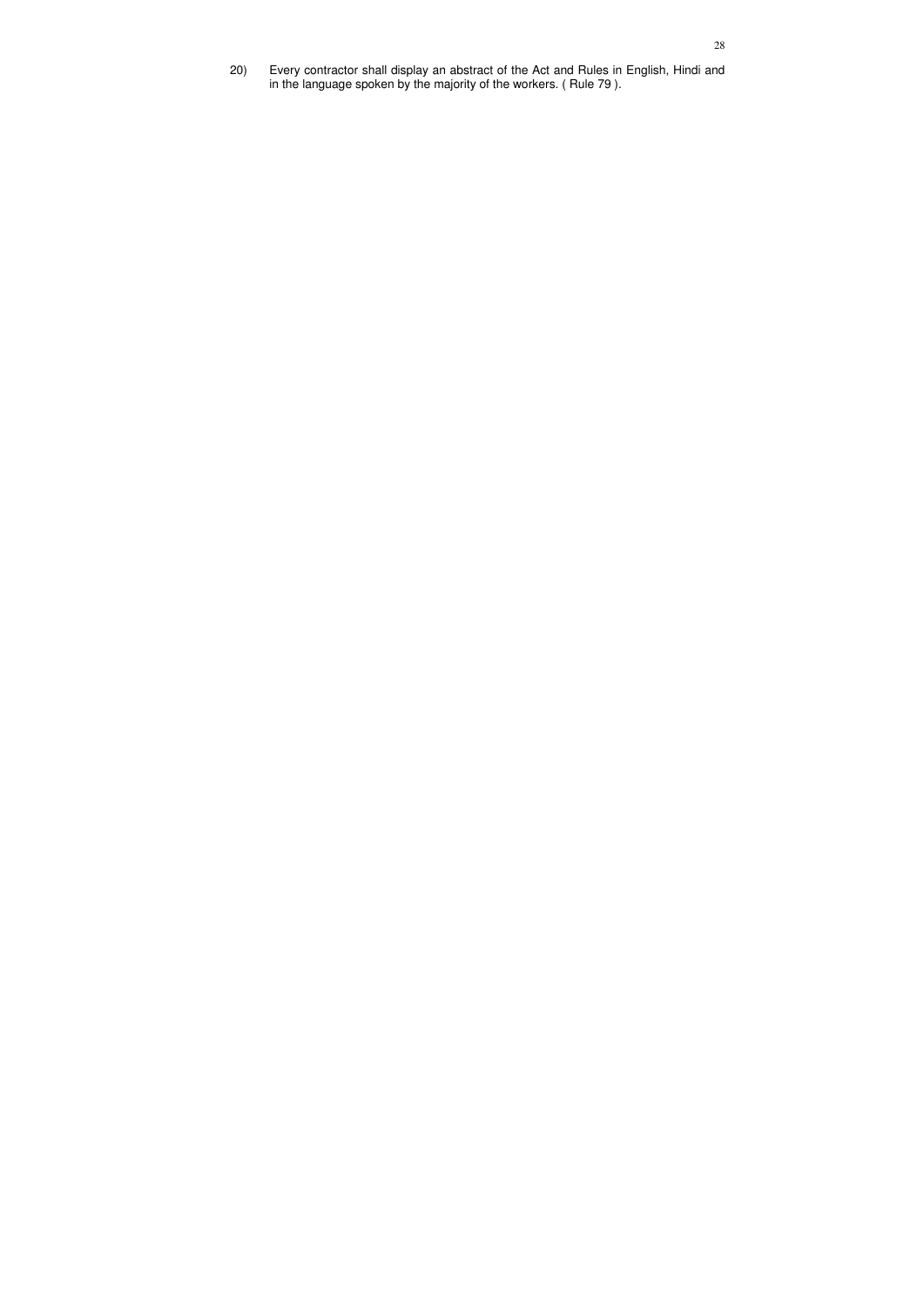| FORM OF REQUISITION FOR SUPPLY OF ENERGY                                |                                                                                          |
|-------------------------------------------------------------------------|------------------------------------------------------------------------------------------|
| To                                                                      |                                                                                          |
|                                                                         |                                                                                          |
| Sir,                                                                    |                                                                                          |
| location for a period of _________________________________ year/months. | I/We, require power supply at 415V, 3 Phase 4 wire for our installation at the following |
| Location of the Project :                                               |                                                                                          |
|                                                                         | The installation shall be executed by the following Electricity Contractor:              |
| Name of the Contractor                                                  |                                                                                          |
| License No. & Grade "                                                   |                                                                                          |
| The details of the proposed layout is as follows :                      |                                                                                          |
| Description<br>H.P./KW<br>(i)                                           | <b>Type of Starting</b><br>Single Phase or 3 Phase Meters                                |
| (ii)                                                                    |                                                                                          |
| (iii)                                                                   |                                                                                          |
| Other Plants.                                                           |                                                                                          |
| <b>Lighting Layouts</b>                                                 |                                                                                          |
| Lights at office, stores etc.                                           |                                                                                          |
| Ceiling fans.                                                           |                                                                                          |
| Heaters:                                                                |                                                                                          |
| Socket 54 x 5 ph.                                                       |                                                                                          |
| $154 \times 5$ p.h.                                                     |                                                                                          |
| Outdoor Lights:                                                         |                                                                                          |
| Number and Wattage.                                                     |                                                                                          |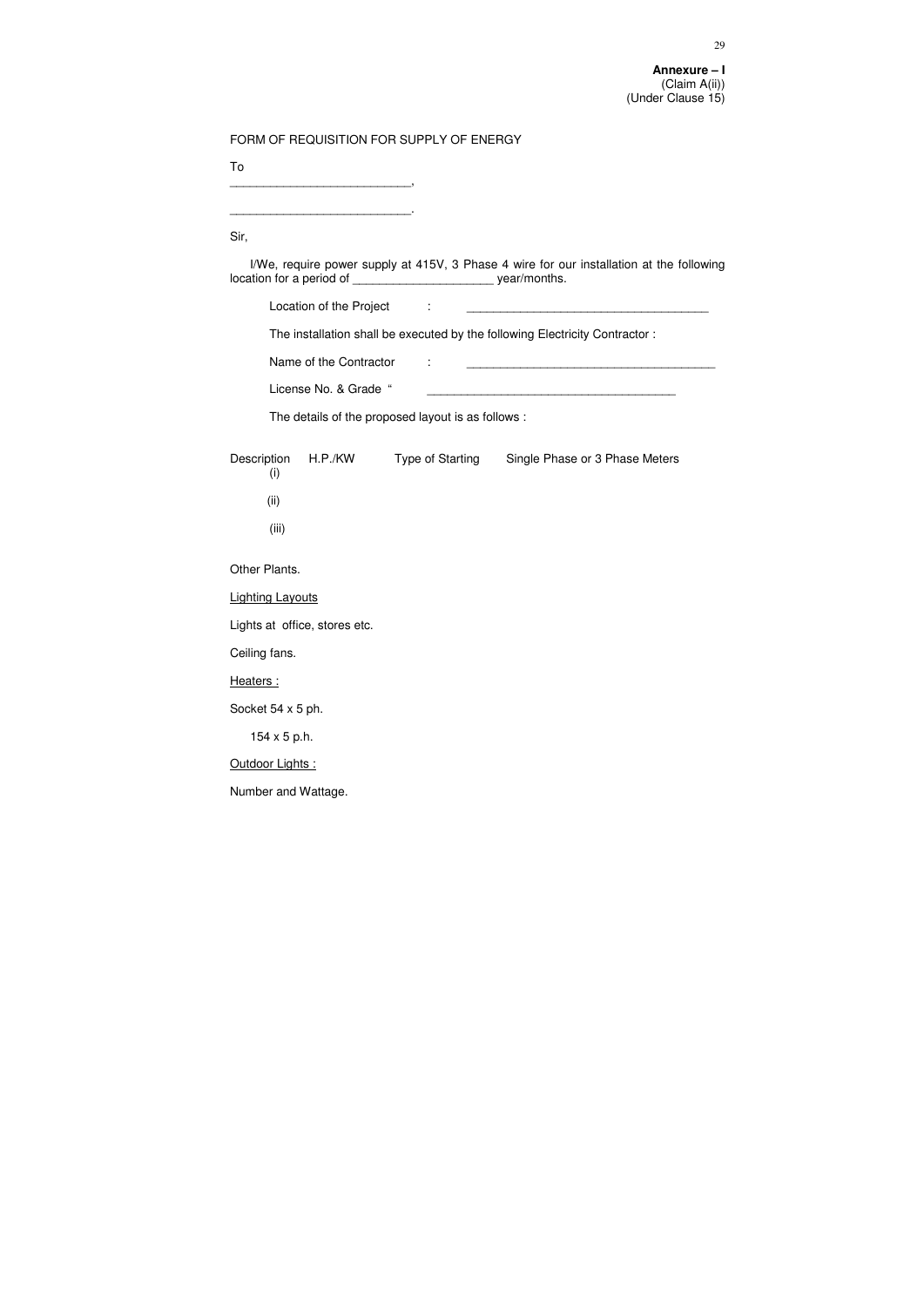3. We propose to install overhead lines with bare conductors/double P.V.C. insulated wires/underground cables.

- (a) Type of each electrode : Plate/pipe coiled earth
- (b) Materials : Copper/G.I.
- (c) No. of electrodes & Location :
- (d) Min. size of earth conductor on OH layout & bearer wires :
- (e) Any other relevant details :

4. Total maximum demand for our layout will not exceed KW/KVA.

Brief details to be given (wires type of pole Brief details to be given (wires type of pole to be used etc. in case of underground cables – Tupe & Number of joints.

We shall be providing the earthing layout as follows :

5. We shall be providing our own KWH meter and test certificate for the KWH meter will be submitted before effecting power supply.

6. We agree to pay towards electricity bill during the calendar months for consumption of energy on unit basis at rates indicated or minimum charges on the connected load whichever is higher.

7. The installation shall be executed conforming to I.S. Code of practice and Indian Electricity Rules with their latest revision.

8. We shall be submitting required test reports in proforma enclosed every month and before on set of monsoon.

9. We shall maintain our installation in good repair and conform to all statutory regulations of Central/State Government and also as pet safety regulations that will be intimated by the Department from time to time at our own cost and risk. We have also read the guide lines to temporary supply of Department and agree to abide by them.

Signature of the Contractor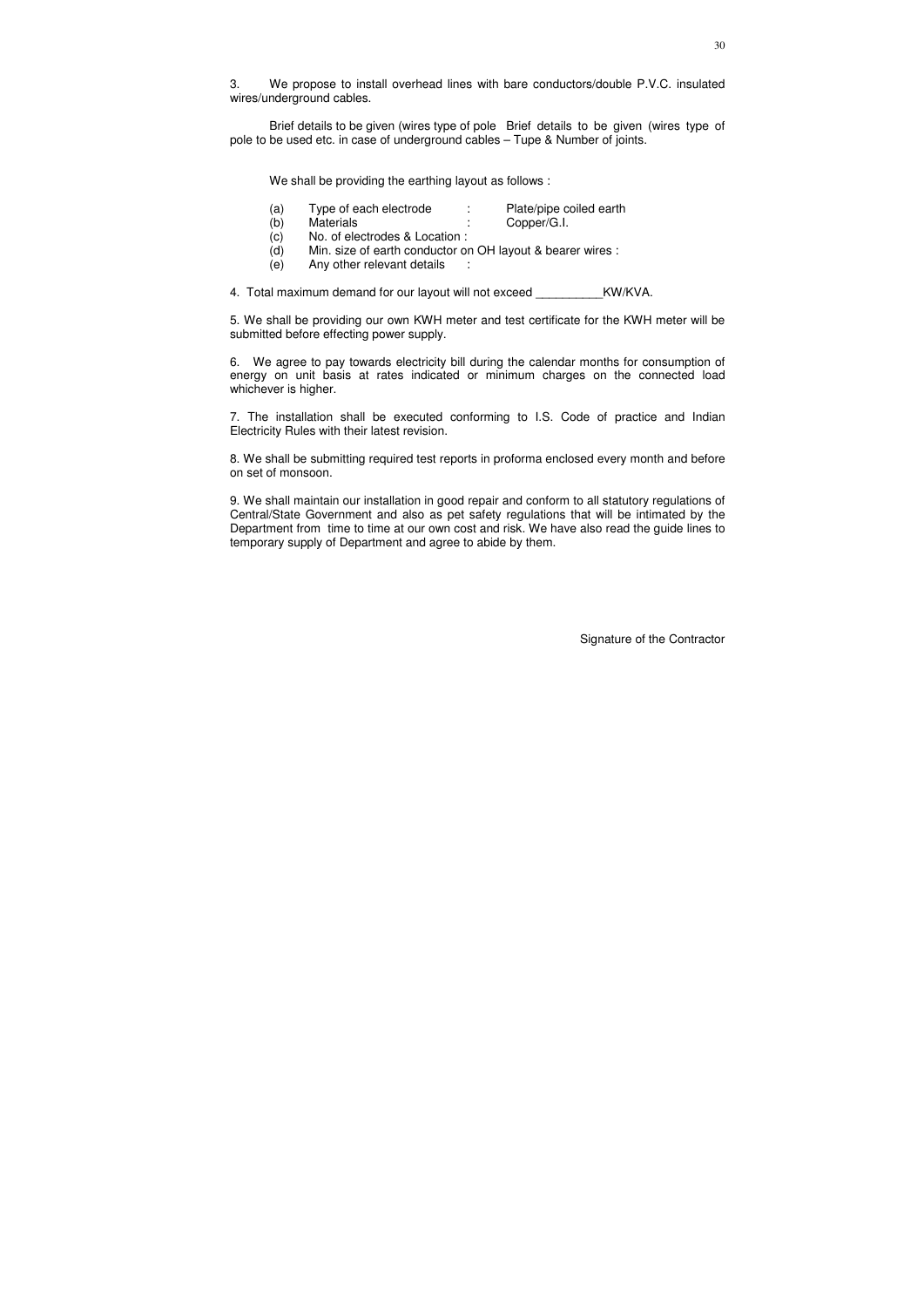<u>Annexure – II</u> (Claim A (vii) & B (I)) Under Clause 15.

| <b>TEMPORARY POWER SUPPLY</b> |                                                                                                                                                                                 |
|-------------------------------|---------------------------------------------------------------------------------------------------------------------------------------------------------------------------------|
| DETAILS AND TEST REPORTS      |                                                                                                                                                                                 |
|                               | Ref No. : _______________________<br>Date: $\frac{1}{2}$                                                                                                                        |
|                               |                                                                                                                                                                                 |
|                               |                                                                                                                                                                                 |
|                               | <u> 1990 - Johann John Stone, mars an deutscher Stone († 1900)</u>                                                                                                              |
| Name of the Licensed          |                                                                                                                                                                                 |
| Electrical Contractor/:       |                                                                                                                                                                                 |
| Supervisor                    | ÷                                                                                                                                                                               |
|                               |                                                                                                                                                                                 |
| Electricity Rules, 1956.      | I/We hereby certify that the installation detailed below has been installed by me/us<br>and tested and that to the best of my/our knowledge and belief, it complied with Indian |
|                               |                                                                                                                                                                                 |
| 1. Particulars of works:      |                                                                                                                                                                                 |
|                               | (a) Internal Electrical Installations :<br>No. of Load Type of system of writing                                                                                                |
| (i)                           | Light point                                                                                                                                                                     |
| (ii)                          | Fan Point                                                                                                                                                                       |
| (iii)                         | Plug point                                                                                                                                                                      |
|                               | 3 Pin 5 Amp.<br>a)                                                                                                                                                              |
|                               | 3 Pin 15 Amp.<br>b)                                                                                                                                                             |
|                               | Others.<br>C)                                                                                                                                                                   |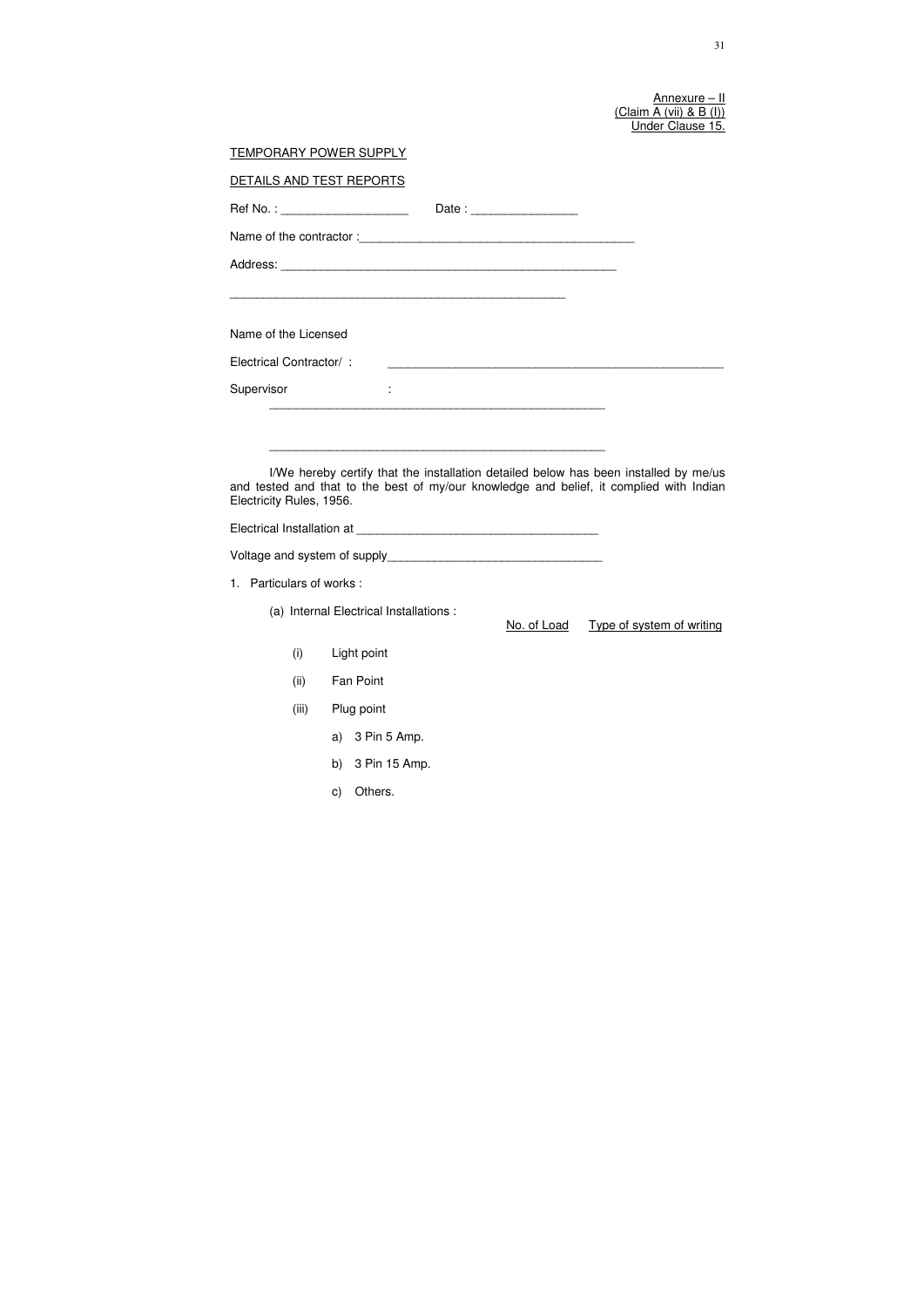(ii) (iii)

#### b)Other plants.

c)If the work involves installation of overhead line and/or underground cables :

a) i) Type and description of overhead lines.

- ii) Total length and No. of Spans.
- b) i) Total length of underground cable and its size.
	- ii) No. joints End joint

- II. Earthing:
	- i) Description of earthing electrode.
	- ii) No. of earth electrodes.
	- iii) State of main earth load.

Tee joint

St. through joints.

NOTE : All outdoor lines should be of doubly installed lines and wires should conform to IS 3035.

i) Insulation resistance of the while system of conductors to earth megaohms.

| (ii) | Main control switch | mps | lts. |  |
|------|---------------------|-----|------|--|
|      |                     |     |      |  |

(ii) Energy meter details Sr.No \_\_make\_\_\_\_\_\_\_\_\_\_\_\_\_\_ph\_\_\_\_\_\_\_\_\_\_\_\_wire

(\_\_\_\_\_\_\_\_\_\_\_\_\_\_\_\_\_\_\_\_\_\_\_\_\_\_\_\_\_\_\_\_\_\_\_\_\_\_\_\_\_\_\_\_\_230)

\_\_\_\_\_\_\_\_\_\_\_\_\_\_\_\_\_\_\_\_\_\_\_\_\_\_\_\_\_\_\_\_\_\_\_\_\_\_\_\_\_\_\_\_\_250V

\_\_\_\_\_\_\_\_\_\_\_\_\_\_\_\_\_\_\_\_\_\_\_\_\_\_\_\_\_\_\_\_\_\_\_\_\_\_\_\_\_\_Rev/kwh

Initial reading on the

\_\_\_\_\_\_\_\_\_\_\_\_\_\_\_\_

 $\blacksquare$ Meter  $\blacksquare$ 

(iii) Meter test certificate attached : Yes/No.

(iv) Test results.

a) Insulating Resistance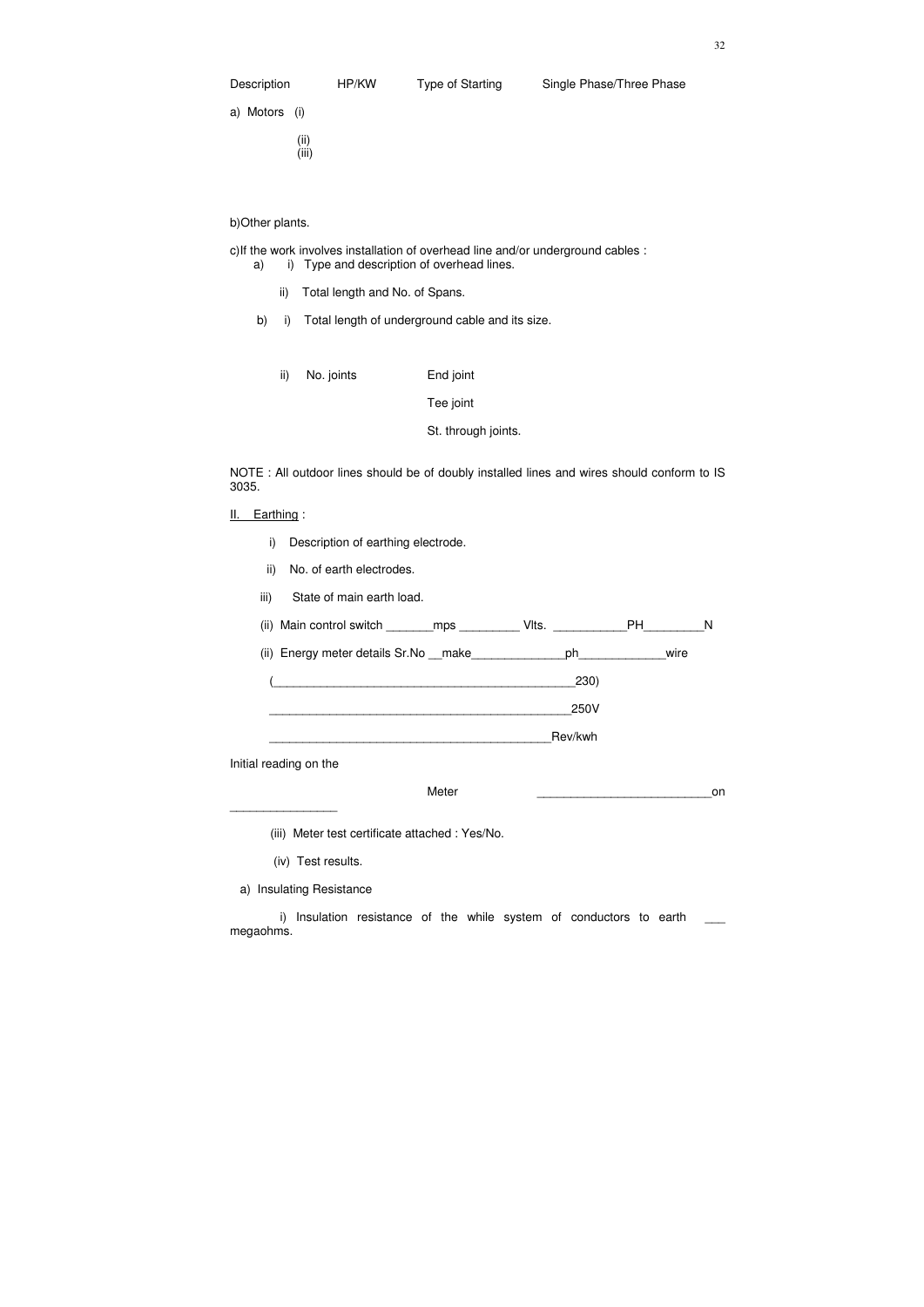|  |  |  |  |  |  | ii) Insulation resistance between the phase conductor and neutral. |
|--|--|--|--|--|--|--------------------------------------------------------------------|
|--|--|--|--|--|--|--------------------------------------------------------------------|

Between Phase R and neutral \_\_\_\_\_\_\_\_\_\_\_\_\_\_\_\_\_\_\_\_\_\_\_\_\_ megaohms

Between Phase Y and neutral \_\_\_\_\_\_\_\_\_\_\_\_\_\_\_\_\_\_\_\_\_\_\_\_\_\_\_ megaphms

Between Phase B and neutral \_\_\_\_\_\_\_\_\_\_\_\_\_\_\_\_\_\_\_\_\_\_\_\_\_\_ megaohms.

iii) Insulation resistance between the phase conductors in case of polyphase supply.

Between phase R and Phase Y \_\_\_\_\_\_\_\_\_\_\_\_\_\_\_\_\_\_\_\_\_\_\_\_\_\_\_\_\_\_\_\_ megaphms.

Between phase Y and Phase B \_\_\_\_\_\_\_\_\_\_\_\_\_\_\_\_\_\_\_\_\_\_\_\_\_\_\_\_\_\_\_\_ megaohms.

| Between phase B and Phase A |                                                 |  |  |  |
|-----------------------------|-------------------------------------------------|--|--|--|
| megaohms.                   |                                                 |  |  |  |
| .                           | the contract of the contract of the contract of |  |  |  |

iv) Insulation resistance of motor/other plants.

| S.No. | Equipment | Capacity | <b>I.A. Test Result</b> |
|-------|-----------|----------|-------------------------|
|-------|-----------|----------|-------------------------|

 \_\_\_\_\_\_\_\_\_\_\_\_\_\_\_\_\_\_\_\_\_\_\_\_\_\_\_\_\_\_\_\_\_\_\_\_\_\_\_\_\_\_\_\_\_\_\_\_\_\_\_\_\_\_\_\_\_\_\_\_\_ \_\_\_\_\_\_\_\_\_\_\_\_\_\_\_\_\_\_\_\_\_\_\_\_\_\_\_\_\_\_\_\_\_\_\_\_\_\_\_\_\_\_\_\_\_\_\_\_\_\_\_\_\_\_\_\_\_\_\_\_\_

b) Earth continuity test

Maximum resistance between any point in the earth continuity conductor including metal conducts and main earthing lead.

|      |                                     | ohms. |
|------|-------------------------------------|-------|
|      | c) Earth electrode resistance       |       |
|      | Resistance of each earth electrode. |       |
| i)   |                                     | ohms. |
| ii)  |                                     | ohms  |
| iii) |                                     | ohms  |
| iv)  |                                     | ohms  |

d) Name and signature of License wireman who will operate and maintain Contractor's installations : \_\_\_\_\_\_\_\_\_\_\_\_\_\_\_\_\_\_\_\_\_\_\_\_\_\_\_\_\_\_\_\_\_\_\_\_\_\_\_\_\_\_\_\_\_\_\_\_\_\_\_\_\_\_\_

License No.

Signature of Electrical

Supervisor/Contractor

License No. & Class

Signature of the Contractor

Name & Address :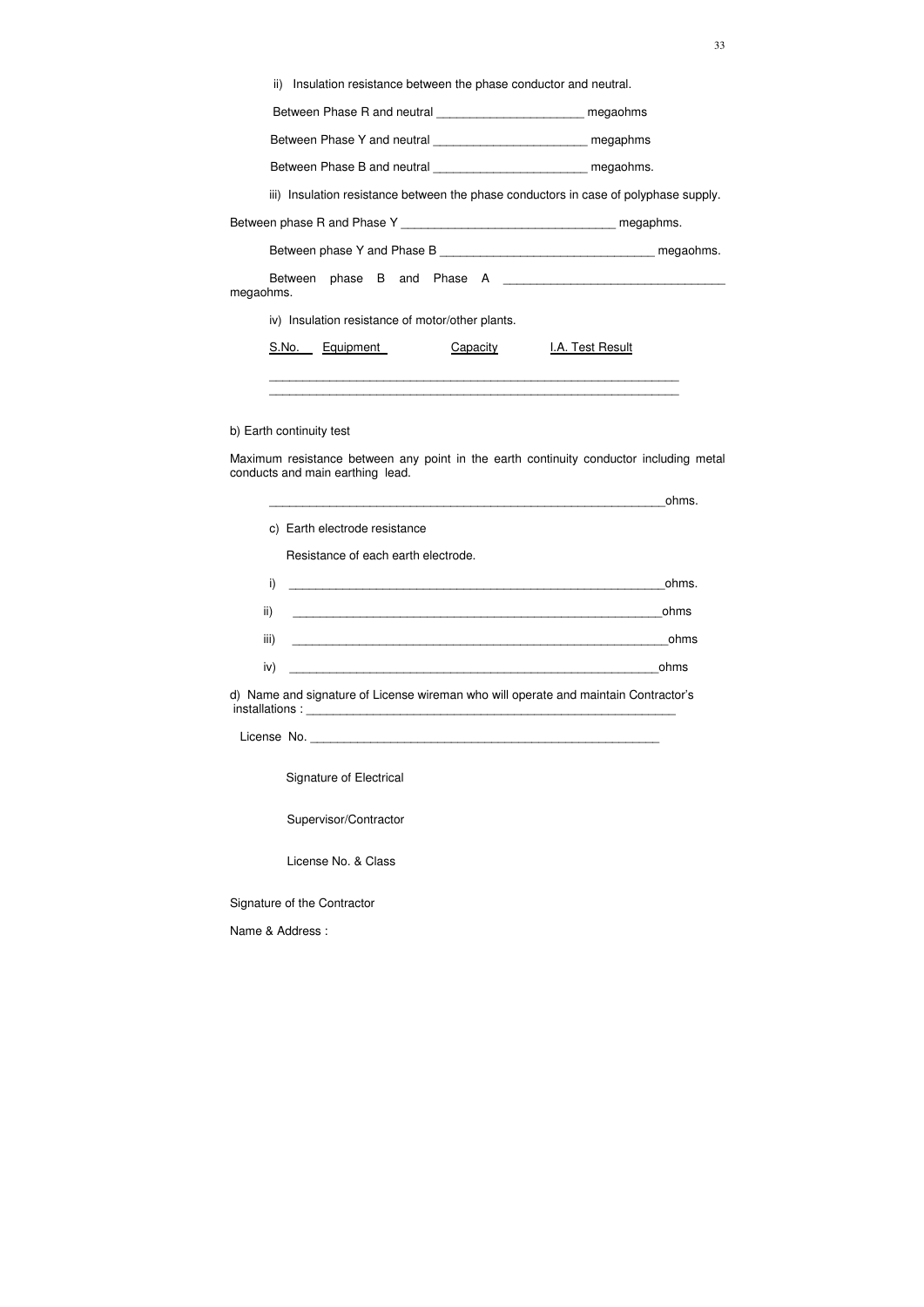### **SECTION - V**

# **SPECIFICATIONS**

**Please refer BARC documents at Website- www.tenderwizard.com/DAE or www.barc.gov.in**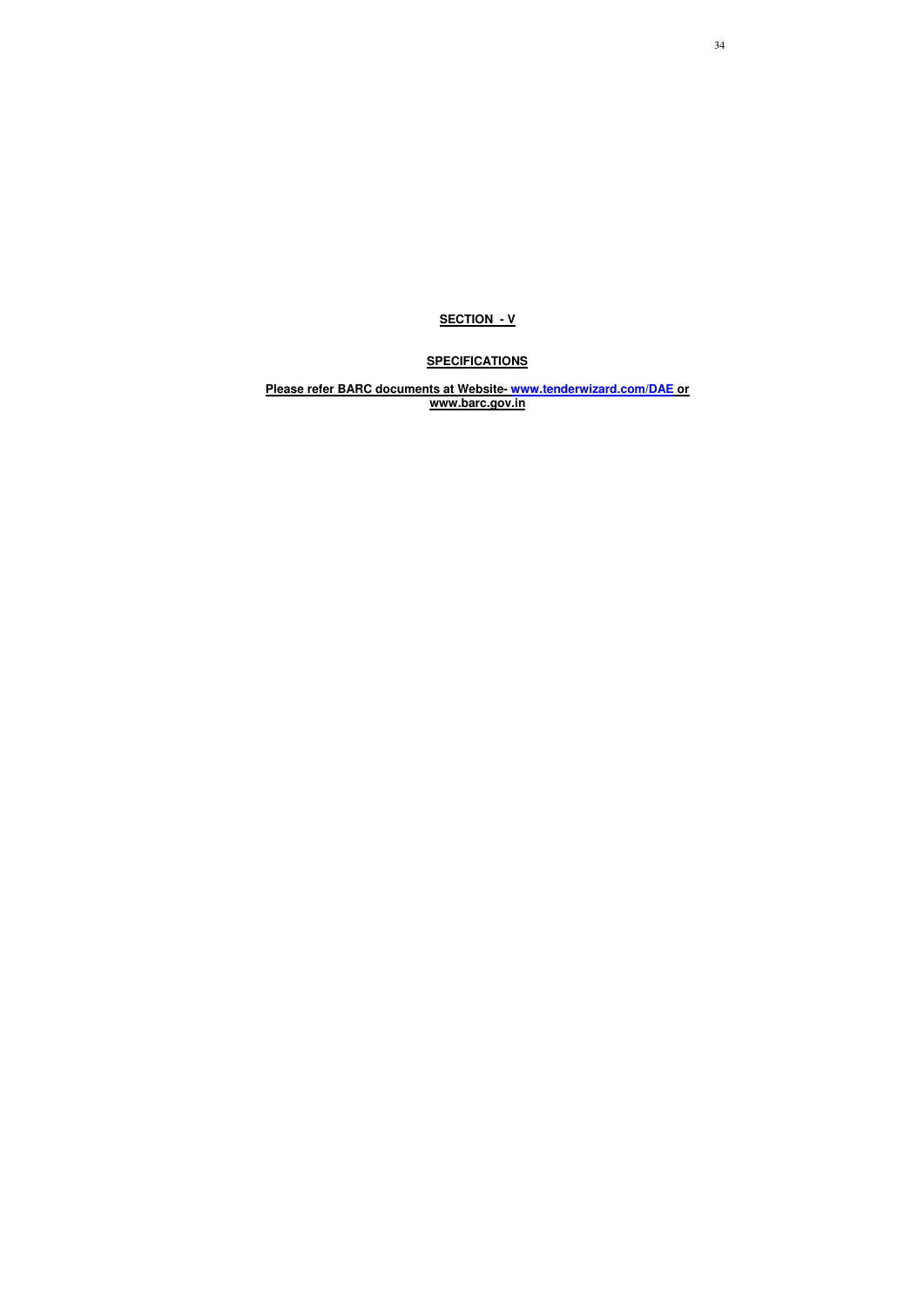**GOVERNMENT OF INDIA** 

## **BHABHA ATOMIC RESEARCH CENTRE**

**Arch & Civil Engineering Division** 

**SECTION - VI**

# **LIST OF DRAWINGS**

**Uploaded separately(If applicable)**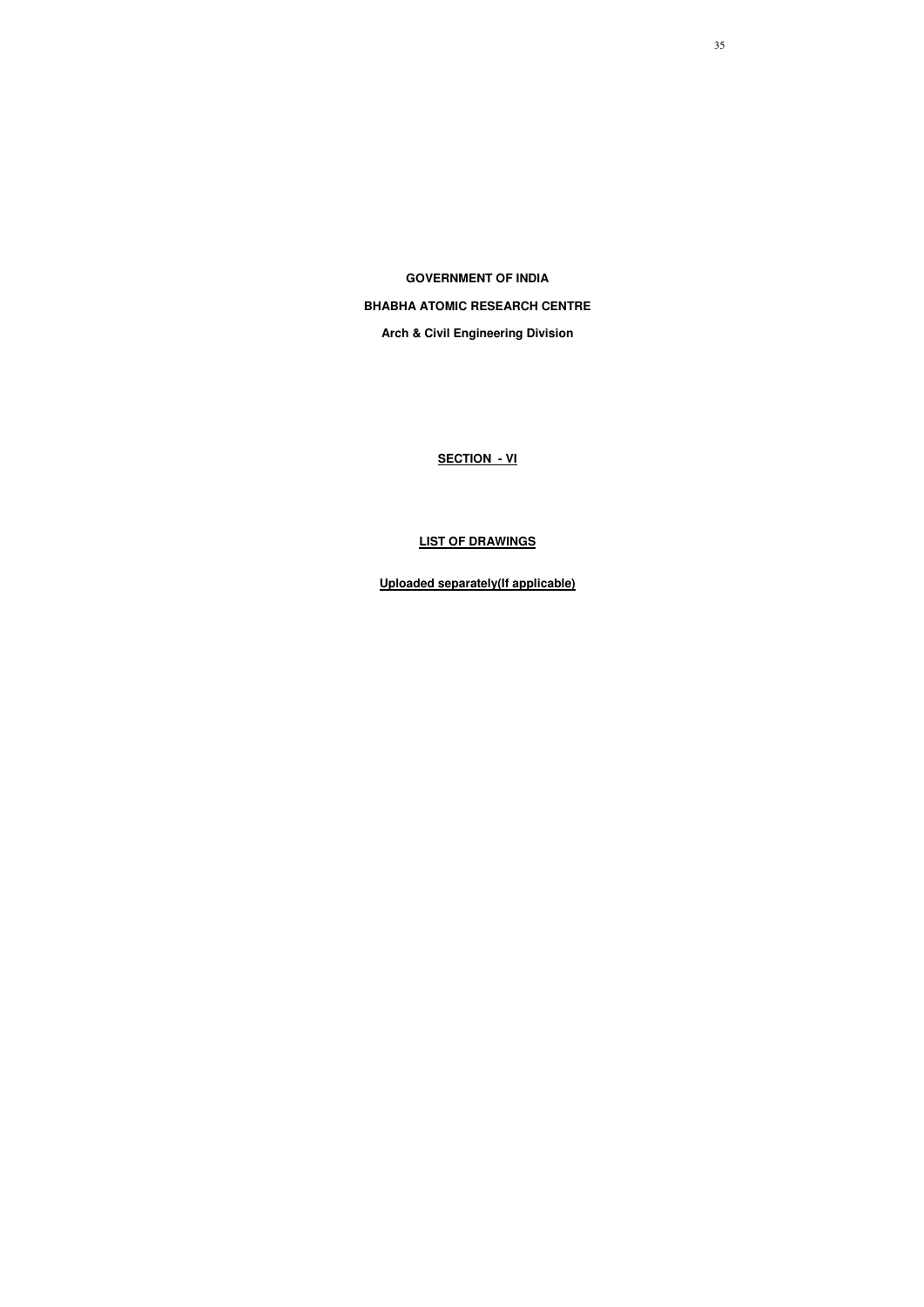**SECTION - VII**

### **SCHEDULE - A**

**(Schedule of Materials to be supplied by the Department)** 

**Uploaded separately**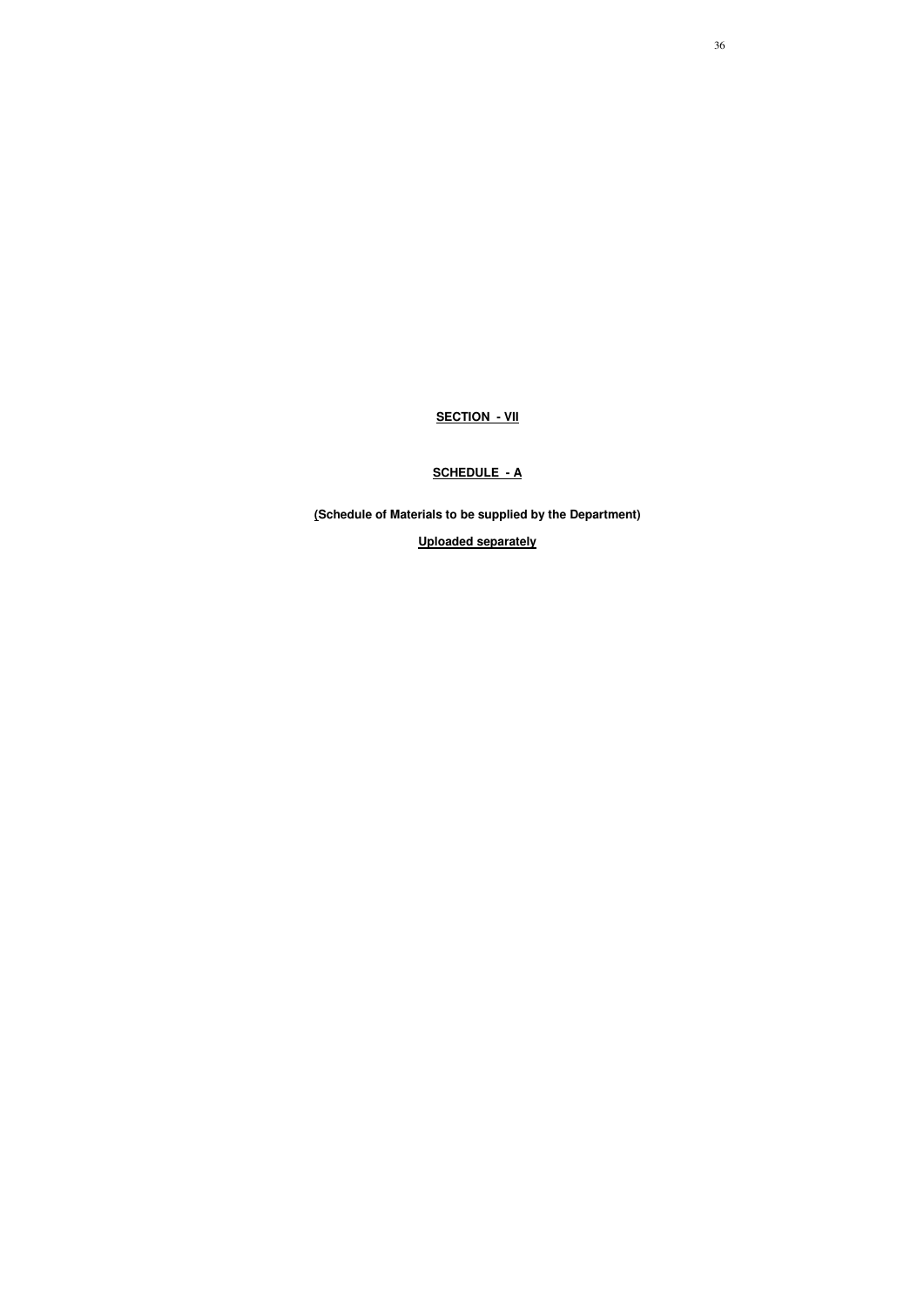#### BID SECURITY (BANK GUARANTEE) (on Non-judicial stamp paper of value  $\bar{z}$  100/-)

#### **APPENDIX –'A'**

| WHERE AS                             | (Name of Bidder) (herein after called "the     |
|--------------------------------------|------------------------------------------------|
| Bidder") has submitted his bid dated | (date) for undertaking the work of             |
|                                      | (Name of work) (hereinafter called "the Bid"). |

KNOW ALL PEOPLE by these presents that We \_\_\_\_\_\_\_\_\_\_\_\_\_\_\_\_\_\_\_\_\_\_\_\_\_\_\_\_\_ (Name of bank) of \_\_\_\_\_\_\_\_\_\_\_\_\_\_\_\_\_\_\_\_\_\_\_\_\_\_\_\_ (Name of country) having our registered office at \_\_\_\_\_\_\_\_\_\_\_\_\_\_\_\_\_\_\_\_\_\_\_\_\_ (hereinafter called "the Bank") are bound to President of India, acting through Chief Engineer, BARC, Trombay, Mumbai 400 085 for the sum of  $\bar{\zeta}$  \_\_\_\_\_\_\_\_\_\_\_ (1) for which payment will and truly be made to be said BARC, Trombay, the Bank binds itself, his successors and assigns by these presents.

SEALED with the common seal of the said Bank this \_\_\_\_\_\_\_\_\_\_\_\_\_\_\_ day of 2011.

THE CONDITIONS of this obligation are:

This Guarantee will remain in force up to and including the date \_\_\_\_\_\_\_\_\_\_\_\_\_\_\_\_ (2). This date may be extended by Chief Engineer, BARC, notice of which extension(s) to the Bank is hereby waived. Any demand in respect of this Guarantee should reach the Bank not later than the above date.

- (1) If after Bid opening the Bidder withdraws his Bid during the period of Bid validity specified in the Form of Bid or makes any modification in the terms and conditions of the tender which are not acceptable to BARC, Trombay OR
- (2) If the Bidder having been notified of the acceptance of his Bid by BARC, Trombay during the period of bid validity
	- (a) Fails or refuses to execute the Form of Agreement in accordance with the instructions of Bidders, if required; OR
	- (b) Fails to commence the work specified in the tender document in prescribed time.

We \_\_\_\_\_\_\_\_\_\_\_\_\_\_\_\_\_\_\_\_\_\_\_\_\_\_\_\_\_\_ (Name of the Bank & Branch) undertake to pay BARC upto the above amount upon receipt of their first written demand, without BARC, Trombay having to substantiate their demand, provided that in their demand BARC will note that the amount claimed by them is due to them owing to the occurrence of one or any of the above conditions, specifying the occurred condition or conditions.

DATE \_\_\_\_\_\_\_\_\_\_\_\_\_\_\_\_\_\_\_\_\_\_\_\_\_\_\_ SIGNATURE OF THE BANK \_\_\_\_\_\_\_\_\_\_\_\_\_\_\_\_\_\_\_\_\_\_\_\_\_\_

WITNESS **with a set of the set of the set of the set of the set of the set of the set of the set of the set of the set of the set of the set of the set of the set of the set of the set of the set of the set of the set of t** 

SEAL \_\_\_\_\_\_\_\_\_\_\_\_\_\_\_\_\_\_\_\_\_\_\_\_\_\_\_\_\_\_\_\_\_\_\_\_\_\_\_\_\_\_\_\_\_\_\_\_\_\_\_\_\_

(Signature, name and address)

Notes:

- 1. The Bidder should insert the amount of Guarantee in words and figures denominated in Indian Rupees. This figure should be the same as specified in the tender document.
- 2. This date should be 45 days after the end of validity period of the Bid, reckoning from the deadline for submission of Bids which is stated in the tender document.

#### **APPENDIX-'B'**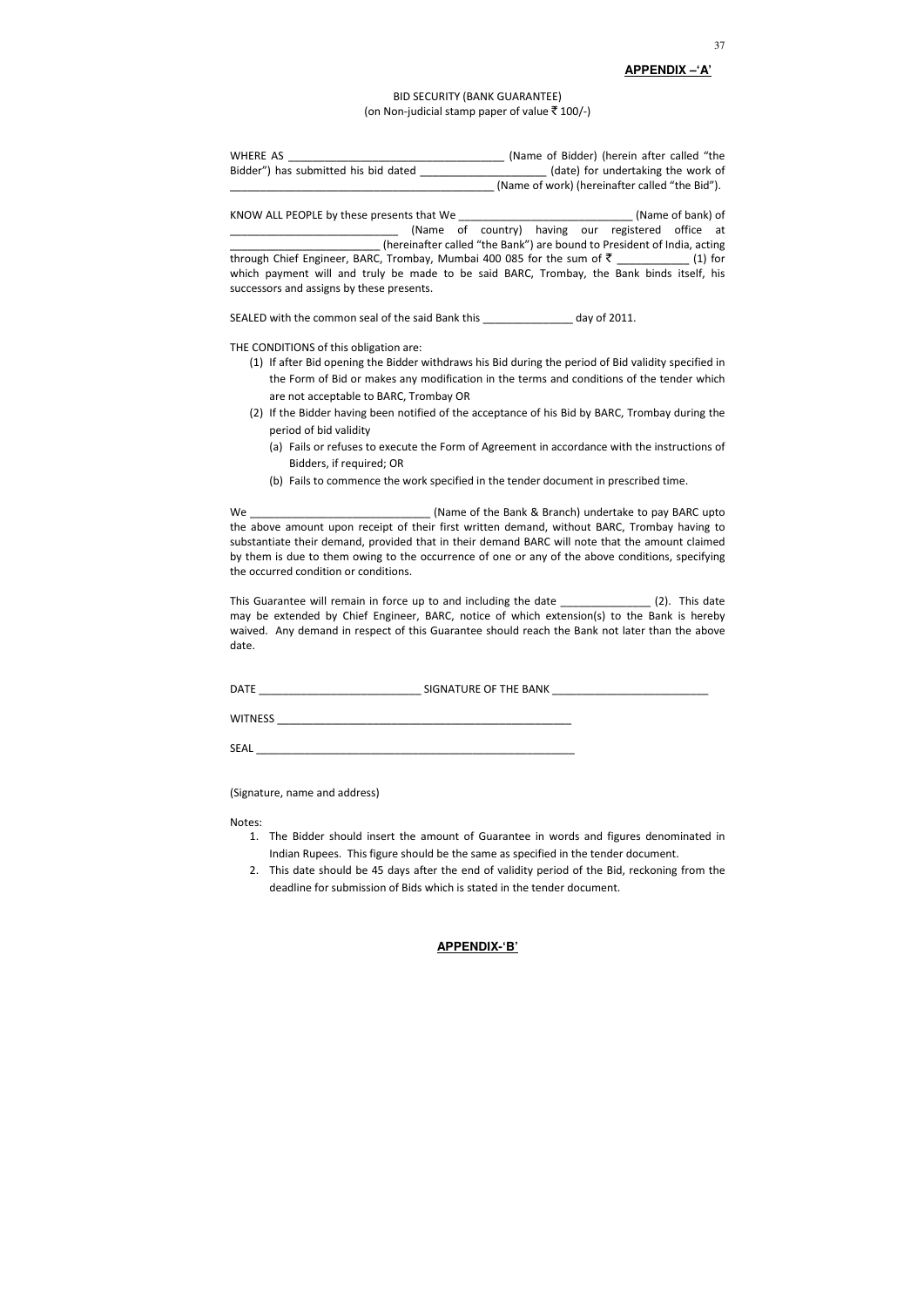#### **FORM OF BANK GUARANTEE BOND FOR PERFORMANCE SECURITY / SECURITY DEPOSIT**

 In consideration of the President of India (hereinafter called "The Government") having agreed under the terms and conditions of Agreement No………… dated……… made between ...........…………and …….........................……. (hereinafter called " the said Contractor{s}" ) .for the work ….............…………… (hereinafter called " the said Agreement") having agreed to production of a irrevocable bank Guarantee for Rs. ................. (Rupees ……………………………………………….. only), as a security / guarantee from the contractor(s) for compliance of his obligations in accordance with the terms and conditions in the said agreement, we ……....………….......................................(Indicate the name of the Bank) (hereinafter referred to as "the Bank") hereby undertake to pay to the Government an amount not exceeding Rs. . (Rs..........................................................…….only) on demand by the Government.

2. We ………................................…….. (indicate the name of Bank) do hereby undertake to pay the amounts due and payable under this guarantee without any demur, merely on a demand from the Government stating that the amount claimed is required to meet the recoveries due or likely to be due from the said Contractor(s). Any such demand made on the bank shall be conclusive as regards the amount due and payable by the Bank under this guarantee. However, our liability under this guarantee shall be restricted to an amount not exceeding Rs……(Rupees...................................................................only).

3. We, the said bank, further undertake to pay to the Government any money so demanded notwithstanding any dispute or disputes raised by the Contractor(s) in any suit or proceeding pending before any Court or Tribunal relating thereto, our liability under this present being absolute and unequivocal.

 The payment so made by us under this bond shall be a valid discharge of our liability for payment thereunder and the Contractor(s) shall have no claim against us for making such payment.

This guarantee shall be valid up to ................, unless extended on demand by Government. Notwithstanding anything mentioned above, our liability against this guarantee is restricted to Rs. (Rupees ……………………………… only) and unless a claim in writing is lodged with us within six months of the date of expiry or the extended date of expiry of this guarantee, all our liabilities under this guarantee shall stand discharged.

Dated the ………….. day of …………….. for …………………………………………………(indicate the name of Bank)

4. We………………………. (indicate the name of Bank) further agree that the guarantee herein contained shall remain in full force and effect during the period that would be taken for the performance of the said Agreement and that it shall continue to be enforceable till all the dues of the Government under or by virtue of the said Agreement have been fully paid and its claims satisfied or discharged or till Engineer-in-charge on behalf of the Government certifies that the terms and conditions of the said Agreement have been fully and properly carried out by the said Contractor(s) and accordingly discharges this guarantee.

5. We ………………………… (indicate the name of Bank) further agree with the Government that the Government shall have the fullest liberty without our consent and without affecting in any manner our obligations hereunder to vary any of the terms and conditions of the said Agreement or to extend time of performance by the said Contractor(s) from time to time or to postpone for any time or from time to time any of the powers exercisable by the Government against the said Contractor(s) and to forbear or enforce any of the terms and conditions relating to the said Agreement and we shall not be relieved from our liability by reason of any such variation, or extension being granted to the said Contractor(s) or for any forbearance, act of omission on the part of the Government or any indulgence by the Government to the said Contractor(s) or by any such matter or thing whatsoever which under the law relating to sureties would, but for this provision, have effect of so relieving us.

6. This guarantee will not be discharged due to the change in the constitution of the Bank or the Contractor(s).

7. We, ………………. (indicate the name of Bank) lastly undertake not to revoke this guarantee except with the previous consent of the Government in writing.

#### **Signed and sealed**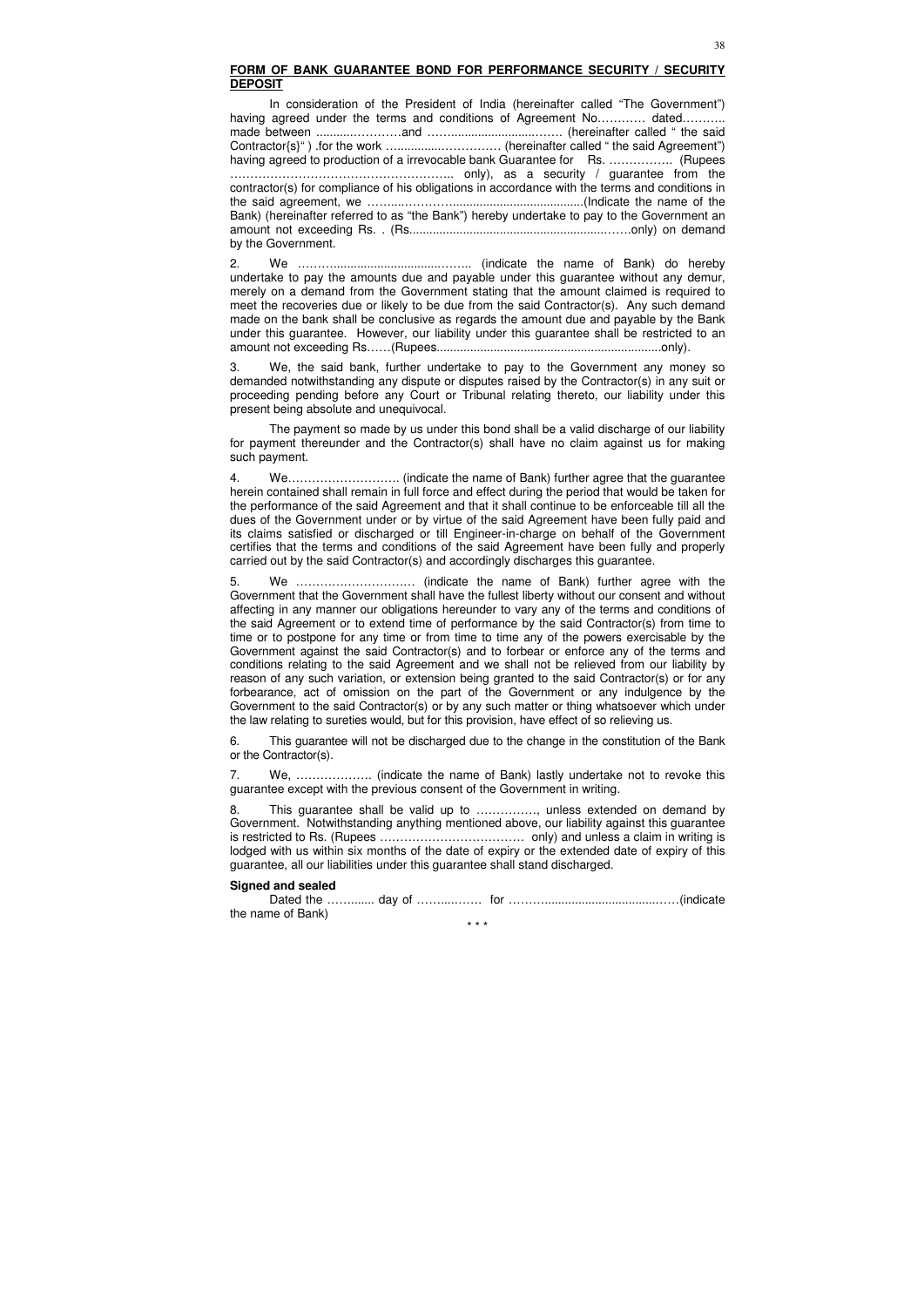#### **APPENDIX 'C'**

#### **INDENTURE FOR SECURED ADVANCE**

(For use in cases in which the contract is for finished work and the contractor has entered into an agreement for the execution of a certain specified quantity of work in a given time.)

#### **Government of India**

#### **Department of Atomic Energy**

| <b>State</b>           |  | Maharashtra                                                 |
|------------------------|--|-------------------------------------------------------------|
| <b>Administration:</b> |  | Department of Atomic Energy                                 |
| <b>Division</b>        |  | Directorate of Construction, Services and Estate Management |

THIS INDENTURE made the...........................day of ............................19...................... BETWEEN .......................................................... (hereinafter called the Contractor which expression shall where the context so admits or implies be deemed to include his executors, administrators and assigns) of the one part and the President (hereinafter called the President which expression shall where the context so admits or implies be deemed to include his successors in office and assigns) of the other part.

WHEREAS by an agreement dated .............................................................................. (hereinafter called the said agreement) the contractor has agreed.

AND WHEREAS the contractor has applied to the President that he may be allowed advance on the security of materials absolutely belonging to him and brought by him to the site of the works, he subject of the said agreement for use in the construction of such of the works as he has undertaken to execute at rates fixed for the finished work (inclusive of the cost of materials and labour and other charges).

AND WHEREAS the President has agreed to advance to the contractor the sum of Rs ............................ .........................on the security of materials, the quantities and other particulars of which are detailed in Part-II of a Running Account Bill (B) for the said works signed by the contractor on ........................................... and the President has reserved to himself the option of making any further advances on the security of other materials brought by the contractor to the site of the said works.

NOW THIS INDENTURE WITNESSETH that in pursuance of the said agreement and in consideration of the sum of Rs. ....................................... on or before the execution of these presents paid to the contractor by the President (the receipt where of the contractor both hereby acknowledge and of such further advance, if any, as may be made to him as aforesaid the contractor both hereby convenent and agree with the President and declare as follows:

1. That the said sum of Rupees .....................................so advanced by the President to the contractor as aforesaid and all or any further sum or sums advanced as aforesaid shall be employed by the contractor in or towards expenditure the execution of the said works and for no other purpose whatsoever.

2. That the materials detailed in the said Running Account Bill (B) which have been offered to and accepted by the President as security are absolutely the contractor's own property and free from encumbrances of any kind and the contractor will not make any application for or receives a further advance on the security of materials which are not absolutely his own property and free from encumbrance of any kind and the contractor indemnifies and president against all claims to any materials in respect of which an advance has been made to him as aforesaid.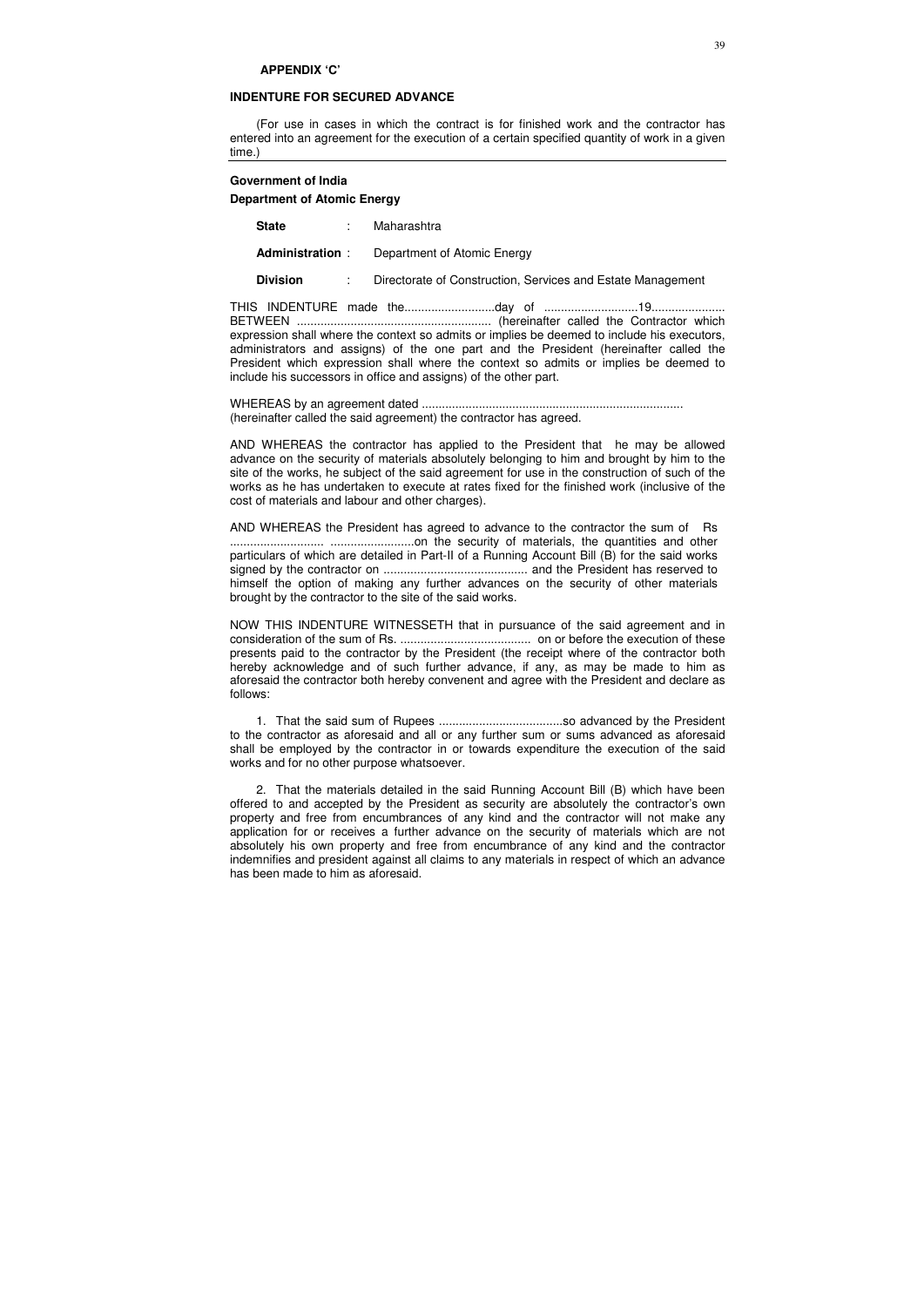3. That the materials detailed in the said Running Account Bill (B) and all other materials on the security of which any further advance or advances may hereafter to be made as aforesaid (hereinafter called the said materials) shall be used by the contractor solely in the execution of the said works in accordance with the directions of the Divisional Officer of the said works, Civil Engineering Division (hereinafter called "the Divisional Officer) and in the terms of the said agreement.

4. That the contractor shall make at his own cost all necessary and adequate arrangements for the proper watch, safe-custody and protections against all risks of the said materials and that until used in construction as aforesaid said materials shall remain at the site of the said works in the contractor's custody and on his own responsibility and shall at all times be open to inspection by the Divisional Officer or any officer authorised by him. In the event of the materials or any part thereof being stolen, destroyed or damaged or becoming deteriorated in a greater degree that is due to reasonable use and wear thereof the contractor will forthwith replace the same with other materials of like quality or repair and make good the same as required by the Divisional Officer.

5. That the said materials shall not on any account be removed from the site of the works except with the written permission of the Divisional Officer or an officer authorised by him on that behalf.

6. That the advance shall be repayable in full when or before contractor receives payment from the President of the price payable to him for the said works under the terms and provisions of the said agreement. Provided that if any intermediate payments are made to the contractor on account of work done thereon the occasion of each such payment the President will be at liberty to make a recovery from the contractor's bill for such payment by deduction there from the value of the said materials than actually used in the construction and in respect of which recovery has not been made previously the value for this purpose being determined in respect of the each description of materials at the rates at which the amounts of the advances made under these presents were calculated.

7. That if the contractor shall at any time make any default in the performance or observance in any respect of any of the terms and provisions of the said agreement or of these presents the total amount of the advance or advances what may still be owing to the President shall immediately on the happening of such default be repayable by the contractor to the President together with interest thereon at twelve percent per annum from the date of respective dates of such advance or advances to the date of repayment and with all costs, charges, damages and expenses incurred by the President in or for the recovery thereof or the enforcement of this security or otherwise by reasons of the default of the contractor and contractor hereby convenants and agrees with the President to repay and pay the same respectively, to him accordingly.

8. That the contractor hereby charges all the said materials with the repayment to the President of India the said sum of Rs. and any further sum or sums advanced as aforesaid and all costs, charges, damages and expenses payable under these presents PROVIDED ALWAYS and it is hereby agreed and declared that not-withstanding anything in the said agreement and without prejudice to the powers contained therein if and whenever the convenant for Payment and repayment herein before contained shall become enforceable and the money owing shall not be paid in accordance there with the President may at any time thereafter adopt all or any of the following courses as he may deemed best.

a) Seize and utilise the said materials or any part thereof in the completion of the said works on behalf of the contractor in accordance with the provisions in that behalf contained in the said agreement debiting the contractor with the actual cost of effecting such completion and the amount due in respect of advances under these present and crediting the contractor with the value of work done as if he had carried it out in accordance with the said agreement and at the rates thereby provided. If the balance is against the contractor he is to pay same to the President on demand.

b) Remove and sell by public auction the seized materials or any part thereof and out of the moneys arising from the sale retain all the sum, aforesaid repayable or payable to the President under these presents and pay over the surplus (if any) to the contractor.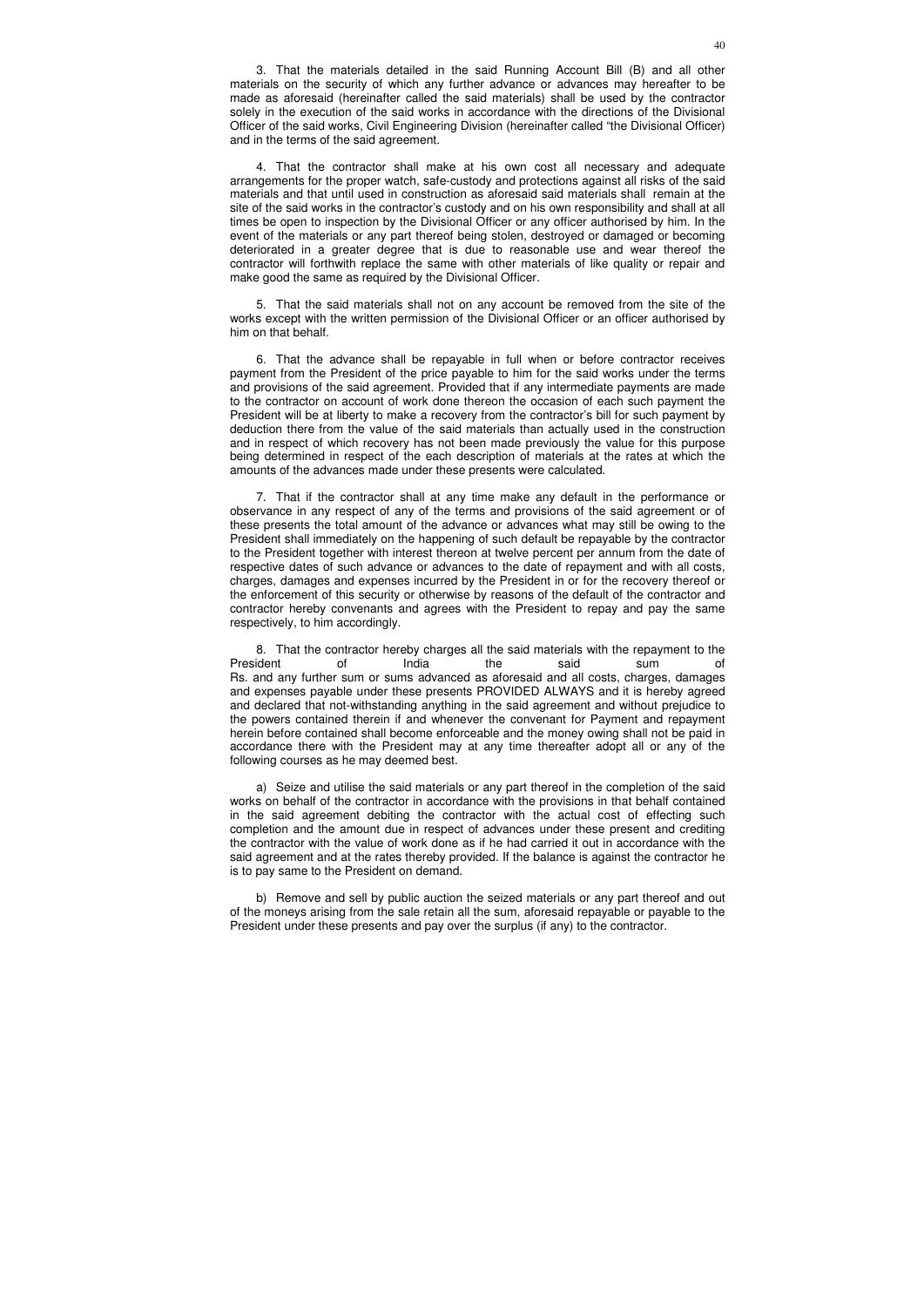c) Deduct all or any part of the money owing out of the security deposit or any sum due to the contractor under the said agreement.

9. That except in the event of such default on the part of the contractor as aforesaid interest on the said advances shall not be payable.

10. That in the event of any conflict between the provisions of these presents and the said agreement the provisions of these presents shall prevail and the event of any dispute or difference arising over the construction or effect of these presents the settlement of which has not been herein before expressly provided for the same shall be referred to the Chief Engineer, Directorate of Construction, Services and Estate Management, time being in force shall apply to any such reference.

IN WITNESS thereof the said ............................................... and………. by the order under the direction of the President have hereinto set their respective hands the day and year first above written.

Signed, sealed and delivered by the said contractor in the presence of :

|                                                                 | Signature<br>Name            |
|-----------------------------------------------------------------|------------------------------|
|                                                                 |                              |
| <b>Address</b>                                                  |                              |
| Witness                                                         |                              |
| Signed by                                                       |                              |
| by the order and direction of the President in the presence of: |                              |
| Witness                                                         | Signature<br>Name<br>Address |
|                                                                 |                              |

\* \* \* \* \* \* \* \* \* \* \* \* \* \*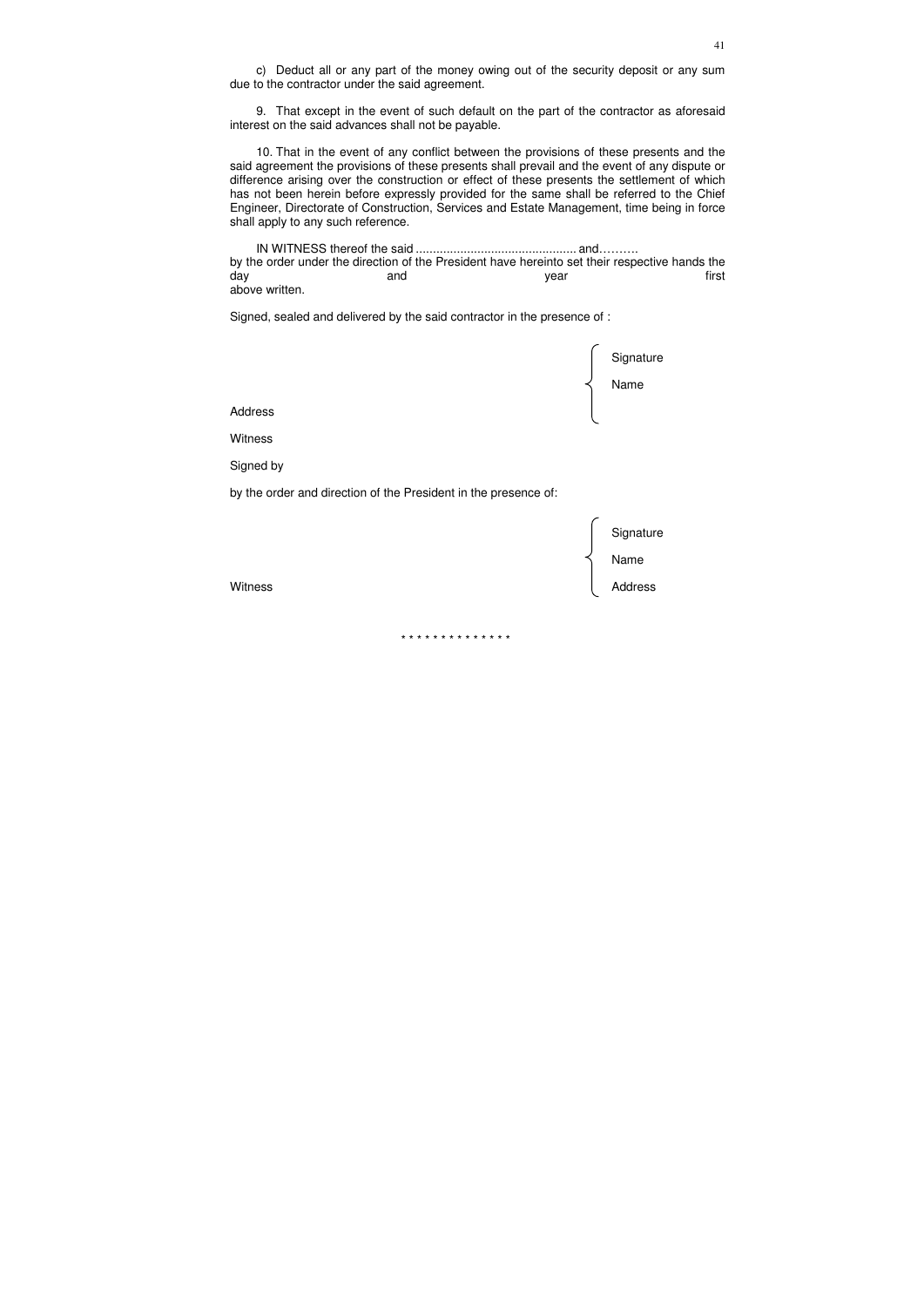#### **PROFORMA FOR GUARANTEE TO BE EXECUTED BY THE CONTRACTORS FOR REMOVAL OF DEFECTS AFTER COMPLETION IN RESPECT OF WATERPROOFING WORKS.**

Name of work:

Work order No:

Agreement No:

 $\overline{a}$ 

|     | This agreement made this | dav of |         |
|-----|--------------------------|--------|---------|
| two | thousand                 | and    | between |
|     |                          |        |         |

 (hereinafter called the Guarantor of the other part) and the PRESIDENT OF INDIA

 AND WHERE THE GUARANTOR agreed to give a guarantee to the effect that the saids structures will remain water and leak proof for years from the date of

\_\_\_\_\_\_\_\_\_\_\_\_\_\_\_\_\_\_\_\_\_\_\_\_\_\_\_\_\_\_\_\_\_\_\_\_\_\_\_\_\_\_\_\_\_\_\_\_\_\_\_\_\_\_\_\_\_\_\_\_\_\_\_\_\_\_\_\_\_\_\_\_\_

(hereinafter called the Government of the one part)

 WHEREAS THIS agreement is supplementary to a contract (hereinafter called the Contractor dated and made between the GUARANTOR OF THE ONE PART AND GOVERNMENT of the other part, whereby the Contractor, interalia, undertook to render the buildings and structures in the said contract recited completely water and leakproof.

NOW THE GUARANTOR hereby guarantees that waterproofing treatment given by him will render the structures completely leakproof and the minimum life of such waterproofing treatment shall be 10 years to be reckoned from the date after the maintenance period prescribed in the contract.

 Provided that the guarantor will not be responsible for leakage caused by earthquake or structural defects or misuse / alteration of structures and for such purpose:

(a) misuse shall mean operation which will damage treatment, like chopping of firewood and things of the same nature which might cause damage.

(b) Alteration shall mean construction of an additional structure or a part or construction adjoining to existing structure whereby treatment is removed in parts.

(c) the decision of the Chief Engineer with regard to cause of leakage shall be final.

 During this period of guarantee the guarantor shall make good all defects and in case of any defect being found render the building waterproof to the satisfaction of the Engineer-in-Charge at his cost and shall commence the work for such rectification within seven days from the date of issue of the notice from the Engineer-in-Charge calling upon him to rectify the defects failing which the work shall be got done by the Department by some other contractor at the guarantor's cost & risk. The decision of the Engineer-in-Charge as to the cost payable by the Guarantor shall be final and binding.

 That if the Guarantor fails to execute the waterproofing or commits breach thereunder then the Guarantor will indemnify the Principal and his successors against all loss damage, cost expense or otherwise which may be incurred by him by reason of any default on the part of the Guarantor in performance and observance of this supplemented agreement. As to the amount of loss and/or damage and cost incurred by the Government the decision of Engineer-in-Charge will be final & binding on the parties.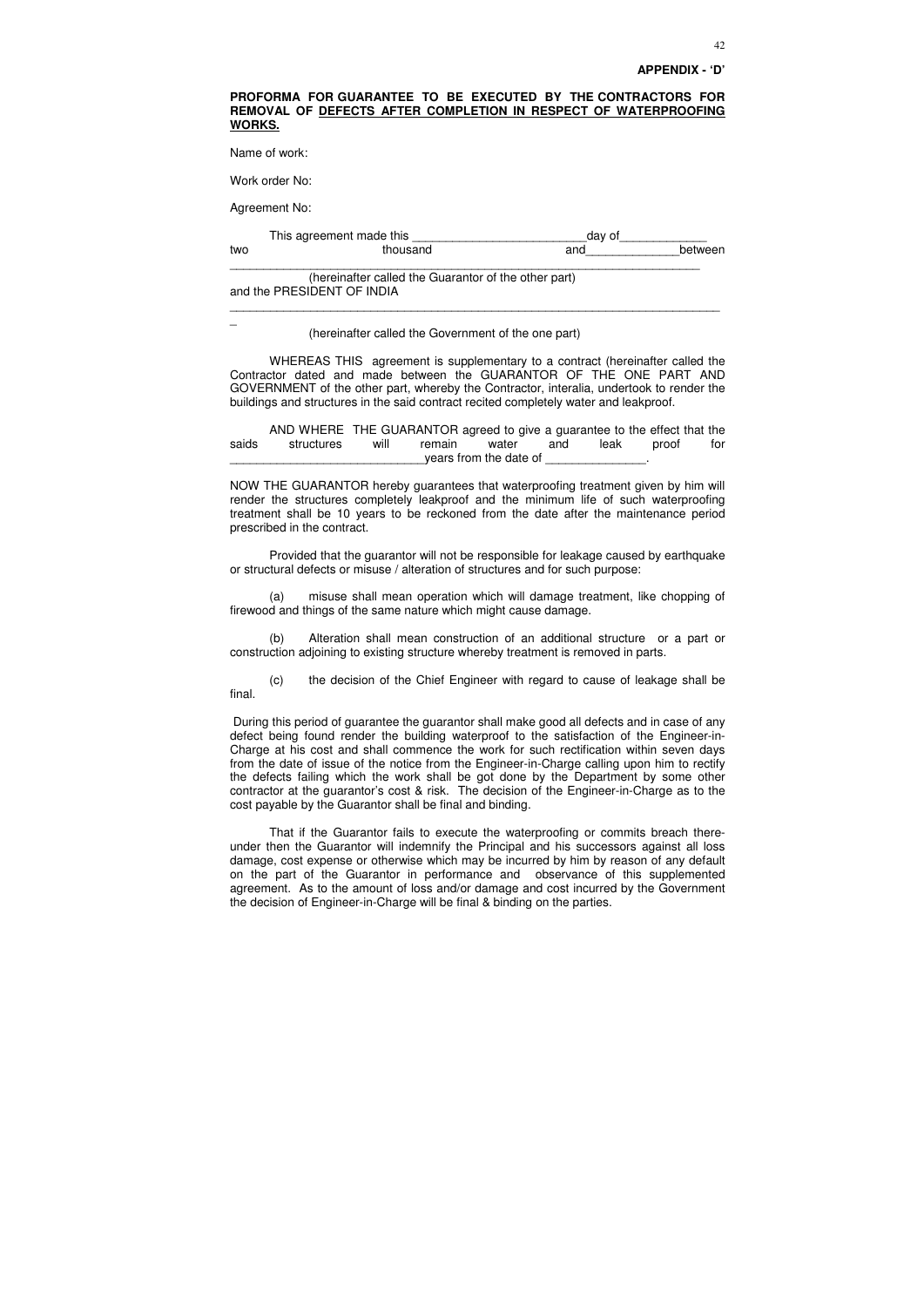IN WITNESS WHEREOF these presents have been executed by the Obligator for and on behalf of the President of India on the day, month and year first above written.

SIGNED SEALED AND DELIVERED BY (Obligator / Guarantor) in the presence of:

1.

2.

Signed for and on behalf of the President of India in the presence of

 1. 2.

\* \* \*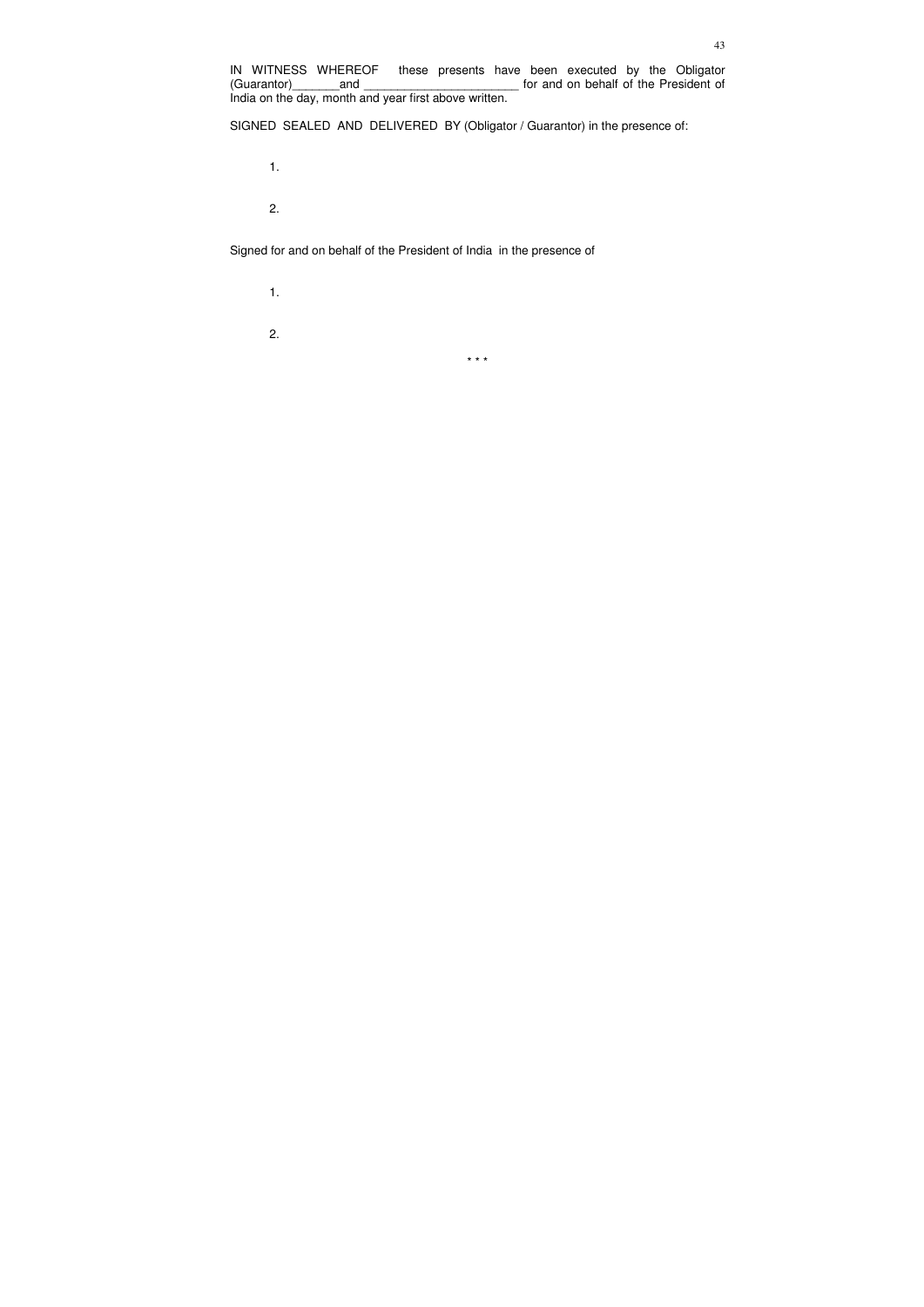#### **GUARANTEE BOND FOR ANTITERMITE TREATMENT**

(For Guarantee to be executed by contractors for removal of defects after completion of antitermite treatment works)

This agreement made this……day of … two thousand

hundred and……...between M/s.

(hereinafter called "the Guarantor of the one part) and the PRESIDENT OF INDIA (hereinafter called "the Government" of the other part.)

Whereas this agreement is supplementary to a contract (hereinafter called "the Contract) dated…..and made between the Guarantor of the one part and the Government of the other part whereby the Contractor inter-alia undertook to render the buildings and structure completely termite proof.

AND WHEREAS THE GUARANTOR agreed to give a guarantee to the effect that the said structure will remain termite proof for ten years from the date of handing over of the building and or completion date of contract whichever is later.

NOW THE GUARANTOR hereby guarantees that the anti-termite treatment provided by him will render the structures completely termite proof and the minimum life of such antitermite treatment shall be ten years to be reckoned from the date of handing over of the building and/or completion of the building whichever is later.

Provided that the Guarantor will not responsible for damages caused due to structural defects or misuse of premises/area.

a) Misuse of premises shall mean any operation which will disturb the chemical barrier like excavation under floors, breaking of walls at G.L. disturbing the treatment already carried out.

The decision of the Engineer-in-Charge with regard to cause of damage shall be final.

During this period of guarantee the guarantor shall make all the arrangements to do the post constructional anti-termite treatment in all the buildings in case of any termite nuisance being found in the building, to the satisfaction of the Engineer-in-Charge at the cost of guarantor and shall commence the work for such treatment within seven days from the date of calling upon him to rectify the defects, by the Engineer-in-Charge, failing which the work shall be got done by the Department by some other contractor at the GUARANTOR'S COST and risk. The decision of the Engineer-in-Charge as to the cost payable by the Guarantor shall be final and binding.

That if the Guarantor fails to execute the anti-termite treatment or commits breach thereunder then the Guarantor will indemnify the principal and his successors against all loss, damage, cost, expense or otherwise which may be incurred by the Department by reason of any default on the part of the GUARANTOR in performance and observance of this supplementary agreement. As to the amount of loss and/or damage and/or cost incurred by the Government the decision of the Engineer-in-Charge will be final and binding on the parties.

IN WITNESS WHEREOF these presents have been executed by the Obligator… and by….and for and on behalf of the PRESIDENT OF INDIA on the day, month and year first above written.

SIGNED, sealed and delivered by (OBLIGATOR) in the presence of :

1.

2.

SIGNED FOR AND ON BEHALF OF THE PRESIDENT OF INDIA BY . ........................................................................................ in the presence of:

1. 2.\* \*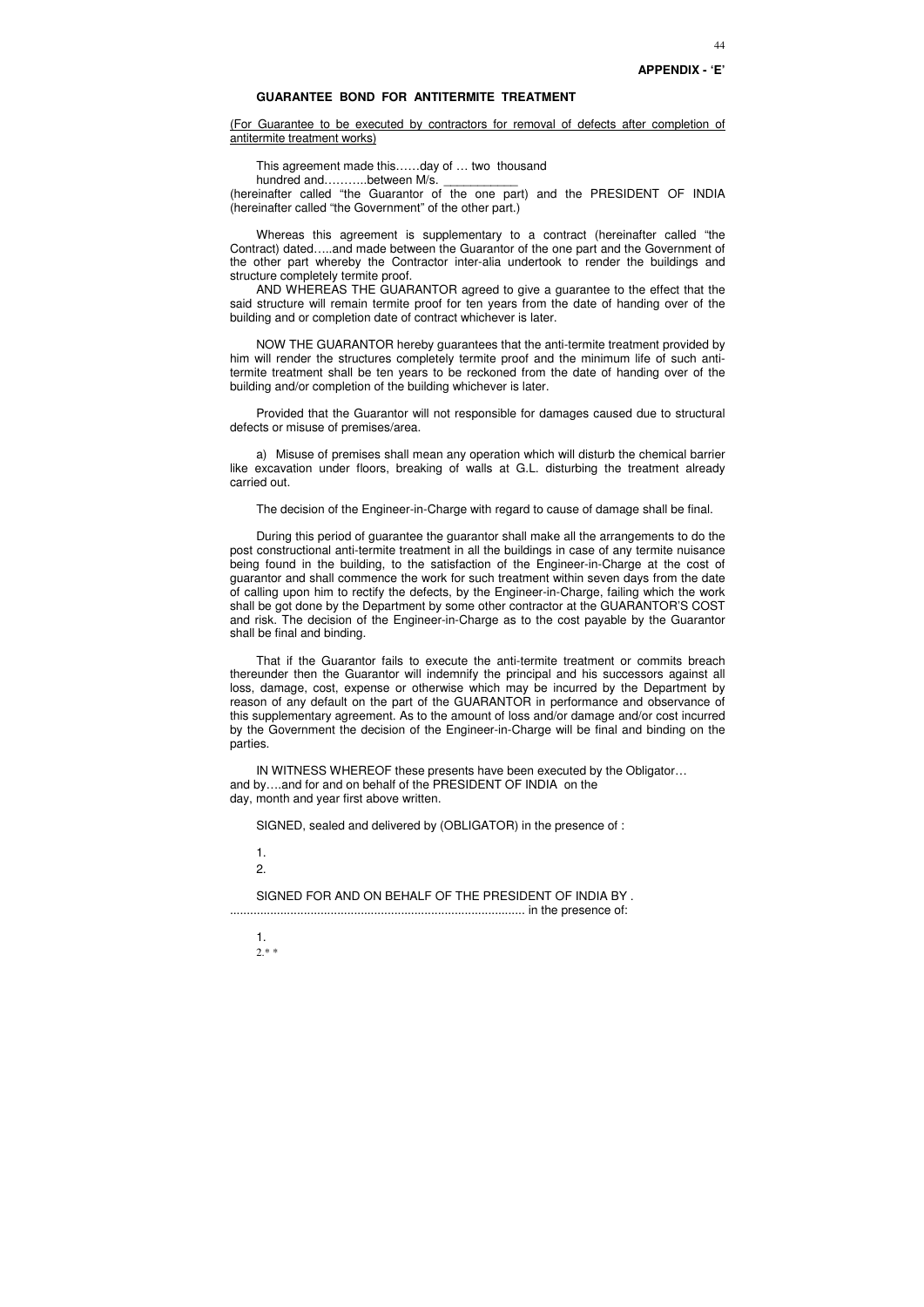# A N N E X U R E - A

**Uploaded separately**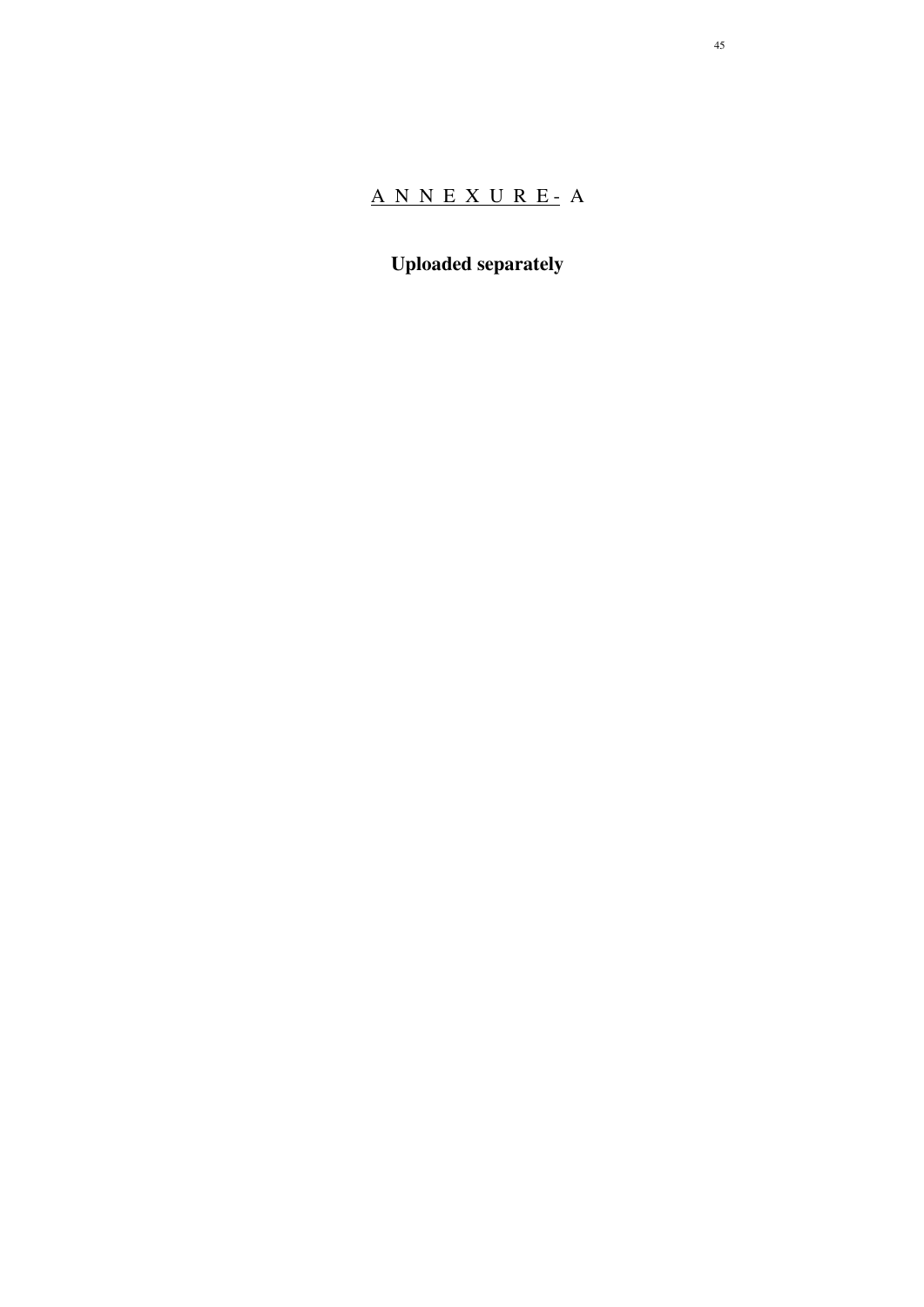# **LIST OF APPROVED MANUFACTURER OF BUILDING MATERIALS**

| Sl.<br>No.     |             | Description of materials                                                                                   | <b>List of Manufacturers</b>                                                                                                                                                                   |
|----------------|-------------|------------------------------------------------------------------------------------------------------------|------------------------------------------------------------------------------------------------------------------------------------------------------------------------------------------------|
| 1              | a           | Ordinary Portland Cement of Grade 43                                                                       | ACC, Birla Rajshree, Ultratech,<br>Narmada                                                                                                                                                     |
|                | b           | Portland Pozzolana Cement (fly ash based<br>confirming to 28 days strength requirement<br>of OPC 43 grade) | ACC, Birla, Ultratech & Narmada                                                                                                                                                                |
|                | $\mathbf c$ | White Cement                                                                                               | J.K. Cement & Birla White                                                                                                                                                                      |
| $\overline{2}$ | a           | <b>HYSD Bars (TMT Bars)</b>                                                                                | M/s TISCO, SAIL, RINL                                                                                                                                                                          |
|                | b           | HYSD Bars (TMT Bars) if specified other<br>than M/s TISCO, SAIL, RINL                                      | Guru Nanak Metal, Metro Ispat                                                                                                                                                                  |
| $\mathfrak{Z}$ |             | <b>Structural Steel Sections</b>                                                                           | M/s SAIL, RINL                                                                                                                                                                                 |
| $\overline{4}$ |             | <b>Structural Steel Plates</b>                                                                             | M/s SAIL, RINL                                                                                                                                                                                 |
| 5              |             | Anti-Termite treatment                                                                                     | M/s PARAGON, PEECOPP<br>Express Pesticides Corporation,<br>Elite Corporation, Pest Control (I)<br>Ltd. & NOCIL Chemicals, Novin<br>Corporation                                                 |
| 6              |             | Tiles:                                                                                                     |                                                                                                                                                                                                |
|                | a           | <b>Terrazzo Tiles</b>                                                                                      | M/s NITCO, BHARAT, G.K.<br>BANSAL, Acme Tiles & Super<br>Tiles                                                                                                                                 |
|                | b           | Ceramic Tiles                                                                                              | M/s H.R. Johnson (I) Ltd.,<br>Somany, Kajaria                                                                                                                                                  |
|                | $\mathbf c$ | <b>Glazed Tiles</b>                                                                                        | M/s H.R. Johnson (I) Ltd.,<br>Somany, Kajaria                                                                                                                                                  |
|                | d           | Vitrified Floor Tiles                                                                                      | M/s H.R. Johnson, RAK Ceramics,<br><b>Bell Granito</b>                                                                                                                                         |
|                | e           | P V C flooring                                                                                             | M/s Premier Vinyl Flooring Ltd.,<br>Royal Cushion Vinyl Product Ltd.,<br>Armstrong, Responsive Industries<br>Ltd.                                                                              |
|                | f           | Paver Blocks, Polymer moulded Paver<br>Blocks, Chequered concrete Floor Tiles                              | <b>Super Tiles</b>                                                                                                                                                                             |
| 7              |             | Metallic Floor Hardner                                                                                     | Triveni Colour Industries (Floor)<br>Heatly & Gresham (India) Ltd., De<br>Rust Chemical Corporation of<br>India (Fermonite), Cement<br>Research Corporation (stilonite),<br>Ironite India Ltd. |
| 8              |             | <b>Pressed Steel Door Frame</b>                                                                            | M/s Sen Harvic, TECHOME<br>Nishan Solid Door Frame, Anjali<br>Enterprises, M/s SUNBEAM,<br>Windoors Bharat Steel Industries,<br>Pune, M/s AGEW, Strategic<br><b>Building Systems</b>           |
| 9              |             | <b>Wooden Doors</b>                                                                                        |                                                                                                                                                                                                |
|                | a           | <b>Flush Door Shutter</b>                                                                                  | Indian Plywood, Kitply, Sitapur,<br>Kutty Flush Doors, Mysore<br>Plywood, Shreejee, Anand Wood<br>Crafts, Sejpal and others (Anand<br>Doors)                                                   |
|                | $\mathbf b$ | Factory made panel door shutter                                                                            | Wooden Design - Bangalore,<br>Shankar Ramchandra & Joinery<br>Manufacturer                                                                                                                     |
|                | $\mathbf c$ | Masonite Wooden Panel Doors                                                                                | Kutty flush doors, Sejpal & others                                                                                                                                                             |
|                | d           | FRP Door Shutter                                                                                           | Advance FRP & House of Doors                                                                                                                                                                   |
|                | e           | Pressed steel doors & fire resistant steel<br>doors                                                        | Godrej, Windoors, Strategic<br>Building Systems & Kutty Flush<br>Doors                                                                                                                         |
|                | f           | <b>Steel Windows</b>                                                                                       | M/s Sen Harvic, AGEW, Senital<br>Multiwin, Hope Metal, Godrej,<br>Windoors, Anjali Enterprises &<br>Bharath Steel (Pune)                                                                       |
|                | g           | Mild Steel Rolling Shutters, G.I. Rolling                                                                  | SWASTIC, Windoors, Dodia,                                                                                                                                                                      |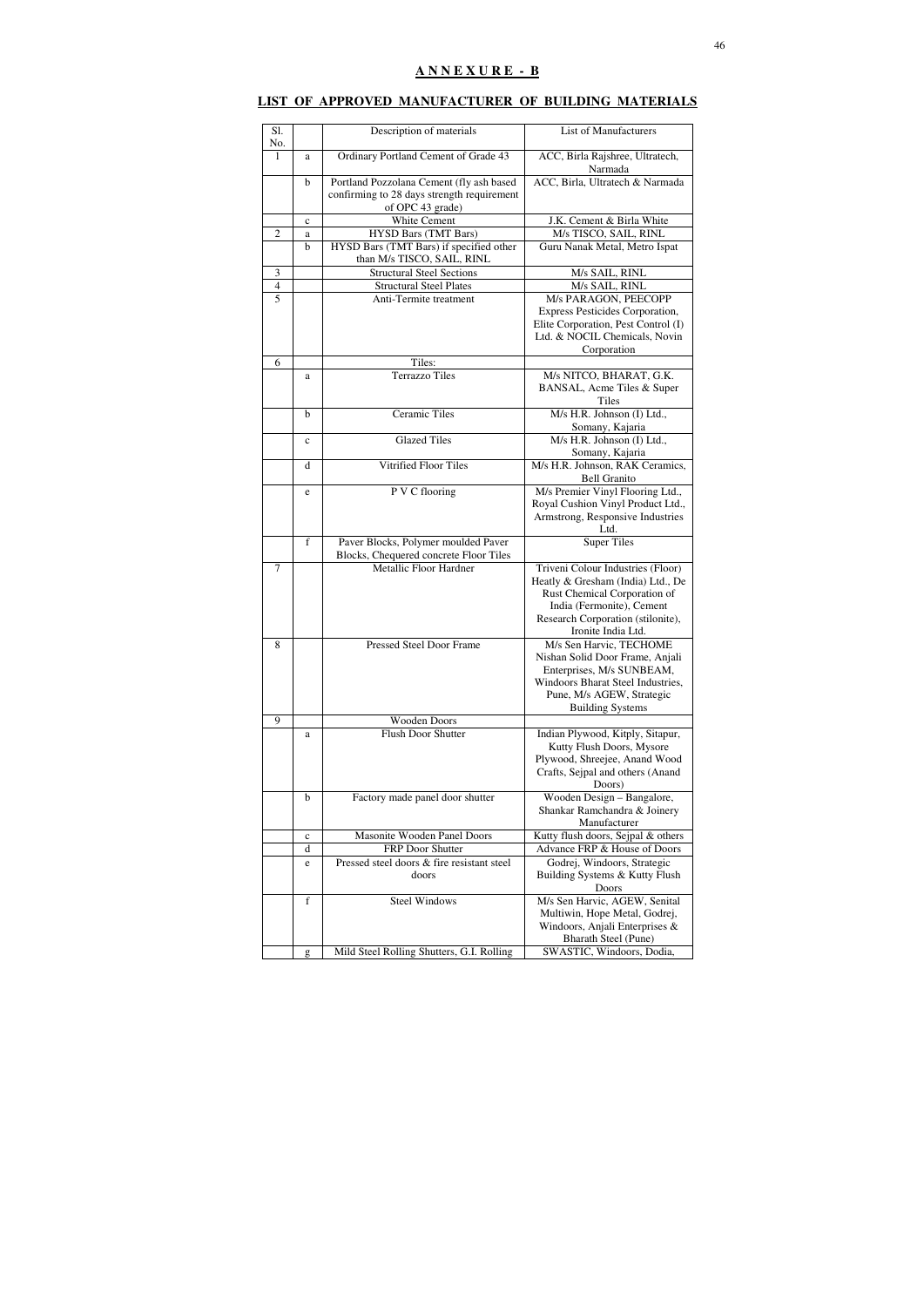|    |              | Shutters, Stainless steel & aluminium  | Trupti, Bharath & Larsen                                                   |
|----|--------------|----------------------------------------|----------------------------------------------------------------------------|
|    | h            | rolling shutters<br><b>Block Board</b> | Engineering<br>Wood India - Calcutta, Sejpal &                             |
|    |              |                                        | others Pioneer Timber Products,                                            |
|    |              |                                        | Chandigarh, Northern Door                                                  |
|    | $\mathbf{i}$ | Ply Wood                               | Indian Plywood Mfg. Ltd., Kitply,                                          |
|    |              |                                        | Century Plywood, Nuboard &                                                 |
|    |              |                                        | Nashik Plywood Industries                                                  |
|    |              | Pre Laminated & Plain Particle Boards  | NOVAPAN, Anchor                                                            |
|    | $\mathbf k$  | Adhesive for wood                      | Fevicol, Vamicol, Dunlop, Araldite                                         |
| 10 |              | <b>Aluminium Grills</b>                | M/s Alumiprofiles, Decogrills                                              |
| 11 |              | Fittings & fixtures                    | M/s Jayant Metal, Shalimar                                                 |
|    |              |                                        | hardware, Everite, Garnish,                                                |
|    |              |                                        | Diamond, Navbharat, SAIF                                                   |
|    |              |                                        | Enterprises, Hardwin Traders,                                              |
|    |              |                                        | Godrej, DE Lock Industries,                                                |
| 12 |              | <b>Aluminium Extruded Sections</b>     | <b>Explore Engineers, Garg Hinges</b><br>Jindal, Indal, Hindalco & Bhoruka |
| 13 |              | Aluminium Powder Coated Curtain rods   | Bilmate, Elite                                                             |
| 14 |              | Glass shelf C.P. brackets              | Elite, Amit & PPJA                                                         |
| 15 |              | Lime                                   | Janatacem, Asian Paint                                                     |
| 16 |              | Neeru                                  | More (Peacock), Kamal                                                      |
| 17 |              | <b>Cement Based Paint</b>              | M/s Snowcem India Ltd. (Super                                              |
|    |              |                                        | snowcem, Sandex Matt), NITCO                                               |
|    |              |                                        | (Nitcocom) Paints, Hindustan                                               |
|    |              |                                        | Colour Chemical, Jayant colour,                                            |
|    |              |                                        | Surfa coat, Terraco, Berger-                                               |
|    |              |                                        | Rabiacem, Apporva Buildcare &                                              |
|    |              |                                        | Decocem                                                                    |
| 18 |              | Distemper & Paints                     | M/s Asian Paints, Kansai Nerolac                                           |
|    |              |                                        | Paints Ltd., ICI Paints, Noble                                             |
|    |              |                                        | Paints, Berger Paints India Ltd.,                                          |
|    |              |                                        | Jenson Nicholson, Garware Paints<br>Ltd. & Shalimar Paints                 |
| 19 |              | <b>Integral Waterproofing Compound</b> | M/s Accoproof, CICO, Impermo,                                              |
|    |              |                                        | Pidilite, roffe, FOSROC                                                    |
| 20 |              | <b>Waterproofing Treatment</b>         | M/s Modern Waterproofing, M/s                                              |
|    |              |                                        | Chirag Waterproofing Co. Ms/                                               |
|    |              |                                        | Gemini Construction<br>M/s                                                 |
|    |              |                                        | National Waterproofing<br>M/s                                              |
|    |              |                                        | New Bharat Waterproofing Co.                                               |
|    |              |                                        | M/s CICO Technologies<br>M/s                                               |
|    |              |                                        | Nina Industries<br>M/s<br><b>Structural Waterproofing Company</b>          |
| 21 |              | Water stops                            | M/s Omai Plastics, Basecon Pask,                                           |
|    |              |                                        | Asian Engineering Products,                                                |
|    |              |                                        | Caprihans India Ltd., R.C.                                                 |
|    |              |                                        | Enterprises, Kanta Polymers                                                |
|    |              |                                        | (Kanta flex) & Fixopan                                                     |
| 22 |              | Expansion Joint Boards & Tarfelts      | M/s Shalitex, S.T.P. Ltd., Lloyd                                           |
|    |              |                                        | Insulation, Tiki Tar Industries                                            |
| 23 |              | <b>Expansion Joint Filters</b>         | M/s Shalitex, S.T.P. Ltd., Lloyd                                           |
|    |              |                                        | Insulation & BASF Chemicals                                                |
| 24 |              | Glass for Doors / Windows              | Modi Guard, Continental,                                                   |
|    |              |                                        | Emirates, Saint Gobain, Asahi &                                            |
| 25 |              | Plain Glass Mirror                     | Sejal<br>M/s Modi Float Glass, Eagle, Atul,                                |
|    |              |                                        | Saint Gobain, Asahi                                                        |
| 26 |              | <b>Sanitary Wares</b>                  | M/s Parryware, Hindustan, Cera,                                            |
|    |              |                                        | Neycer                                                                     |
| 27 |              | C.P. Brass Fittings & Fixtures         | GEM, Techno, Lalsons                                                       |
|    |              |                                        | KINGSTON, JAGUAR, Metro,                                                   |
|    |              |                                        | ESSCO, MARC                                                                |
| 28 |              | C.P. Brass Coupling and Bottle Trap    | ESSCO, GEM, Kingston, Jaquar,                                              |
|    |              |                                        | Metro, Marc                                                                |
| 29 |              | C.I. Flushing Cistern                  | M/s A-1 (J.S.), HJN, JAMCO,                                                |
|    |              |                                        | Neco, HIF                                                                  |
| 30 |              | C.P. BRASS Urinal Waste & Flush pipes  | Orient, PARKO, Elite, Jaquar &<br>Metro                                    |
| 31 |              | Plastic Sheet & Cover                  | M/s Commander, Diplomat,                                                   |
|    |              |                                        |                                                                            |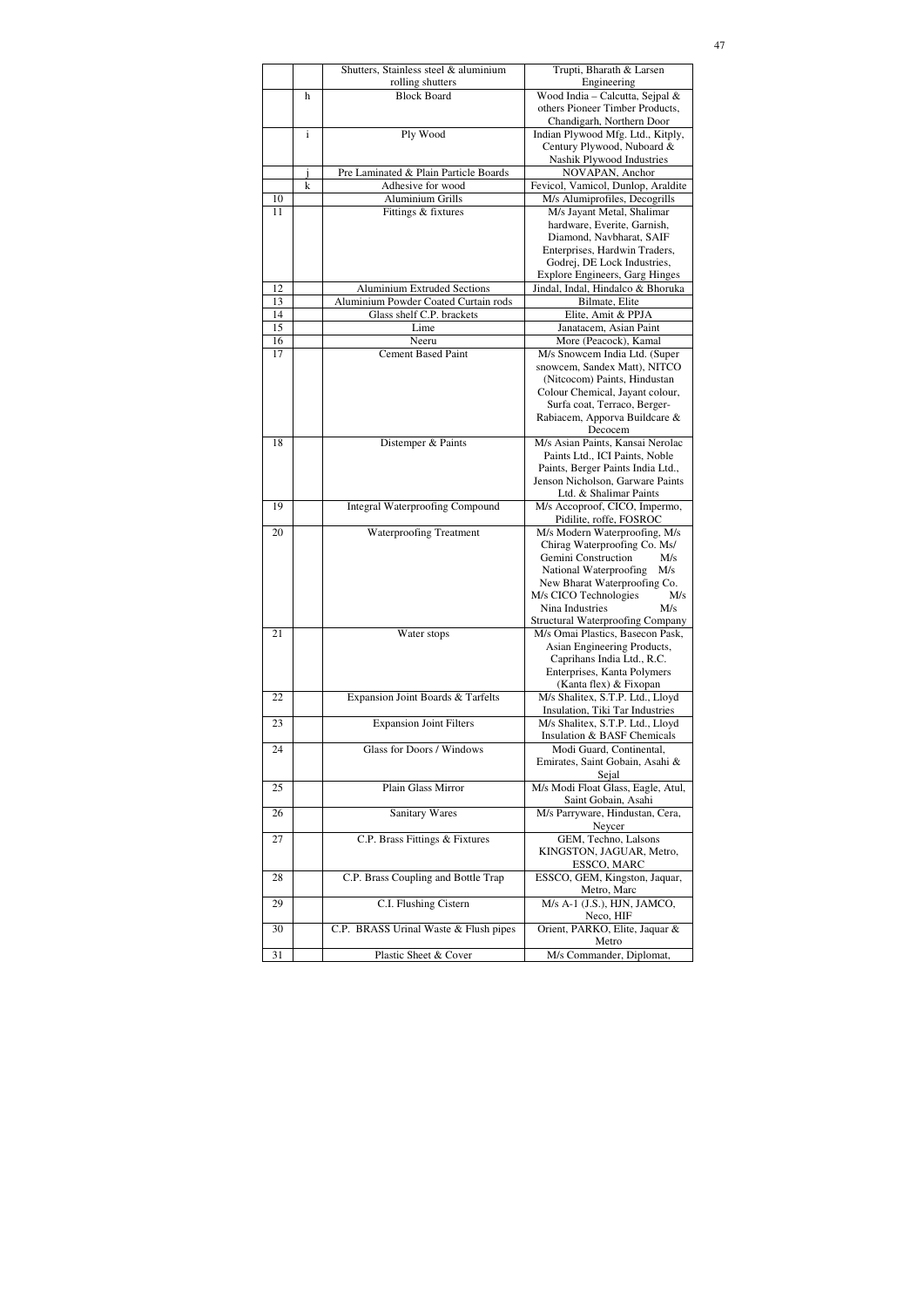|    |                                                 | Admiral, Patel, Champion,                         |
|----|-------------------------------------------------|---------------------------------------------------|
|    |                                                 | Parryware & Hindware                              |
| 32 | S.S. Sink                                       | M/s Diamond, Nirali                               |
| 33 | G.I. Pipes                                      | M/s TATA                                          |
| 34 | G.I. Pipes other than TATA make if<br>specified | Zenith, Jindal or ISI mark                        |
| 35 | G.I. Fittings                                   | PEC, MJM, Simal, R-Brand,                         |
|    |                                                 | UNIK, Plumb well and other                        |
|    |                                                 | brands approved by ISI mark                       |
| 36 | G.M. Gate / Globe Valves                        | Neta, SANT, M/s Leader Valves                     |
| 37 | Coper ball Valve                                | Techno, M/s GEM, ESSCO,                           |
|    |                                                 | Leader, A-1 JS                                    |
| 38 | Air Valve                                       | Leader, Sant, HAWA, M/s                           |
|    |                                                 | Kirloskar                                         |
| 39 | Water Meter                                     | Capstan, Keycee, Paramount                        |
| 40 | <b>Sluice Valves</b>                            | Kirloskar, Minoti, ESSCO & Burn,                  |
|    |                                                 | Hawa                                              |
| 41 | C.I. water quality pipes                        | Electro steel castings, Jindal,                   |
|    |                                                 | Lanco                                             |
| 42 | <b>Cast Iron Valves</b>                         | Kirloskar, Leader, HAWA                           |
| 43 | C.I. Soil Quality pipes                         | NECO, BC, RIFCO, ASP, A-1,                        |
|    |                                                 | PARAS, HIF, Kajeriwal                             |
| 44 | S.W. Pipes & Gully Trap                         | Perfect, Kashmira, BURN, RK,<br>ANAND, ISI marked |
| 45 | <b>RCC Hume Pipes</b>                           | M/s Indian Hume Pipes, Pranali,                   |
|    |                                                 | Cement pipe, Ghambir, Kore                        |
|    |                                                 | Cement confirm to ISI                             |
| 46 | HDPE Pipes & HDPE fittings                      | Prince, Gautam M/s Hastil, Sangir                 |
|    |                                                 | pipes, Supreme                                    |
| 47 | RCC frame, covers & SFRC                        | M/s Pratibha, Bharath, Vikrant                    |
| 48 | Pressure quage                                  | <b>HAWA</b>                                       |
| 49 | PIG LEAD                                        | M/s Hindustan Zinc Ltd.                           |
| 50 | C.I. frame & covers                             | RIFCO, NECO, PARAS, A-1, M/s                      |
|    |                                                 | Ashok Iron, Foundry, HIF                          |
| 51 | CPVC, UPVC, SWR Pipes                           | Finolex, Prince & Supreme                         |
| 52 | Poly Propylene – R Pipes                        | Supreme & Sakthi Polymers                         |
| 53 | PVC Plastic High / Low level cistern            | Commander, Elite Dual,                            |
|    |                                                 | Champion, Parryware-similine,                     |
| 54 | PVC Inlet connection & Waste Pipes              | Hindware<br>Kohinoor, ECCSO, GEM & Elite          |
| 55 | CP Brass towel rods and accessories             | Elite, GEM, Jacquar, ESSCO                        |
| 56 | Concrete Admixtures                             | Structural waterproofing Co.,                     |
|    |                                                 | SIKA, FOSROC Chemicals,                           |
|    |                                                 | <b>BASF, CICO</b>                                 |
| 57 | Asbestos Roofing Sheets                         | Everest, Charminar & Asbestos                     |
|    |                                                 | Cement Ltd.                                       |
| 58 | Colour Coated Steel / Zinc-alu alloy            | Kirby, Steelfab & Colour Roof                     |
|    | roofing sheets                                  | India Ltd.                                        |
|    |                                                 |                                                   |
|    |                                                 |                                                   |
|    |                                                 |                                                   |

## **LIST OF APPROVED MANUFACTURER FOR STRUCTURAL GLAZING, ACP CLADDING AND GLASS FAÇADE**

| Sl.<br>No.                  | Description of materials                                                                                           | List of Manufacturers                                                                                                                                                           |
|-----------------------------|--------------------------------------------------------------------------------------------------------------------|---------------------------------------------------------------------------------------------------------------------------------------------------------------------------------|
|                             | Glass: Monolithic, Heat Strengthened,<br>Toughened, Reflective, Tinted, Insulated,<br>Laminated and Tempered Glass | St. Gobain (France/India),<br>Glaverbel (Europe),<br>Pilkington (USA, UK),<br>Asahi (Japan), Viracon (USA),<br>Guardian (USA), Saudi American<br>Glass Factory, Interpane (USA) |
| $\mathcal{D}_{\mathcal{L}}$ | <b>Aluminium Extrusions</b>                                                                                        | Hindalco Industries, Jindal,<br>Bhoruka or<br>approved equivalent subject to<br>specified tolerance standards.                                                                  |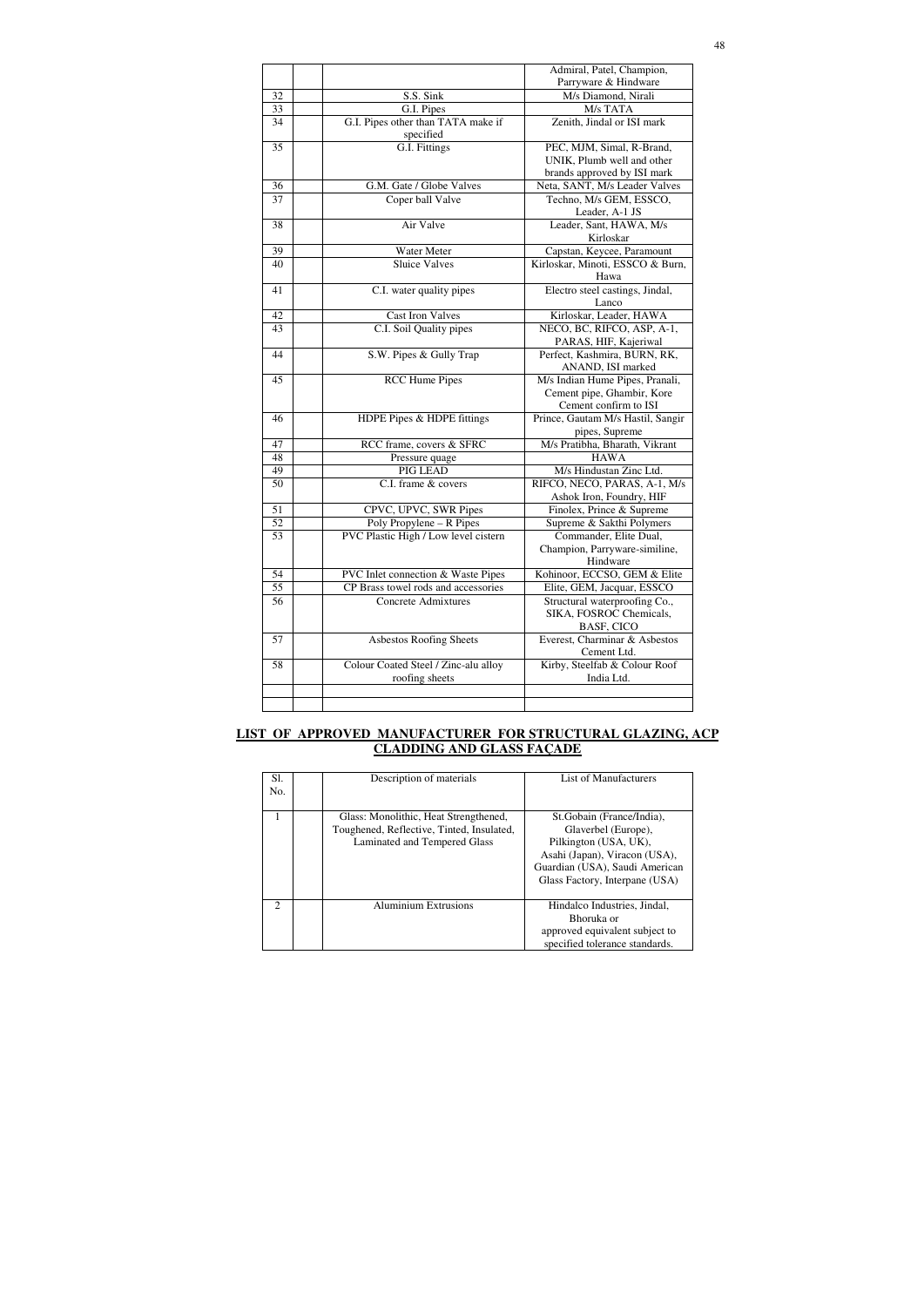|    | <b>Stainless Steel</b>                     |                                                            |
|----|--------------------------------------------|------------------------------------------------------------|
| 3  |                                            | Salem Steel or approved equivalent                         |
| 4  | <b>EPDM</b>                                | <b>AMEE Rubber Industries Pvt.</b>                         |
|    |                                            | Ltd., OSAKA Rubber Pvt. Ltd.or                             |
| 5  | Double Glazing Unit Hermatically Sealed    | equivalent approved.<br>Manufacturers listed above as item |
|    |                                            | 1 and Sejal Arch. Glases                                   |
| 6  | <b>Expansion Anchors</b>                   | HILTI or approved equivalent                               |
|    |                                            | (with stainless steel 616 bolts, nuts                      |
|    |                                            | & washers)                                                 |
| 7  | <b>Chemical Anchors</b>                    | HILTI or approved equivalent                               |
| 8  | <b>Window Furniture:</b>                   | GIESSE or approved equivalent                              |
|    | a) 4 Point Lockset                         | COTS WOLD or approved                                      |
|    | b) S.S. Friction Hinges                    | equivalent.                                                |
|    | c) Patch Fittings                          | DORMA.                                                     |
|    | d) Floor Springs                           | DORMA.                                                     |
|    | e) Adhesive Film                           | 3 M or approved equivalent.                                |
| 9  | f) SS Handles<br><b>Structural Sealant</b> | <b>DORMA/KICH</b>                                          |
|    |                                            | Dow Corning / GE / Wecker                                  |
| 10 | <b>Weather Sealant</b>                     | /GE / Wecker<br>Dow Corning                                |
| 11 | Foam Spacers<br>and Mounting Tapes         | NORTON or approved equivalent                              |
| 12 | <b>PVDF Coatings</b>                       | <b>VALSPAR</b> Corporation or                              |
|    |                                            | approved equivalent.                                       |
| 13 | Aluminium Composite                        | ALUCOBOND or REYBOND or                                    |
|    |                                            | Alpolic approved Metal Panels                              |
|    |                                            | equivalent                                                 |
|    |                                            |                                                            |
| 14 | <b>Baker Rod</b>                           | Supreme Ind. or approved                                   |
|    |                                            | equivalent                                                 |
| 15 | Insulation                                 | Glass wool / Rock Wool or                                  |
|    |                                            | approved equivalent                                        |
|    |                                            |                                                            |
| 16 | Spider System                              | Dorma or                                                   |
|    |                                            | approved equivalent                                        |
| 17 | <b>Clear Float Glass</b>                   | Saint Gobain / Asahi / Modiguard                           |
|    |                                            | or                                                         |
|    |                                            | approved equivalent                                        |
| 18 | <b>Glass Processor</b>                     | Impact Safety / Sejal Glasstech/                           |
|    |                                            | GSC / Asahi or approved                                    |
|    |                                            | equivalent.                                                |
|    |                                            |                                                            |
|    |                                            |                                                            |
|    |                                            |                                                            |

Date: Signature of Tenderer with seal